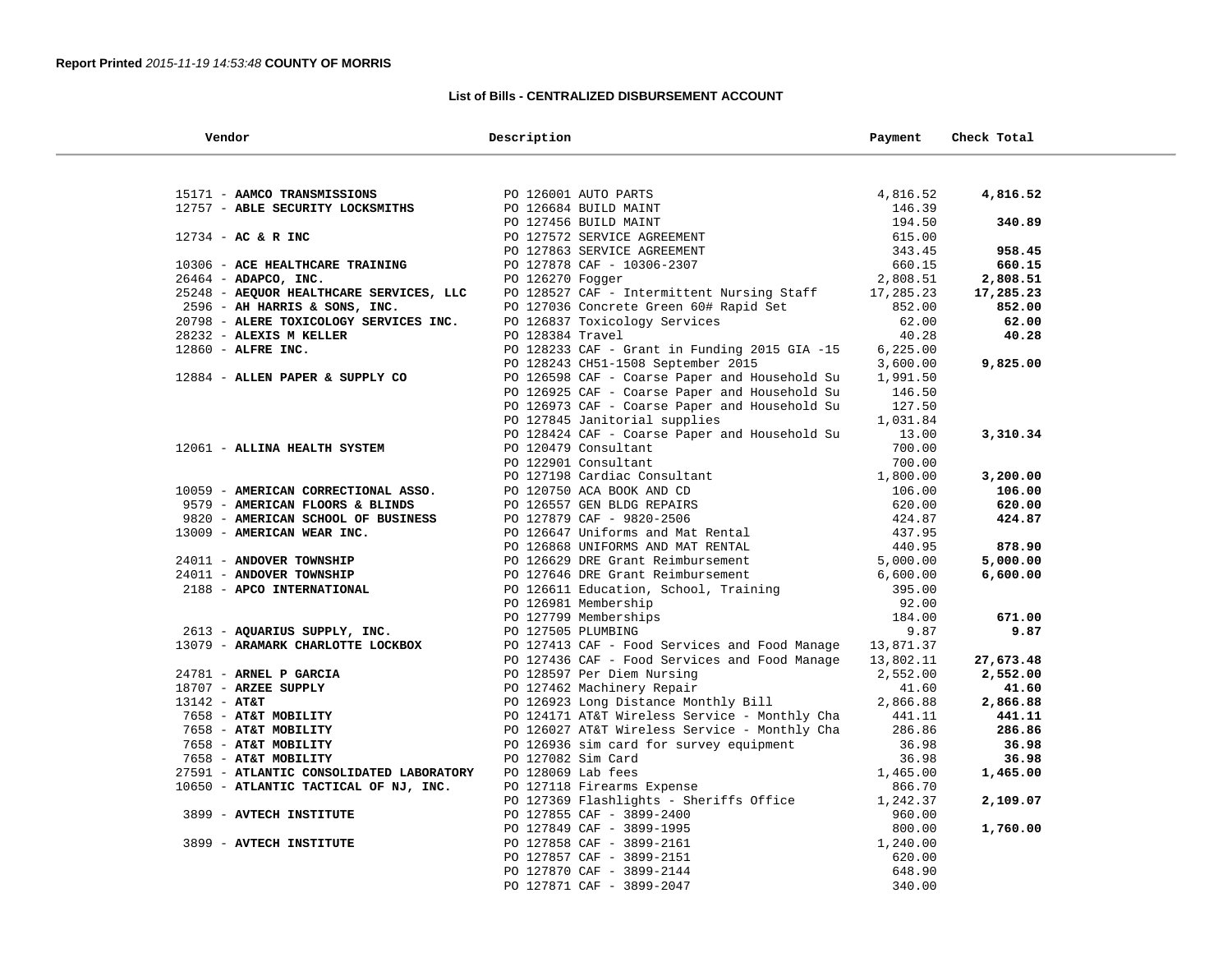|                                                                                           |                |                                                                                                  | 1,240.00        |                 |
|-------------------------------------------------------------------------------------------|----------------|--------------------------------------------------------------------------------------------------|-----------------|-----------------|
|                                                                                           |                | PO 127872 CAF - 3899-2286<br>PO 127869 CAF - 3899-2314                                           | 1,008.00        |                 |
|                                                                                           |                |                                                                                                  | 952.00          |                 |
|                                                                                           |                | PO 127867 CAF - 3899-2396<br>PO 127856 CAF - 3899-2396<br>PO 127856 CAF - 3899-2302              | 1,016.00        | 7,064.90        |
| $18724$ - B & H PHOTO-VIDEO INC.                                                          |                | PO 126632 Sane Sart Grant Equipment                                                              | 483.48          | 483.48          |
| 7921 - B & R UNIFORMS                                                                     |                |                                                                                                  | 5,324.85        | 5,324.85        |
| 12060 - BARKEL FLEMMING                                                                   |                | PO 127114 UNIFORMS - W&M INSPECTORS<br>PO 128583 Per Diem Nursing                                | 1,856.00        | 1,856.00        |
| 24172 - BASE POWER SERVICES                                                               |                | PO 127725 CAF - Uninteruptible Power Supply S                                                    | 5,600.00        | 5,600.00        |
| 10413 - BEATRIZ OSPINA                                                                    |                | PO 128499 Insurance reimb. for 7/15 to 12/15                                                     | 72.00           | 72.00           |
| 13315 - BERGEN COMMUNITY COLLEGE                                                          |                | PO 127945 CAF - 13315-2208                                                                       | 1,572.00        |                 |
|                                                                                           |                | PO 128555 2015 FALL SEMESTER CHARGEBACK                                                          | 6, 196.20       | 7,768.20        |
| 26403 - BERKELEY COLLEGE                                                                  |                | PO 127943 CAF - 26403-2076                                                                       | 693.00          |                 |
|                                                                                           |                | PO 127942 CAF - 26403-1478                                                                       | 957.00          |                 |
|                                                                                           |                |                                                                                                  | 596.00          |                 |
|                                                                                           |                | PO 127941 CAF - 26403-2029<br>PO 127938 CAF - 26403-2301<br>PO 128397 SANE SART Supplemental Pay | 433.00          | 2,679.00        |
| 21359 - BERYL SKOG                                                                        |                |                                                                                                  |                 |                 |
| 23982 - BEYER CHRYSLER JEEP                                                               |                | PO 127569 CAR PARTS                                                                              | 83.20<br>255.47 | 83.20<br>255.47 |
| 23983 - BEYER FORD                                                                        |                |                                                                                                  |                 |                 |
|                                                                                           |                | PO 127570 CAR PARTS                                                                              | 169.91          | 169.91          |
| 27939 - BILLY CONTRACTING & RESTORATION INC PO 128010 CAF - Roof Replacements at Morris C |                |                                                                                                  | 54,981.00       | 54,981.00       |
| $26217 -  \text{BINARY INTELLIGENCE, LLC}$                                                |                | PO 127330 Investigative Expense                                                                  | 751.28          | 751.28          |
| 9476 - BINSKY SERVICE LLC                                                                 | PO 127611 HVAC |                                                                                                  | 7,980.95        |                 |
|                                                                                           |                | PO 127692 CAF - Boiler Services for Various B                                                    | 2,565.00        | 10,545.95       |
| 6725 - BIO-REFERENCE LABORATORIES, INC.                                                   |                | PO 126595 CAF - Medical Laboratory Diagnostic                                                    | 1,206.80        | 1,206.80        |
| 26466 - BIOQUIP PRODUCTS, INC.                                                            |                | PO 125827 Gravid Traps and Other Supplies                                                        | 2,408.58        | 2,408.58        |
| 27407 - BONNIE A. KOENEN                                                                  |                | PO 127975 Courier for the delivery of cartrid                                                    | 100.00          | 100.00          |
| 2485 - BOROUGH OF BUTLER                                                                  |                | PO 127796 Electric (Butler)                                                                      | 554.40          | 554.40          |
| 25118 - BRANDEN GWYN                                                                      |                | PO 127982 Courier for the delivery of the car                                                    | 100.00          | 100.00          |
| 10882 - BRANDY WINOW                                                                      |                | PO 127969 temporary help for the general elec                                                    | 125.00          | 125.00          |
| 25553 - BREANNE BARROW LAW                                                                |                | PO 127997 Courier for the delivery of the ca                                                     | 100.00          | 100.00          |
| 13591 - CABLEVISION                                                                       |                | PO 128533 Resident Television/Internet                                                           | 3,636.29        | 3,636.29        |
| $13609$ - CALEA                                                                           |                | PO 127668 Nameplates - SHERIFF OFFICERS                                                          | 30.50           | 30.50           |
| 10869 - CAPPIA CAFE                                                                       |                | PO 127873 Dinner Open Space Final Presentatio                                                    | 887.00          | 887.00          |
| 25474 - CARRELLE L CALIXTE                                                                |                | PO 128582 Per Diem Nursing                                                                       | 2,818.80        | 2,818.80        |
| 25462 - CASTLE PRINTING                                                                   |                | PO 127363 Business Cards - Sheriff Rochford                                                      | 35.00           | 35.00           |
| 4598 - CDW GOVERNMENT LLC                                                                 |                | PO 126118 Equipment                                                                              | 76.00           | 76.00           |
| 26636 - CENTER FOR EVALUATION                                                             |                | PO 128257 CAF - JJ-1512                                                                          | 23,566.00       | 23,566.00       |
| 3638 - CENTER POINT LARGE PRINT                                                           |                | PO 126088 Recieved Large Print Books                                                             | 99.66           | 99.66           |
| 20487 - CENTURYLINK                                                                       |                | PO 126742 LV Garage Fax                                                                          | 211.38          | 211.38          |
| 20487 - CENTURYLINK                                                                       |                | PO 127359 Sept. 22, bill for phone - Sussex C                                                    | 270.44          | 270.44          |
| 24625 - CFCS - HOPE HOUSE                                                                 |                | PO 128237 CAF - Grant in Aid Funding 2015 GIA                                                    | 1,722.00        | 1,722.00        |
| 24625 - CFCS - HOPE HOUSE                                                                 |                | PO 128238 CAF - 2015 Chapter 51 CH51-1506 SEp                                                    | 1,645.00        | 1,645.00        |
| 7253 - CHARLES JURGENSEN                                                                  |                | PO 128178 VETERANS TRAVEL / TRAINING REIMURSE                                                    | 803.52          | 803.52          |
| 13787 - CHERRY VALLEY TRACTOR                                                             |                | PO 127034 7 Ton Trailer                                                                          | 4,999.99        | 4,999.99        |
| 21866 - CHILDREN ON THE GREEN                                                             |                | PO 128246 CAF - JJ-1510                                                                          | 5,248.00        |                 |
|                                                                                           |                | PO 128286 CAF - Grant in Aid Funding 2015                                                        | 9,508.00        | 14,756.00       |
| 27896 - CHRISTA SMITH                                                                     |                | PO 127970 Courier for the delivery of the car                                                    | 100.00          | 100.00          |
| 12545 - CHRISTINE HELLYER                                                                 |                | PO 128501 Mi. & Insurance reimb. for $9/15$ to                                                   | 105.40          | 105.40          |
| 10779 - CHRISTOPHER J. BASINSKI                                                           |                | PO 127989 Courier for the delivery of cartrid                                                    | 200.00          | 200.00          |
| 21857 - CITYSIDE ARCHIVES, LTD                                                            |                | PO 128166 CAF - Storage & Shredding Services                                                     | 6,664.18        | 6,664.18        |
| 21531 - CLAIRE TROGANI                                                                    |                | PO 127964 Courier for the delivery of the car                                                    | 100.00          | 100.00          |
| 8454 - CLIFTON ELEVATOR SERVICE CO INC                                                    |                | PO 126974 CAF - Elevatior Maintenance & Inspe                                                    | 1,400.00        | 1,400.00        |
| 27037 - COLLETE K NYANARO                                                                 |                | PO 128581 Per Diem Nursing                                                                       | 591.26          | 591.26          |
| $12043$ - COMCAST                                                                         |                | PO 126966 Long Valley Garage High Speed Inter                                                    | 119.54          | 119.54          |
| 9486 - COMPLETE SECURITY SYSTEMS, INC.                                                    |                | PO 127561 Repairs & Alterations                                                                  | 280.00          |                 |
|                                                                                           |                | PO 126675 SECURITY SERVICES                                                                      | 190.00          |                 |
|                                                                                           |                | PO 127603 NEW SCREENS FOR YOUTH SHELTER                                                          | 410.00          | 880.00          |
| 25489 - CONCRETE CONSTRUCTION CORP.                                                       |                | PO 128718 CAF - Intersection Improvements to                                                     | 14,326.29       |                 |
|                                                                                           |                | PO 128718 CAF - Intersection Improvements to                                                     | 361,015.94      | 375, 342.23     |
| 8043 - CONTRACT PHARMACY SERVICES INC                                                     |                | PO 126991 CAF - Pharmaceutical and Related Se                                                    | 34,802.86       | 34,802.86       |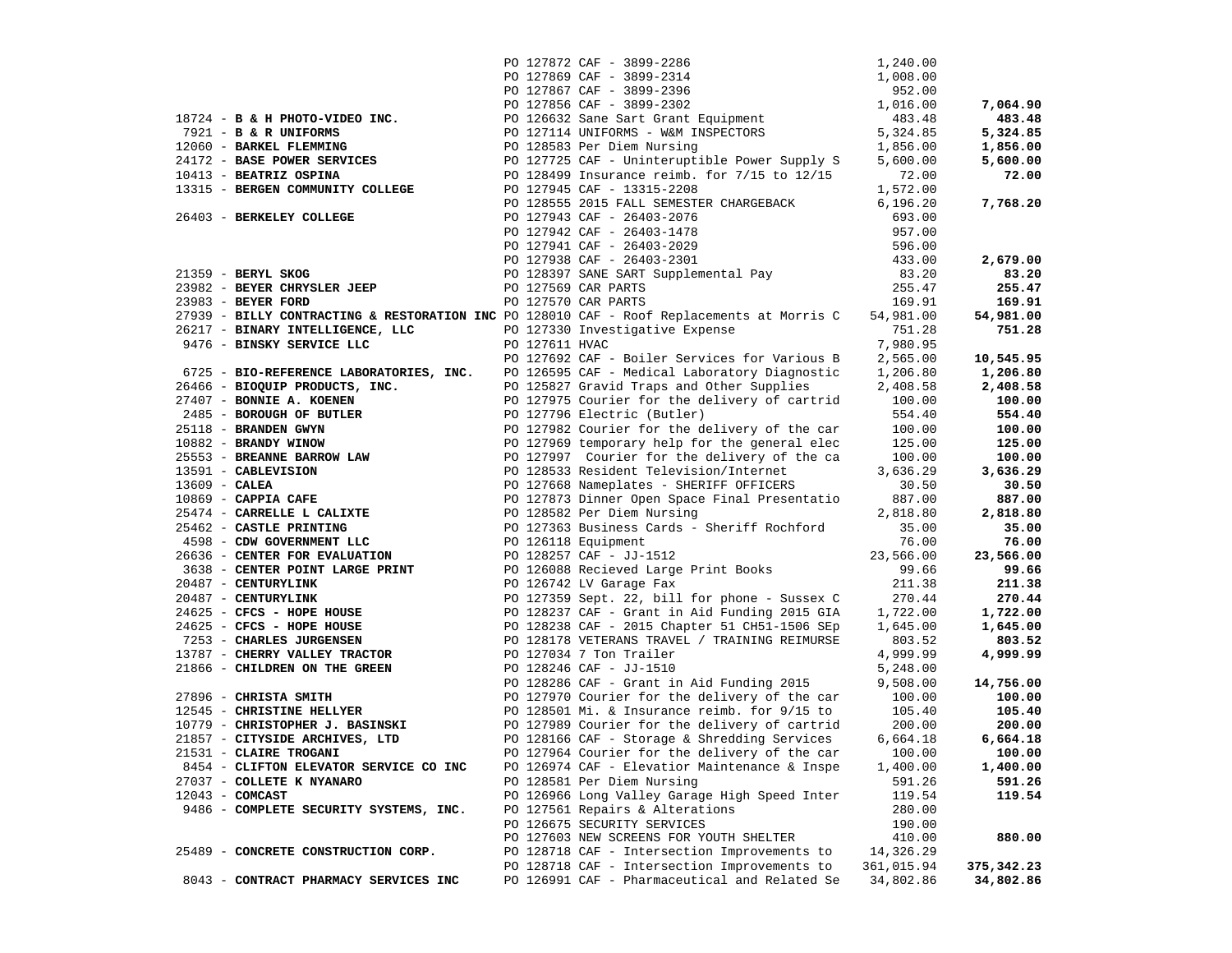|                                                                                                                        | 26101 - COOPER ELECTRIC SUPPLY CO.<br>26101 - COOPER ELECTRIC SUPPLY CO.<br>26101 - COOPER ELECTRIC SUPPLY CO.<br>26101 - COOPER ELECTRIC SUPPLY CO.<br>26101 - COOPER ELECTRIC SUPPLY CO.<br>26101 - COOPER ELECTRIC SUPPLY CO.<br>26101                             |           | 1,014.68      |
|------------------------------------------------------------------------------------------------------------------------|-----------------------------------------------------------------------------------------------------------------------------------------------------------------------------------------------------------------------------------------------------------------------|-----------|---------------|
|                                                                                                                        |                                                                                                                                                                                                                                                                       |           | 2,439.30      |
|                                                                                                                        |                                                                                                                                                                                                                                                                       |           | 2,580.52      |
|                                                                                                                        |                                                                                                                                                                                                                                                                       |           | 1,189.92      |
|                                                                                                                        |                                                                                                                                                                                                                                                                       |           |               |
|                                                                                                                        |                                                                                                                                                                                                                                                                       |           |               |
|                                                                                                                        |                                                                                                                                                                                                                                                                       |           | 18,558.00     |
|                                                                                                                        |                                                                                                                                                                                                                                                                       |           | 492,916.67    |
|                                                                                                                        |                                                                                                                                                                                                                                                                       |           | 164,935.00    |
|                                                                                                                        |                                                                                                                                                                                                                                                                       |           | 138.90        |
|                                                                                                                        |                                                                                                                                                                                                                                                                       |           | 413.00        |
|                                                                                                                        |                                                                                                                                                                                                                                                                       |           | 1,644.10      |
|                                                                                                                        |                                                                                                                                                                                                                                                                       |           |               |
|                                                                                                                        |                                                                                                                                                                                                                                                                       |           | 308.45        |
|                                                                                                                        |                                                                                                                                                                                                                                                                       |           | 6,708.74      |
|                                                                                                                        |                                                                                                                                                                                                                                                                       |           |               |
|                                                                                                                        |                                                                                                                                                                                                                                                                       |           | 162.98        |
|                                                                                                                        |                                                                                                                                                                                                                                                                       |           | 84.35         |
|                                                                                                                        |                                                                                                                                                                                                                                                                       |           | 2.00          |
|                                                                                                                        |                                                                                                                                                                                                                                                                       |           | 200.00        |
|                                                                                                                        |                                                                                                                                                                                                                                                                       |           |               |
|                                                                                                                        |                                                                                                                                                                                                                                                                       |           | 375.80        |
|                                                                                                                        |                                                                                                                                                                                                                                                                       |           |               |
|                                                                                                                        |                                                                                                                                                                                                                                                                       |           | 6,704.52      |
|                                                                                                                        |                                                                                                                                                                                                                                                                       |           |               |
|                                                                                                                        | 1793 - <b>DAILY RECORD</b><br><b>PO 128437 CAF - as-headed on site engiheering 2,031.44<br/> <b>PO 128437 CAF - as-headed on site engiheering 2,031.44</b><br/> <b>PO 128157 CAF - as-headed on site engiheering 2,031.44</b><br/> <b>PO 128157 CAF - as-head</b></b> |           | 5,282.73      |
|                                                                                                                        |                                                                                                                                                                                                                                                                       |           | 108.92        |
|                                                                                                                        |                                                                                                                                                                                                                                                                       |           | 127.40        |
|                                                                                                                        |                                                                                                                                                                                                                                                                       |           | 415.16        |
|                                                                                                                        |                                                                                                                                                                                                                                                                       |           | 81.20         |
|                                                                                                                        |                                                                                                                                                                                                                                                                       |           |               |
|                                                                                                                        |                                                                                                                                                                                                                                                                       |           | 667.00        |
|                                                                                                                        |                                                                                                                                                                                                                                                                       |           | 1,771.56      |
|                                                                                                                        |                                                                                                                                                                                                                                                                       |           | 100.00        |
|                                                                                                                        |                                                                                                                                                                                                                                                                       |           | 2,349.00      |
|                                                                                                                        |                                                                                                                                                                                                                                                                       |           | 100.00        |
|                                                                                                                        |                                                                                                                                                                                                                                                                       |           | 6,038.00      |
|                                                                                                                        |                                                                                                                                                                                                                                                                       |           | 17,465.32     |
|                                                                                                                        |                                                                                                                                                                                                                                                                       |           | 300.00        |
|                                                                                                                        |                                                                                                                                                                                                                                                                       |           | 4,622.00      |
|                                                                                                                        |                                                                                                                                                                                                                                                                       |           | 750.00        |
|                                                                                                                        |                                                                                                                                                                                                                                                                       |           | 629.40        |
|                                                                                                                        |                                                                                                                                                                                                                                                                       |           | 492.71        |
|                                                                                                                        |                                                                                                                                                                                                                                                                       |           | 100.00        |
|                                                                                                                        |                                                                                                                                                                                                                                                                       |           |               |
|                                                                                                                        |                                                                                                                                                                                                                                                                       |           | 768.52        |
|                                                                                                                        |                                                                                                                                                                                                                                                                       |           | 2,225.00      |
|                                                                                                                        |                                                                                                                                                                                                                                                                       |           | 2,354.00      |
| 26312 - EASTERN CONCRETE MATERIALS, INC. PO 126726 Stone                                                               | PO 126555 GROUNDS MAINT<br>PO 126726 Stone<br>PO 128577 Per Diem Nursing<br>PO 126939 Portrait<br>PO 128390 TRAVEL EXP.                                                                                                                                               | 320.78    | 320.78        |
|                                                                                                                        |                                                                                                                                                                                                                                                                       | 1,507.75  | 1,507.75      |
|                                                                                                                        |                                                                                                                                                                                                                                                                       |           | 225.00        |
| 12467 - <b>EDITHA MARQUEZ</b><br>20689 - <b>EDMUND M. KRAMER</b><br>9238 - FDWAPD MITPFUTEP<br>9238 - EDWARD MITREUTER | PO 128390 TRAVEL EXP.                                                                                                                                                                                                                                                 | 225.00    |               |
|                                                                                                                        |                                                                                                                                                                                                                                                                       |           | $14.00$ 14.00 |
| 26117 - EDWARDS LEARNING CENTER                                                                                        | PO 127934 CAF - Edwards-JR/JS-16-WFNJ (cost-r                                                                                                                                                                                                                         | 4,669.20  | 4,669.20      |
| 3606 - EMAINT ENTERPRISES LLC                                                                                          | PO 127716 SUBSCRIPTION UPGRADE AGREEMENT                                                                                                                                                                                                                              | 1,500.00  | 1,500.00      |
| 2047 - EMPLOYMENT HORIZONS, INC.                                                                                       | PO 128182 JANITORIAL SERVICES: SEPTEMBER 201                                                                                                                                                                                                                          | 859.00    |               |
|                                                                                                                        | PO 128128 CAF - Office Cleaning                                                                                                                                                                                                                                       | 44,059.00 | 44,918.00     |
| 8651 - EMSAR NJ                                                                                                        | PO 127608 Stretcher Repair                                                                                                                                                                                                                                            | 515.80    | 515.80        |
| 14569 - ENVIRONMENTAL SYSTEMS                                                                                          | PO 126370 Software Licensing Upgrades                                                                                                                                                                                                                                 | 8,876.00  |               |
|                                                                                                                        | PO 127848 Software Support                                                                                                                                                                                                                                            | 400.00    | 9,276.00      |
| 14551 - EQUIFAX INFORMATION SVCS LLC                                                                                   | PO 128221 Investigative Expense                                                                                                                                                                                                                                       | 39.45     | 39.45         |
| 27574 - ERYN FERNANDEZ-LEDON                                                                                           | PO 128385 Travel                                                                                                                                                                                                                                                      | 161.12    | 161.12        |
|                                                                                                                        |                                                                                                                                                                                                                                                                       |           |               |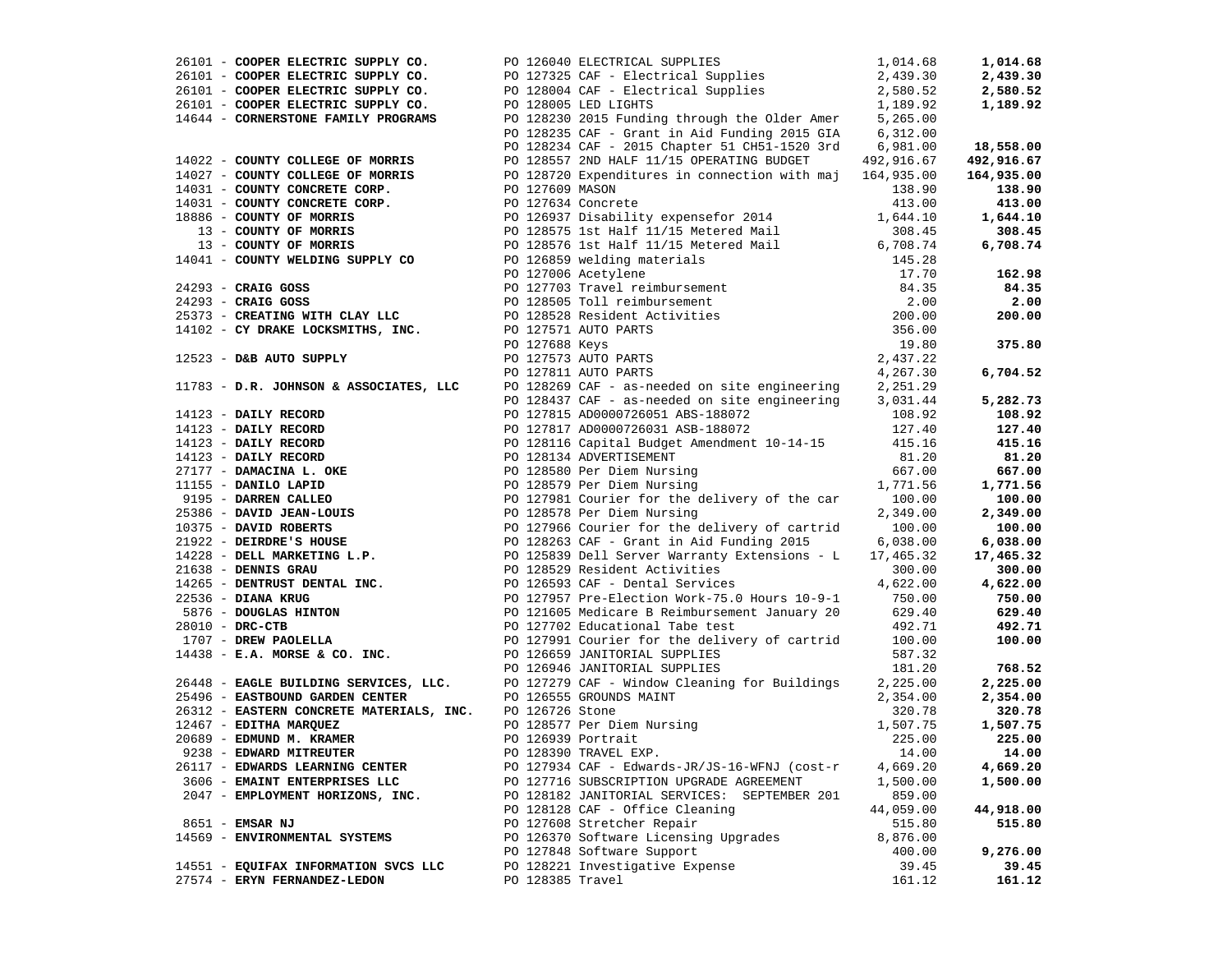|                                                                                                                |  |                                                                                                                                                                                                                                                                                                                                 |          | 100.00     |
|----------------------------------------------------------------------------------------------------------------|--|---------------------------------------------------------------------------------------------------------------------------------------------------------------------------------------------------------------------------------------------------------------------------------------------------------------------------------|----------|------------|
|                                                                                                                |  | 27899 - EVELYN JENKINS<br>20265 - EVELYN TOLENTINO<br>20265 - EVELYN TOLENTINO<br>20265 - EVELYN TOLENTINO<br>20265 - EVELYN TOLENTINO<br>2019 - EVIDENT CRIME SCENE PRODUCTS<br>2019 - EVIDENT CRIME SCENE PRODUCTS<br>2019 - POLENTINO<br>2                                                                                   |          | 1,535.50   |
|                                                                                                                |  |                                                                                                                                                                                                                                                                                                                                 |          | 453.00     |
|                                                                                                                |  |                                                                                                                                                                                                                                                                                                                                 |          |            |
|                                                                                                                |  |                                                                                                                                                                                                                                                                                                                                 |          | 41,051.00  |
|                                                                                                                |  |                                                                                                                                                                                                                                                                                                                                 |          | 43,382.00  |
|                                                                                                                |  |                                                                                                                                                                                                                                                                                                                                 |          |            |
|                                                                                                                |  | PO 127331 Express Mail<br>PO 127416 Postage<br>PO 128530 Express Shipping<br>PO 128169 Shipping                                                                                                                                                                                                                                 | 18.09    |            |
|                                                                                                                |  |                                                                                                                                                                                                                                                                                                                                 | 123.17   |            |
|                                                                                                                |  | PO 128169 Shipping                                                                                                                                                                                                                                                                                                              | 22.52    | 381.23     |
|                                                                                                                |  | 27803 - FINE WALL CORPORATION PO 128719 CAF - Phase III Renovations at the 152,880.00                                                                                                                                                                                                                                           |          | 152,880.00 |
| 27803 - FINE WALL CONFORMED.<br>12151 - FLEMINGTON BUICK CHEVROLET PO 127574 CAR PARTS                         |  |                                                                                                                                                                                                                                                                                                                                 | 1,041.99 |            |
|                                                                                                                |  |                                                                                                                                                                                                                                                                                                                                 | 809.37   | 1,851.36   |
|                                                                                                                |  |                                                                                                                                                                                                                                                                                                                                 |          |            |
|                                                                                                                |  |                                                                                                                                                                                                                                                                                                                                 |          |            |
|                                                                                                                |  |                                                                                                                                                                                                                                                                                                                                 |          | 1,791.20   |
|                                                                                                                |  |                                                                                                                                                                                                                                                                                                                                 |          | 100.00     |
|                                                                                                                |  |                                                                                                                                                                                                                                                                                                                                 |          | 195.33     |
|                                                                                                                |  |                                                                                                                                                                                                                                                                                                                                 |          | 613.50     |
|                                                                                                                |  |                                                                                                                                                                                                                                                                                                                                 |          | 8,930.05   |
|                                                                                                                |  |                                                                                                                                                                                                                                                                                                                                 |          | 590.00     |
|                                                                                                                |  |                                                                                                                                                                                                                                                                                                                                 |          |            |
|                                                                                                                |  |                                                                                                                                                                                                                                                                                                                                 |          | 3,723.74   |
|                                                                                                                |  | 27167 - FLEMINGTON CHRYSLER<br>$100.00$<br>190 127810 CAR PARTS<br>$190 126878$ CAR PARTS<br>$14841 - \text{GALETON GLOVES}$<br>$14841 - \text{GALETON GLOVES}$<br>$14841 - \text{GALETON GLOVES}$<br>$14841 - \text{GALETON GLOVES}$<br>$14841 - \text{GALETON GLOVES}$<br>$14841 - \text{GALETON GLOVES}$<br>$14841 - \text{$ |          | 19.23      |
|                                                                                                                |  |                                                                                                                                                                                                                                                                                                                                 |          | 1,406.50   |
|                                                                                                                |  |                                                                                                                                                                                                                                                                                                                                 |          | 190.00     |
|                                                                                                                |  |                                                                                                                                                                                                                                                                                                                                 |          | 659.12     |
|                                                                                                                |  |                                                                                                                                                                                                                                                                                                                                 |          | 15,054.00  |
|                                                                                                                |  |                                                                                                                                                                                                                                                                                                                                 |          | 255.92     |
|                                                                                                                |  |                                                                                                                                                                                                                                                                                                                                 |          |            |
|                                                                                                                |  | 19324 - GEORGIE COPPOLATION: PO 128176 Reimbursement of Election Day Dinne 19.23<br>19825 - GEORGIENA GRAY-HORSLEY (PO 128570 Per Dien Nursing (1992)<br>1998 - GONYERA NUTO SERVICE (PO 127606 PLACK Ties<br>1998 - GRAINGER (PO 1                                                                                             |          |            |
|                                                                                                                |  |                                                                                                                                                                                                                                                                                                                                 |          |            |
|                                                                                                                |  |                                                                                                                                                                                                                                                                                                                                 |          | 4,788.02   |
|                                                                                                                |  |                                                                                                                                                                                                                                                                                                                                 |          | 96.78      |
|                                                                                                                |  |                                                                                                                                                                                                                                                                                                                                 |          | 789.36     |
|                                                                                                                |  |                                                                                                                                                                                                                                                                                                                                 |          | 655.00     |
|                                                                                                                |  |                                                                                                                                                                                                                                                                                                                                 |          | 400.00     |
|                                                                                                                |  |                                                                                                                                                                                                                                                                                                                                 |          | 330.00     |
|                                                                                                                |  |                                                                                                                                                                                                                                                                                                                                 |          | 2,072.00   |
|                                                                                                                |  |                                                                                                                                                                                                                                                                                                                                 |          |            |
|                                                                                                                |  |                                                                                                                                                                                                                                                                                                                                 |          |            |
|                                                                                                                |  | PO 128467 CAF - On-Call Professional Engineer 2,888.00                                                                                                                                                                                                                                                                          |          | 6,093.00   |
| 15159 - HELRICK'S INC                                                                                          |  | PO 126891 Frames                                                                                                                                                                                                                                                                                                                | 948.60   | 948.60     |
| 16302 - HOMELESS SOLUTIONS, INC.                                                                               |  | PO 128218 CAF - Social Services for the Homel 26,942.00                                                                                                                                                                                                                                                                         |          | 26,942.00  |
| 20737 - HOOVER TRUCK CENTERS INC<br>15241 - HOOVER TRUCK CENTERS INC<br>15241 - HORIZON BLUE CROSS BLUE SHIELD |  | PO 127193 TRUCK PARTS                                                                                                                                                                                                                                                                                                           | 863.07   | 863.07     |
|                                                                                                                |  |                                                                                                                                                                                                                                                                                                                                 |          | 133,280.82 |
| 15241 - HORIZON BLUE CROSS BLUE SHIELD                                                                         |  | PO 126848 Monthly premium for 10/15 133,280.82<br>PO 126854 Dental coverage for 10/15 4,554.28                                                                                                                                                                                                                                  |          | 4,554.28   |
| 15241 - HORIZON BLUE CROSS BLUE SHIELD                                                                         |  | PO 127706 November 2015 Freehold List Medica 1,417,908.96 1,417,908.96                                                                                                                                                                                                                                                          |          |            |
| 15241 - HORIZON BLUE CROSS BLUE SHIELD                                                                         |  | PO 127707 November 2015 Freeholder List Mosqu 20,636.37                                                                                                                                                                                                                                                                         |          | 20,636.37  |
| 15241 - HORIZON BLUE CROSS BLUE SHIELD                                                                         |  | PO 127839 November 2015 Mosquito Dental 727.47                                                                                                                                                                                                                                                                                  |          | 727.47     |
| 20999 - HORIZON OFFICE EQUIPMENT                                                                               |  | PO 127455 Parts & Repair of HP Plotter in Rec 1,323.50 1,323.50                                                                                                                                                                                                                                                                 |          |            |
| 28085 - IAN H KADEN, MD                                                                                        |  | PO 126508 INMATE MEDICAL CARE                                                                                                                                                                                                                                                                                                   | 250.00   | 250.00     |
| 26660 - ILIFF-RUGGIERO FUNERAL HOME INC.                                                                       |  | PO 128168 Remove and transport human remains                                                                                                                                                                                                                                                                                    | 2,400.00 | 2,400.00   |
| 10767 - ILLIENE CHARLES, RN                                                                                    |  | PO 128568 Per Diem Nursing                                                                                                                                                                                                                                                                                                      |          |            |
|                                                                                                                |  |                                                                                                                                                                                                                                                                                                                                 | 3,293.00 | 3,293.00   |
| 4592 - INFORMATION & TECHNOLOGY                                                                                |  | PO 127910 CAF - 4592-2109                                                                                                                                                                                                                                                                                                       | 800.00   |            |
|                                                                                                                |  | PO 127953 CAF - 4592-2109                                                                                                                                                                                                                                                                                                       | 2,161.04 |            |
|                                                                                                                |  | PO 127927 CAF - 4592-2267                                                                                                                                                                                                                                                                                                       | 1,035.36 |            |
|                                                                                                                |  | PO 127926 CAF - 4592-2230                                                                                                                                                                                                                                                                                                       | 959.04   | 4,955.44   |
| 25019 - INSTITUTE FOR THERAPEUTIC                                                                              |  | PO 127909 CAF - 25019-1967                                                                                                                                                                                                                                                                                                      | 934.62   | 934.62     |
| 25455 - INTERNATIONAL ACADEMIES OF                                                                             |  | PO 127727 Education, School, Training                                                                                                                                                                                                                                                                                           | 50.00    | 50.00      |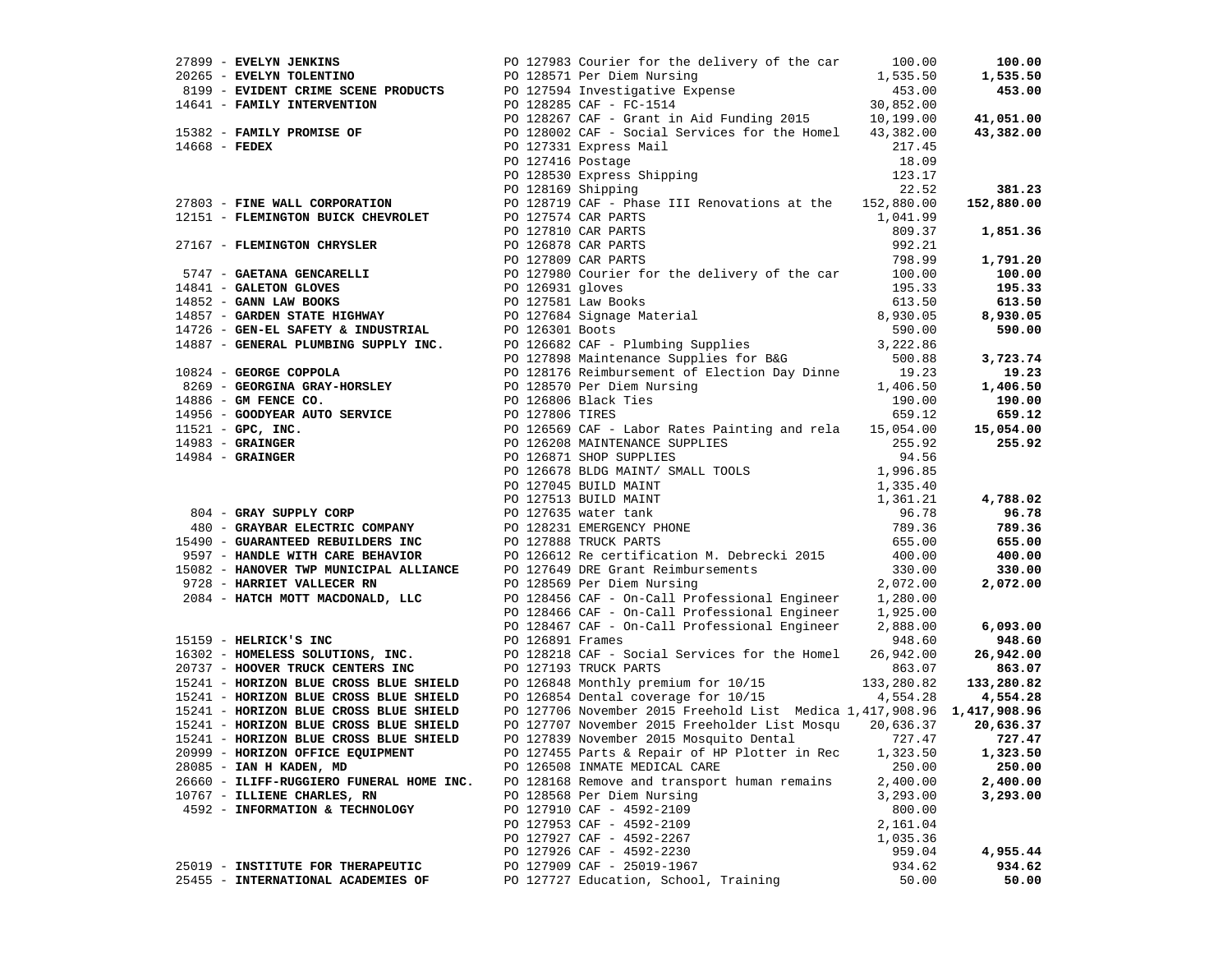| 20551 - INTERNATIONAL CODE                                                                                                                                                                                                                 |                 | PO 127308 CBA - ICC Membership renewal                                                                                                                                                                      | 370.00    | 370.00     |
|--------------------------------------------------------------------------------------------------------------------------------------------------------------------------------------------------------------------------------------------|-----------------|-------------------------------------------------------------------------------------------------------------------------------------------------------------------------------------------------------------|-----------|------------|
| 5607 - INTERNATIONAL CODE COUNCIL INC                                                                                                                                                                                                      |                 | PO 126750 NJ Adopted Codes for CBA Member Lib                                                                                                                                                               | 501.50    | 501.50     |
| 20792 - IPC HOSPITALIST PHYSICIANS NJ                                                                                                                                                                                                      |                 | PO 128540 CAF - Oversee All Aspects of Medica                                                                                                                                                               | 2,550.00  | 2,550.00   |
| 28218 - IRFAN COKLAR                                                                                                                                                                                                                       |                 | PO 127994 courier for the delivery of the car                                                                                                                                                               | 100.00    | 100.00     |
| $12477 - J$ & J ENTERPRISES                                                                                                                                                                                                                |                 | PO 127670 Training - (2) Sheriff Officers                                                                                                                                                                   | 70.00     | 70.00      |
| 7982 - J & J TRUCK EQUIPMENT                                                                                                                                                                                                               |                 | PO 126893 TRUCK PARTS                                                                                                                                                                                       | 595.31    | 595.31     |
| 9918 - J.J. KELLER & ASSOCIATES INC                                                                                                                                                                                                        |                 | PO 127576 SHOP SUPPLIES                                                                                                                                                                                     | 110.47    | 110.47     |
| 9916 - JACQUELINE ARBOLINO                                                                                                                                                                                                                 |                 | PO 127987 Courier for the delivery of cartrid                                                                                                                                                               | 100.00    | 100.00     |
| 21739 - JAMES E DEACON                                                                                                                                                                                                                     |                 | PO 128506 Toll reimbursement                                                                                                                                                                                | 4.30      | 4.30       |
| 21124 - JAMES SCOTT HARVIN                                                                                                                                                                                                                 |                 | PO 127977 Courier for the delivery of the car                                                                                                                                                               | 100.00    | 100.00     |
| 2801 - JAMES SWEENEY                                                                                                                                                                                                                       |                 | PO 127967 Courier for the delivery of cartrid                                                                                                                                                               | 100.00    | 100.00     |
| 25552 - JAMIE D. PETERSON                                                                                                                                                                                                                  |                 | PO 127965 Courier for the delivery of cartrid                                                                                                                                                               | 100.00    | 100.00     |
| 2442 - JANET TRIGGS                                                                                                                                                                                                                        |                 | PO 127985 Courier for the delivery of the Car                                                                                                                                                               | 100.00    | 100.00     |
| 15483 - JENSON & MITCHELL INC                                                                                                                                                                                                              |                 |                                                                                                                                                                                                             |           |            |
|                                                                                                                                                                                                                                            |                 | PO 127194 TRUCK PARTS                                                                                                                                                                                       | 1,848.26  | 1,848.26   |
| 1585 - JERSEY BATTERED WOMEN'S                                                                                                                                                                                                             |                 | PO 128244 CAF - JJ-1506                                                                                                                                                                                     | 1,125.00  | 1,125.00   |
| 960 - JERSEY CENTRAL POWER & LIGHT                                                                                                                                                                                                         | PO 126969 JCP&L |                                                                                                                                                                                                             | 45.27     | 45.27      |
| 960 - JERSEY CENTRAL POWER & LIGHT                                                                                                                                                                                                         |                 | PO 128126 ELECTRIC - CAC COMPLEX                                                                                                                                                                            | 10,458.07 | 10,458.07  |
| 960 - JERSEY CENTRAL POWER & LIGHT                                                                                                                                                                                                         |                 | PO 128454 MOSQUITO CONTROL                                                                                                                                                                                  | 662.64    | 662.64     |
| 960 - JERSEY CENTRAL POWER & LIGHT                                                                                                                                                                                                         |                 | PO 128455 ELECTRIC - RUTH DAVIS DR / CAC                                                                                                                                                                    | 266.21    | 266.21     |
| 960 - JERSEY CENTRAL POWER & LIGHT                                                                                                                                                                                                         |                 | PO 128457 ELECTRIC - 0538                                                                                                                                                                                   | 3,558.01  | 3,558.01   |
| 960 - JERSEY CENTRAL POWER & LIGHT                                                                                                                                                                                                         |                 | PO 128458 ELECTRIC - 0537                                                                                                                                                                                   | 85,950.13 | 85,950.13  |
| 960 - JERSEY CENTRAL POWER & LIGHT                                                                                                                                                                                                         |                 | PO 128459 ELECTRIC - MASTER ACCOUNT                                                                                                                                                                         | 53,334.34 | 53,334.34  |
| 1622 - JERSEY TRACTOR TRAILER                                                                                                                                                                                                              |                 | PO 127951 CAF - 1622-2403                                                                                                                                                                                   | 3,200.00  | 3,200.00   |
| $1815$ - JESCO INC.                                                                                                                                                                                                                        |                 | PO 126945 TRUCK PARTS                                                                                                                                                                                       | 346.16    | 346.16     |
| 25516 - JESSICA BICZAK                                                                                                                                                                                                                     |                 | PO 128411 reimbursement for dinner money whi                                                                                                                                                                | 16.59     | 16.59      |
|                                                                                                                                                                                                                                            |                 | PO 127974 Courier for the delivery of the car                                                                                                                                                               | 100.00    | 100.00     |
|                                                                                                                                                                                                                                            |                 | PO 128531 CAF - Various Medical Supplies                                                                                                                                                                    | 18,321.51 | 18,321.51  |
|                                                                                                                                                                                                                                            |                 | PO 128219 Dinner Reimbursement                                                                                                                                                                              | 30.00     |            |
| 11571 - JESSICA HERMANS<br>15508 - JML MEDICAL INC.<br>16956 - JOHN PECORARO                                                                                                                                                               |                 | PO 128504 REIMBURSEMENT FOR NJICLE                                                                                                                                                                          | 180.00    | 210.00     |
| 26888 - JOHNSON CONTROLS INC.<br>2998 - JOHNSTON COMMUNICATIONS<br>24922 - JOSEPH ABRUSCI PO 127116 DRE Grant Reimbusement<br>24550 - JOSEPH COSTELLO<br>2550 - JOSEPH COSTELLO<br>2550 - JOSEPH COSTELLO<br>2550 - PO 128382 Travel       |                 |                                                                                                                                                                                                             | 1,411.45  | 1,411.45   |
|                                                                                                                                                                                                                                            |                 |                                                                                                                                                                                                             | 600.00    | 600.00     |
|                                                                                                                                                                                                                                            |                 |                                                                                                                                                                                                             | 1,607.20  | 1,607.20   |
|                                                                                                                                                                                                                                            |                 |                                                                                                                                                                                                             |           |            |
|                                                                                                                                                                                                                                            |                 |                                                                                                                                                                                                             |           | 16.75      |
| 24386 - JOSEPH NAPURANO                                                                                                                                                                                                                    |                 |                                                                                                                                                                                                             |           | 90.00      |
| 677 - JULIO PORRAO                                                                                                                                                                                                                         |                 |                                                                                                                                                                                                             |           | 84.35      |
| 7432 - JUNE WITTY                                                                                                                                                                                                                          |                 | PO 128382 Travel 16.75<br>PO 128382 Travel 90.00<br>PO 128380 Travel 90.00<br>PO 128498 Mi. reimb. for 10/15 84.35<br>PO 128396 SANE SART Supplemental Pay 267.70<br>PO 127509 Asbestos Abatement 11,525.00 |           | 267.70     |
| 27163 - JUPITER ENVIRONMENTAL SERVICS INC. PO 127509 Asbestos Abatement                                                                                                                                                                    |                 |                                                                                                                                                                                                             |           | 11,525.00  |
| 6214 - JUVENILE JUSTICE COMMISSION                                                                                                                                                                                                         |                 | PO 126836 Academy for Juvenile Detention Trai 2,850.00                                                                                                                                                      |           | 2,850.00   |
| 11239 - KAREN WEBSTER                                                                                                                                                                                                                      |                 |                                                                                                                                                                                                             | 37.90     | 37.90      |
| 5007 - KARL ZELIFF                                                                                                                                                                                                                         |                 |                                                                                                                                                                                                             | 6.30      | 6.30       |
| 24924 - KEEGAN TECHNOLOGY &                                                                                                                                                                                                                |                 | TE COMMISSION.<br>PO 128497 AGING MILLER COMMISSIONER PO 128224 CAF - Materials Testing of County-W<br>PO 128224 CAF - Materials Testing of County-W<br>PO 128224 CAF - Materials Testing of County-W       | 3,500.00  | 3,500.00   |
|                                                                                                                                                                                                                                            |                 |                                                                                                                                                                                                             | 37.99     | 37.99      |
| 1992 - AEBUAN IRCHNOLOGIX<br>1992 - KENVIL POWER EQUIPMENT, INC.<br>1994 - KIDDE FIRE TRAINERS, INC.<br>1994 - KIDDE FIRE TRAINERS, INC.<br>1994 - KIDDE FIRE TRAINERS, INC.<br>1994 - KIDDE FIRE TRAINERS, INC.<br>1998 - KODAK ALARIS IN |                 | PO 123701 Fire Trainer T2000 Training System 101,968.00                                                                                                                                                     |           | 101,968.00 |
|                                                                                                                                                                                                                                            |                 |                                                                                                                                                                                                             | 115.83    | 115.83     |
|                                                                                                                                                                                                                                            |                 |                                                                                                                                                                                                             | 150.00    | 150.00     |
|                                                                                                                                                                                                                                            |                 | PO 126819 pms spec tune up on scanners in ima                                                                                                                                                               | 976.00    | 976.00     |
|                                                                                                                                                                                                                                            |                 | PO 127998 CAF - Replacement of Bridge #1400-1                                                                                                                                                               | 91,610.20 | 91,610.20  |
| 26458 - KRISTIAN MCMORLAND                                                                                                                                                                                                                 |                 | PO 128509 Petty Cash                                                                                                                                                                                        | 210.30    | 210.30     |
| 7434 - LABORATORY CORPORATION OF                                                                                                                                                                                                           |                 | PO 126249 DNA testing from 8/1/15 to 8/29/15                                                                                                                                                                | 225.75    | 225.75     |
| 12726 - LANGUAGE LINE SERVICES                                                                                                                                                                                                             |                 | PO 126916 LANGUAGE TRANSLATION SERVICE                                                                                                                                                                      | 450.50    | 450.50     |
| 20143 - LASCOMP INSTITUTE                                                                                                                                                                                                                  |                 | PO 127911 CAF - 20143-2149                                                                                                                                                                                  | 3,200.00  |            |
|                                                                                                                                                                                                                                            |                 | PO 127956 CAF - 20143-2233                                                                                                                                                                                  | 4,000.00  |            |
|                                                                                                                                                                                                                                            |                 | PO 127923 CAF - 20143-2079                                                                                                                                                                                  | 4,000.00  | 11,200.00  |
| 25486 - LASZLO CSENGETO                                                                                                                                                                                                                    |                 | PO 128500 Mi. reimb. for 10/15                                                                                                                                                                              | 30.45     | 30.45      |
| 7821 - LAURA ROBERTS                                                                                                                                                                                                                       |                 | PO 128404 reimbursement to Laura for mileage                                                                                                                                                                | 98.83     | 98.83      |
|                                                                                                                                                                                                                                            |                 | PO 127963 temporary help for the general elec                                                                                                                                                               |           | 125.00     |
| 21125 - LAUREN LAVISTA                                                                                                                                                                                                                     |                 | PO 127990 Courier for the delivery of the car                                                                                                                                                               | 125.00    |            |
| $26914$ - LEE BICZAK                                                                                                                                                                                                                       |                 |                                                                                                                                                                                                             | 100.00    | 100.00     |
| 11357 - LENCO INDUSTRIES INC                                                                                                                                                                                                               |                 | PO 125852 TRUCK PARTS                                                                                                                                                                                       | 1,072.82  | 1,072.82   |
| 5855 - LEXIS NEXIS                                                                                                                                                                                                                         |                 | PO 126093 Confirm On-Line Service for Period                                                                                                                                                                | 174.00    | 174.00     |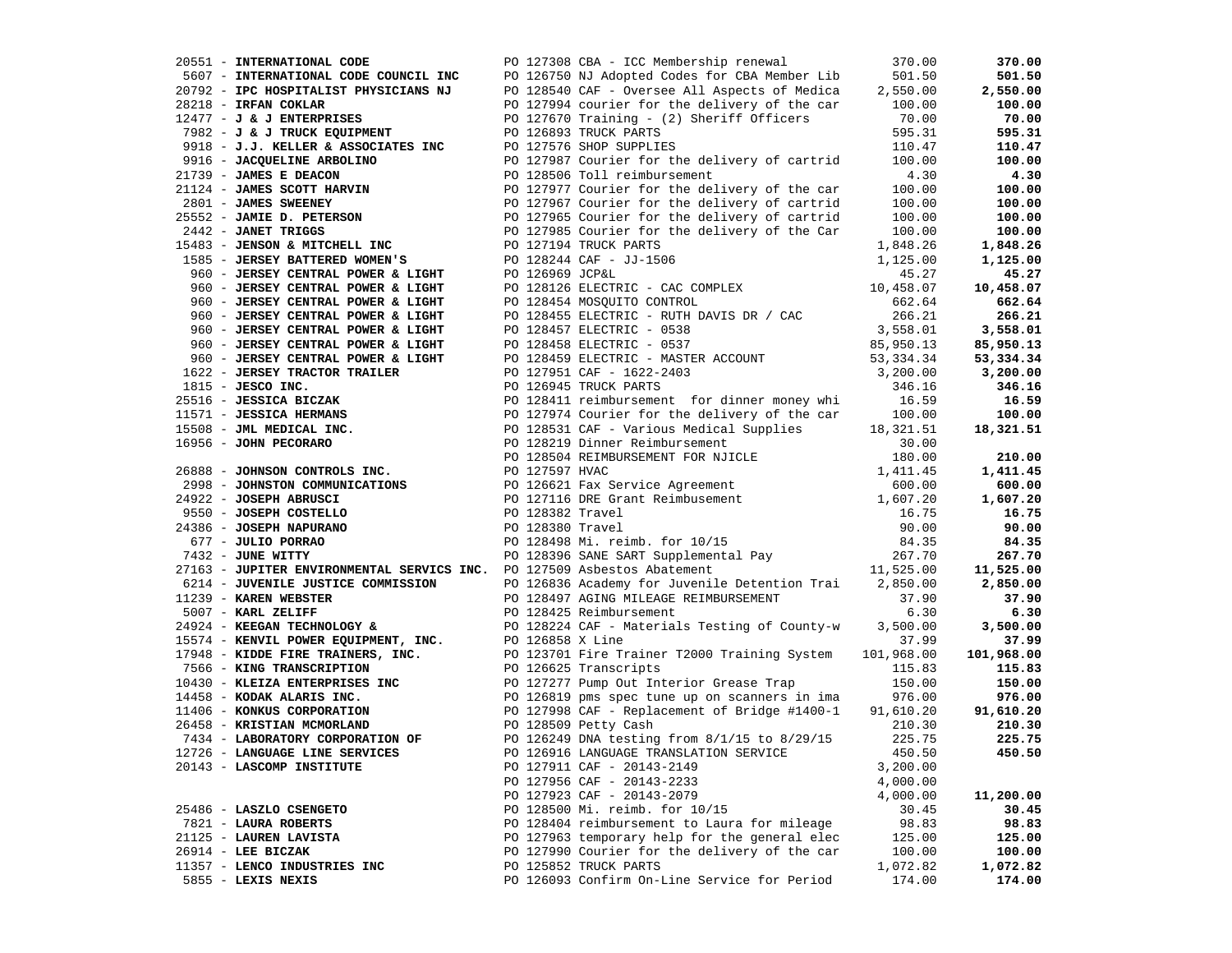| 15775 - LIFESAVERS INC                                                      |  | PO 127794 Education, School, Training                                                                                                                                                                                                                | 85.00  | 85.00      |
|-----------------------------------------------------------------------------|--|------------------------------------------------------------------------------------------------------------------------------------------------------------------------------------------------------------------------------------------------------|--------|------------|
|                                                                             |  | 15783 - LINCOLN TECHNICAL INSTITUTE<br>21126 - LINDA ALVEN<br>21126 - LINDA ALVEN<br>20127972 Courier for the delivery of the car<br>20127972 Courier for the delivery of the car<br>225.00<br>225.00<br>225.00<br>225.00<br>225.00<br>225.00<br>225 |        | 1,358.64   |
|                                                                             |  |                                                                                                                                                                                                                                                      |        | 100.00     |
|                                                                             |  |                                                                                                                                                                                                                                                      |        | 225.00     |
|                                                                             |  | 15816 - LONGFELLOWS SANDWICH DELI<br>19012562 - LONGFELLOWS SANDWICH DELI<br>190127582 LUMCH (Sandwich DELI<br>190127582 LUMCH (Sandwich DELI<br>190127582 Dimner Meeting<br>1902403 Dimner Meeting<br>201.80<br>191816 - LONGFELLOWS SANDW          |        | 198.00     |
|                                                                             |  |                                                                                                                                                                                                                                                      |        | 164.85     |
|                                                                             |  |                                                                                                                                                                                                                                                      |        | 201.80     |
|                                                                             |  |                                                                                                                                                                                                                                                      |        | 888.00     |
|                                                                             |  |                                                                                                                                                                                                                                                      |        | 1,951.75   |
|                                                                             |  |                                                                                                                                                                                                                                                      |        |            |
|                                                                             |  |                                                                                                                                                                                                                                                      |        | 972.00     |
|                                                                             |  |                                                                                                                                                                                                                                                      |        | 5,084.26   |
|                                                                             |  |                                                                                                                                                                                                                                                      |        | 2,368.00   |
|                                                                             |  |                                                                                                                                                                                                                                                      |        |            |
|                                                                             |  |                                                                                                                                                                                                                                                      |        | 335.27     |
|                                                                             |  |                                                                                                                                                                                                                                                      |        |            |
|                                                                             |  |                                                                                                                                                                                                                                                      |        |            |
|                                                                             |  |                                                                                                                                                                                                                                                      |        | 3,441.90   |
|                                                                             |  |                                                                                                                                                                                                                                                      |        | 125.00     |
|                                                                             |  |                                                                                                                                                                                                                                                      |        | 464.00     |
|                                                                             |  |                                                                                                                                                                                                                                                      |        | 61.03      |
|                                                                             |  |                                                                                                                                                                                                                                                      |        | 240.00     |
|                                                                             |  |                                                                                                                                                                                                                                                      |        |            |
|                                                                             |  |                                                                                                                                                                                                                                                      |        | 888.00     |
|                                                                             |  |                                                                                                                                                                                                                                                      |        | 1,524.80   |
| 9650 - MC LEAGUE OF MUNICIPALITIES<br>16065 - MC VOCATIONAL SCHOOL DISTRICT |  | PO 127288 reservation for wednesday 11/18/15 50.00<br>PO 128556 11/15 DISTRICT TAXES TO BE RAISED 274,610.00                                                                                                                                         |        | 50.00      |
|                                                                             |  |                                                                                                                                                                                                                                                      |        | 274,610.00 |
| 14264 - MCMANIMON, SCOTLAND & BAUMANN LLC                                   |  |                                                                                                                                                                                                                                                      |        |            |
|                                                                             |  | PO 128181 Professional Services - 9/30/15 - M 147.00<br>PO 128180 Professional Services 9/30/15 221.34                                                                                                                                               |        | 368.34     |
|                                                                             |  |                                                                                                                                                                                                                                                      |        |            |
|                                                                             |  |                                                                                                                                                                                                                                                      |        | 95.64      |
|                                                                             |  |                                                                                                                                                                                                                                                      |        | 161.22     |
|                                                                             |  |                                                                                                                                                                                                                                                      |        | 1,200.65   |
|                                                                             |  |                                                                                                                                                                                                                                                      |        | 875.00     |
|                                                                             |  |                                                                                                                                                                                                                                                      |        | 1,980.00   |
|                                                                             |  |                                                                                                                                                                                                                                                      |        |            |
|                                                                             |  |                                                                                                                                                                                                                                                      |        | 3,644.00   |
|                                                                             |  |                                                                                                                                                                                                                                                      |        | 70.00      |
|                                                                             |  |                                                                                                                                                                                                                                                      |        | 160.54     |
|                                                                             |  |                                                                                                                                                                                                                                                      |        | 100.00     |
|                                                                             |  |                                                                                                                                                                                                                                                      |        | 3,256.00   |
|                                                                             |  |                                                                                                                                                                                                                                                      |        | 1,648.69   |
|                                                                             |  |                                                                                                                                                                                                                                                      |        | 1,014.18   |
|                                                                             |  |                                                                                                                                                                                                                                                      |        | 2,414.25   |
|                                                                             |  |                                                                                                                                                                                                                                                      |        | 578.00     |
|                                                                             |  |                                                                                                                                                                                                                                                      |        | 860.20     |
|                                                                             |  |                                                                                                                                                                                                                                                      |        |            |
|                                                                             |  |                                                                                                                                                                                                                                                      |        | 730.00     |
|                                                                             |  |                                                                                                                                                                                                                                                      |        | 225.50     |
|                                                                             |  |                                                                                                                                                                                                                                                      |        | 660.00     |
|                                                                             |  |                                                                                                                                                                                                                                                      |        |            |
|                                                                             |  |                                                                                                                                                                                                                                                      |        | 621.81     |
| 19483 - MORRIS COUNTY MUNICIPAL<br>19483 - MORRIS COUNTY MUNICIPAL          |  | 14269 <b>- MORAIS SCIENCISE CONSUMER CONSUMER CONSUMER CONSUMER CONSUMER CONSUMER AND REPORT OF 125100 PROTECTION 4221.34<br/> 1609 <b>- MORAISTER-CARE SUPERY OF CONSUMER CONSUMER CONSUMER AND THE CONSUMER CONSUMER CONSUMER CONSU</b></b>        |        | 7,275.62   |
| 19483 - MORRIS COUNTY MUNICIPAL                                             |  | PO 126688 REFUSE REMOVAL                                                                                                                                                                                                                             | 304.29 | 304.29     |
| 10495 - MORRIS COUNTY PARK POLICE                                           |  | PO 127648 DRE Grant Reimbursement                                                                                                                                                                                                                    | 440.00 | 440.00     |
| 16298 - MORRIS PLAINS MUNICIPAL ALL.                                        |  | PO 128245 CAF - 2016 Municipal Aliance Funds                                                                                                                                                                                                         | 328.64 | 328.64     |
| 16316 - MORRISTOWN AUTO BODY INC                                            |  | PO 126295 VEHICLE TOW                                                                                                                                                                                                                                | 368.00 | 368.00     |
| 14515 - MORRISTOWN EMERGENCY MEDICAL                                        |  | PO 125981 INMATE MEDICAL CARE                                                                                                                                                                                                                        | 776.00 | 776.00     |
| 16321 - MORRISTOWN LUMBER &                                                 |  | PO 126610 Cord, Nozzle                                                                                                                                                                                                                               | 19.93  |            |
|                                                                             |  | PO 127113 MAINTENANCE SUPPLIES                                                                                                                                                                                                                       | 43.02  |            |
|                                                                             |  | PO 127578 SHOP SUPPLIES                                                                                                                                                                                                                              | 77.13  |            |
|                                                                             |  | PO 127599 Roller, Brush, Handsaw                                                                                                                                                                                                                     | 18.47  |            |
|                                                                             |  | PO 127614 BUILD MAINT/ MASON/ SMALL TOOLS                                                                                                                                                                                                            | 957.46 |            |
|                                                                             |  |                                                                                                                                                                                                                                                      |        |            |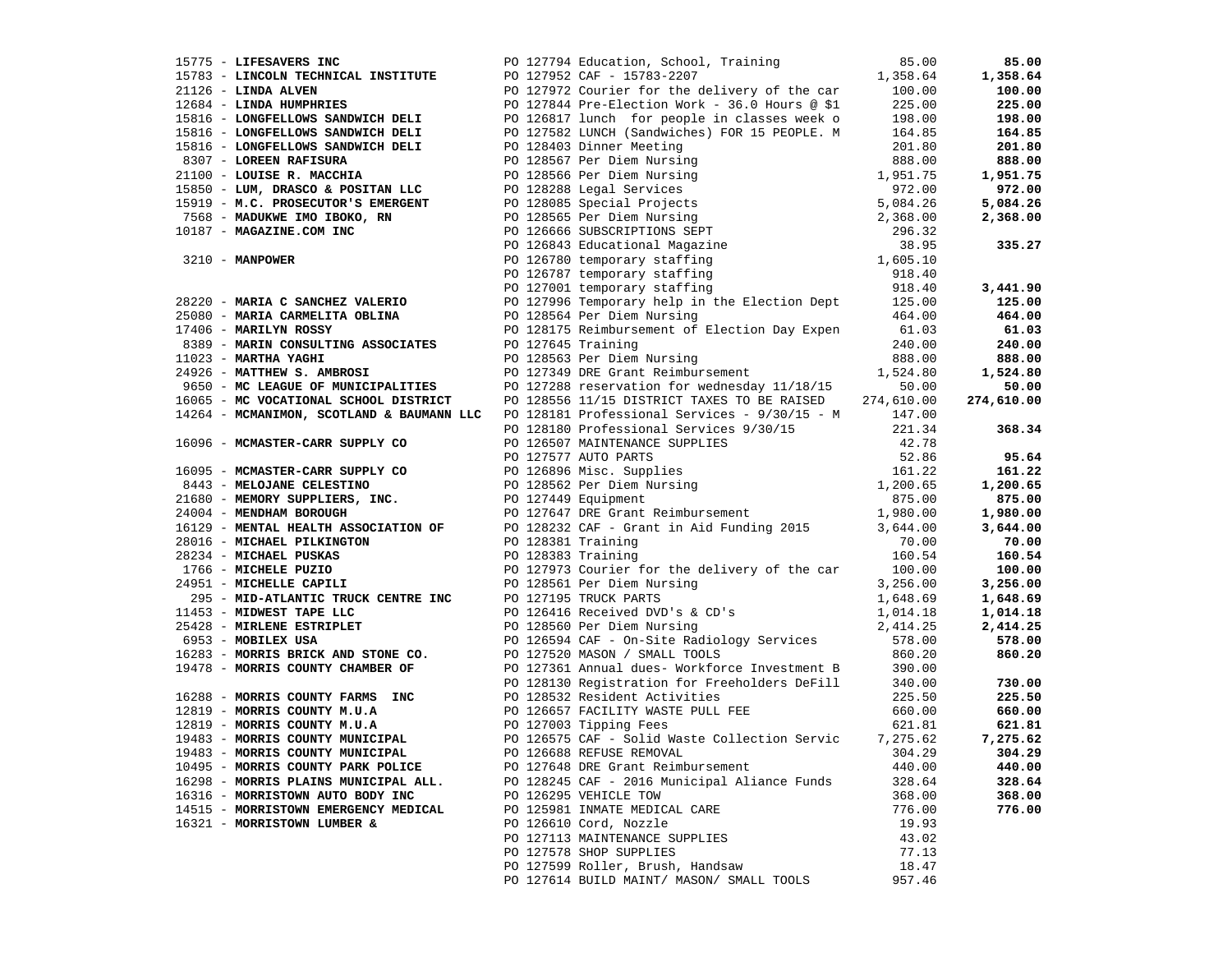|                                                                                                                                                                      | PO 127625 Bolts and Screws for Fire Props<br>PO 127939 Misc. Supplies<br>PO 128082 supplies                                                                                                                                                                                               | 31.06<br>46.25<br>49.13 | 1,242.45             |
|----------------------------------------------------------------------------------------------------------------------------------------------------------------------|-------------------------------------------------------------------------------------------------------------------------------------------------------------------------------------------------------------------------------------------------------------------------------------------|-------------------------|----------------------|
|                                                                                                                                                                      |                                                                                                                                                                                                                                                                                           |                         | 372.90               |
|                                                                                                                                                                      |                                                                                                                                                                                                                                                                                           |                         | 10,000.00            |
|                                                                                                                                                                      |                                                                                                                                                                                                                                                                                           |                         |                      |
|                                                                                                                                                                      |                                                                                                                                                                                                                                                                                           |                         | 5,008.00             |
|                                                                                                                                                                      |                                                                                                                                                                                                                                                                                           |                         | 9,407.50             |
|                                                                                                                                                                      |                                                                                                                                                                                                                                                                                           |                         | 3,200.00             |
|                                                                                                                                                                      |                                                                                                                                                                                                                                                                                           |                         |                      |
|                                                                                                                                                                      |                                                                                                                                                                                                                                                                                           |                         | 1,286.27             |
| 12624 - MY TOOL LADY<br>19523 - N.J. NATURAL GAS COMPANY                                                                                                             |                                                                                                                                                                                                                                                                                           |                         | 72.44                |
|                                                                                                                                                                      | PO 128442 NATURAL GAS - WHARTON BRIDGES 335.05<br>19523 - N.J. NATURAL GAS COMPANY PO 128442 NATURAL GAS - WHARTON BRIDGES<br>235.05<br>PO 128443 NATURAL GAS - WHARTON GET 59.80<br>PO 128444 NATURAL GAS - WHARTON RDIGE GEN<br>PO 128446 NATURAL GAS - WHARTON ROBOS<br>PO 128446 NATU |                         |                      |
|                                                                                                                                                                      |                                                                                                                                                                                                                                                                                           |                         |                      |
|                                                                                                                                                                      |                                                                                                                                                                                                                                                                                           |                         |                      |
|                                                                                                                                                                      |                                                                                                                                                                                                                                                                                           |                         |                      |
|                                                                                                                                                                      |                                                                                                                                                                                                                                                                                           |                         | 721.30               |
|                                                                                                                                                                      |                                                                                                                                                                                                                                                                                           |                         | 277.30               |
|                                                                                                                                                                      |                                                                                                                                                                                                                                                                                           |                         | 1,584.00             |
|                                                                                                                                                                      |                                                                                                                                                                                                                                                                                           |                         | 20,940.19            |
|                                                                                                                                                                      |                                                                                                                                                                                                                                                                                           |                         | 54,474.88            |
|                                                                                                                                                                      |                                                                                                                                                                                                                                                                                           |                         | 85.18                |
|                                                                                                                                                                      |                                                                                                                                                                                                                                                                                           |                         | 552.00               |
|                                                                                                                                                                      |                                                                                                                                                                                                                                                                                           |                         |                      |
|                                                                                                                                                                      |                                                                                                                                                                                                                                                                                           |                         |                      |
|                                                                                                                                                                      |                                                                                                                                                                                                                                                                                           |                         | 164.55               |
|                                                                                                                                                                      |                                                                                                                                                                                                                                                                                           |                         | 3,798.90             |
| 4678 - NECI<br>16533 - NEW HOPE FOUNDATION INC.                                                                                                                      | PO 128239 CAF - 2015 Chapter 51 CH51-1504                                                                                                                                                                                                                                                 | 5,670.00                |                      |
|                                                                                                                                                                      | PO 128241 CAF - 2015 Chapter 51 CH51-1519 Sep                                                                                                                                                                                                                                             | 7,155.00                |                      |
|                                                                                                                                                                      | PO 128240 CAF - Grant in Aid Funding 2015 GIA                                                                                                                                                                                                                                             | 1,750.00                | 14,575.00            |
| 14560 - NEW JERSEY AIDS SERVICES                                                                                                                                     | PO 128236 CAF - Grant in Aid Funding 2015 GIA                                                                                                                                                                                                                                             | 8,183.12                | 8,183.12             |
| 16641 - NEW JERSEY LEAGUE OF                                                                                                                                         | PO 126658 NJ League of Municipalities Confere                                                                                                                                                                                                                                             | 385.00                  |                      |
|                                                                                                                                                                      | PO 128171 NJSLOM Luncheon                                                                                                                                                                                                                                                                 | 40.00                   | 425.00               |
| 16552 - NEWBRIDGE SERVICES INC                                                                                                                                       | PO 128107 No Caf #                                                                                                                                                                                                                                                                        | 4,745.00                |                      |
|                                                                                                                                                                      | PO 128242 CAF - 2015 Chapter 51 CH51-1503 3rd                                                                                                                                                                                                                                             | 4,700.00                |                      |
|                                                                                                                                                                      | PO 128247 CAF - 2015 Chapter 51 CH51-1523 3rd                                                                                                                                                                                                                                             | 4,692.00                |                      |
|                                                                                                                                                                      | PO 128259 CAF - JJ-1503                                                                                                                                                                                                                                                                   | 19,028.00               |                      |
| 2708 - NFPA INTERNATIONAL                                                                                                                                            | PO 128264 CAF - Grant in Aid Funding 2015                                                                                                                                                                                                                                                 | 12,667.00               | 45,832.00            |
|                                                                                                                                                                      | PO 126441 Annual Membership Renewal                                                                                                                                                                                                                                                       | 165.00                  | 165.00               |
| 4784 - NFPA INTERNATIONAL<br>21704 - NJ DEPARTMENT OF TREASURY                                                                                                       | PO 127299 National Fire Code Subsciption<br>PO 127916 SEWER - CAC RE: CENTRAL AVENUE / TW                                                                                                                                                                                                 | 1,450.00<br>1,732.50    | 1,450.00<br>1,732.50 |
| 4140 - NJ INTERNATIONAL ASSOCIATION                                                                                                                                  | PO 126888 *****Address Change 4567 R.9N, P.O                                                                                                                                                                                                                                              | 150.00                  | 150.00               |
| 21207 - N.J. MOTOR VEHICLE COMMISSION                                                                                                                                | PO 127655 Investigative Expense 1,375.00                                                                                                                                                                                                                                                  |                         | 1,375.00             |
|                                                                                                                                                                      | PO 127786 TRUCK PARTS / COMMUNICATION EQUIPME 732.60                                                                                                                                                                                                                                      |                         | 732.60               |
|                                                                                                                                                                      | PO 127792 Radio repair                                                                                                                                                                                                                                                                    | 550.00                  | 550.00               |
| 26357 - NORTHEAST COMMUNICATIONS, INC.<br>26357 - NORTHEAST COMMUNICATIONS, INC.<br>26357 - NORTHEAST COMMUNICATIONS, INC.<br>26357 - NORTHEAST COMMUNICATIONS, INC. | PO 127795 INSTALL EMERGENCY EQUIP- NEW VEHICL 1,650.00                                                                                                                                                                                                                                    |                         | 1,650.00             |
|                                                                                                                                                                      | PO 127819 VEHICLE EMERGENCY LIGHTS/SOUND INST                                                                                                                                                                                                                                             | 3,997.50                | 3,997.50             |
| 10182 - NORTHEASTERN ARBORIST SUPPLY                                                                                                                                 | PO 127013 Double Edge Blade                                                                                                                                                                                                                                                               | 176.00                  | 176.00               |
| 26556 - NORTHEASTERN MOSQUITO                                                                                                                                        | PO 126279 Registration for Annual Meeting 201                                                                                                                                                                                                                                             | 225.00                  | 225.00               |
| 21565 - OCLC ONLINE COMPUTER                                                                                                                                         | PO 126417 NWM Monthly Billing for Aug 01, 201                                                                                                                                                                                                                                             | 2,101.86                | 2,101.86             |
| $10846 - ODB CO$                                                                                                                                                     | PO 126950 TRUCK PARTS                                                                                                                                                                                                                                                                     | 160.00                  | 160.00               |
| 26726 - OFFICE CONCEPTS GROUP, INC.                                                                                                                                  | PO 126628 SANE SART GRANT CONSUMABLE SUPPLIES                                                                                                                                                                                                                                             | 950.16                  | 950.16               |
| 26726 - OFFICE CONCEPTS GROUP, INC.                                                                                                                                  | PO 126716 Office supplies                                                                                                                                                                                                                                                                 | 1,236.00                | 1,236.00             |
| 26726 - OFFICE CONCEPTS GROUP, INC.                                                                                                                                  | PO 126839 Medical Folders                                                                                                                                                                                                                                                                 | 150.20                  | 150.20               |
| 26726 - OFFICE CONCEPTS GROUP, INC.                                                                                                                                  | PO 126863 office supplies                                                                                                                                                                                                                                                                 | 62.30                   | 62.30                |
| 26726 - OFFICE CONCEPTS GROUP, INC.                                                                                                                                  | PO 127095 Office Supplies                                                                                                                                                                                                                                                                 | 487.70                  | 487.70               |
| 26726 - OFFICE CONCEPTS GROUP, INC.                                                                                                                                  | PO 127179 SUPPLIES                                                                                                                                                                                                                                                                        | 429.96                  | 429.96               |
| 26726 - OFFICE CONCEPTS GROUP, INC.                                                                                                                                  | PO 127616 Supply & 2016 Calendar Order                                                                                                                                                                                                                                                    | 196.96                  | 196.96               |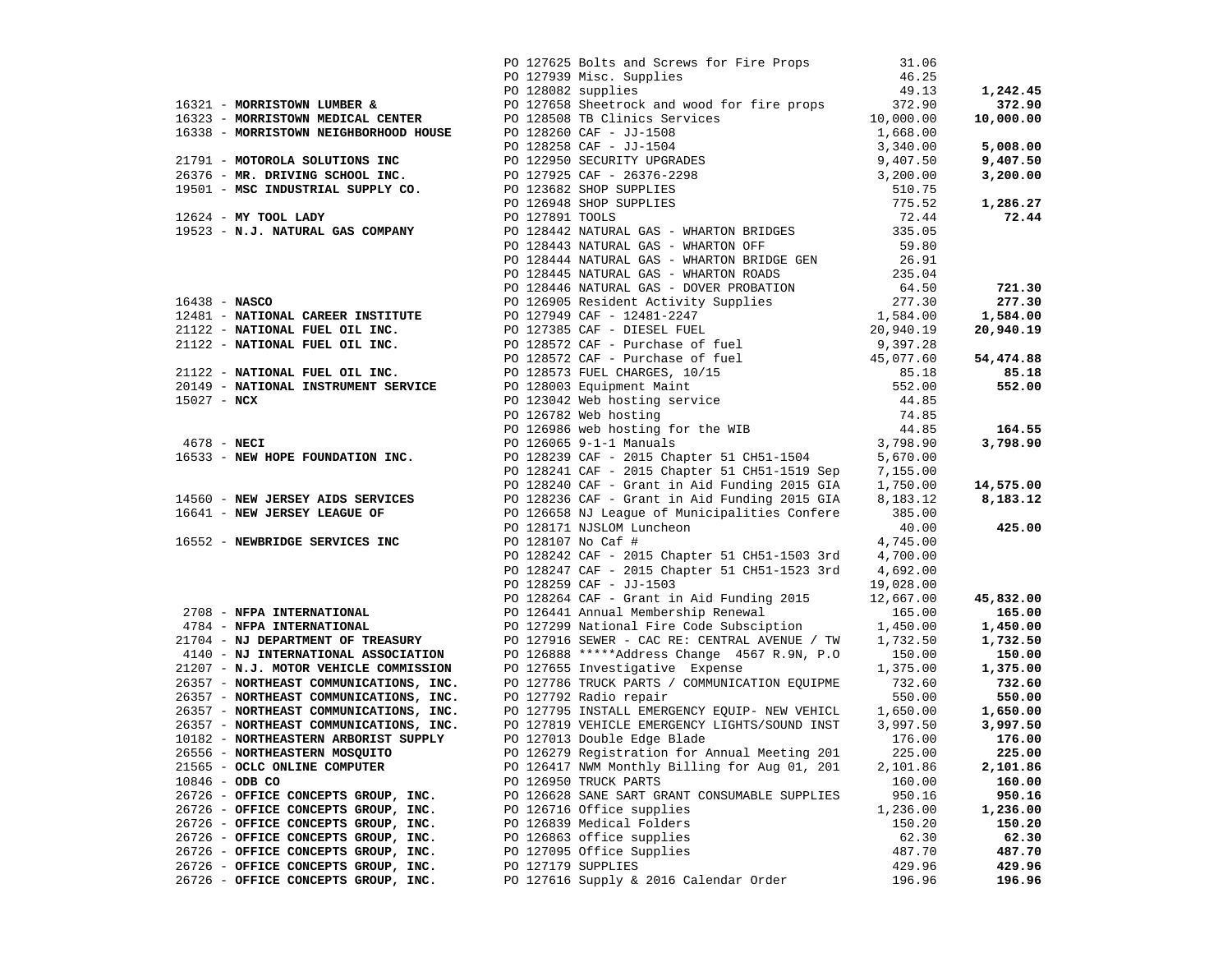| 26726 - OFFICE CONCEPTS GROUP, INC.                                                                                                                                                                                                                 | PO 127623 Supplies Invoice<br>PO 127638 office supplies<br>PO 127712 Office Supplies                                                                   | 185.42          | 185.42    |
|-----------------------------------------------------------------------------------------------------------------------------------------------------------------------------------------------------------------------------------------------------|--------------------------------------------------------------------------------------------------------------------------------------------------------|-----------------|-----------|
| 26726 - OFFICE CONCEPTS GROUP, INC.                                                                                                                                                                                                                 |                                                                                                                                                        | 249.63          | 249.63    |
| 26726 - OFFICE CONCEPTS GROUP, INC.                                                                                                                                                                                                                 |                                                                                                                                                        | 38.17           | 38.17     |
| 26726 - CONCEPTS GROUP, INC.<br>26726 - OFFICE CONCEPTS GROUP, INC.<br>26726 - OFFICE CONCEPTS COMPARED                                                                                                                                             | PO 128008 2015 Human Services Office Supplies<br>PO 128008 2015 Human Services Office Supplies<br>PO 128012 Fiscal Year 2016 Countywide Allianc 266.04 |                 | 138.00    |
|                                                                                                                                                                                                                                                     |                                                                                                                                                        |                 | 266.04    |
|                                                                                                                                                                                                                                                     | PO 128287 Office Supplies for C&BH 2015<br>PO 126727 Windshield De-Icer                                                                                | 42.46           | 42.46     |
| 25021 - ONE SOURCE OF NEW JERSEY LLC                                                                                                                                                                                                                |                                                                                                                                                        | 155.96          | 155.96    |
| 25021 - ONE SOURCE OF NEW JERSEY LLC                                                                                                                                                                                                                | PO 126951 HARDWARE                                                                                                                                     | 222.87          | 222.87    |
| 14076 - OPHELIA V. CRUSE                                                                                                                                                                                                                            | PO 128496 AGING MILEAGE REIMBURSEMENT                                                                                                                  | 260.10          | 260.10    |
|                                                                                                                                                                                                                                                     | PO 127007 Decorations for the Youth Shelter a                                                                                                          | 207.84          | 207.84    |
| 2929 - ORIENTAL TRADING COMPANY INC.                                                                                                                                                                                                                | PO 127617 Hay                                                                                                                                          |                 |           |
| 19626 - ORT FARMS                                                                                                                                                                                                                                   |                                                                                                                                                        | 480.00          | 480.00    |
| 16863 - PABCO INDUSTRIES, LLC<br>15457 - PAMELA JAMES<br>10287 - PAMCIRILO CONSTRIES                                                                                                                                                                | PO 126419 Confirm Annual Renewal                                                                                                                       | 445.00          | 445.00    |
|                                                                                                                                                                                                                                                     | PO 127865 LARGE TRASH BAGS                                                                                                                             | 256.50          | 256.50    |
|                                                                                                                                                                                                                                                     | PO 128410 reimbursement for picking up trays 269.96<br>PO 127832 CAF - Labor Rates Concrete Replacem 5,040.00                                          |                 | 269.96    |
| 10287 - PANCIELLO CONSTRUCTION LLC                                                                                                                                                                                                                  |                                                                                                                                                        |                 |           |
|                                                                                                                                                                                                                                                     | PO 128462 CAF - Labor Rates Concrete Replacem 2,510.00                                                                                                 |                 | 7,550.00  |
| 16887 - PAPER MART INC                                                                                                                                                                                                                              | PO 127292 paper for the election department                                                                                                            | 896.60          |           |
|                                                                                                                                                                                                                                                     | PO 127224 Paper - SHERIFF'S OFFICE                                                                                                                     | 317.76          | 1,214.36  |
|                                                                                                                                                                                                                                                     | PO 127643 lumber                                                                                                                                       | 15.99           | 15.99     |
|                                                                                                                                                                                                                                                     | PO 127978 Courier for the delivery of the car 100.00                                                                                                   |                 | 100.00    |
|                                                                                                                                                                                                                                                     | PO 126952 TRUCK PARTS                                                                                                                                  |                 | 164.70    |
|                                                                                                                                                                                                                                                     | PO 127196 TRUCK PARTS                                                                                                                                  |                 | 1,005.03  |
|                                                                                                                                                                                                                                                     | $1,005.03$<br>asca<br>$450.00$<br>$200.00$<br>asca<br>$200.00$<br>PO 126838 Frederick Frasca                                                           |                 | 450.00    |
|                                                                                                                                                                                                                                                     | PO 127580 TRUCK PARTS                                                                                                                                  |                 | 25.00     |
|                                                                                                                                                                                                                                                     | PO 127971 Courier for the delivery of cartrid 100.00                                                                                                   |                 | 100.00    |
|                                                                                                                                                                                                                                                     | PO 126830 lease agreement on the folder in th                                                                                                          | 620.46          | 620.46    |
| 16899 - PARK UNION LUMBER COMPANY LLC<br>25760 - PATRICK J. SAARLOOS<br>24836 - PEIRCE EQUIPMENT CO.<br>24836 - PEIRCE EQUIPMENT CO.<br>2163 - PENN STATE UNIVERSITY<br>19663 - PERFORMANCE TRAILERS INC.<br>25554 - PETER STROISZ<br>19681 - PITNE | PO 127784 AUTO PARTS                                                                                                                                   | 5,538.75        | 5,538.75  |
|                                                                                                                                                                                                                                                     |                                                                                                                                                        | 240.33          | 240.33    |
| 17066 - PLAINSMAN AUTO SUPPLY<br>28019 - POLICE ATHLETIC LEAGUE OF                                                                                                                                                                                  | PO 127908 Misc. Parts 2002 Ford Truck F250                                                                                                             |                 |           |
|                                                                                                                                                                                                                                                     | PO 128277 CAF - JJ-1513                                                                                                                                | 5,000.00        | 5,000.00  |
| 12398 - POP-A-LOCK OF NORTHERN NJ<br>6553 - PORTASOFT OF MORRIS COUNTY INC<br>12398 - POP-A-LOCK OF NORTHERN NJ                                                                                                                                     | PO 127801 SECURITY EQUIP                                                                                                                               | 828.00          | 828.00    |
|                                                                                                                                                                                                                                                     | PO 127460 Repair of Boiler Room Room Equipmen 1,825.00                                                                                                 |                 | 1,825.00  |
| 25535 - PRECIOUS GEMS MUSIC, LLC                                                                                                                                                                                                                    | PO 128534 Resident Activities 125.00<br>PO 128535 CAF - Management Services 88,208.96                                                                  |                 | 125.00    |
| 10503 - PREMIER HEALTHCARE                                                                                                                                                                                                                          |                                                                                                                                                        |                 | 88,208.96 |
| 3316 - PROJECT SELF SUFFICIENCY                                                                                                                                                                                                                     | PO 127948 CAF - PSS3316-JR/JS-16-WFNJ (perfor                                                                                                          | 906.00          |           |
|                                                                                                                                                                                                                                                     | PO 127947 CAF - PSS3316-JR/JS-15-WFNJ                                                                                                                  | 206.00          |           |
|                                                                                                                                                                                                                                                     | PO 127946 CAF - PSS3316-JR/JS-15-WFNJ                                                                                                                  | 448.00          |           |
|                                                                                                                                                                                                                                                     | PO 127935 CAF - PSS3316-JR/JS-16-WFNJ (Cost-r 15,522.00                                                                                                |                 | 17,082.00 |
|                                                                                                                                                                                                                                                     |                                                                                                                                                        |                 |           |
|                                                                                                                                                                                                                                                     |                                                                                                                                                        |                 | 4,655.25  |
|                                                                                                                                                                                                                                                     |                                                                                                                                                        |                 | 48.00     |
|                                                                                                                                                                                                                                                     | PO 127864 REMOTE TEST GENERATOR: SEPTEMBER 2 165.00                                                                                                    |                 |           |
| 17189 - PSE&G CO<br>7872 - QUENCH USA, INC.<br>264 - R & J CONTROL, INC.<br>16124 - RALPH MELORO<br>17265 - TONNSHIP OF RANDOLPH                                                                                                                    | PO 126980 Generator Service                                                                                                                            | 183.75          | 348.75    |
|                                                                                                                                                                                                                                                     | PO 126850 NJACTB Conference reimbursement - R 255.37<br>PO 128294 Adult Briefs & Nursing Supplies 804.63                                               |                 | 255.37    |
|                                                                                                                                                                                                                                                     |                                                                                                                                                        |                 | 804.63    |
| 17255 - RARITAN VALLEY COMMUNITY<br>274 - READY REFRESH<br>274 - READY REFRESH<br>274 - READY REFRESH<br>274 - READY REFRESH                                                                                                                        | PO 127876 CAF - 17255-1584                                                                                                                             | 3,000.00        | 3,000.00  |
|                                                                                                                                                                                                                                                     | PO 126828 water dispenser rental/bottled wate 2.97                                                                                                     |                 | 2.97      |
|                                                                                                                                                                                                                                                     |                                                                                                                                                        | 9.96            | 9.96      |
|                                                                                                                                                                                                                                                     | PO 127202 NESTLE PURE LIFE DRINKING WTR<br>PO 127695 Water 9/15/15-10/14/15<br>PO 127724 Water                                                         | 18.93           | 18.93     |
|                                                                                                                                                                                                                                                     | PO 127724 Water                                                                                                                                        | 9.94            | 9.94      |
|                                                                                                                                                                                                                                                     |                                                                                                                                                        |                 | 69.86     |
| 274 - READY REFRESH<br>274 - READY REFRESH                                                                                                                                                                                                          | PO 127841 water cooler<br>PO 127907 Spring Water                                                                                                       | 69.86<br>209.10 | 209.10    |
| 274 - READY REFRESH                                                                                                                                                                                                                                 |                                                                                                                                                        |                 |           |
|                                                                                                                                                                                                                                                     | PO 127914 Water Delivery - SHERIFFS OFFICES                                                                                                            | 433.37          | 433.37    |
| 274 - READY REFRESH                                                                                                                                                                                                                                 | PO 128015 18-5 Gal Nestle Pure Life Drinking                                                                                                           | 54.81           | 54.81     |
| 810 - READY REFRESH                                                                                                                                                                                                                                 | PO 128144 Treasurer Water & Cooler                                                                                                                     | 33.69           | 33.69     |
| 274 - READY REFRESH                                                                                                                                                                                                                                 | PO 128262 Water for Morris Township - 09/15/1                                                                                                          | 472.38          | 472.38    |
| 17273 - RED BARN RESTAURANT                                                                                                                                                                                                                         | PO 126739 Meals                                                                                                                                        | 172.50          | 172.50    |
| 25564 - RFS COMMERCIAL, INC.                                                                                                                                                                                                                        | PO 127769 REPLACE CARPET                                                                                                                               | 3,995.00        | 3,995.00  |
| 12035 - RICCIARDI BROTHERS                                                                                                                                                                                                                          | PO 126807 Paint                                                                                                                                        | 227.85          |           |
|                                                                                                                                                                                                                                                     | PO 127282 Paint & Painting Supplies                                                                                                                    | 191.41          | 419.26    |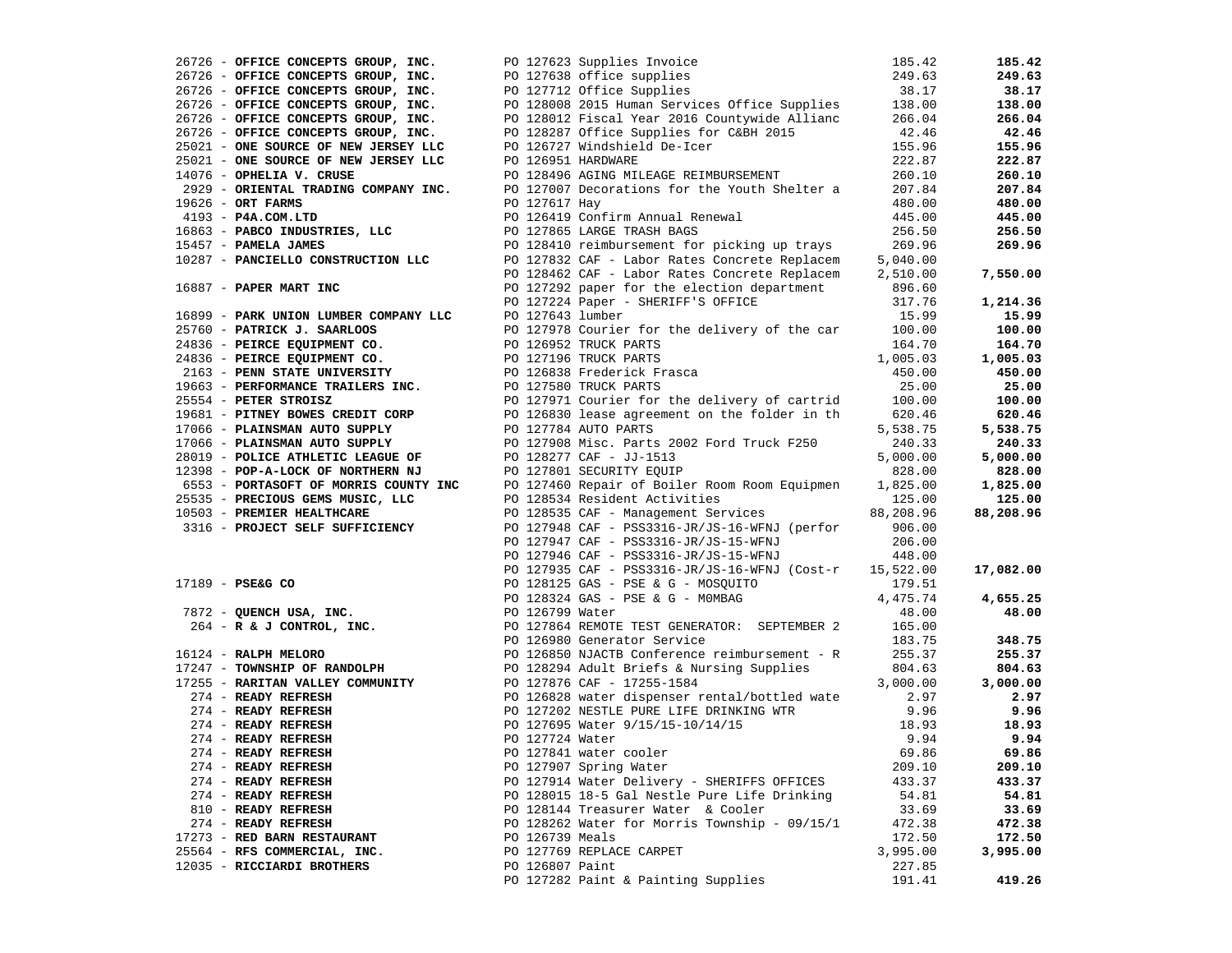|                                |                                                                                                                                                                                                                                                                                      |          | 5,590.89   |
|--------------------------------|--------------------------------------------------------------------------------------------------------------------------------------------------------------------------------------------------------------------------------------------------------------------------------------|----------|------------|
|                                | 12034 - <b>RICCIARD EROTHERS OF</b><br>12034 - <b>RICCIARD EROTHERS OF</b><br>12034 - <b>RICCIARD EROTHERS OF</b><br>1305 - <b>RICRIARD WALL</b><br>1395 - <b>RICRIAR 2CRPORATION</b><br>1395 - <b>ROBERT ALVIENE</b><br>1395 - <b>ROBERT ALVIENE</b><br>17369 - <b>ROBERT ALVIE</b> |          | 3,299.80   |
|                                |                                                                                                                                                                                                                                                                                      |          | 255.73     |
|                                |                                                                                                                                                                                                                                                                                      |          |            |
|                                |                                                                                                                                                                                                                                                                                      |          | 2,270.61   |
|                                |                                                                                                                                                                                                                                                                                      |          | 55.05      |
|                                |                                                                                                                                                                                                                                                                                      |          | 1,396.52   |
|                                |                                                                                                                                                                                                                                                                                      |          | 872.09     |
|                                |                                                                                                                                                                                                                                                                                      |          | 2,072.00   |
|                                |                                                                                                                                                                                                                                                                                      |          |            |
|                                |                                                                                                                                                                                                                                                                                      |          | 283.90     |
|                                |                                                                                                                                                                                                                                                                                      |          | 1,305.78   |
|                                |                                                                                                                                                                                                                                                                                      |          |            |
|                                |                                                                                                                                                                                                                                                                                      |          |            |
|                                |                                                                                                                                                                                                                                                                                      |          |            |
|                                |                                                                                                                                                                                                                                                                                      |          |            |
|                                |                                                                                                                                                                                                                                                                                      |          | 8,460.00   |
|                                |                                                                                                                                                                                                                                                                                      |          | 49,180.52  |
|                                |                                                                                                                                                                                                                                                                                      |          |            |
|                                |                                                                                                                                                                                                                                                                                      |          |            |
|                                |                                                                                                                                                                                                                                                                                      |          |            |
|                                |                                                                                                                                                                                                                                                                                      |          | 10,400.00  |
|                                |                                                                                                                                                                                                                                                                                      |          | 100.00     |
|                                |                                                                                                                                                                                                                                                                                      |          | 125.00     |
|                                |                                                                                                                                                                                                                                                                                      |          | 17.50      |
|                                |                                                                                                                                                                                                                                                                                      |          | 21,333.96  |
|                                |                                                                                                                                                                                                                                                                                      |          |            |
|                                | 1723 - SALVATORE F. PAOLELLA PO 127988 Courier for the delivery of the car 100.00<br>28219 - SARA MOJICA PO 127995 Temp. help in the for the General E 125.00<br>28102 - SAVAGE RANGE SYSTMES, INC. PO 126616 BULLET TRAP ACCESSAR                                                   |          | 850.00     |
|                                |                                                                                                                                                                                                                                                                                      |          | 7.40       |
|                                |                                                                                                                                                                                                                                                                                      |          | 154,725.68 |
|                                |                                                                                                                                                                                                                                                                                      |          | 120.44     |
|                                | 1726 - <b>SCOTT AUE</b><br>20038 - <b>SCOTT AUE</b><br>20038 - <b>SELECT REHABILITATION INC.</b><br>27851 - <b>SHEAFFER SUPPLY, INC.</b><br>27851 - <b>SHEAFFER SUPPLY, INC.</b><br>27853 - <b>SHEAFFER SUPPLY, INC.</b><br>27851 - <b>SHEAFFER RENABILITATION INC.</b><br>2003      |          | 1,392.00   |
|                                |                                                                                                                                                                                                                                                                                      |          |            |
|                                |                                                                                                                                                                                                                                                                                      |          | 290.74     |
|                                |                                                                                                                                                                                                                                                                                      |          | 181.62     |
|                                |                                                                                                                                                                                                                                                                                      |          |            |
|                                | PO 125989 SANE SART GRANT EQUIPMENT EXPENDITU 713.90                                                                                                                                                                                                                                 |          |            |
|                                | PO 126106 Lecotra Maintneance                                                                                                                                                                                                                                                        | 1,079.46 |            |
|                                | PO 126703 CAF - Maintenance of Proprietary Co 75,000.00                                                                                                                                                                                                                              |          |            |
|                                |                                                                                                                                                                                                                                                                                      |          | 142,992.69 |
|                                |                                                                                                                                                                                                                                                                                      |          | 1,271.00   |
|                                |                                                                                                                                                                                                                                                                                      |          | 818.45     |
|                                |                                                                                                                                                                                                                                                                                      |          | 3.00       |
|                                |                                                                                                                                                                                                                                                                                      |          | 249.00     |
|                                |                                                                                                                                                                                                                                                                                      |          | 5,222.98   |
|                                | 90 126703 CAF - Maintenance of Proprietary Computery (3,000.00)<br>PO 126703 CAF - Maintenance of Proprietary Computery<br>17699 - <b>SIGN-A-RAMA LEDGEWOOD</b><br>PO 127000 BOC Expenses<br>PO 127190 AUTO PARTS<br>PO 127190 AUTO PARTS<br>PO                                      |          | 1,756.65   |
|                                |                                                                                                                                                                                                                                                                                      |          | 11,047.59  |
|                                |                                                                                                                                                                                                                                                                                      |          | 6,151.93   |
|                                |                                                                                                                                                                                                                                                                                      |          | 702.00     |
|                                |                                                                                                                                                                                                                                                                                      |          | 59.57      |
|                                |                                                                                                                                                                                                                                                                                      |          | 127.90     |
|                                | 17755 - SOUTHEAST MORRIS COUNTY<br>17755 - SOUTHEAST MORRIS COUNTY PO 128549 Water Usage<br>17772 - SPEEDWELL ELECTRIC MOTORS PO 128122 CAF - Labor Rates for On-Site Elect 702.00<br>1611 - STAPLES ADVANTAGE PO 126517 Supplies In                                                 |          | 285.20     |
| 4611 - STAPLES ADVANTAGE       | PO 127109 8.5x11 copy paper                                                                                                                                                                                                                                                          | 38.05    | 38.05      |
| 4611 - STAPLES ADVANTAGE       | PO 127517 Office of County Counsel - Office S                                                                                                                                                                                                                                        | 212.56   | 212.56     |
| 4611 - STAPLES ADVANTAGE       | PO 127717 Office Supplies                                                                                                                                                                                                                                                            | 28.38    | 28.38      |
|                                |                                                                                                                                                                                                                                                                                      |          |            |
| 4611 - STAPLES ADVANTAGE       | PO 127820 Office Supplies                                                                                                                                                                                                                                                            | 291.53   | 291.53     |
| 19919 - STAR LEDGER            | PO 128537 Newspapers for Bistro at Morris Vie                                                                                                                                                                                                                                        | 124.50   | 124.50     |
| 5021 - AEROFUND FINANCIAL INC. | PO 127705 CAF - Agreement STATSHUT-15M-JARC                                                                                                                                                                                                                                          | 3,610.70 |            |
|                                | PO 127851 CAF - Agreement STATSHUT-15M-JARC                                                                                                                                                                                                                                          | 3,718.29 |            |
|                                | PO 128399 CAF - Agreement STATSHUT-15M-JARC                                                                                                                                                                                                                                          | 3,873.71 |            |
|                                | PO 128400 CAF - Agreement STATSHUT-15M-JARC                                                                                                                                                                                                                                          | 4,029.12 | 15,231.82  |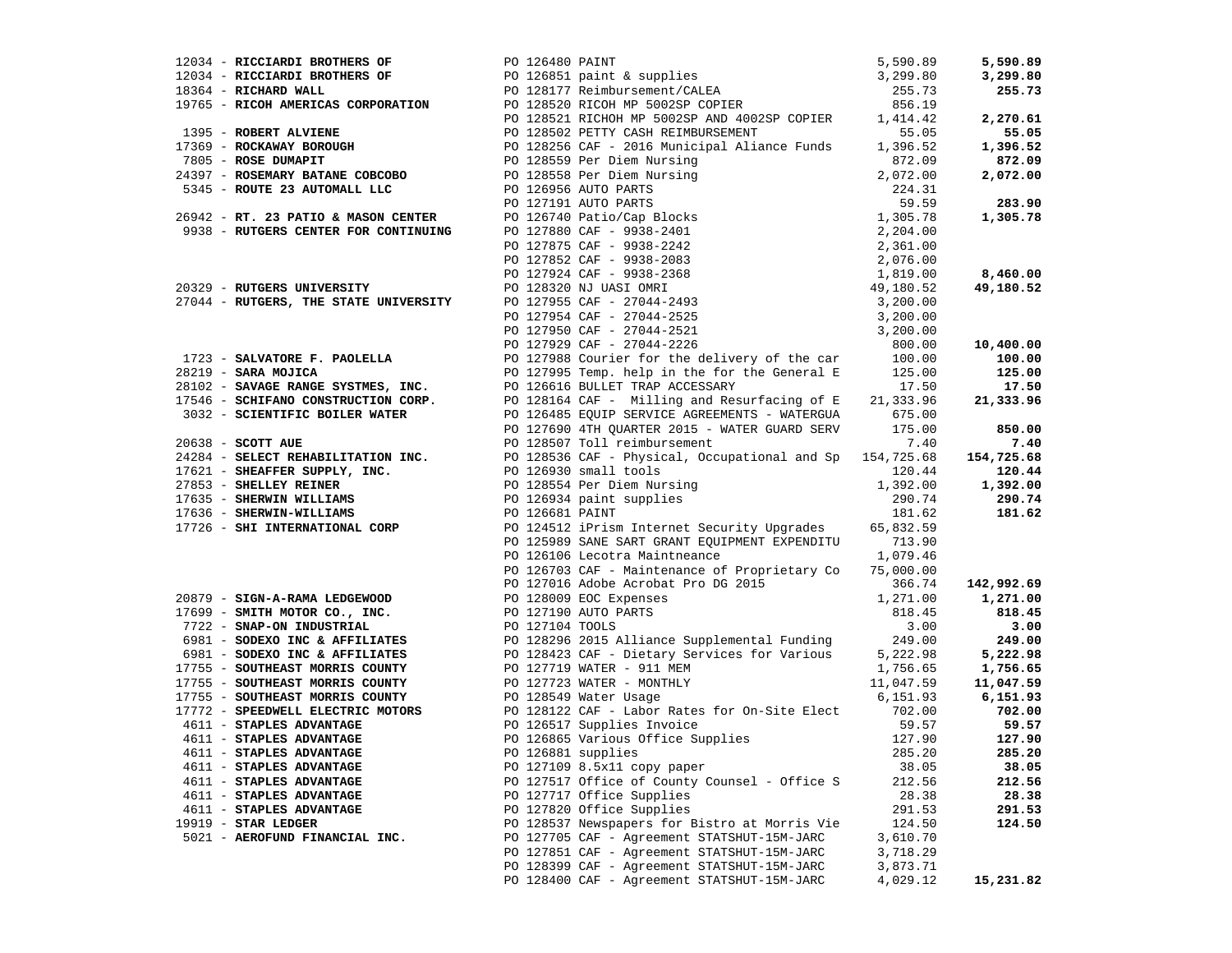|                                       |                                                                                                                                                                                                                                                               |          | 1,140.00           |
|---------------------------------------|---------------------------------------------------------------------------------------------------------------------------------------------------------------------------------------------------------------------------------------------------------------|----------|--------------------|
|                                       | 17311 - <b>STREAGE COMMISSIONATIONS INC.</b><br>17313 - <b>STREAGE COMMISSIONATIONS INC.</b><br>174035 - <b>STREAGE COMMISSIONATIONS INC.</b><br>174035 - <b>STREAGE OF THE RANGEMENT CORPERANT CORPERANT CONTROL</b><br>17513 - <b>STREAGE AND CONTRES</b> P |          | 34.83              |
|                                       |                                                                                                                                                                                                                                                               |          | 934.75             |
|                                       |                                                                                                                                                                                                                                                               |          | 133.58             |
|                                       |                                                                                                                                                                                                                                                               |          | 1,036.82           |
|                                       |                                                                                                                                                                                                                                                               |          | 970.86             |
|                                       |                                                                                                                                                                                                                                                               |          | 459.20             |
|                                       |                                                                                                                                                                                                                                                               |          | 439.96             |
|                                       |                                                                                                                                                                                                                                                               |          |                    |
|                                       |                                                                                                                                                                                                                                                               |          |                    |
|                                       |                                                                                                                                                                                                                                                               |          | 5,104.32           |
|                                       |                                                                                                                                                                                                                                                               |          |                    |
|                                       |                                                                                                                                                                                                                                                               |          | 100.00             |
|                                       |                                                                                                                                                                                                                                                               |          | 100.00             |
|                                       |                                                                                                                                                                                                                                                               |          |                    |
|                                       |                                                                                                                                                                                                                                                               |          | 2,010.00           |
|                                       |                                                                                                                                                                                                                                                               |          | 2,455.32           |
|                                       |                                                                                                                                                                                                                                                               |          | 151.30             |
|                                       |                                                                                                                                                                                                                                                               |          | 35.00              |
|                                       |                                                                                                                                                                                                                                                               |          | 300.00             |
|                                       |                                                                                                                                                                                                                                                               |          | 125.00             |
|                                       |                                                                                                                                                                                                                                                               |          | 77,841.45          |
|                                       |                                                                                                                                                                                                                                                               |          | 5,683.78           |
|                                       |                                                                                                                                                                                                                                                               |          |                    |
|                                       |                                                                                                                                                                                                                                                               |          | 5,350.61           |
|                                       |                                                                                                                                                                                                                                                               |          | 592.00             |
|                                       |                                                                                                                                                                                                                                                               |          | 1,184.00           |
|                                       |                                                                                                                                                                                                                                                               |          | 1,415.00           |
|                                       |                                                                                                                                                                                                                                                               |          | 400.00             |
|                                       |                                                                                                                                                                                                                                                               |          | 239.50             |
|                                       |                                                                                                                                                                                                                                                               |          |                    |
|                                       |                                                                                                                                                                                                                                                               |          | 18,648.12          |
|                                       |                                                                                                                                                                                                                                                               |          | 4,434.02           |
|                                       |                                                                                                                                                                                                                                                               |          | 375.00<br>1,499.40 |
|                                       |                                                                                                                                                                                                                                                               |          | 1,499.40           |
|                                       |                                                                                                                                                                                                                                                               |          | 1,499.40           |
|                                       |                                                                                                                                                                                                                                                               |          |                    |
|                                       |                                                                                                                                                                                                                                                               |          | 10,412.67          |
|                                       | 21479 - TIOGA SOLAR MORRIS COUNTY 1 LLC DO 127502 Electric / Solar Energy 2,006.38<br>247.40 281 - TOMAR INDUSTRIES INC DO 127584 JANITORIAL SUPPLIES                                                                                                         |          | 2,006.38           |
|                                       |                                                                                                                                                                                                                                                               |          | 247.40             |
|                                       |                                                                                                                                                                                                                                                               |          | 125.00             |
|                                       |                                                                                                                                                                                                                                                               |          | 1,975.00           |
|                                       |                                                                                                                                                                                                                                                               |          |                    |
|                                       |                                                                                                                                                                                                                                                               |          | 1,587.96           |
|                                       |                                                                                                                                                                                                                                                               |          | 1,049.20           |
|                                       |                                                                                                                                                                                                                                                               |          | 2,864.47           |
|                                       |                                                                                                                                                                                                                                                               |          | 3,761.04           |
|                                       |                                                                                                                                                                                                                                                               |          | 1,037.50           |
|                                       |                                                                                                                                                                                                                                                               |          | 80.00              |
|                                       |                                                                                                                                                                                                                                                               |          | 93.00              |
|                                       |                                                                                                                                                                                                                                                               |          | 5,049.15           |
| 3486 - TREASURER, STATE OF NEW JERSEY | PO 126261 X-RAY MACHINE REG. RENEWAL 106.00 106.00                                                                                                                                                                                                            |          |                    |
| 19990 - TREASURER-STATE OF NEW JERSEY | PO 126664 X-RAY MACHINE INITIAL REG.                                                                                                                                                                                                                          | 154.00   | 154.00             |
| 20000 - TREASURER-STATE OF NEW JERSEY | PO 128223 Pest Control License - Jerry Flatt                                                                                                                                                                                                                  | 80.00    | 80.00              |
| 12333 - TRIMBOLI & PRUSINOWSKI, LLC   | PO 128124 County Counsel legal services rende                                                                                                                                                                                                                 | 2,952.00 | 2,952.00           |
| $2181$ - TRIUS, INC.                  | PO 126960 TRUCK PARTS                                                                                                                                                                                                                                         |          | 542.17             |
|                                       | PO 126880 ACADEMY UNIFORMS                                                                                                                                                                                                                                    | 542.17   |                    |
| 25209 - TURN OUT UNIFORMS, INC.       |                                                                                                                                                                                                                                                               | 446.39   | 446.39             |
| 217 - US LIFE INSURANCE COMPANY       | PO 123048 group life insurance for ETS staff                                                                                                                                                                                                                  | 256.58   |                    |
|                                       | PO 126775 group life insurance                                                                                                                                                                                                                                | 256.58   | 513.16             |
| 9285 - U.S. SECURITY ASSOCIATES, INC. | PO 128094 Security Officer - 6/26/15-7/9/15                                                                                                                                                                                                                   | 941.70   |                    |
|                                       | PO 127919 CAF - Contract Renewal                                                                                                                                                                                                                              | 6,485.49 |                    |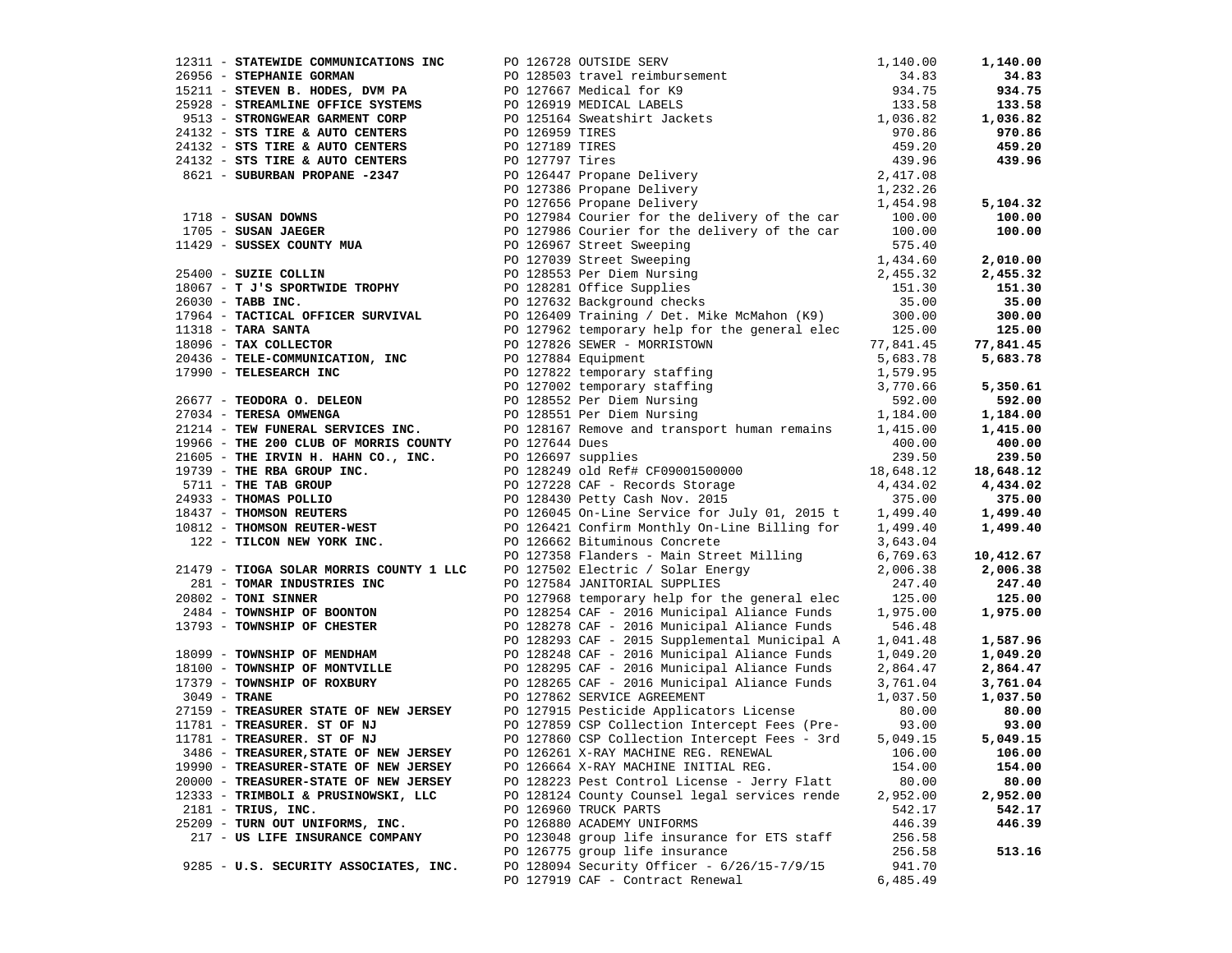|                                          | PO 128538 CAF - Unarmed Security Guards       | 46,871.26 | 54,298.45 |
|------------------------------------------|-----------------------------------------------|-----------|-----------|
| 18233 - UNITED PARCEL SERVICE            | PO 127295 summary on account #6x7742          | 180.78    | 180.78    |
| 15732 - UNIVERSAL UNIFORM SALES CO INC   | PO 126238 CAF - Custom Fitted Uniforms        | 105.00    | 105.00    |
| 15732 - UNIVERSAL UNIFORM SALES CO INC   | PO 126590 CAF - Contract Renewal uniforms     | 466.00    | 466.00    |
| 15732 - UNIVERSAL UNIFORM SALES CO INC   | PO 126745 CAF - Contract Renewal uniforms     | 872.00    | 872.00    |
| 15732 - UNIVERSAL UNIFORM SALES CO INC   | PO 126993 CAF - Custom Fitted Uniforms        | 95.00     | 95.00     |
| $10158 - VERIZON$                        | PO 127711 phone bill for Phillipsburg         | 275.83    | 275.83    |
|                                          |                                               |           |           |
| $1286$ - VERIZON                         | PO 127771 Telephone pobox4833                 | 160.08    | 160.08    |
| $1286$ - VERIZON                         | PO 127800 Telephone pobox4833                 | 287.85    | 287.85    |
| $1286 - VERIZON$                         | PO 127838 MORRISCTY SHERIFF'S OFC & INST      | 38.34     | 38.34     |
| $10158 - VERIZON$                        | PO 128011 NUTRITION TELEPHONE EXPENSE         | 819.86    | 819.86    |
| $1506 - VERIZON$                         | PO 128372 Land Line                           | 272.05    | 272.05    |
| $1506 - VERIZON$                         | PO 128373 Land Line                           | 30.68     | 30.68     |
| $1286$ - VERIZON                         | PO 128539 Phone Line at Morris View           | 28.77     | 28.77     |
| 21097 - VERIZON BUSINESS                 | PO 126614 Telephone Services (NUMS)           | 138.40    | 138.40    |
| 10668 - VERIZON CABS                     | PO 125545 Telephone Services - 911 switch     | 2,254.08  |           |
|                                          | PO 126706 Telephone Services - T1 American To | 820.93    |           |
|                                          | PO 126707 Telephone Services - 911 switch     | 2,248.32  | 5,323.33  |
| 1348 - VERIZON WIRELESS                  | PO 126656 CELL SERVICE                        | 303.49    |           |
|                                          | PO 126671 Monthly Statement -                 | 1,667.66  |           |
|                                          | PO 126985 GPS TRACKING SERVICE                | 90.12     |           |
|                                          | PO 127018 CELL SERVICE                        | 300.79    |           |
|                                          |                                               |           |           |
|                                          | PO 127503 Cell phones                         | 7,265.19  |           |
|                                          | PO 127371 Monthly Statement - Sheriffs Office | 816.29    |           |
|                                          | PO 127218 Monthly Statement -                 | 1,667.74  | 12,111.28 |
| 7037 - VILLAGE SUPER MARKET, INC.        | PO 126732 OEM Expenses                        | 159.98    | 159.98    |
| 18331 - VIRTU WATER METER SERVICES INC   | PO 127442 METER TESTING                       | 700.00    | 700.00    |
| 6146 - W.B. MASON COMPANY INC            | PO 126420 Received Supplies                   | 51.05     |           |
|                                          | PO 126204 OFFICE SUPPLIES                     | 208.62    |           |
|                                          | PO 127326 Office Supplies                     | 1,003.86  |           |
|                                          | PO 126713 Office Supplies                     | 62.54     |           |
|                                          | PO 127296 mis supplies for the office.        | 2,068.62  |           |
|                                          | PO 127444 Office Supplies                     | 51.44     |           |
|                                          | PO 127659 Office Supplies                     | 165.34    |           |
|                                          | PO 127921 Copy Paper                          | 48.34     | 3,659.81  |
| 18389 - WARREN COUNTY TECHNICAL SCHOOL   | PO 127866 CAF - 18389-1482                    | 288.06    |           |
|                                          | PO 127868 CAF - 18389-1609                    | 355.96    |           |
|                                          | PO 127854 CAF - 18389-1562                    | 274.48    |           |
|                                          | PO 127853 CAF - 18389-1601                    | 361.78    |           |
|                                          | PO 127944 CAF - 18389-1610                    | 1,641.24  |           |
|                                          |                                               |           |           |
|                                          | PO 127937 CAF - 18389-1780                    | 1,298.80  | 4,535.54  |
|                                          | PO 127936 CAF - 18389-1568                    | 315.22    |           |
| 21268 - WATER WORKS SUPPLY CO., INC.     | PO 127508 PLUMBING                            | 514.78    | 514.78    |
| 24231 - WATERS, MCPHERSON, MCNEILL, P.C. | PO 128098 Main Road-Changebridge Intersection | 336.00    | 336.00    |
| 24231 - WATERS, MCPHERSON, MCNEILL, P.C. | PO 128108 North Main St. Extension project-Wh | 132.00    | 132.00    |
| 24231 - WATERS, MCPHERSON, MCNEILL, P.C. | PO 128109 Sussex Turnpike Improvement Project | 5,544.12  | 5,544.12  |
| 24231 - WATERS, MCPHERSON, MCNEILL, P.C. | PO 128111 South Salem Street Legal services   | 360.00    | 360.00    |
| 11776 - WAYNE ARVIDSON                   | PO 127976 Courier for the delivery of the car | 100.00    | 100.00    |
| 20093 - WELDON QUARRY CO., LLC           | PO 127004 I-2 Stab Base                       | 118.16    | 118.16    |
| 18452 - WHARTON BORO MUNICIPAL           | PO 127310 CAF - 2015 Municipal Alliance Funds | 2,621.08  | 2,621.08  |
| 20102 - WHITE AND SHAUGER INC            | PO 127303 Repair Parts for B&G Maintenance    | 185.48    | 185.48    |
| 4677 - WHITEMARSH CORPORATION            | PO 127588 GAS PUMP EQUIPMENT                  | 274.79    | 274.79    |
| 453 - WHITES HEALTHCARE ENTERPRISES INC  | PO 128369 Medical supplies                    | 1,422.40  | 1,422.40  |
| 27977 - WILD HEART BULK LANDSCAPE        | PO 128087 CAF - Building Demolition - 170 Nor | 22,000.00 |           |
|                                          | PO 128700 CAF - Building Demolition - 170 Nor | 18,215.00 |           |
|                                          | PO 128699 CAF - Building Demolition - 170 Nor | 6,800.00  | 47,015.00 |
| 13246 - WILLIAM F. BARNISH               | PO 128129 CAF - Use of Property located at 91 | 8,437.49  | 8,437.49  |
| 5851 - WILLIAM KERSEY                    | PO 128310 NJACTB Conference/Meeting reimburse | 413.54    | 413.54    |
| 8335 - WILLIAM PATERSON UNIVERSITY       | PO 127877 CAF - 8335-2234                     | 800.00    | 800.00    |
|                                          |                                               |           |           |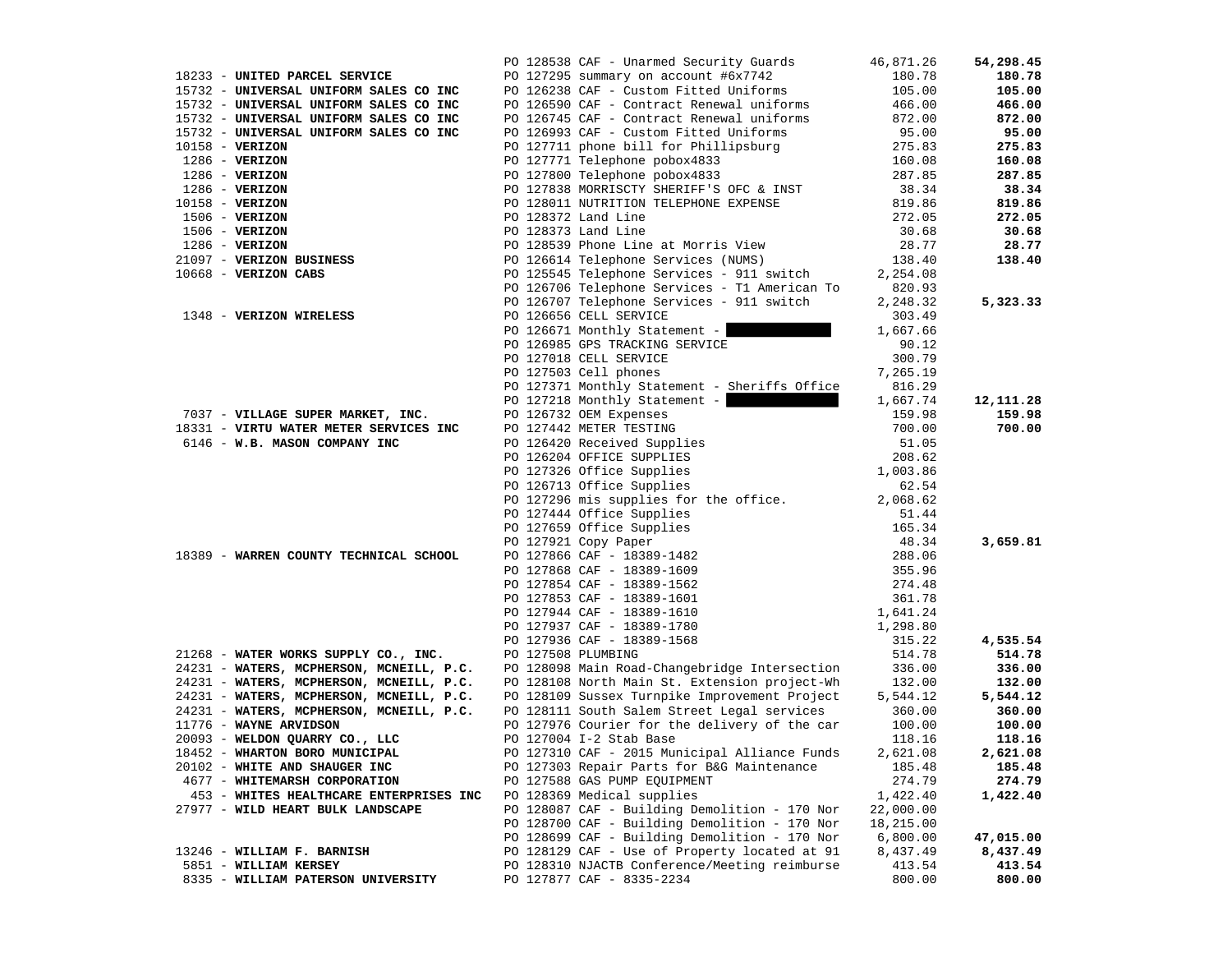| 18564 - XEROX CORP                            | PO 126821 base charge of wide format 6204    | 74.68  |              |
|-----------------------------------------------|----------------------------------------------|--------|--------------|
|                                               | PO 126824 meter usage on WC7335 printer in A | 187.52 | 262.20       |
| 20132 - ZEE MEDICAL INC.                      | PO 123370 Safety Supplies                    | 92.80  |              |
|                                               | PO 126528 Safety Supplies                    | 206.15 | 298.95       |
| TOTAL                                         |                                              |        | 5,258,719.70 |
| Total to be paid from Fund 01 Current Fund    | 3,654,733.80                                 |        |              |
| Total to be paid from Fund 02 Grant Fund      | 877,630.94                                   |        |              |
| Total to be paid from Fund 04 County Capital  | 716,152.42                                   |        |              |
| Total to be paid from Fund 13 Dedicated Trust | 10,202.54                                    |        |              |
|                                               |                                              |        |              |
|                                               | 5,258,719.70                                 |        |              |

## **Report Printed** *2015-11-19 14:54:01* **COUNTY OF MORRIS**

## **List of Bills (Department/Account Detail) - CENTRALIZED DISBURSEMENT ACCOUNT**

|                             | <b>Current Fund</b>                                                                                                                                                                                                                                                                                                                                                                                                                                  |                             |                          |  |  |  |  |  |  |
|-----------------------------|------------------------------------------------------------------------------------------------------------------------------------------------------------------------------------------------------------------------------------------------------------------------------------------------------------------------------------------------------------------------------------------------------------------------------------------------------|-----------------------------|--------------------------|--|--|--|--|--|--|
| <b>County Administrator</b> |                                                                                                                                                                                                                                                                                                                                                                                                                                                      |                             |                          |  |  |  |  |  |  |
|                             | Minisheet file folder laser label, Avery<br>TOTAL FOR ACCOUNT                                                                                                                                                                                                                                                                                                                                                                                        | 127.90                      | 127.90                   |  |  |  |  |  |  |
|                             | 1st Half 11/15 Metered Mail<br>TOTAL FOR ACCOUNT                                                                                                                                                                                                                                                                                                                                                                                                     | 1.68                        | 1.68                     |  |  |  |  |  |  |
|                             | Registration for John Bonanni to attend<br>TOTAL FOR ACCOUNT                                                                                                                                                                                                                                                                                                                                                                                         | 85.00                       | 85.00                    |  |  |  |  |  |  |
|                             | Background checks<br>TOTAL FOR ACCOUNT                                                                                                                                                                                                                                                                                                                                                                                                               | 35.00                       | 35.00                    |  |  |  |  |  |  |
|                             | 8.5"x14" #BW82039 Cherry, Glass, Backing<br>FREIGHT<br>TOTAL FOR ACCOUNT                                                                                                                                                                                                                                                                                                                                                                             | 875.00<br>73.60             | 948.60                   |  |  |  |  |  |  |
|                             |                                                                                                                                                                                                                                                                                                                                                                                                                                                      |                             | ============<br>1,198.18 |  |  |  |  |  |  |
|                             |                                                                                                                                                                                                                                                                                                                                                                                                                                                      |                             |                          |  |  |  |  |  |  |
|                             | TOTAL FOR ACCOUNT                                                                                                                                                                                                                                                                                                                                                                                                                                    |                             | 128.46                   |  |  |  |  |  |  |
|                             | Water 9/15/15-10/14/15, Acct#0436628846<br>TOTAL FOR ACCOUNT                                                                                                                                                                                                                                                                                                                                                                                         | 18.93                       | 18.93                    |  |  |  |  |  |  |
|                             |                                                                                                                                                                                                                                                                                                                                                                                                                                                      |                             | ============<br>147.39   |  |  |  |  |  |  |
|                             | 126865 STAPLES ADVANTAGE<br>Office Supplies & Stationery<br>128576 COUNTY OF MORRIS<br>Postage & Metered Mail<br>128130 MORRIS COUNTY CHAMBER OF<br>Travel Expense<br>127632 TABB INC.<br>Other Outside Services<br>126891 HELRICK'S INC<br>126891 HELRICK'S INC<br>Equipment<br>TOTAL for County Administrator<br>128576 COUNTY OF MORRIS<br>Postage & Metered Mail<br>127695 READY REFRESH<br>Other Administrative Supplies<br>TOTAL for Personnel | 1st Half 11/15 Metered Mail | 128.46                   |  |  |  |  |  |  |

**Board of Chosen Freeholders**

 127623 OFFICE CONCEPTS GROUP, INC. Calendar Desk Refill 11.36 127623 OFFICE CONCEPTS GROUP, INC. Pens Flair 33.49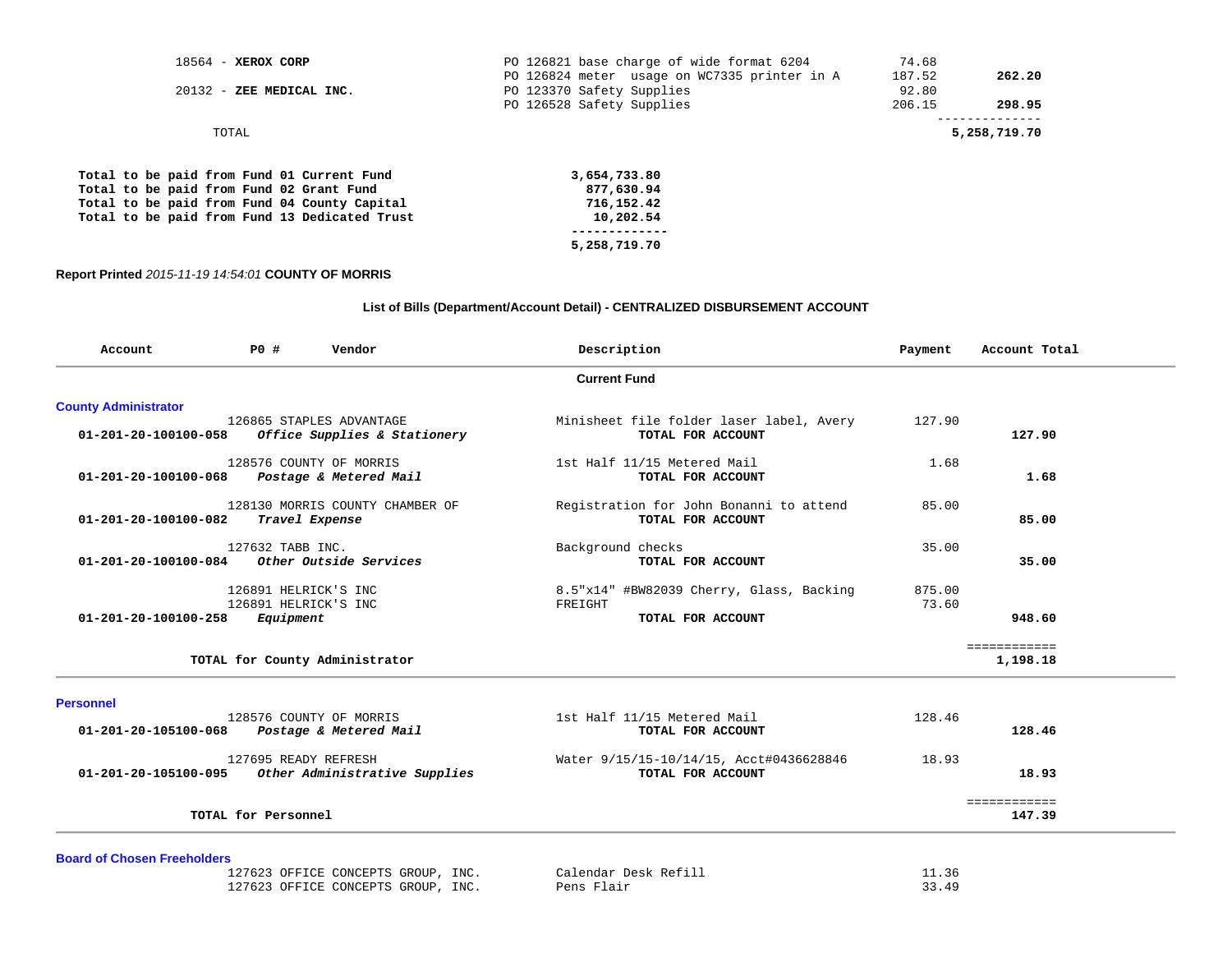| 127623 OFFICE CONCEPTS GROUP, INC.                   | Hello Badges                             | 2.00   |              |
|------------------------------------------------------|------------------------------------------|--------|--------------|
| 127623 OFFICE CONCEPTS GROUP, INC.                   | Steno Books                              | 10.32  |              |
| 127623 OFFICE CONCEPTS GROUP, INC.                   | Copy Paper                               | 47.16  |              |
| 127623 OFFICE CONCEPTS GROUP, INC.                   | Pens                                     | 8.64   |              |
| 127623 OFFICE CONCEPTS GROUP, INC.                   | label Maker                              | 72.45  |              |
| 01-201-20-110100-058<br>Office Supplies & Stationery | TOTAL FOR ACCOUNT                        |        | 185.42       |
| 128576 COUNTY OF MORRIS                              | 1st Half 11/15 Metered Mail              | 318.75 |              |
| 128576 COUNTY OF MORRIS                              | 1st Half 11/15 Metered Mail              | 80.05  |              |
| 01-201-20-110100-068<br>Postage & Metered Mail       | TOTAL FOR ACCOUNT                        |        | 398.80       |
| 128130 MORRIS COUNTY CHAMBER OF                      | Registration for Freeholders DeFillippo, | 255.00 |              |
| 128403 LONGFELLOWS SANDWICH DELI                     | Dinner meeting for 18 people November 9, | 201.80 |              |
| 128171 NEW JERSEY LEAGUE OF                          | Reservation for Freeholder Dave Scapicch | 40.00  |              |
| 01-201-20-110100-079<br>Special Projects             | TOTAL FOR ACCOUNT                        |        | 496.80       |
|                                                      |                                          |        | ------------ |
| TOTAL for Board of Chosen Freeholders                |                                          |        | 1,081.02     |

**Clerk of the Board** 

|        | 81.20  | ASB-03668474 MORRIS COUNTY VARIOUS SEALE | 128134 DAILY RECORD                                   |
|--------|--------|------------------------------------------|-------------------------------------------------------|
|        | 415.16 | ASB-70021774 - Capital Budget Amendment  | 128116 DAILY RECORD                                   |
| 496.36 |        | TOTAL FOR ACCOUNT                        | 01-201-20-110105-022<br>Advertising                   |
|        | 5.10   | Correction Tape                          | 126517 STAPLES ADVANTAGE                              |
|        | 21.74  | 14.25x19 Envelopes                       | 126517 STAPLES ADVANTAGE                              |
|        | 10.89  | Papermate Flair pens                     | 126517 STAPLES ADVANTAGE                              |
|        | 10.89  | Ultra fine Markers                       | 126517 STAPLES ADVANTAGE                              |
|        | 10.95  | Ballpoint Pens                           | 126517 STAPLES ADVANTAGE                              |
| 59.57  |        | TOTAL FOR ACCOUNT                        | 01-201-20-110105-058<br>Office Supplies & Stationery  |
|        | 28.50  | 8.5x11 copy paper                        | 127109 STAPLES ADVANTAGE                              |
|        | 9.55   | File Folders                             | 127109 STAPLES ADVANTAGE                              |
| 38.05  |        | TOTAL FOR ACCOUNT                        | Other Administrative Supplies<br>01-201-20-110105-095 |
|        |        |                                          |                                                       |
| 593.98 |        |                                          | TOTAL for Clerk of the Board                          |
|        |        |                                          |                                                       |

**County Clerk** 

|                                | 126824 XEROX CORP                                      | meter usage on the printer in Admin. WC7                        | 187.52   |          |
|--------------------------------|--------------------------------------------------------|-----------------------------------------------------------------|----------|----------|
|                                | 126821 XEROX CORP                                      | base charge for august on the wide forma                        | 74.68    |          |
|                                | 126819 KODAK ALARIS INC.                               | pms spec tune up scanners ref #4638670                          | 488.00   |          |
|                                | 126819 KODAK ALARIS INC.                               | pms spec tune up on scanner Kodak 14600                         | 488.00   |          |
| $01 - 201 - 20 - 120100 - 044$ | Equipment Service Agreements                           | TOTAL FOR ACCOUNT                                               |          | 1,238.20 |
| 01-201-20-120100-059           | 127228 THE TAB GROUP<br>Other General Expenses         | 4thQuarter of 2015 Storage: (OCTOBER, Nove<br>TOTAL FOR ACCOUNT | 4,434.02 | 4,434.02 |
| $01 - 201 - 20 - 120100 - 068$ | 128576 COUNTY OF MORRIS<br>Postage & Metered Mail      | 1st Half 11/15 Metered Mail<br>TOTAL FOR ACCOUNT                | 1,898.16 | 1,898.16 |
| $01 - 201 - 20 - 120100 - 082$ | 128404 LAURA ROBERTS<br>Travel Expense                 | reimbursement to Laura for mileage while<br>TOTAL FOR ACCOUNT   | 98.83    | 98.83    |
| 01-201-20-120100-084           | 127295 UNITED PARCEL SERVICE<br>Other Outside Services | account summary on 6x7742 week ending 9/<br>TOTAL FOR ACCOUNT   | 180.78   | 180.78   |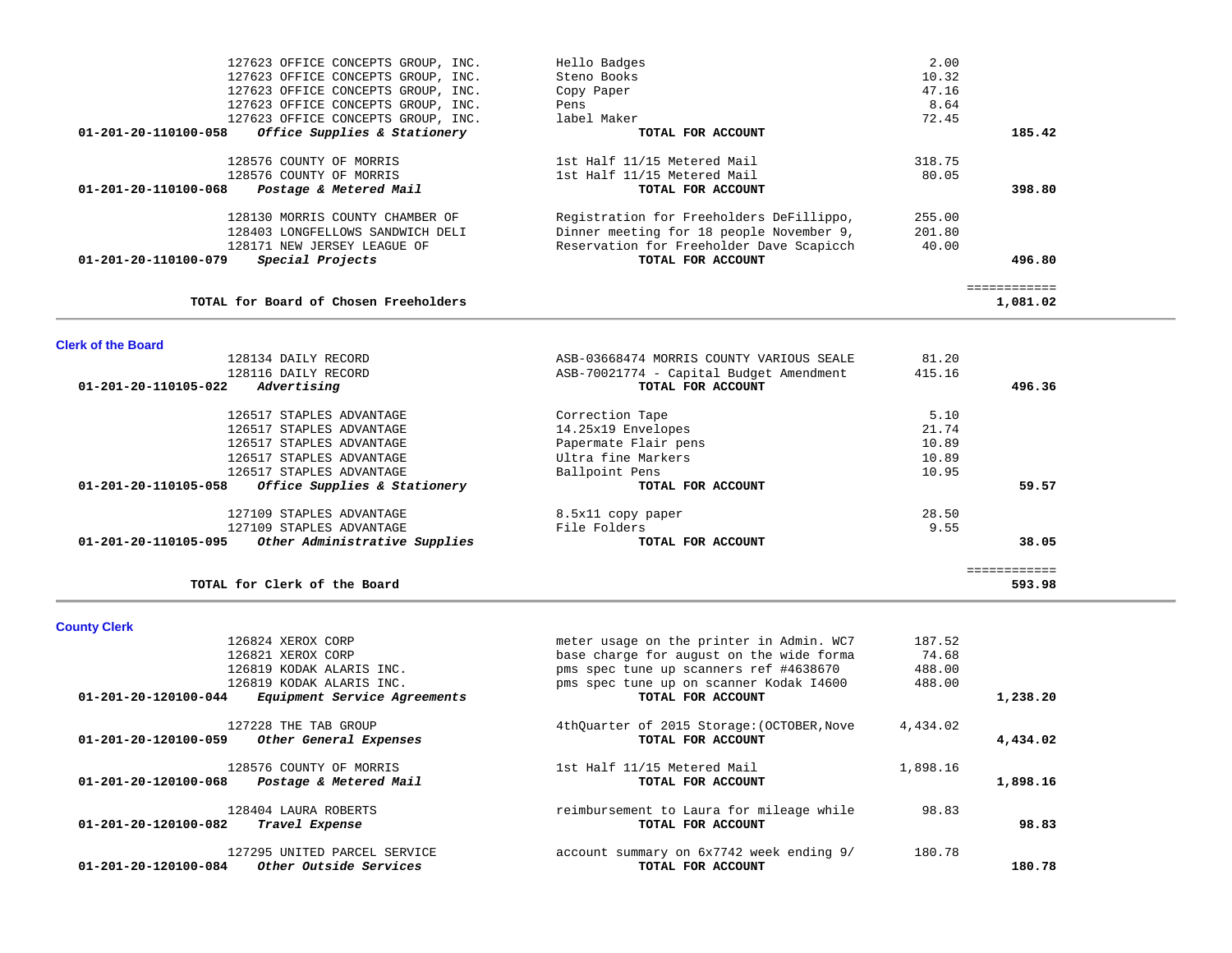| 126817 LONGFELLOWS SANDWICH DELI<br>126817 LONGFELLOWS SANDWICH DELI<br>127288 MC LEAGUE OF MUNICIPALITIES<br>01-201-20-120100-185<br>Food | sandwich platter for 10 people attending<br>sandwich platter for 12 people attending<br>reservation for one from the county cler<br>TOTAL FOR ACCOUNT | 90.00<br>108.00<br>50.00 | 248.00                   |  |
|--------------------------------------------------------------------------------------------------------------------------------------------|-------------------------------------------------------------------------------------------------------------------------------------------------------|--------------------------|--------------------------|--|
| TOTAL for County Clerk                                                                                                                     |                                                                                                                                                       |                          | ============<br>8,097.99 |  |
|                                                                                                                                            |                                                                                                                                                       |                          |                          |  |
| <b>County Board of Elections</b>                                                                                                           |                                                                                                                                                       |                          |                          |  |
| 127815 DAILY RECORD                                                                                                                        | ABS-188072 Municipal Clerks Hours for Vo<br>Affidavit of Publication Charge                                                                           | 73.92<br>35.00           |                          |  |
| 127815 DAILY RECORD<br>$01 - 201 - 20 - 121100 - 022$<br>Advertising                                                                       | TOTAL FOR ACCOUNT                                                                                                                                     |                          | 108.92                   |  |
| 127844 LINDA HUMPHRIES                                                                                                                     |                                                                                                                                                       | 40.00                    |                          |  |
| 127844 LINDA HUMPHRIES                                                                                                                     | Monday- October 5, 2015 8:00AM-12:00PM<br>Tuesday-October 6, 2015 8:00AM-12:00PM                                                                      | 65.00                    |                          |  |
| 127844 LINDA HUMPHRIES                                                                                                                     | Wednesday-October 7, 2015 8:00AM-12:00PM                                                                                                              | 40.00                    |                          |  |
| 127844 LINDA HUMPHRIES                                                                                                                     | Thursday-October 8, 2015 8:00AM-12:00PM                                                                                                               | 40.00                    |                          |  |
| 127844 LINDA HUMPHRIES                                                                                                                     | Friday-October 9, 2015 8:00AM-12:00PM                                                                                                                 | 40.00                    |                          |  |
| 127957 DIANA KRUG                                                                                                                          | Monday-October 19, 2015 8:30AM-4:30PM (1                                                                                                              | 75.00                    |                          |  |
| 127957 DIANA KRUG                                                                                                                          | Tuesday-October 20, 2015 8:30AM-4:30PM (                                                                                                              | 75.00                    |                          |  |
| 127957 DIANA KRUG                                                                                                                          | Wednesday-October 21, 2015 8:30AM-4:30PM                                                                                                              | 75.00                    |                          |  |
| 127957 DIANA KRUG                                                                                                                          | Thursday-October 22, 2015 8:30AM-4:30PM                                                                                                               | 75.00                    |                          |  |
| 127957 DIANA KRUG                                                                                                                          | Friday-October 23, 2015 8:30AM-4:30PM (1                                                                                                              | 75.00                    |                          |  |
| 127957 DIANA KRUG                                                                                                                          | Monday-October 26, 2015 8:30AM-4:30PM (1                                                                                                              | 75.00                    |                          |  |
| 127957 DIANA KRUG                                                                                                                          | Tuesday-October 27, 2015 8:30AM-4:30PM (                                                                                                              | 75.00                    |                          |  |
| 127957 DIANA KRUG                                                                                                                          | Wednesday-October 28, 2015 8:30AM-4:30PM                                                                                                              | 75.00                    |                          |  |
| 127957 DIANA KRUG                                                                                                                          | Thursday-October 29, 2015 8:30AM-4:30PM                                                                                                               | 75.00                    |                          |  |
| 127957 DIANA KRUG                                                                                                                          | Friday-October 30, 2015 8:30AM-4:30PM (1                                                                                                              | 75.00                    |                          |  |
| Election Officer<br>01-201-20-121100-096                                                                                                   | TOTAL FOR ACCOUNT                                                                                                                                     |                          | 975.00                   |  |
|                                                                                                                                            |                                                                                                                                                       |                          | ============             |  |
| TOTAL for County Board of Elections                                                                                                        |                                                                                                                                                       |                          | 1,083.92                 |  |
| <b>Superintendent of Elections</b>                                                                                                         |                                                                                                                                                       |                          |                          |  |
| 127817 DAILY RECORD                                                                                                                        | ASB-188072 General Election English & Sp                                                                                                              | 92.40                    |                          |  |
| 127817 DAILY RECORD                                                                                                                        | Affidavit of Publication Charge                                                                                                                       | 35.00                    |                          |  |
| Advertising<br>01-201-20-121105-022                                                                                                        | TOTAL FOR ACCOUNT                                                                                                                                     |                          | 127.40                   |  |
| 128176 GEORGE COPPOLA                                                                                                                      | Reimbursement of November 3, 2015 Genera                                                                                                              | 19.23                    |                          |  |
| 128175 MARILYN ROSSY                                                                                                                       | 11/01/15 Shoprite of Rockaway-Supplies f                                                                                                              | 2.69                     |                          |  |
| 128175 MARILYN ROSSY                                                                                                                       | SR OLV RPE Large PPC                                                                                                                                  | 1.98                     |                          |  |
| 128175 MARILYN ROSSY                                                                                                                       | GD SNS ITL BNS SHP                                                                                                                                    | 3.99                     |                          |  |
| 128175 MARILYN ROSSY                                                                                                                       | SR G Olivers STF MA                                                                                                                                   | 1.99                     |                          |  |
| 128175 MARILYN ROSSY                                                                                                                       | Dole Just Lettuce                                                                                                                                     | 6.56                     |                          |  |
| 128175 MARILYN ROSSY                                                                                                                       | Romaine Hearts                                                                                                                                        | 6.98                     |                          |  |
| 128175 MARILYN ROSSY                                                                                                                       | SR Grape Tomato                                                                                                                                       | 5.00                     |                          |  |
| 128175 MARILYN ROSSY                                                                                                                       | NJ Cucumbers                                                                                                                                          | 1.99                     |                          |  |
| 128175 MARILYN ROSSY                                                                                                                       | 11/2/15 Shoprite of Rockaway-Supplies fo                                                                                                              | 4.99                     |                          |  |
| 128175 MARILYN ROSSY                                                                                                                       | Goya Green Pigeon Pea                                                                                                                                 | 1.59                     |                          |  |
| 128175 MARILYN ROSSY                                                                                                                       | Goya Gandules                                                                                                                                         | 3.19                     |                          |  |
| 128175 MARILYN ROSSY                                                                                                                       | Goya FNCY SLCD PMN                                                                                                                                    | 1.39                     |                          |  |
| 128175 MARILYN ROSSY                                                                                                                       | Goya Salami                                                                                                                                           | 7.99                     |                          |  |
| 128175 MARILYN ROSSY                                                                                                                       | $11/2/15$ \$1 Zone Water Pans                                                                                                                         | 10.00                    |                          |  |
| 128175 MARILYN ROSSY                                                                                                                       | TAX                                                                                                                                                   | 0.70                     |                          |  |
| 01-201-20-121105-057<br>National Voter Registration                                                                                        | TOTAL FOR ACCOUNT                                                                                                                                     |                          | 80.26                    |  |
| 128576 COUNTY OF MORRIS                                                                                                                    | 1st Half 11/15 Metered Mail                                                                                                                           | 87.63                    |                          |  |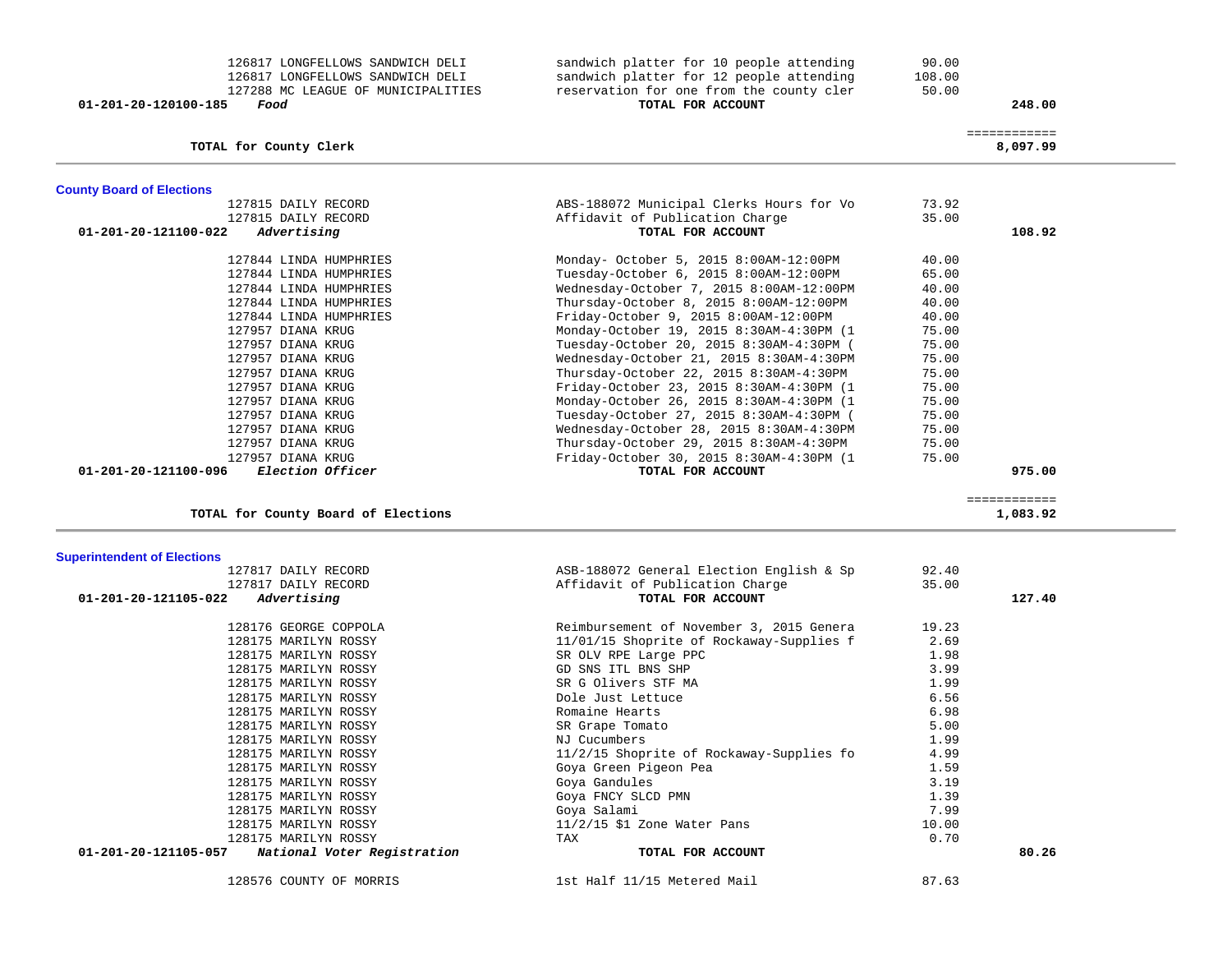**TOTAL for Superintendent of Elections 295.29**

 ============ 295.29

| <b>County Elections (Cty Clerk)</b>            |                                          |          |                          |
|------------------------------------------------|------------------------------------------|----------|--------------------------|
| 127975 BONNIE A. KOENEN                        | Delivery of the cartridges for Florham P | 100.00   |                          |
| 127969 BRANDY WINOW                            | temporary help in the election dept. Nov | 125.00   |                          |
| 127982 BRANDEN GWYN                            | Delivery of the cartridges for Chester T | 100.00   |                          |
| 127989 CHRISTOPHER J. BASINSKI                 | Delivery of cartridges for Parsippany fo | 200.00   |                          |
| 127970 CHRISTA SMITH                           | Delivery of the cartridges for Wharton f | 100.00   |                          |
| 127964 CLAIRE TROGANI                          | Delivery of the cartridges for Montville | 100.00   |                          |
| 127983 EVELYN JENKINS                          | Delivery of the cartridges for Madison f | 100.00   |                          |
| 127981 DARREN CALLEO                           | Delivery of the cartridges for Long Hill | 100.00   |                          |
| 127966 DAVID ROBERTS                           | Delivery of the cartridges for Randolph  | 100.00   |                          |
| 127991 DREW PAOLELLA                           | Delivery of the cartridges for Chatham T | 100.00   |                          |
| 127980 GAETANA GENCARELLI                      | Delivery of the Cartridges for Denville  | 100.00   |                          |
| 127994 IRFAN COKLAR                            | Delivery of the cartridges for Dover for | 100.00   |                          |
| 127967 JAMES SWEENEY                           | Delivery of the cartridges for Pequannoc | 100.00   |                          |
| 127987 JACQUELINE ARBOLINO                     | Delivery of the cartridges for Netcong f | 100.00   |                          |
| 127965 JAMIE D. PETERSON                       | Delivery of the cartridges for Morris Tw | 100.00   |                          |
| 127985 JANET TRIGGS                            | Delivery of the cartridges for Morris Pl | 100.00   |                          |
| 127977 JAMES SCOTT HARVIN                      | Delivery of the cartridges for Jefferson | 100.00   |                          |
| 127974 JESSICA HERMANS                         | Delivery of the cartridges for Hanover f | 100.00   |                          |
| 127972 LINDA ALVEN                             | Delivery of the cartridges for Roxbury f | 100.00   |                          |
| 127963 LAUREN LAVISTA                          | temporary help for the general election  | 125.00   |                          |
| 127990 LEE BICZAK                              | Delivery of the cartridges for Mt Olive  | 100.00   |                          |
| 127973 MICHELE PUZIO                           | Delivery of the cartridges for Rockaway  | 100.00   |                          |
| 127996 MARIA C SANCHEZ VALERIO                 | Temporary help in the Election Dept. for | 125.00   |                          |
| 127978 PATRICK J. SAARLOOS                     | Delivery of the cartridges for Harding f | 100.00   |                          |
| 127971 PETER STROISZ                           | Delivery of the cartridges for Washingto | 100.00   |                          |
| 127995 SARA MOJICA                             | Temporary help in the election Dept. for | 125.00   |                          |
| 127988 SALVATORE F. PAOLELLA                   | Delivery of the cartridges for Riverdale | 100.00   |                          |
| 127984 SUSAN DOWNS                             | Delivery of the cartridges for Mt Arling | 100.00   |                          |
| 127986 SUSAN JAEGER                            | Delivery of the cartridges for Mine Hill | 100.00   |                          |
| 127962 TARA SANTA                              | temporary help for the general election  | 125.00   |                          |
| 127968 TONI SINNER                             | temporary help for the general election  | 125.00   |                          |
| 127976 WAYNE ARVIDSON                          | Delivery of the cartridges for Lincoln P | 100.00   |                          |
| 127997 BREANNE BARROW LAW                      | Delivery of the cartridges for Mt. Lakes | 100.00   |                          |
| 01-201-20-121110-030<br>Cartage                | TOTAL FOR ACCOUNT                        |          | 3,550.00                 |
|                                                |                                          |          |                          |
| 128576 COUNTY OF MORRIS                        | 1st Half 11/15 Metered Mail              | 143.92   |                          |
| 01-201-20-121110-068<br>Postage & Metered Mail | TOTAL FOR ACCOUNT                        |          | 143.92                   |
| 127292 PAPER MART INC                          | laser paper, first choice 18 cnts. for   | 896.60   |                          |
| 127296 W.B. MASON COMPANY INC                  | toner, labels and mis supplies for the o | 2,068.62 |                          |
| Printing<br>01-201-20-121110-069               | TOTAL FOR ACCOUNT                        |          | 2,965.22                 |
| 128411 JESSICA BICZAK                          | dinner money reimbursement to Jessica wh | 16.59    |                          |
| 128410 PAMELA JAMES                            | reimbursement for picking up trays for e | 269.96   |                          |
| 01-201-20-121110-185<br>Food                   | TOTAL FOR ACCOUNT                        |          | 286.55                   |
| 126830 PITNEY BOWES CREDIT CORP                | lease agreement on the folder in the ele | 620.46   |                          |
| Equipment Rental<br>01-201-20-121110-259       | TOTAL FOR ACCOUNT                        |          | 620.46                   |
| TOTAL for County Elections (Cty Clerk)         |                                          |          | ============<br>7,566.15 |
|                                                |                                          |          |                          |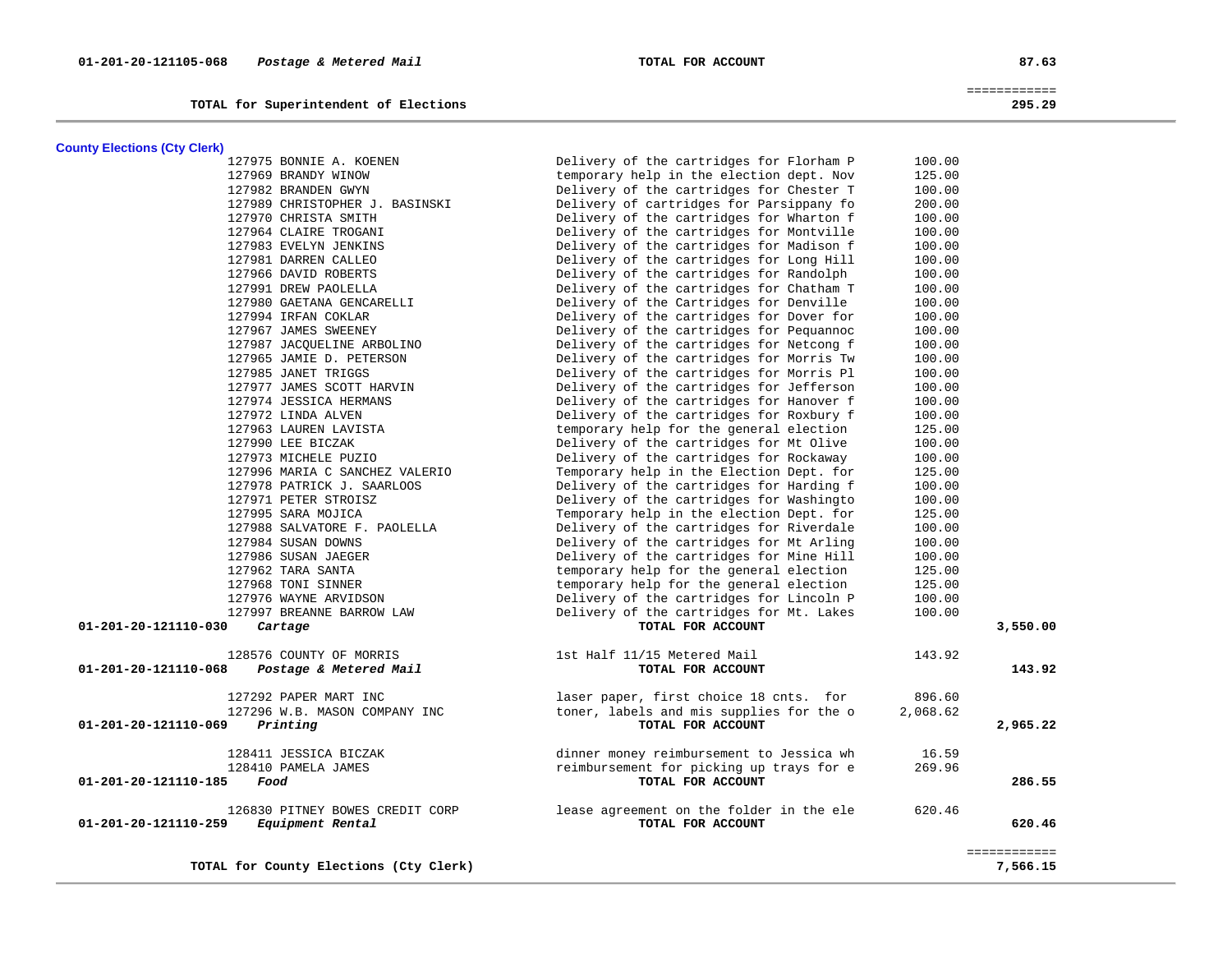| <b>County Treasurer</b>                                    |                                          |          |                        |  |
|------------------------------------------------------------|------------------------------------------|----------|------------------------|--|
| 128576 COUNTY OF MORRIS                                    | 1st Half 11/15 Metered Mail - Adjuster's | 375.59   |                        |  |
| 128576 COUNTY OF MORRIS                                    | 1st Half 11/15 Metered Mail              | 243.90   |                        |  |
| 01-201-20-130100-068<br>Postage & Metered Mail             | TOTAL FOR ACCOUNT                        |          | 619.49                 |  |
| 128144 READY REFRESH                                       | 9/15/15-10/14/15 Nestle Pure Life Drinki | 29.90    |                        |  |
| 128144 READY REFRESH                                       | 9oz Plastic Drinking Cups                | 2.80     |                        |  |
| 128144 READY REFRESH                                       | Cooler Rental                            | 0.99     |                        |  |
| Other Outside Services<br>01-201-20-130100-084             | TOTAL FOR ACCOUNT                        |          | 33.69                  |  |
|                                                            |                                          |          |                        |  |
| TOTAL for County Treasurer                                 |                                          |          | ============<br>653.18 |  |
|                                                            |                                          |          |                        |  |
| <b>Purchasing Division</b><br>128576 COUNTY OF MORRIS      | 1st Half 11/15 Metered Mail              | 74.98    |                        |  |
| 01-201-20-130105-068<br>Postage & Metered Mail             | TOTAL FOR ACCOUNT                        |          | 74.98                  |  |
|                                                            |                                          |          |                        |  |
|                                                            |                                          |          | ============           |  |
| TOTAL for Purchasing Division                              |                                          |          | 74.98                  |  |
| <b>Information Technology Div</b>                          |                                          |          |                        |  |
| 128576 COUNTY OF MORRIS                                    | 1st Half 11/15 Metered Mail              | 2.57     |                        |  |
| 01-201-20-140100-068<br>Postage & Metered Mail             | TOTAL FOR ACCOUNT                        |          | 2.57                   |  |
|                                                            |                                          |          |                        |  |
| 128166 CITYSIDE ARCHIVES, LTD                              | OFFICE SERVICES DATED 10/09/2015         | 4,459.08 |                        |  |
| Records Managment Services<br>01-201-20-140100-073         | TOTAL FOR ACCOUNT                        |          | 4,459.08               |  |
|                                                            |                                          |          | ============           |  |
| TOTAL for Information Technology Div                       |                                          |          | 4,461.65               |  |
| <b>County Board of Taxation</b>                            |                                          |          |                        |  |
| 128576 COUNTY OF MORRIS                                    | 1st Half 11/15 Metered Mail              | 76.46    |                        |  |
| Postage & Metered Mail<br>01-201-20-150100-068             | TOTAL FOR ACCOUNT                        |          | 76.46                  |  |
|                                                            |                                          |          | ============           |  |
| TOTAL for County Board of Taxation                         |                                          |          | 76.46                  |  |
| <b>County Counsel</b>                                      |                                          |          |                        |  |
| 128180 MCMANIMON, SCOTLAND & BAUMANN LLC                   | Professional Services 9/30/15            | 210.00   |                        |  |
| 128180 MCMANIMON, SCOTLAND & BAUMANN LLC                   | Disbursements 9/30/15                    | 11.34    |                        |  |
| 128181 MCMANIMON, SCOTLAND & BAUMANN LLC                   | Professional Services - 9/30/15 - Mastec | 147.00   |                        |  |
| 128124 TRIMBOLI & PRUSINOWSKI, LLC                         | Murray, Gregory                          | 96.00    |                        |  |
| 128124 TRIMBOLI & PRUSINOWSKI, LLC                         | Roa, Jose                                | 1,272.00 |                        |  |
| 128124 TRIMBOLI & PRUSINOWSKI, LLC<br>01-201-20-155100-051 | General                                  | 1,584.00 |                        |  |
| Legal                                                      | TOTAL FOR ACCOUNT                        |          | 3,320.34               |  |
| 127517 STAPLES ADVANTAGE                                   | General Office Supplies Sept 2015        | 142.89   |                        |  |
| 127517 STAPLES ADVANTAGE                                   | Folder Tabs (1 Pack)                     | 6.49     |                        |  |
| 127517 STAPLES ADVANTAGE                                   | HP 78A Toner (County Counsel)            | 63.18    |                        |  |
| Office Supplies & Stationery<br>01-201-20-155100-058       | TOTAL FOR ACCOUNT                        |          | 212.56                 |  |
|                                                            |                                          |          |                        |  |
| 128576 COUNTY OF MORRIS                                    | 1st Half 11/15 Metered Mail              | 7.92     |                        |  |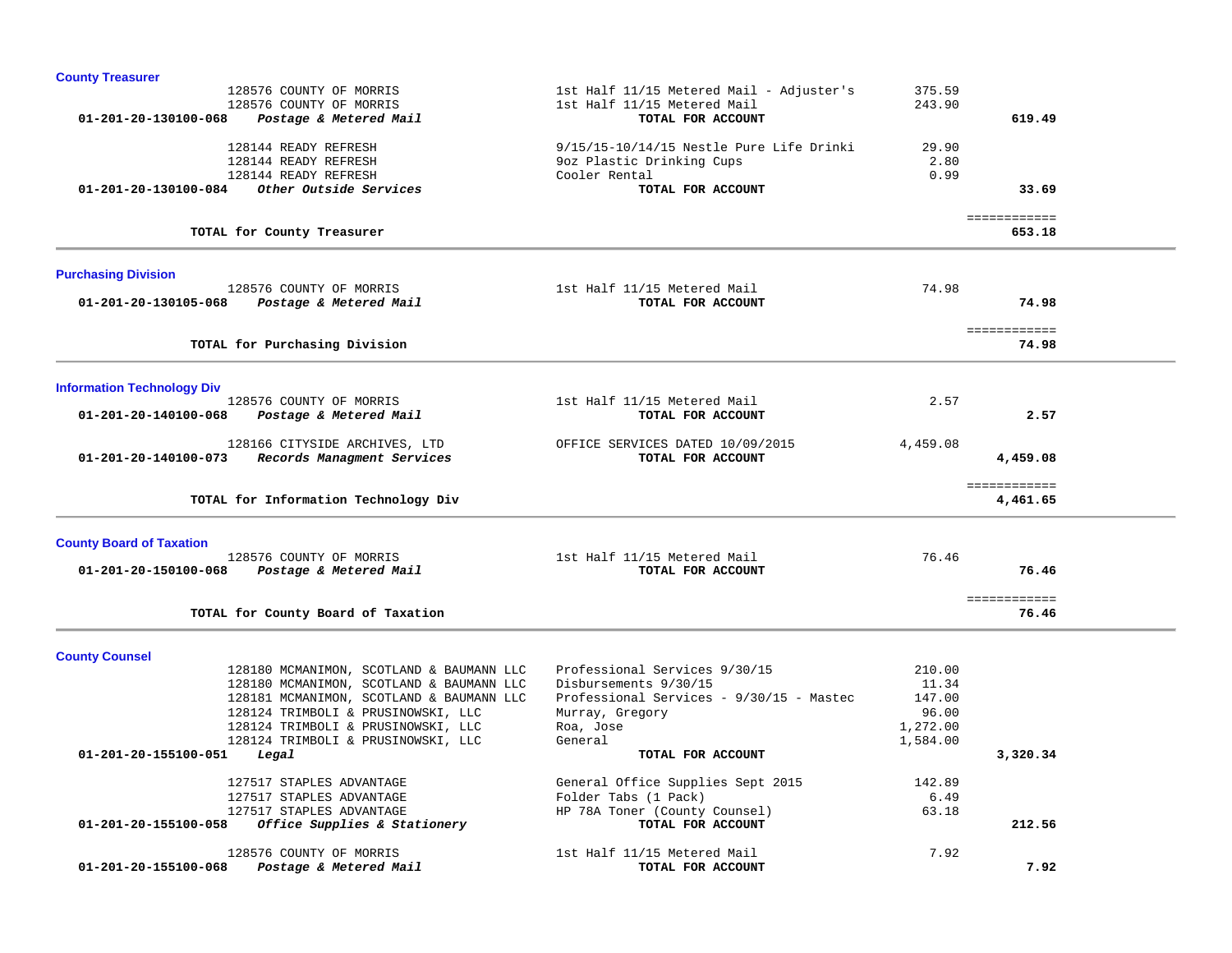| TOTAL for County Counsel                              |                                            |        | ------------<br>3,540.82 |
|-------------------------------------------------------|--------------------------------------------|--------|--------------------------|
| <b>County Surrogate</b>                               |                                            |        |                          |
| 128520 RICOH AMERICAS CORPORATION                     | RICOH MP 5002SP COPIER MAY, JUNE, JULY 201 | 856.19 |                          |
| 128521 RICOH AMERICAS CORPORATION                     | RICOH MP 4002SP COPIER                     | 558.23 |                          |
| 128521 RICOH AMERICAS CORPORATION                     | RICOH MP 5002SP COPIER                     | 856.19 |                          |
| Equipment Service Agreements<br>01-201-20-160100-044  | TOTAL FOR ACCOUNT                          |        | 2,270.61                 |
| 128576 COUNTY OF MORRIS                               | 1st Half 11/15 Metered Mail                | 292.19 |                          |
| 01-201-20-160100-068<br>Postage & Metered Mail        | TOTAL FOR ACCOUNT                          |        | 292.19                   |
| 128504 JOHN PECORARO                                  | REIMBURSEMENT FOR NJICLE-JOHN ADAMS AND    | 180.00 |                          |
| 128219 JOHN PECORARO                                  | DINNER REIMBURSEMENT FOR MEETING WITH SU   | 30.00  |                          |
| Other Administrative Supplies<br>01-201-20-160100-095 | TOTAL FOR ACCOUNT                          |        | 210.00                   |
|                                                       |                                            |        | ============             |
| TOTAL for County Surrogate                            |                                            |        | 2,772.80                 |
| <b>Engineering</b>                                    |                                            |        |                          |
| 127095 OFFICE CONCEPTS GROUP, INC.                    | Cartons - $81/2 \times 11$ paper           | 283.60 |                          |
| 127095 OFFICE CONCEPTS GROUP, INC.                    | office supplies * per attached             | 204.10 |                          |
| Office Supplies & Stationery<br>01-201-20-165100-058  | TOTAL FOR ACCOUNT                          |        | 487.70                   |
| 128576 COUNTY OF MORRIS                               | 1st Half 11/15 Metered Mail                | 5.26   |                          |
| 128576 COUNTY OF MORRIS                               | 1st Half 11/15 Metered Mail                | 38.78  |                          |
| 128576 COUNTY OF MORRIS                               | 1st Half 11/15 Metered Mail                | 1.42   |                          |
| 01-201-20-165100-068<br>Postage & Metered Mail        | TOTAL FOR ACCOUNT                          |        | 45.46                    |
| 127016 SHI INTERNATIONAL CORP                         | Adobe Acrobat Pro DC 2015-License-1 user   | 366.74 |                          |
| Other Outside Services<br>01-201-20-165100-084        | TOTAL FOR ACCOUNT                          |        | 366.74                   |
| 127082 AT&T MOBILITY                                  | Sim card for Survey EquipmentBill Cycle:   | 36.98  |                          |
| 126936 AT&T MOBILITY                                  | Sim Card for Survey EquipmentBill Cycle:   | 36.98  |                          |
| 01-201-20-165100-164<br>Office Machines - Rental      | TOTAL FOR ACCOUNT                          |        | 73.96                    |
| 128223 TREASURER-STATE OF NEW JERSEY                  | Invoice: 151201110For: Gerald E. FlattPr   | 80.00  |                          |
| 128082 MORRISTOWN LUMBER &                            | 2164-2 Sash Brush Flat                     | 5.99   |                          |
| 128082 MORRISTOWN LUMBER &                            | 2140-3 Poly Sash Brush 3"                  | 3.99   |                          |
| 128082 MORRISTOWN LUMBER &                            | V2213 Rafter SC Hooks                      | 3.38   |                          |
| 128082 MORRISTOWN LUMBER &                            | Hardware                                   | 0.80   |                          |
| 128082 MORRISTOWN LUMBER &                            | 70587 36x84 Pet Screen                     | 31.98  |                          |
| 128082 MORRISTOWN LUMBER &                            | 8' Cushion Grip Scrissors                  | 2.99   |                          |
| 01-201-20-165100-225<br>Chemicals & Sprays            | TOTAL FOR ACCOUNT                          |        | 129.13                   |
| TOTAL for Engineering                                 |                                            |        | ============<br>1,102.99 |
|                                                       |                                            |        |                          |
| <b>Heritage Commission</b>                            |                                            |        |                          |
| 126828 READY REFRESH                                  | 0434723672<br>08/15/15-09/14/15            | 2.97   |                          |

| 01-201-20-175100-058 | <i>Office Supplies &amp; Stationery</i> | TOTAL FOR ACCOUNT           | 2.97 |
|----------------------|-----------------------------------------|-----------------------------|------|
|                      | 128576 COUNTY OF MORRIS                 | 1st Half 11/15 Metered Mail | 0.49 |
| 01-201-20-175100-068 | Postage & Metered Mail                  | TOTAL FOR ACCOUNT           | 0.49 |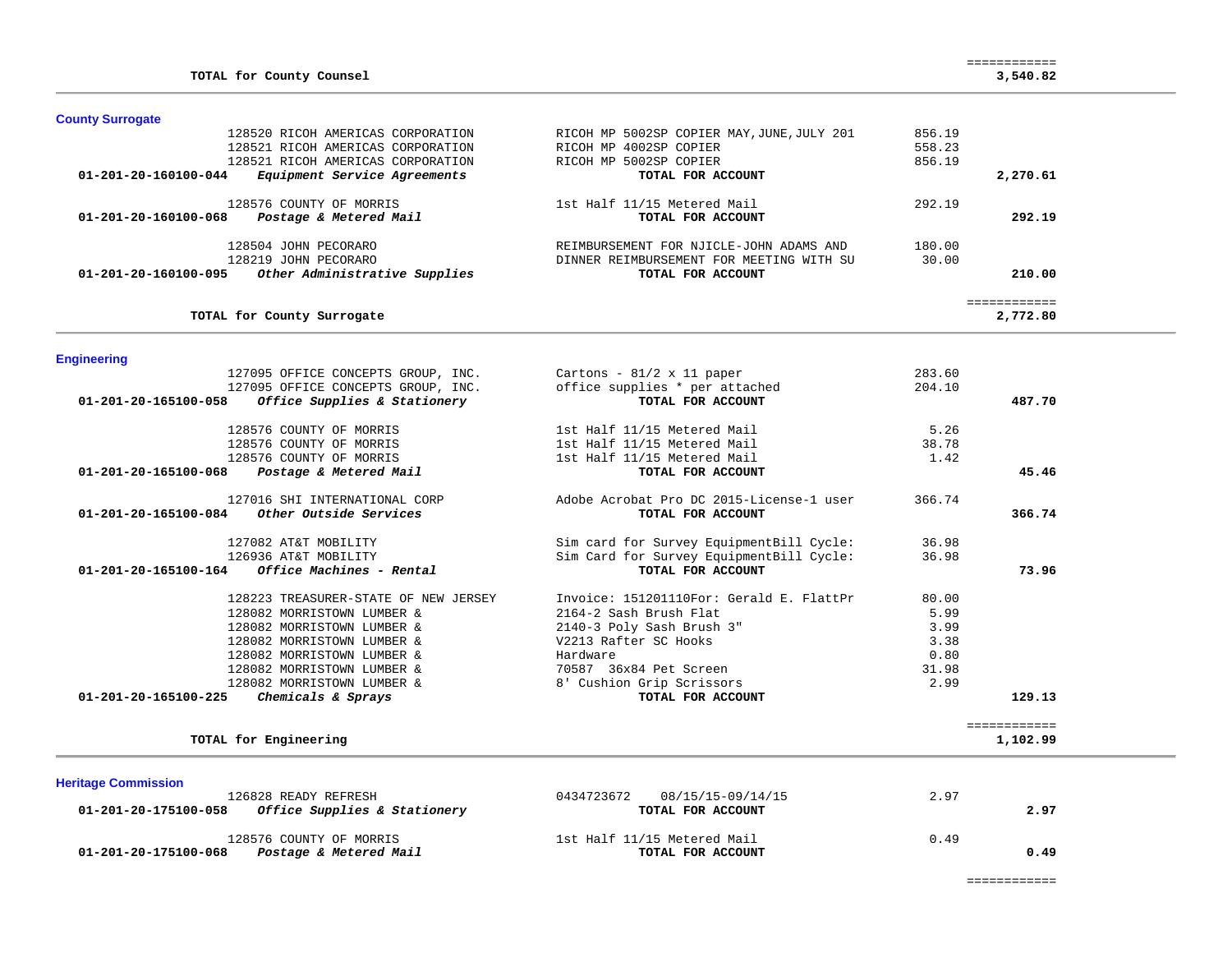| <b>Planning Board</b>    |                                        |                                          |        |        |
|--------------------------|----------------------------------------|------------------------------------------|--------|--------|
|                          | 126750 INTERNATIONAL CODE COUNCIL INC  | 1 set for the MC CBA of Adopted NJ Codes | 483.50 |        |
|                          | 126750 INTERNATIONAL CODE COUNCIL INC. | Shipping & Handling                      | 18.00  |        |
| 01-201-20-180100-028     | <b>Books &amp; Periodicals</b>         | TOTAL FOR ACCOUNT                        |        | 501.50 |
|                          | 127616 OFFICE CONCEPTS GROUP, INC.     | Office Supplies Acct#16868 Order Date 9/ | 53.25  |        |
|                          | 127616 OFFICE CONCEPTS GROUP, INC.     | Office Supplies & 2016 Departmental Cale | 143.71 |        |
| 01-201-20-180100-058     | Office Supplies & Stationery           | TOTAL FOR ACCOUNT                        |        | 196.96 |
|                          | 128576 COUNTY OF MORRIS                | 1st Half 11/15 Metered Mail              | 91.72  |        |
| 01-201-20-180100-068     | Postage & Metered Mail                 | TOTAL FOR ACCOUNT                        |        | 91.72  |
|                          |                                        |                                          |        |        |
| TOTAL for Planning Board |                                        |                                          |        | 790.18 |
|                          |                                        |                                          |        |        |

| <b>County Weights &amp; Measures</b> |  |  |  |  |  |  |  |  |
|--------------------------------------|--|--|--|--|--|--|--|--|
|--------------------------------------|--|--|--|--|--|--|--|--|

| 128502 ROBERT ALVIENE                            | 8/17/15 - MORRISTOWN LUMBER                                                  | 9.67     |               |
|--------------------------------------------------|------------------------------------------------------------------------------|----------|---------------|
| 128502 ROBERT ALVIENE                            | 8/31/15 - CY DRAKE LOCKSMITHS                                                | 8.13     |               |
| 128502 ROBERT ALVIENE                            | $9/11/15$ - THE HOME DEPOT                                                   | 12.54    |               |
| 128502 ROBERT ALVIENE                            | 9/22/15 - CY DRAKE LOCKSMITHS                                                | 4.71     |               |
| 128502 ROBERT ALVIENE                            | 6/03/15 - R. ALVIENE - NJ MOTOR VEHICLE                                      | 20.00    |               |
| 01-201-22-201100-059 Other General Expenses      | TOTAL FOR ACCOUNT                                                            |          | 55.05         |
| 128576 COUNTY OF MORRIS                          | 1st Half 11/15 Metered Mail                                                  | 0.97     |               |
| 01-201-22-201100-068 Postage & Metered Mail      | TOTAL FOR ACCOUNT                                                            |          | 0.97          |
| 128182 EMPLOYMENT HORIZONS, INC.                 | JANITORIAL SERVICE: SEPTEMBER 2015                                           | 859.00   |               |
| 127690 SCIENTIFIC BOILER WATER                   | OCTOBER, NOVEMBER, DECEMBER 2015                                             | 175.00   |               |
| $01-201-22-201100-084$ Other Outside Services    | TOTAL FOR ACCOUNT                                                            |          | 1,034.00      |
|                                                  | 128459 JERSEY CENTRAL POWER & LIGHT 100 007 051 277 WEIGHTS & MEASURES DATED | 946.04   |               |
| 01-201-22-201100-137 Electricity                 | TOTAL FOR ACCOUNT                                                            |          | 946.04        |
| 128572 NATIONAL FUEL OIL INC.                    | FUEL CHARGES, 10/15                                                          | 563.64   |               |
| $01 - 201 - 22 - 201100 - 140$ Gas Purchases     | TOTAL FOR ACCOUNT                                                            |          | 563.64        |
| 128324 PSE&G CO                                  | REF # MOMBAG/ 65-513-961-00 W & M 138.18                                     |          |               |
| 01-201-22-201100-141 Natural Gas                 | TOTAL FOR ACCOUNT                                                            |          | 138.18        |
| 127114 B & R UNIFORMS                            | DATED 9/21/2015                                                              | 5,324.85 |               |
| 127819 NORTHEAST COMMUNICATIONS, INC.            | LABOR TO INSTALL EMERGENCY LIGHTS/SOUND                                      | 3,997.50 |               |
| 127795 NORTHEAST COMMUNICATIONS, INC.            | LABOR/INSTALL OF EXISTING EMERGENCY LIGH                                     | 1,650.00 |               |
| 127865 PABCO INDUSTRIES, LLC                     | CUSTOMER# MORCOU0 - ORDER# B024569                                           | 256.50   |               |
| $01 - 201 - 22 - 201100 - 258$ Equipment         | TOTAL FOR ACCOUNT                                                            |          | 11,228.85     |
|                                                  | 127864 R & J CONTROL, INC. THE GEN PLUS- MONTHLY FEE FOR REMOTE TESTING      | 165.00   |               |
| $01-201-22-201100-262$ Machinery Repairs & Parts | TOTAL FOR ACCOUNT                                                            |          | 165.00        |
|                                                  |                                                                              |          | ============= |
| TOTAL for County Weights & Measures              |                                                                              |          | 14, 131. 73   |

**Employee Group Insurance** 

 127707 HORIZON BLUE CROSS BLUE SHIELD November 2015 Freeholder List Mosquito M 20,636.37 November 2015 Freehold List Medical PPO/ 1,417,908.96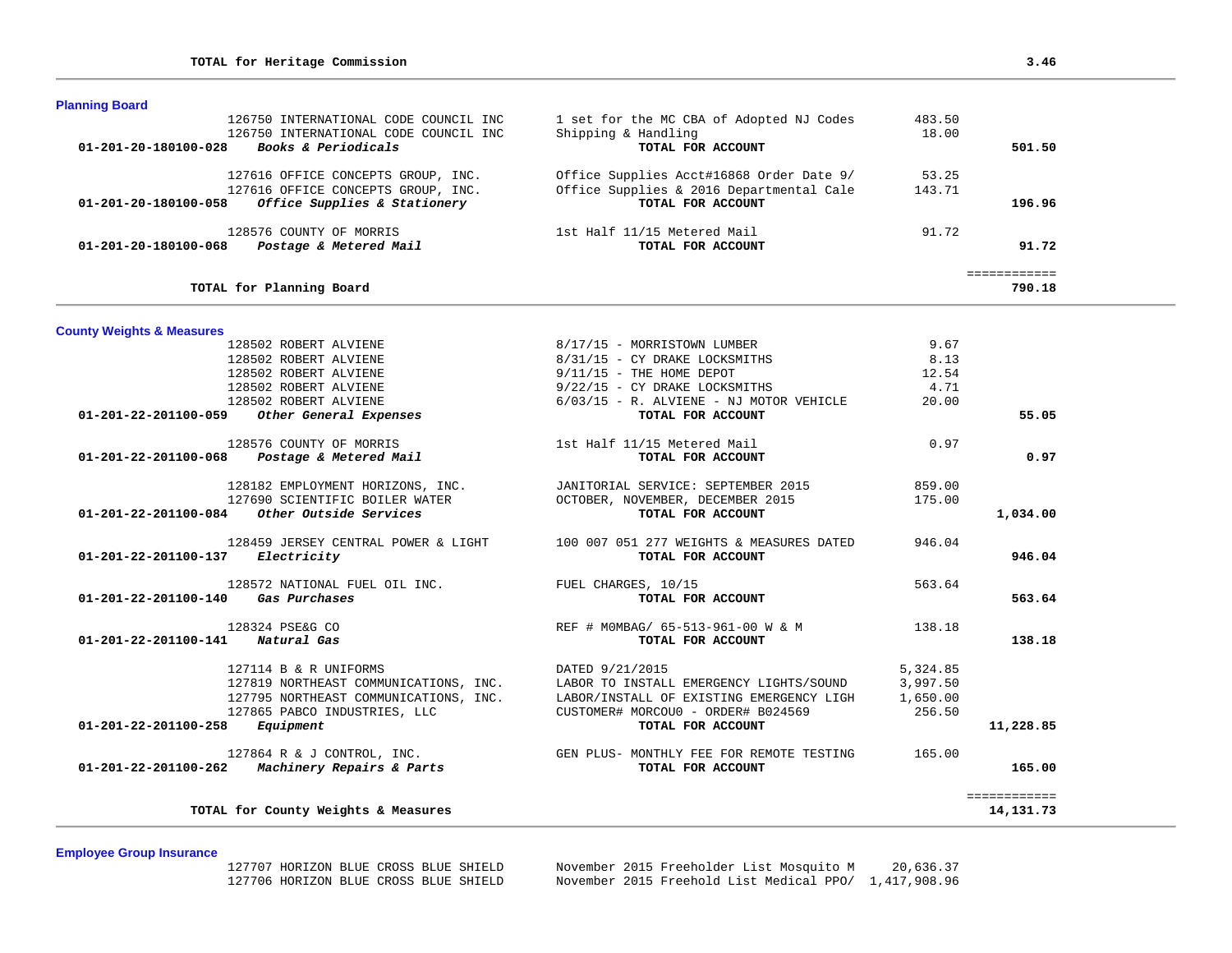| 121605 DOUGLAS HINTON<br>127839 HORIZON BLUE CROSS BLUE SHIELD<br>Employee Group Insurance Expenditures<br>01-201-23-220100-090 | Medicare B - January 2015 through June 2<br>November 2015 Mosquito Dental - Acct: 86<br>TOTAL FOR ACCOUNT | 629.40<br>727.47 | 1,439,902.20                 |
|---------------------------------------------------------------------------------------------------------------------------------|-----------------------------------------------------------------------------------------------------------|------------------|------------------------------|
| TOTAL for Employee Group Insurance                                                                                              |                                                                                                           |                  | ============<br>1,439,902.20 |
| <b>Office of Emergency Management</b>                                                                                           |                                                                                                           |                  |                              |
| 126981 APCO INTERNATIONAL                                                                                                       | Annual Membership - Keith Heimburg                                                                        | 92.00            |                              |
| 01-201-25-252100-023<br>Associations and Memberships                                                                            | TOTAL FOR ACCOUNT                                                                                         |                  | 92.00                        |
| 126799 QUENCH USA, INC.                                                                                                         | AC#D060587, 10/1/15                                                                                       | 48.00            |                              |
| 127717 STAPLES ADVANTAGE                                                                                                        | Per inv dated 10/8/15                                                                                     | 28.38            |                              |
| 127820 STAPLES ADVANTAGE                                                                                                        | Inv Date 10/1/15                                                                                          | 43.79            |                              |
| 127820 STAPLES ADVANTAGE                                                                                                        | Inv Date 10/1/15                                                                                          | 94.99            |                              |
| 127820 STAPLES ADVANTAGE                                                                                                        | Inv Date 10/2/15                                                                                          | 152.75           |                              |
| 01-201-25-252100-058<br>Office Supplies & Stationery                                                                            | TOTAL FOR ACCOUNT                                                                                         |                  | 367.91                       |
| 126980 R & J CONTROL, INC.                                                                                                      | Per workorder #80087 dated 10/5/15                                                                        | 183.75           |                              |
| 126732 VILLAGE SUPER MARKET, INC.                                                                                               | Food for OEM EMS Support for Park Commis                                                                  | 159.98           |                              |
| 127608 EMSAR NJ                                                                                                                 | Repair for Unit 10N-177541 per estimate                                                                   | 39.42            |                              |
| 127608 EMSAR NJ                                                                                                                 | Repair for Unit 06-014091 per estimate #                                                                  | 476.38           |                              |
| 127848 ENVIRONMENTAL SYSTEMS                                                                                                    | ArcGIS for Desktop Basic Single Use Prim                                                                  | 400.00           |                              |
| 127299 NFPA INTERNATIONAL                                                                                                       | NFCSS All Access Subscription                                                                             | 1,450.00         |                              |
| 128009 SIGN-A-RAMA LEDGEWOOD                                                                                                    | Retractable Banner                                                                                        | 428.00           |                              |
| 128009 SIGN-A-RAMA LEDGEWOOD                                                                                                    | Razor Flag Kit                                                                                            | 430.00           |                              |
| 128009 SIGN-A-RAMA LEDGEWOOD                                                                                                    | Table Throw                                                                                               | 413.00           |                              |
| 01-201-25-252100-059<br>Other General Expenses                                                                                  | TOTAL FOR ACCOUNT                                                                                         |                  | 3,980.53                     |
| 128576 COUNTY OF MORRIS                                                                                                         | 1st Half 11/15 Metered Mail                                                                               | 0.98             |                              |
| 128576 COUNTY OF MORRIS                                                                                                         | 1st Half 11/15 Metered Mail                                                                               | 5.83             |                              |
| 01-201-25-252100-068 Postage & Metered Mail                                                                                     | TOTAL FOR ACCOUNT                                                                                         |                  | 6.81                         |
|                                                                                                                                 |                                                                                                           |                  | =============                |
| TOTAL for Office of Emergency Management                                                                                        |                                                                                                           |                  | 4,447.25                     |

### **Communications Center**

| 127799 APCO INTERNATIONAL                           | 10/14/15, MBR#101873, 2016 APCO Membersh | 92.00  |        |
|-----------------------------------------------------|------------------------------------------|--------|--------|
| 127799 APCO INTERNATIONAL                           | 10/14/15, MBR#370612, 2016 APCO Membersh | 92.00  |        |
| 01-201-25-252105-023 Associations and Memberships   | TOTAL FOR ACCOUNT                        |        | 184.00 |
| 126611 APCO INTERNATIONAL                           | Ouote 9/15/15, CTO Instructor Re-Certifi | 95.00  |        |
|                                                     |                                          |        |        |
| 126611 APCO INTERNATIONAL                           | Quote 9/15/15, CTO Re-Certification, M.B | 300.00 |        |
| 127727 INTERNATIONAL ACADEMIES OF                   | 10/16/15, EMD Recertification for F.Grat | 50.00  |        |
| 127794 LIFESAVERS INC                               | 10/7/15, BLS for the Healthcare Provider | 85.00  |        |
| $01-201-25-252105-039$ Education Schools & Training | TOTAL FOR ACCOUNT                        |        | 530.00 |
| 127725 BASE POWER SERVICES                          | 10/19/15, Comm Ctr Best FE Minor PM      | 350.00 |        |
| 127725 BASE POWER SERVICES                          | 10/19/15, Randolph Twr (2) Best FE Minor | 700.00 |        |
| 127725 BASE POWER SERVICES                          | 10/19/15, Randolph Twr (2) Liebert Nfini | 700.00 |        |
| 127725 BASE POWER SERVICES                          | 10/20/15, Boonton Twr Best FE Minor PM   | 350.00 |        |
| 127725 BASE POWER SERVICES                          | 10/20/15, Kinnelon Best FE Minor PM      | 350.00 |        |
| 127725 BASE POWER SERVICES                          | 10/20/15, American Twr Best FE Minor PM  | 350.00 |        |
| 127725 BASE POWER SERVICES                          | 10/20/15, Dover Twr Best FE Minor PM     | 350.00 |        |
| 127725 BASE POWER SERVICES                          | 10/21/15, Chester Best FE Minor PM       | 350.00 |        |
| 127725 BASE POWER SERVICES                          | 10/21/15, Washington Best FE Minor PM    | 350.00 |        |
| 127725 BASE POWER SERVICES                          | 10/21/15, Washington MCI Twr Best FE Min | 350.00 |        |
|                                                     |                                          |        |        |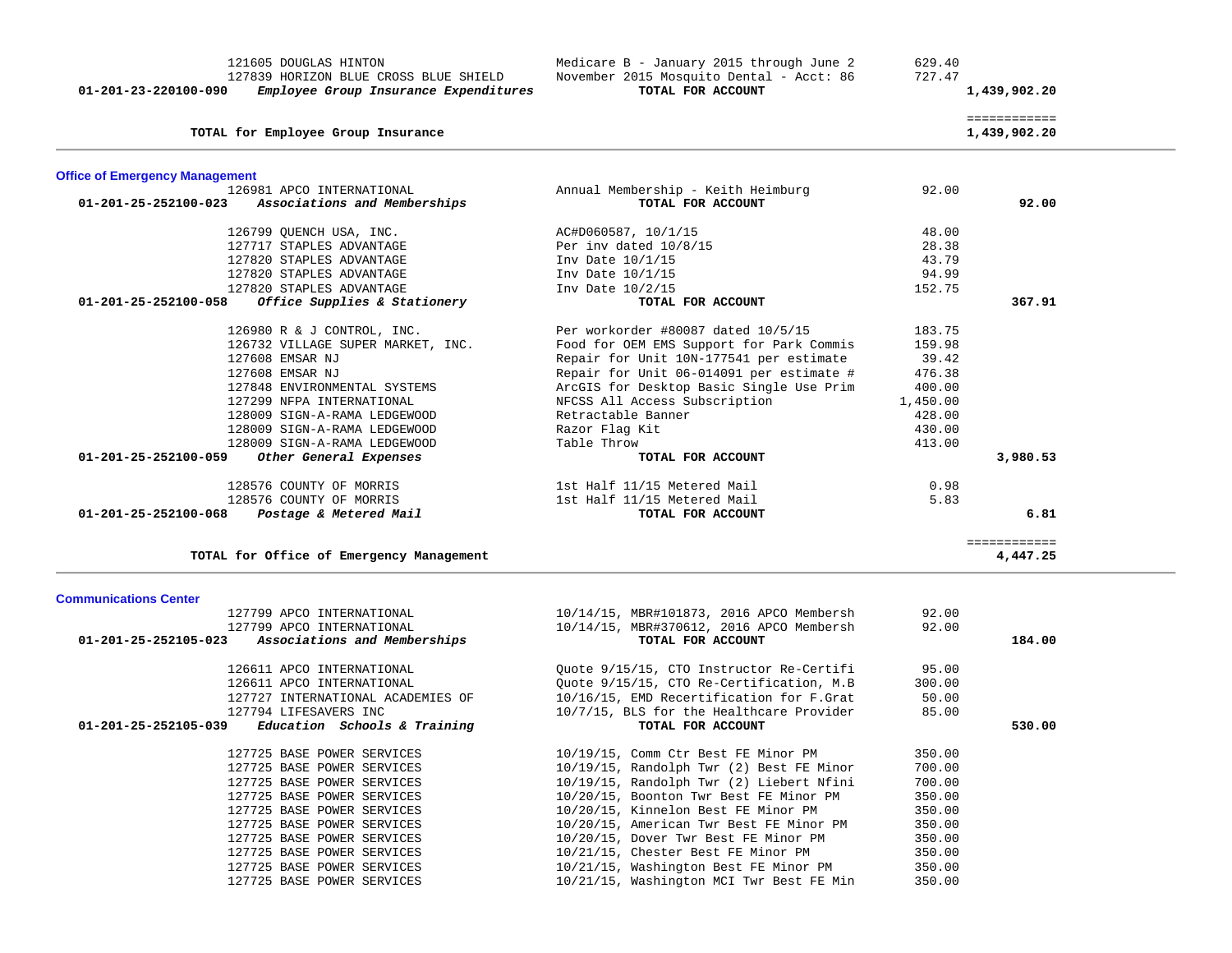| 127884 TELE-COMMUNICATION, INC<br>01-201-25-252105-258<br>Equipment | Quote# 342455, 10/13/15, 80322-01 CA12CD<br>TOTAL FOR ACCOUNT | 209.82   | 6,558.78                   |
|---------------------------------------------------------------------|---------------------------------------------------------------|----------|----------------------------|
| TOTAL for Communications Center                                     |                                                               |          | =============<br>89,254.96 |
| <b>County Medical Examiner Office</b>                               |                                                               |          |                            |
| 120479 ALLINA HEALTH SYSTEM                                         | 15367 Case#r15106, Case 21150058                              | 700.00   |                            |
| 122901 ALLINA HEALTH SYSTEM                                         | 15367 Case R-15-139, 21150074                                 | 700.00   |                            |
| 127198 ALLINA HEALTH SYSTEM                                         | Cust#15367, 9/30/15, Case 19-15-0152                          | 600.00   |                            |
| 127198 ALLINA HEALTH SYSTEM                                         | Cust#15367, 9/30/15, Case 14-15-0624                          | 400.00   |                            |
| 127198 ALLINA HEALTH SYSTEM                                         | Cust#15367, 9/30/15, Case 14-15-0546                          | 800.00   |                            |
| 01-201-25-254100-035<br>Consultation Fee                            | TOTAL FOR ACCOUNT                                             |          | 3,200.00                   |
| 127724 READY REFRESH                                                | AC#0434597878, 9/16/15                                        | 1.98     |                            |
| 127724 READY REFRESH                                                | AC#0434597878, 10/16/15                                       | 7.96     |                            |
| 126713 W.B. MASON COMPANY INC                                       | Cust#1033751, Office Supplies, 10/8/15                        | 62.54    |                            |
| $01 - 201 - 25 - 254100 - 058$<br>Office Supplies & Stationery      | TOTAL FOR ACCOUNT                                             |          | 72.48                      |
| 128168 ILIFF-RUGGIERO FUNERAL HOME INC.                             | Livery Sussex County, October 2015                            | 2,400.00 |                            |
| 128167 TEW FUNERAL SERVICES INC.                                    | Livery Service - Warren County October 2                      | 1,415.00 |                            |
| 128003 NATIONAL INSTRUMENT SERVICE                                  | 10/26/15, Preventive Maint of Microscope                      | 552.00   |                            |
| 01-201-25-254100-059<br>Other General Expenses                      | TOTAL FOR ACCOUNT                                             |          | 4,367.00                   |
| 128169 FEDEX                                                        | Case 19150152, 10/26/15                                       | 22.52    |                            |
| 128576 COUNTY OF MORRIS                                             | 1st Half 11/15 Metered Mail                                   | 10.10    |                            |

| 127725 BASE POWER SERVICES                                      | 10/22/15, Bowling Green Jefferson Best F                                       | 350.00    |           |
|-----------------------------------------------------------------|--------------------------------------------------------------------------------|-----------|-----------|
| $01-201-25-252105-044$ Equipment Service Agreements             | TOTAL FOR ACCOUNT                                                              |           | 5,600.00  |
| 126697 THE IRVIN H. HAHN CO., INC.                              | Quote 1686, 9/22/15, Single ribbon slide                                       | 50.00     |           |
| 126697 THE IRVIN H. HAHN CO., INC.                              | Quote 1686, 9/22/15, Double ribbon slide                                       | 50.00     |           |
| 126697 THE IRVIN H. HAHN CO., INC.                              | Quote 1686, 9/22/15, Triple ribbon slide                                       | 45.00     |           |
| 126697 THE IRVIN H. HAHN CO., INC.                              | Quote 1686, 9/22/15, Quadruple ribbon sl                                       | 20.00     |           |
| 126697 THE IRVIN H. HAHN CO., INC.                              | Ouote 1686, 9/22/15, Cloth commendation                                        | 62.50     |           |
| 126697 THE IRVIN H. HAHN CO., INC.                              | UPS                                                                            | 12.00     |           |
| 01-201-25-252105-058<br><i>Office Supplies &amp; Stationery</i> | TOTAL FOR ACCOUNT                                                              |           | 239.50    |
| 128576 COUNTY OF MORRIS                                         | 1st Half 11/15 Metered Mail                                                    | 20.19     |           |
| 127416 FEDEX                                                    | 3876-2044-3, 10/5/15, tracking ID# 78132                                       | 18.09     |           |
| $01 - 201 - 25 - 252105 - 068$ Postage & Metered Mail           | TOTAL FOR ACCOUNT                                                              |           | 38.28     |
|                                                                 | 127792 NORTHEAST COMMUNICATIONS, INC. 10/9/15, #7-43, 2007 Dodge Durango, LP#S | 50.00     |           |
| 127792 NORTHEAST COMMUNICATIONS, INC.                           | 10/15/15, #15-84, 2015 Chevy van G2500 L                                       | 250.00    |           |
|                                                                 | 127792 NORTHEAST COMMUNICATIONS, INC. 10/15/15, #M215-2, 2014 Ford F450 LP#CG8 | 250.00    |           |
| 01-201-25-252105-072 Radio Repairs                              | TOTAL FOR ACCOUNT                                                              |           | 550.00    |
| 126703 SHI INTERNATIONAL CORP                                   | Ouote# 10234613 9/4/15, Annual maintenan                                       | 75,000.00 |           |
| $01-201-25-252105-131$ County Wide Radio System                 | TOTAL FOR ACCOUNT                                                              |           | 75,000.00 |
| 127796 BOROUGH OF BUTLER                                        | 3680-0, 10/6/15, Denise Drive cell tower                                       | 554.40    |           |
| 01-201-25-252105-137<br><i>Electricity</i>                      | TOTAL FOR ACCOUNT                                                              |           | 554.40    |
| 127449 MEMORY SUPPLIERS, INC.                                   | 10/20/15, Ouote# 0-00026231, High Speed                                        | 875.00    |           |
| 127884 TELE-COMMUNICATION, INC                                  | Quote# 342455, 10/13/15, 80322-01 CA12CD                                       | 699.40    |           |
| 127884 TELE-COMMUNICATION, INC                                  | Ouote# 342462, 10/13/15, CA12CD-S Profes                                       | 4,774.56  |           |
| 127884 TELE-COMMUNICATION, INC                                  | Ouote# 342455, 10/13/15, 80322-01 CA12CD                                       | 209.82    |           |
| 01-201-25-252105-258<br>Equipment                               | TOTAL FOR ACCOUNT                                                              |           | 6,558.78  |

127725 BASE POWER SERVICES 10/22/15, Morristown Admin Bldg Best FE 350.00

 127725 BASE POWER SERVICES 10/21/15, Roxbury Twr Best FE Minor PM 350.00 127725 BASE POWER SERVICES 10/22/15, Long Hill Twr Best FE Minor PM 350.00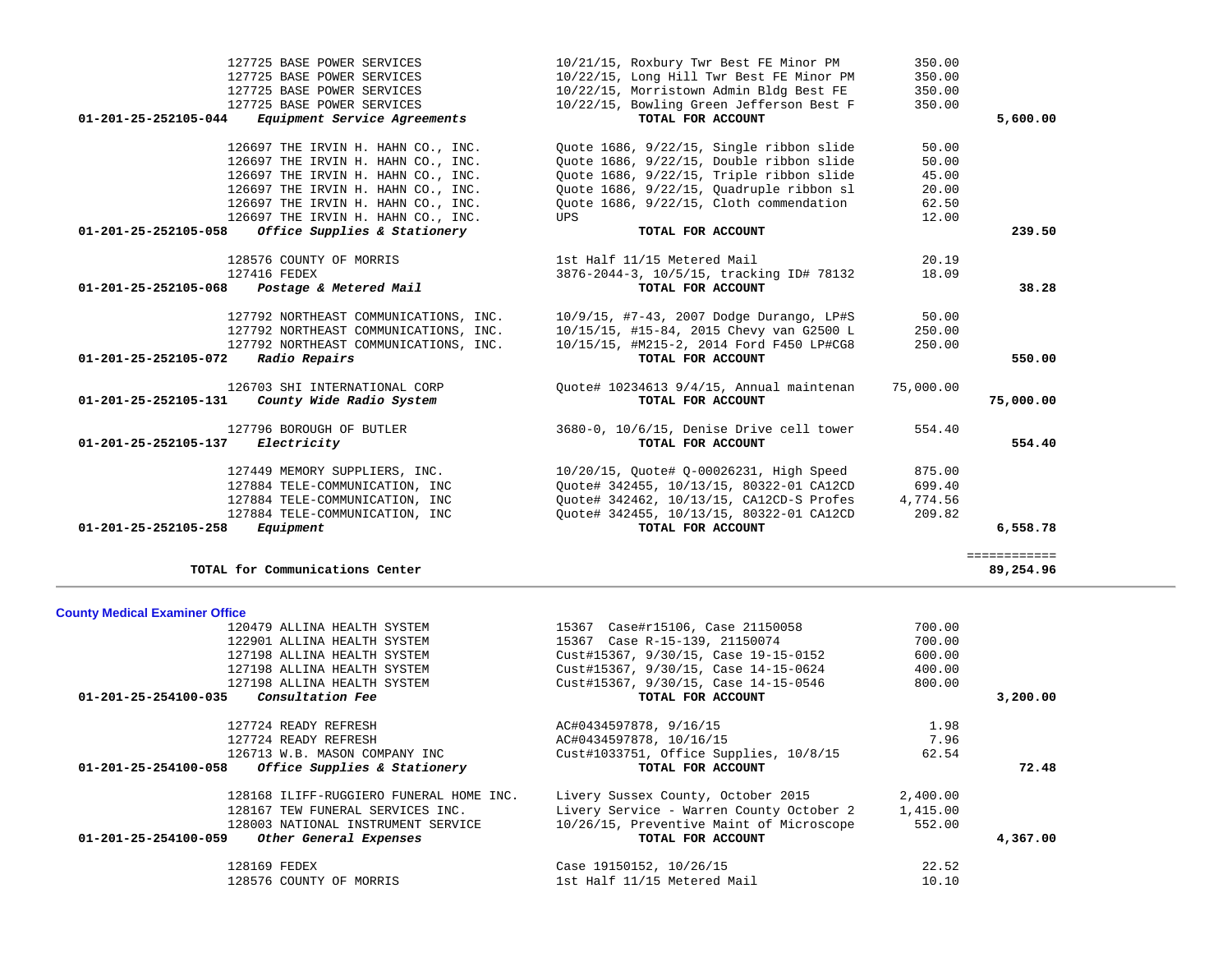| 01-201-25-254100-068               | Postage & Metered Mail                                                                                         | TOTAL FOR ACCOUNT                                                                                       |                    | 32.62                    |
|------------------------------------|----------------------------------------------------------------------------------------------------------------|---------------------------------------------------------------------------------------------------------|--------------------|--------------------------|
| 01-201-25-254100-203               | 128069 ATLANTIC CONSOLIDATED LABORATORY<br>128069 ATLANTIC CONSOLIDATED LABORATORY<br>X-Ray & Medical Supplies | AC#A1525301448, 9/2015, Case 21-15-0161<br>AC#A1527100222, 9/2015, Case 21-15-0176<br>TOTAL FOR ACCOUNT | 442.00<br>1,023.00 | 1,465.00                 |
|                                    | TOTAL for County Medical Examiner Office                                                                       |                                                                                                         |                    | ============<br>9,137.10 |
| <b>County Sheriff's Department</b> |                                                                                                                |                                                                                                         |                    |                          |
|                                    | 127670 J & J ENTERPRISES                                                                                       | S. ABRUSCI & J. ATOCHE "Under The Influe                                                                | 70.00              |                          |
| 01-201-25-270100-039               | 126409 TACTICAL OFFICER SURVIVAL<br>Education Schools & Training                                               | "Advanced Combat/Survival Shooting", (10<br>TOTAL FOR ACCOUNT                                           | 300.00             | 370.00                   |
|                                    | 127363 CASTLE PRINTING                                                                                         | (500) Business Cards for Sheriff Rockfor                                                                | 35.00              |                          |
| 01-201-25-270100-058               | Office Supplies & Stationery                                                                                   | TOTAL FOR ACCOUNT                                                                                       |                    | 35.00                    |
|                                    | 127914 READY REFRESH                                                                                           | 0434561387 Billing Period 9/15/15 - 10/                                                                 | 407.43             |                          |
|                                    | 127914 READY REFRESH                                                                                           | 0443829809 Billing Period 9/15/15 - 10/                                                                 | 25.94              |                          |
| 01-201-25-270100-059               | Other General Expenses                                                                                         | TOTAL FOR ACCOUNT                                                                                       |                    | 433.37                   |
|                                    | 126939 EDMUND M. KRAMER                                                                                        | Sitting fee & High Resolution file of Wi                                                                | 225.00             |                          |
| 01-201-25-270100-064               | Photographic Suppies                                                                                           | TOTAL FOR ACCOUNT                                                                                       |                    | 225.00                   |
|                                    | 128576 COUNTY OF MORRIS                                                                                        | 1st Half 11/15 Metered Mail                                                                             | 711.44             |                          |
|                                    | 128576 COUNTY OF MORRIS                                                                                        | 1st Half 11/15 Metered Mail                                                                             | 4.94               |                          |
| 01-201-25-270100-068               | Postage & Metered Mail                                                                                         | TOTAL FOR ACCOUNT                                                                                       |                    | 716.38                   |
|                                    | 128177 RICHARD WALL                                                                                            | Reimbursement for Food @ Provesi Restaur                                                                | 255.73             |                          |
| 01-201-25-270100-082               | Travel Expense                                                                                                 | TOTAL FOR ACCOUNT                                                                                       |                    | 255.73                   |
|                                    | 127919 U.S. SECURITY ASSOCIATES, INC.                                                                          | 573-1067-000 GUARDS/SHERIFF'S OFFICE -                                                                  | 3,406.54           |                          |
|                                    | 127919 U.S. SECURITY ASSOCIATES, INC.                                                                          | $GUARDS/SHERIFF'S OFFICE - 10/2/15 - 10/8$                                                              | 3,078.95           |                          |
| 01-201-25-270100-084               | Other Outside Services                                                                                         | TOTAL FOR ACCOUNT                                                                                       |                    | 6,485.49                 |
|                                    | 127224 PAPER MART INC                                                                                          | CASES - A-Plus zero white 95 BRI 8 $1/2$ x                                                              | 317.76             |                          |
| 01-201-25-270100-095               | Other Administrative Supplies                                                                                  | TOTAL FOR ACCOUNT                                                                                       |                    | 317.76                   |
|                                    | 127218 VERIZON WIRELESS                                                                                        | $482559481-00001 - 9/2/15 - 10/1/15$ , Inv                                                              | 1,667.74           |                          |
|                                    | 127371 VERIZON WIRELESS                                                                                        | 442002049-00001 - Billing dtds 8/24/15 -                                                                | 816.29             |                          |
| $01 - 201 - 25 - 270100 - 161$     | 126671 VERIZON WIRELESS<br>Communications Equipment                                                            | 482559481-00001 - 8/2/15 - 9/1/15, Inv d<br>TOTAL FOR ACCOUNT                                           | 1,667.66           | 4,151.69                 |
|                                    |                                                                                                                |                                                                                                         |                    |                          |
|                                    | 127667 STEVEN B. HODES, DVM PA                                                                                 | LUKE - Check Legs & Meds 9/1/15 & respli                                                                | 934.75             |                          |
| 01-201-25-270100-189               | Medical                                                                                                        | TOTAL FOR ACCOUNT                                                                                       |                    | 934.75                   |
|                                    | 127668 CALEA                                                                                                   | (3) Nameplates \$8.00 ea & Shipping/Handli                                                              | 30.50              |                          |
| 01-201-25-270100-202               | Uniform And Accessories                                                                                        | TOTAL FOR ACCOUNT                                                                                       |                    | 30.50                    |
|                                    | 127369 ATLANTIC TACTICAL OF NJ, INC.                                                                           | Streamline Flashlights/Chargers/Cords, I                                                                | 1,242.37           |                          |
| 01-201-25-270100-258               | Equipment                                                                                                      | TOTAL FOR ACCOUNT                                                                                       |                    | 1,242.37                 |
|                                    |                                                                                                                |                                                                                                         |                    | ============             |
|                                    | TOTAL for County Sheriff's Department                                                                          |                                                                                                         |                    | 15,198.04                |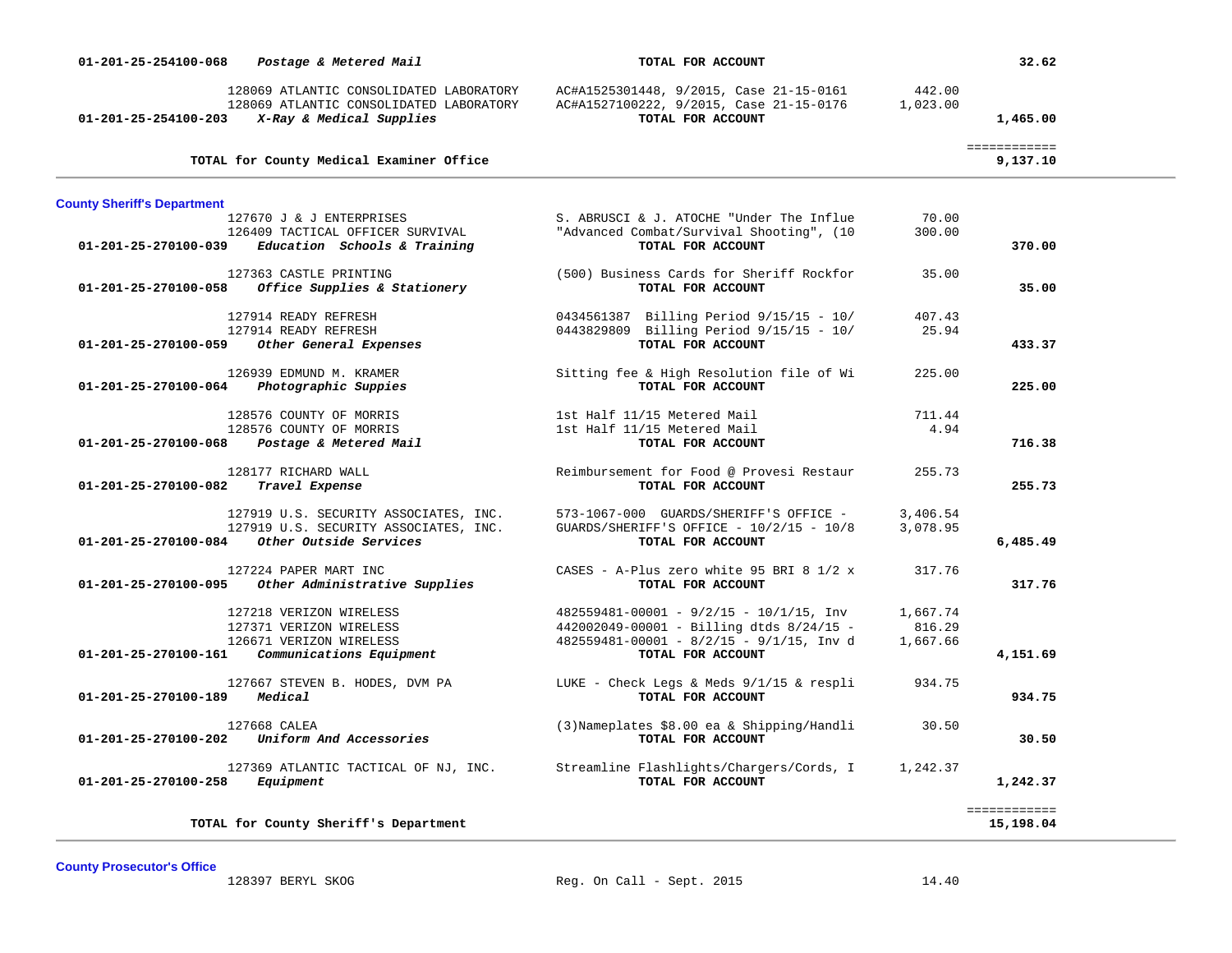| 128397 BERYL SKOG                                    | Wkend/Holiday - Sept. 2015                                    | 12.00    |          |
|------------------------------------------------------|---------------------------------------------------------------|----------|----------|
| 128397 BERYL SKOG                                    | $Reg. On Call - Oct. 2015$                                    | 28.80    |          |
| 128397 BERYL SKOG                                    | Wkend/Holiday - Oct. 2015                                     | 28.00    |          |
| 128396 JUNE WITTY                                    | Reg. On Call Hours - Oct. 2015                                | 99.20    |          |
| 128396 JUNE WITTY                                    | Wkend/Holiday - Oct.2015                                      | 18.50    |          |
| 128396 JUNE WITTY                                    | Supplemental Case Pay -#151004MRMM57 & 1                      | 150.00   |          |
| Outside Salaries & Wages<br>01-201-25-275100-016     | TOTAL FOR ACCOUNT                                             |          | 350.90   |
| 127644 THE 200 CLUB OF MORRIS COUNTY                 |                                                               | 400.00   |          |
| Associations and Memberships<br>01-201-25-275100-023 | 2016 Membership Dues for Prosecutor Fred<br>TOTAL FOR ACCOUNT |          | 400.00   |
| 127503 VERIZON WIRELESS                              | Account #242004961-00001 MCPO Cell Phone                      | 7,265.19 |          |
| Cellular Phones/Pagers<br>01-201-25-275100-031       | TOTAL FOR ACCOUNT                                             |          | 7,265.19 |
| 127645 MARIN CONSULTING ASSOCIATES                   | Performance and Accountability- Oct.6 &                       | 240.00   |          |
| 128383 MICHAEL PUSKAS                                | NJ Homicide Investigator's Association C                      | 35.00    |          |
| 128383 MICHAEL PUSKAS                                | Lodging, Parking and Meals                                    | 125.54   |          |
| 128381 MICHAEL PILKINGTON                            | Crimes and Social Media- Det. Michael Pil                     | 70.00    |          |
| Education Schools & Training<br>01-201-25-275100-039 | TOTAL FOR ACCOUNT                                             |          | 470.54   |
| 126621 JOHNSTON COMMUNICATIONS                       | October Monthly Maintenance                                   | 600.00   |          |
| 01-201-25-275100-044<br>Equipment Service Agreements | TOTAL FOR ACCOUNT                                             |          | 600.00   |
| 127581 GANN LAW BOOKS                                | 2015-2016 NJ Arrest, Search & Seizure                         | 600.00   |          |
| 127581 GANN LAW BOOKS                                | Shipping                                                      | 13.50    |          |
| 01-201-25-275100-050<br>Law Books                    | TOTAL FOR ACCOUNT                                             |          | 613.50   |
| 128281 T J'S SPORTWIDE TROPHY                        | Plaque- Custom Logo/Engraving for Sherif                      | 151.30   |          |
| Office Supplies & Stationery<br>01-201-25-275100-058 | TOTAL FOR ACCOUNT                                             |          | 151.30   |
| 128576 COUNTY OF MORRIS                              | 1st Half 11/15 Metered Mail                                   | 685.46   |          |
| 127331 FEDEX                                         | Account #1051-0576-2 (9/11-9/17/15)                           | 130.46   |          |
| 127331 FEDEX                                         | Account#105105762 (9/21-23/15)                                | 60.57    |          |
| 127331 FEDEX                                         | Account#105105762 (9/28/15)                                   | 26.42    |          |
| Postage & Metered Mail<br>01-201-25-275100-068       | TOTAL FOR ACCOUNT                                             |          | 902.91   |
| 128085 M.C. PROSECUTOR'S EMERGENT                    | Reimburse Prosecutor's Confidential Fund                      | 5,084.26 |          |
| Special Projects<br>01-201-25-275100-079             | TOTAL FOR ACCOUNT                                             |          | 5,084.26 |
| 126625 KING TRANSCRIPTION                            | State v Yosha Harrington 8/4/15** Reques                      | 115.83   |          |
| 01-201-25-275100-081<br>Transcripts                  | TOTAL FOR ACCOUNT                                             |          | 115.83   |
| 128382 JOSEPH COSTELLO                               | Parking for CNCA Meeting - Hyatt - New B                      | 16.75    |          |
| 128385 ERYN FERNANDEZ-LEDON                          | Basic Prosecutor's Course- Trial Advocac                      | 161.12   |          |
| 128390 EDWARD MITREUTER                              | TOLLS - GWB 11/2/15 (CASE #15001358)                          | 14.00    |          |
| 128380 JOSEPH NAPURANO                               | Taxi 10/18/15 Morristown to Newark Airpo                      | 45.00    |          |
| 128380 JOSEPH NAPURANO                               | Taxi 10/23/15 Newark Airport to Morristo                      | 45.00    |          |
| 128384 ALEXIS M KELLER                               | Basic Prosecutor's Training - Trial Advo                      | 40.28    |          |
| Travel Expense<br>01-201-25-275100-082               | TOTAL FOR ACCOUNT                                             |          | 322.15   |
| 127118 ATLANTIC TACTICAL OF NJ, INC.                 | Quote # SQ 80434468 ** ASP F21C Chrome Exp                    | 614.70   |          |
| 127118 ATLANTIC TACTICAL OF NJ, INC.                 | ASP Sidebreak Scabbard - Finish: Plain Bl                     | 252.00   |          |
| 01-201-25-275100-116<br><i>Firearms</i>              | TOTAL FOR ACCOUNT                                             |          | 866.70   |
| 128221 EQUIFAX INFORMATION SVCS LLC                  | Account #444VC00947 - August charges                          | 13.15    |          |
| 128221 EQUIFAX INFORMATION SVCS LLC                  | September Charges                                             | 19.60    |          |
| 128221 EQUIFAX INFORMATION SVCS LLC                  | October Charges                                               | 6.70     |          |
| 127330 BINARY INTELLIGENCE, LLC                      | Exhibit Device - Chip-Off Extraction **                       | 751.28   |          |
| 127655 N.J. MOTOR VEHICLE COMMISSION                 | CDL Permits (Written tests)** Detectives                      | 1,375.00 |          |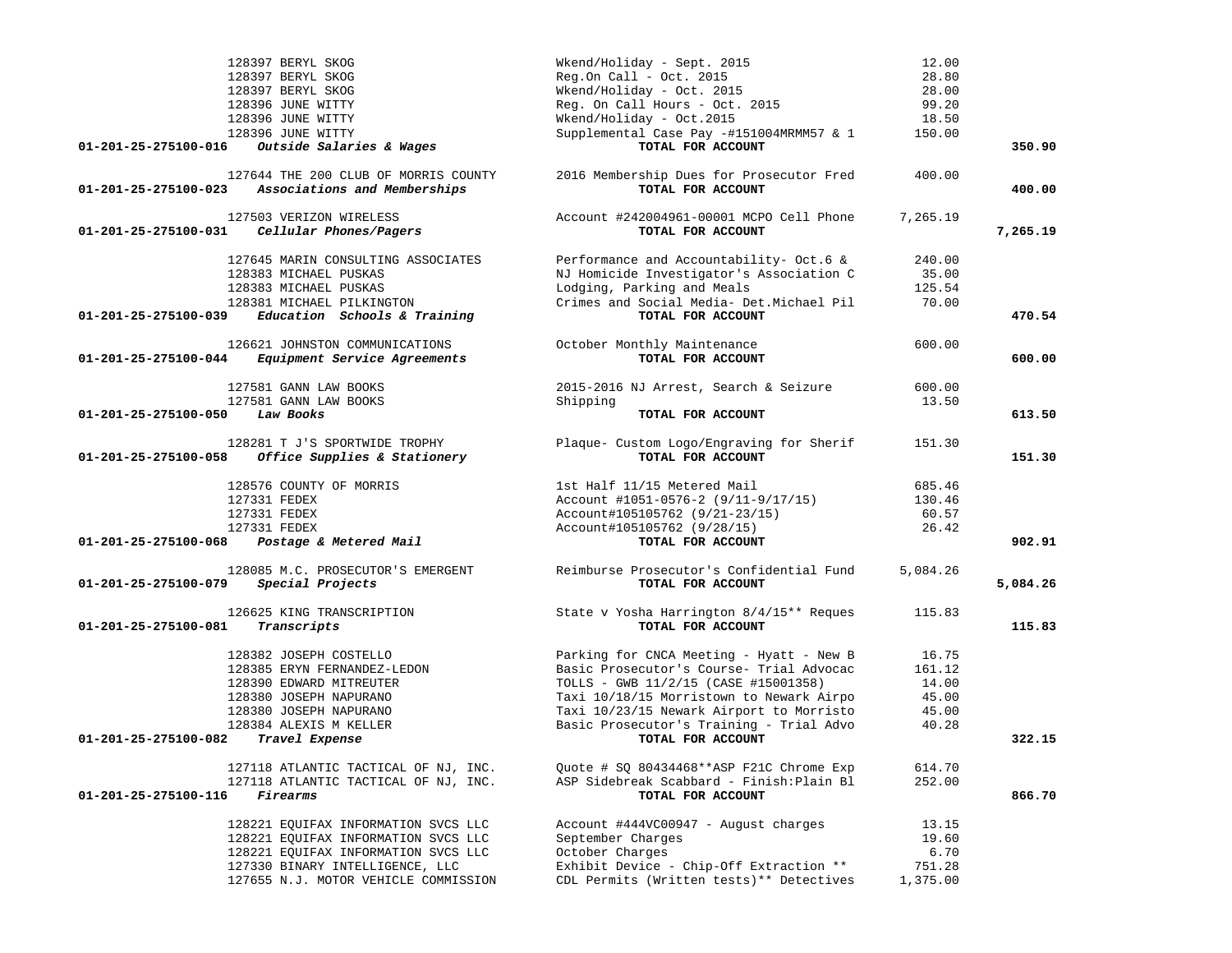|                                     | 128373 VERIZON                                                             | Account #973 285-5371 820 57Y (10/14-11             | 30.68           |                           |
|-------------------------------------|----------------------------------------------------------------------------|-----------------------------------------------------|-----------------|---------------------------|
|                                     | 128372 VERIZON                                                             | Account #973 285-4391 669 50Y                       | 272.05          |                           |
|                                     | 127594 EVIDENT CRIME SCENE PRODUCTS<br>127594 EVIDENT CRIME SCENE PRODUCTS | Quote #98111A - Item #5401 18"x125' Fir<br>SHIPPING | 439.00<br>14.00 |                           |
| 01-201-25-275100-118                | Investigation Expense                                                      | TOTAL FOR ACCOUNT                                   |                 | 2,921.46                  |
|                                     |                                                                            |                                                     |                 |                           |
|                                     | 126118 CDW GOVERNMENT LLC                                                  | Item #2532048-Human Scale V5 Wall Mounte 76.00      |                 |                           |
| 01-201-25-275100-258                | Equipment                                                                  | TOTAL FOR ACCOUNT                                   |                 | 76.00                     |
|                                     | TOTAL for County Prosecutor's Office                                       |                                                     |                 | ============<br>20,140.74 |
|                                     |                                                                            |                                                     |                 |                           |
| <b>County Jail</b>                  |                                                                            |                                                     |                 |                           |
|                                     | 120750 AMERICAN CORRECTIONAL ASSO. ACA BOOK AND CD DATED 5.14.15           |                                                     | 106.00          |                           |
| 01-201-25-280100-028                | Books & Periodicals                                                        | TOTAL FOR ACCOUNT                                   |                 | 106.00                    |
|                                     | 127018 VERIZON WIRELESS                                                    | 885699058-00001 CELL SERVICE DATED 9.26             | 300.79          |                           |
|                                     | 126656 VERIZON WIRELESS                                                    | 885699058-00001 CELL SERVICE DATED 8.26.            | 303.49          |                           |
| 01-201-25-280100-031                | Cellular Phones/Pagers                                                     | TOTAL FOR ACCOUNT                                   |                 | 604.28                    |
|                                     | 126204 W.B. MASON COMPANY INC                                              | OFICE SUPPLIES DATED 9.16.15                        | 208.62          |                           |
| 01-201-25-280100-058                | <i>Office Supplies &amp; Stationery</i>                                    | TOTAL FOR ACCOUNT                                   |                 | 208.62                    |
|                                     | 126916 LANGUAGE LINE SERVICES                                              | LANGUAGE TRANSLATION SER                            | 450.50          |                           |
|                                     | 126616 SAVAGE RANGE SYSTMES, INC.                                          | BULLET TRAP ACCESSARY DATED 3.27.15                 | 17.50           |                           |
|                                     | 126261 TREASURER, STATE OF NEW JERSEY                                      | X-RAY MACHINE REG. RENEWAL FROM 11.1.15             | 106.00          |                           |
|                                     | 126664 TREASURER-STATE OF NEW JERSEY                                       | X-RAY MACHINE INITIAL REG FROM 11.1.15 T            | 154.00          |                           |
|                                     | 126985 VERIZON WIRELESS                                                    | 742028358-00001 - GPS TRACKING SERVICE D            | 90.12           |                           |
| 01-201-25-280100-059                | Other General Expenses                                                     | TOTAL FOR ACCOUNT                                   |                 | 818.12                    |
|                                     | 128576 COUNTY OF MORRIS                                                    | 1st Half 11/15 Metered Mail                         | 88.29           |                           |
|                                     | 01-201-25-280100-068 Postage & Metered Mail                                | TOTAL FOR ACCOUNT                                   |                 | 88.29                     |
|                                     | 126974 CLIFTON ELEVATOR SERVICE CO INC                                     | ELEVATOR MAINTENANCE FOR OCT 2015 DATED 1,400.00    |                 |                           |
|                                     | 126657 MORRIS COUNTY M.U.A                                                 | FACILITY WASTE PULL FEE ON 8.27.15                  | 660.00          |                           |
| 01-201-25-280100-084                | Other Outside Services                                                     | TOTAL FOR ACCOUNT                                   |                 | 2,060.00                  |
|                                     | 127413 ARAMARK CHARLOTTE LOCKBOX                                           | 200334000 - STAFF AND INMATE MEALS DATED            | 13,871.37       |                           |
|                                     | 127436 ARAMARK CHARLOTTE LOCKBOX                                           | 200334000 - STAFF AND INMATE MEALS DATED            | 13,802.11       |                           |
| $01 - 201 - 25 - 280100 - 185$ Food |                                                                            | TOTAL FOR ACCOUNT                                   |                 | 27,673.48                 |
|                                     |                                                                            |                                                     |                 |                           |
|                                     | 126595 BIO-REFERENCE LABORATORIES, INC.                                    | INMATE LAB WORK FOR AUG 2015 DATED 8.30.            | 1,206.80        |                           |
|                                     | 126991 CONTRACT PHARMACY SERVICES INC                                      | INMATE MEDICATION FOR SEPT 2015 DATED 9.            | 34,802.86       |                           |
|                                     | 126508 IAN H KADEN, MD                                                     | MEDICAL CARE FOR N.LUMINELLO DATED 6.29.            | 250.00          |                           |
|                                     | 126594 MOBILEX USA                                                         | INMATE XRAYS FOR AUG 2015 DATED 9.1.15              | 578.00          |                           |
|                                     | 126919 STREAMLINE OFFICE SYSTEMS                                           | MEDICAL LABELS PLUS FREIGHT DATED 9.11.1            | 133.58          |                           |
|                                     | 126593 DENTRUST DENTAL INC.                                                | INMATE DENTAL CARE FOR AUG 2015 DATED 9.            | 4,622.00        |                           |
|                                     | 125981 MORRISTOWN EMERGENCY MEDICAL                                        | MEDICAL CARE FOR A.BELL DATED 8.1.15                | 776.00          |                           |
| 01-201-25-280100-189                | Medical                                                                    | TOTAL FOR ACCOUNT                                   |                 | 42,369.24                 |
|                                     | 126880 TURN OUT UNIFORMS, INC.                                             | ACADEMY UNIFORMS FOR K.JOHNSON DATED 8.2            | 283.91          |                           |
|                                     | 126880 TURN OUT UNIFORMS, INC.                                             | ACADEMY UNIFORMS FOR K.JOHNSON DATED 9.8            | 162.48          |                           |
|                                     | 126590 UNIVERSAL UNIFORM SALES CO INC                                      | UNIFORMS FOR PEREZ DATED 9.1.15                     | 109.00          |                           |
|                                     | 126590 UNIVERSAL UNIFORM SALES CO INC                                      | UNIFORMS FOR MORSCH DATED 9.3.15                    | 109.00          |                           |
|                                     | 126590 UNIVERSAL UNIFORM SALES CO INC                                      | UNIFORMS FOR CRUSE DATED 8.17.15                    | 139.00          |                           |
|                                     | 126590 UNIVERSAL UNIFORM SALES CO INC                                      | UNIFORMS FOR BERNARD DATED 9.3.15                   | 109.00          |                           |
|                                     | 126745 UNIVERSAL UNIFORM SALES CO INC                                      | UNIFORMS FOR PROVENZANO DATED 9.19.15               | 109.00          |                           |
|                                     | 126745 UNIVERSAL UNIFORM SALES CO INC                                      | UNIFORMS FOR LOCKE DATED 9.15.15                    | 109.00          |                           |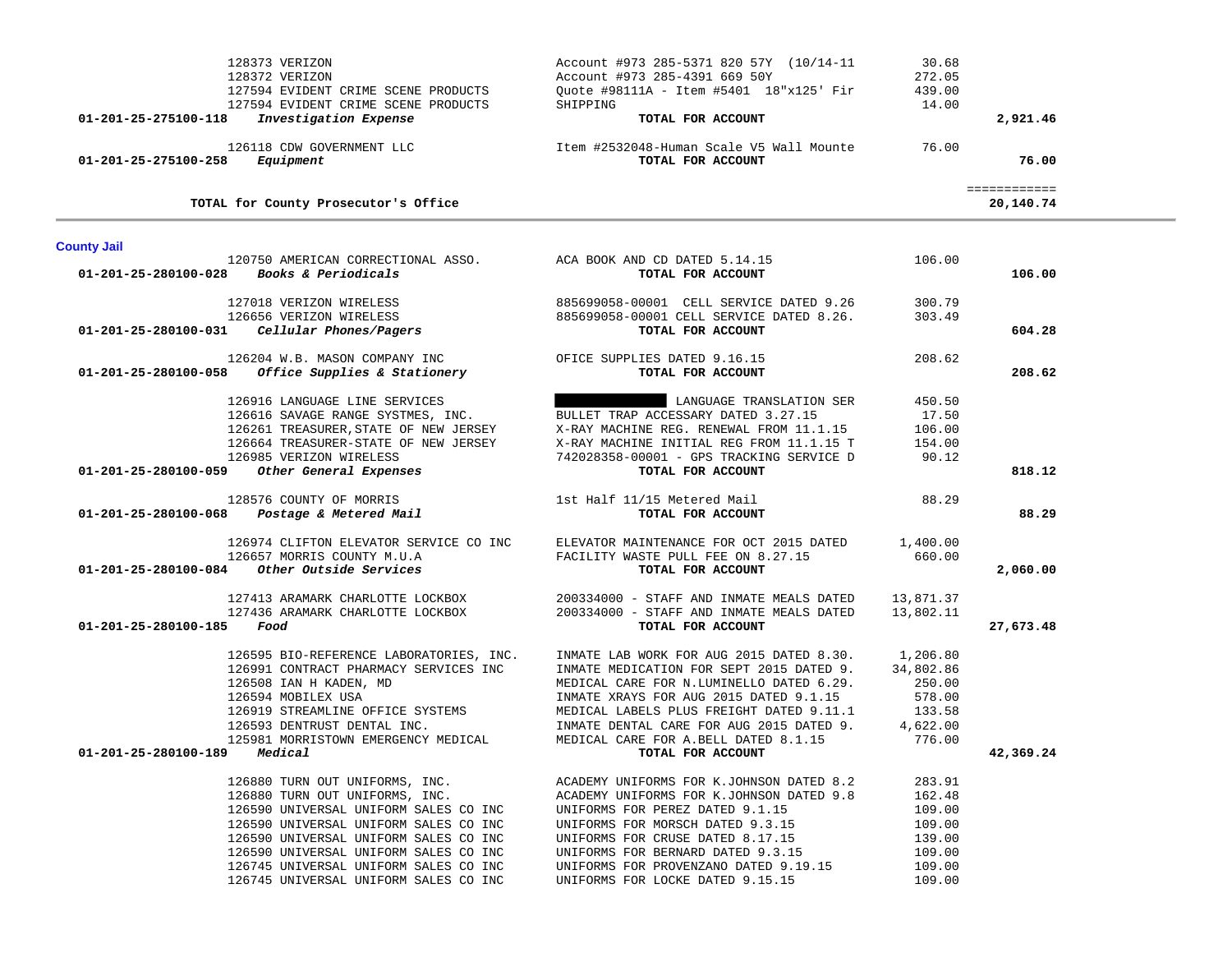| 126238 UNIVERSAL UNIFORM SALES CO INC<br>UNIFORMS FOR C.JOHNSON DATED 9.16.15<br>105.00<br>Uniform And Accessories<br>01-201-25-280100-202<br>TOTAL FOR ACCOUNT<br>126208 GRAINGER<br>MAINTENANCE SUPPLIES DATED 9.14.15<br>255.92<br>126507 MCMASTER-CARR SUPPLY CO<br>MAINTENANCE SUPPLIES DATED 8.28.15<br>42.78<br>967.43<br>126040 COOPER ELECTRIC SUPPLY CO.<br>ELECTRICAL SUPPLIES DATED 8.10.15<br>126040 COOPER ELECTRIC SUPPLY CO.<br>ELECTRICAL SUPPLIES DATED 8.25.15<br>47.25<br>127113 MORRISTOWN LUMBER &<br>MAINTENANCE SUPPLIES DATED 9.17.15<br>43.02<br>01-201-25-280100-249<br>Bldg Maintenance Supplies<br>TOTAL FOR ACCOUNT<br>126598 ALLEN PAPER & SUPPLY CO<br>FACILITY PAPER PRODUCTS DATED 9.15.15<br>1,991.50<br>126925 ALLEN PAPER & SUPPLY CO<br>FACILITY PAPER PRODUCTS DATED 9.18.15<br>146.50<br>126973 ALLEN PAPER & SUPPLY CO<br>BROWN ROLL DISPENSERS DATED 10.1.15<br>127.50<br>126659 E.A. MORSE & CO. INC.<br>JANITORIAL SUPPLIES DATED 9.10.15<br>JANITORIAL SUPPLIES DATED 9.22.15<br>JANITORIAL SUPPLIES DATED 9.10.15<br>587.32<br>126946 E.A. MORSE & CO. INC.<br>181.20<br>01-201-25-280100-252<br>Janitorial Supplies<br>TOTAL FOR ACCOUNT<br>TOTAL for County Jail<br><b>County Youth Detention Facilit</b><br>126836 JUVENILE JUSTICE COMMISSION<br>Course Development Services, Instruction<br>1,500.00<br>Training for new recruits: Anna Bergus a<br>126836 JUVENILE JUSTICE COMMISSION<br>1,350.00<br>126843 MAGAZINE.COM INC<br>Discover<br>19.95<br>126843 MAGAZINE.COM INC<br>Smithsonian<br>19.00<br>126838 PENN STATE UNIVERSITY<br>CJED 5005-001 HIS Morris May 11-13, 2015<br>450.00<br>128425 KARL ZELIFF<br>Prea booklets<br>6.30<br>Tabe 9/10 E Survey Scoreze Pkg/25<br>127702 DRC-CTB<br>203.00<br>Tabe 9/10 M Survey Scoreze Pkg/25<br>203.00<br>127702 DRC-CTB<br>127702 DRC-CTB<br>Tabe E/M Espanol Scoreze Pkg/25<br>53.00<br>127702 DRC-CTB<br>Shipping/Handling<br>33.71<br>Education Schools & Training<br>TOTAL FOR ACCOUNT<br>01-201-25-281100-039<br>126716 OFFICE CONCEPTS GROUP, INC.<br>Acct# 16868 Dept# JUV - Embark Pedestal<br>1,236.00<br>Marker, Expo, Chisel, bk (dz)<br>127444 W.B. MASON COMPANY INC<br>10.40<br>Marker, Expo, Chisel, gn (dz)<br>10.40<br>127444 W.B. MASON COMPANY INC<br>Marker, Expo, Chisel, be (dz)<br>127444 W.B. MASON COMPANY INC<br>10.40<br>Marker, Expo, Chisel, rd (dz)<br>127444 W.B. MASON COMPANY INC<br>10.40<br>127444 W.B. MASON COMPANY INC<br>Pencil, Ticonderoga #1<br>6.45<br>127444 W.B. MASON COMPANY INC<br>Pen, Round stic 60 pack, bk<br>3.39<br>127712 OFFICE CONCEPTS GROUP, INC.<br>1 box AAA batteries<br>12.75<br>1 box AA batteries<br>127712 OFFICE CONCEPTS GROUP, INC.<br>12.75<br>127712 OFFICE CONCEPTS GROUP, INC.<br>1 box D batteries<br>7.21<br>1 box C batteries<br>5.46<br>127712 OFFICE CONCEPTS GROUP, INC.<br>Office Supplies & Stationery<br>TOTAL FOR ACCOUNT<br>01-201-25-281100-058<br>128576 COUNTY OF MORRIS<br>1st Half 11/15 Metered Mail<br>44.24<br>01-201-25-281100-068<br>Postage & Metered Mail<br>TOTAL FOR ACCOUNT<br>128015 READY REFRESH<br>0434495636 Billing Period (9/15/15 - 10/<br>53.82<br>Rent<br>0.99<br>128015 READY REFRESH | 126745 UNIVERSAL UNIFORM SALES CO INC<br>126993 UNIVERSAL UNIFORM SALES CO INC | UNIFORMS FOR GOODMAN DATED 9.15.15<br>UNIFORMS FOR MCANDREW DATED 7.23.15 | 109.00<br>95.00 |                           |
|-------------------------------------------------------------------------------------------------------------------------------------------------------------------------------------------------------------------------------------------------------------------------------------------------------------------------------------------------------------------------------------------------------------------------------------------------------------------------------------------------------------------------------------------------------------------------------------------------------------------------------------------------------------------------------------------------------------------------------------------------------------------------------------------------------------------------------------------------------------------------------------------------------------------------------------------------------------------------------------------------------------------------------------------------------------------------------------------------------------------------------------------------------------------------------------------------------------------------------------------------------------------------------------------------------------------------------------------------------------------------------------------------------------------------------------------------------------------------------------------------------------------------------------------------------------------------------------------------------------------------------------------------------------------------------------------------------------------------------------------------------------------------------------------------------------------------------------------------------------------------------------------------------------------------------------------------------------------------------------------------------------------------------------------------------------------------------------------------------------------------------------------------------------------------------------------------------------------------------------------------------------------------------------------------------------------------------------------------------------------------------------------------------------------------------------------------------------------------------------------------------------------------------------------------------------------------------------------------------------------------------------------------------------------------------------------------------------------------------------------------------------------------------------------------------------------------------------------------------------------------------------------------------------------------------------------------------------------------------------------------------------------------------------------------------------------------------------------------------------------------------------------------------------------------------------------------------------|--------------------------------------------------------------------------------|---------------------------------------------------------------------------|-----------------|---------------------------|
|                                                                                                                                                                                                                                                                                                                                                                                                                                                                                                                                                                                                                                                                                                                                                                                                                                                                                                                                                                                                                                                                                                                                                                                                                                                                                                                                                                                                                                                                                                                                                                                                                                                                                                                                                                                                                                                                                                                                                                                                                                                                                                                                                                                                                                                                                                                                                                                                                                                                                                                                                                                                                                                                                                                                                                                                                                                                                                                                                                                                                                                                                                                                                                                                             |                                                                                |                                                                           |                 | 1,984.39                  |
|                                                                                                                                                                                                                                                                                                                                                                                                                                                                                                                                                                                                                                                                                                                                                                                                                                                                                                                                                                                                                                                                                                                                                                                                                                                                                                                                                                                                                                                                                                                                                                                                                                                                                                                                                                                                                                                                                                                                                                                                                                                                                                                                                                                                                                                                                                                                                                                                                                                                                                                                                                                                                                                                                                                                                                                                                                                                                                                                                                                                                                                                                                                                                                                                             |                                                                                |                                                                           |                 |                           |
|                                                                                                                                                                                                                                                                                                                                                                                                                                                                                                                                                                                                                                                                                                                                                                                                                                                                                                                                                                                                                                                                                                                                                                                                                                                                                                                                                                                                                                                                                                                                                                                                                                                                                                                                                                                                                                                                                                                                                                                                                                                                                                                                                                                                                                                                                                                                                                                                                                                                                                                                                                                                                                                                                                                                                                                                                                                                                                                                                                                                                                                                                                                                                                                                             |                                                                                |                                                                           |                 |                           |
|                                                                                                                                                                                                                                                                                                                                                                                                                                                                                                                                                                                                                                                                                                                                                                                                                                                                                                                                                                                                                                                                                                                                                                                                                                                                                                                                                                                                                                                                                                                                                                                                                                                                                                                                                                                                                                                                                                                                                                                                                                                                                                                                                                                                                                                                                                                                                                                                                                                                                                                                                                                                                                                                                                                                                                                                                                                                                                                                                                                                                                                                                                                                                                                                             |                                                                                |                                                                           |                 |                           |
|                                                                                                                                                                                                                                                                                                                                                                                                                                                                                                                                                                                                                                                                                                                                                                                                                                                                                                                                                                                                                                                                                                                                                                                                                                                                                                                                                                                                                                                                                                                                                                                                                                                                                                                                                                                                                                                                                                                                                                                                                                                                                                                                                                                                                                                                                                                                                                                                                                                                                                                                                                                                                                                                                                                                                                                                                                                                                                                                                                                                                                                                                                                                                                                                             |                                                                                |                                                                           |                 |                           |
|                                                                                                                                                                                                                                                                                                                                                                                                                                                                                                                                                                                                                                                                                                                                                                                                                                                                                                                                                                                                                                                                                                                                                                                                                                                                                                                                                                                                                                                                                                                                                                                                                                                                                                                                                                                                                                                                                                                                                                                                                                                                                                                                                                                                                                                                                                                                                                                                                                                                                                                                                                                                                                                                                                                                                                                                                                                                                                                                                                                                                                                                                                                                                                                                             |                                                                                |                                                                           |                 |                           |
|                                                                                                                                                                                                                                                                                                                                                                                                                                                                                                                                                                                                                                                                                                                                                                                                                                                                                                                                                                                                                                                                                                                                                                                                                                                                                                                                                                                                                                                                                                                                                                                                                                                                                                                                                                                                                                                                                                                                                                                                                                                                                                                                                                                                                                                                                                                                                                                                                                                                                                                                                                                                                                                                                                                                                                                                                                                                                                                                                                                                                                                                                                                                                                                                             |                                                                                |                                                                           |                 | 1,356.40                  |
|                                                                                                                                                                                                                                                                                                                                                                                                                                                                                                                                                                                                                                                                                                                                                                                                                                                                                                                                                                                                                                                                                                                                                                                                                                                                                                                                                                                                                                                                                                                                                                                                                                                                                                                                                                                                                                                                                                                                                                                                                                                                                                                                                                                                                                                                                                                                                                                                                                                                                                                                                                                                                                                                                                                                                                                                                                                                                                                                                                                                                                                                                                                                                                                                             |                                                                                |                                                                           |                 |                           |
|                                                                                                                                                                                                                                                                                                                                                                                                                                                                                                                                                                                                                                                                                                                                                                                                                                                                                                                                                                                                                                                                                                                                                                                                                                                                                                                                                                                                                                                                                                                                                                                                                                                                                                                                                                                                                                                                                                                                                                                                                                                                                                                                                                                                                                                                                                                                                                                                                                                                                                                                                                                                                                                                                                                                                                                                                                                                                                                                                                                                                                                                                                                                                                                                             |                                                                                |                                                                           |                 |                           |
|                                                                                                                                                                                                                                                                                                                                                                                                                                                                                                                                                                                                                                                                                                                                                                                                                                                                                                                                                                                                                                                                                                                                                                                                                                                                                                                                                                                                                                                                                                                                                                                                                                                                                                                                                                                                                                                                                                                                                                                                                                                                                                                                                                                                                                                                                                                                                                                                                                                                                                                                                                                                                                                                                                                                                                                                                                                                                                                                                                                                                                                                                                                                                                                                             |                                                                                |                                                                           |                 |                           |
|                                                                                                                                                                                                                                                                                                                                                                                                                                                                                                                                                                                                                                                                                                                                                                                                                                                                                                                                                                                                                                                                                                                                                                                                                                                                                                                                                                                                                                                                                                                                                                                                                                                                                                                                                                                                                                                                                                                                                                                                                                                                                                                                                                                                                                                                                                                                                                                                                                                                                                                                                                                                                                                                                                                                                                                                                                                                                                                                                                                                                                                                                                                                                                                                             |                                                                                |                                                                           |                 |                           |
|                                                                                                                                                                                                                                                                                                                                                                                                                                                                                                                                                                                                                                                                                                                                                                                                                                                                                                                                                                                                                                                                                                                                                                                                                                                                                                                                                                                                                                                                                                                                                                                                                                                                                                                                                                                                                                                                                                                                                                                                                                                                                                                                                                                                                                                                                                                                                                                                                                                                                                                                                                                                                                                                                                                                                                                                                                                                                                                                                                                                                                                                                                                                                                                                             |                                                                                |                                                                           |                 |                           |
|                                                                                                                                                                                                                                                                                                                                                                                                                                                                                                                                                                                                                                                                                                                                                                                                                                                                                                                                                                                                                                                                                                                                                                                                                                                                                                                                                                                                                                                                                                                                                                                                                                                                                                                                                                                                                                                                                                                                                                                                                                                                                                                                                                                                                                                                                                                                                                                                                                                                                                                                                                                                                                                                                                                                                                                                                                                                                                                                                                                                                                                                                                                                                                                                             |                                                                                |                                                                           |                 | 3,034.02                  |
|                                                                                                                                                                                                                                                                                                                                                                                                                                                                                                                                                                                                                                                                                                                                                                                                                                                                                                                                                                                                                                                                                                                                                                                                                                                                                                                                                                                                                                                                                                                                                                                                                                                                                                                                                                                                                                                                                                                                                                                                                                                                                                                                                                                                                                                                                                                                                                                                                                                                                                                                                                                                                                                                                                                                                                                                                                                                                                                                                                                                                                                                                                                                                                                                             |                                                                                |                                                                           |                 | ============<br>80,302.84 |
|                                                                                                                                                                                                                                                                                                                                                                                                                                                                                                                                                                                                                                                                                                                                                                                                                                                                                                                                                                                                                                                                                                                                                                                                                                                                                                                                                                                                                                                                                                                                                                                                                                                                                                                                                                                                                                                                                                                                                                                                                                                                                                                                                                                                                                                                                                                                                                                                                                                                                                                                                                                                                                                                                                                                                                                                                                                                                                                                                                                                                                                                                                                                                                                                             |                                                                                |                                                                           |                 |                           |
|                                                                                                                                                                                                                                                                                                                                                                                                                                                                                                                                                                                                                                                                                                                                                                                                                                                                                                                                                                                                                                                                                                                                                                                                                                                                                                                                                                                                                                                                                                                                                                                                                                                                                                                                                                                                                                                                                                                                                                                                                                                                                                                                                                                                                                                                                                                                                                                                                                                                                                                                                                                                                                                                                                                                                                                                                                                                                                                                                                                                                                                                                                                                                                                                             |                                                                                |                                                                           |                 |                           |
|                                                                                                                                                                                                                                                                                                                                                                                                                                                                                                                                                                                                                                                                                                                                                                                                                                                                                                                                                                                                                                                                                                                                                                                                                                                                                                                                                                                                                                                                                                                                                                                                                                                                                                                                                                                                                                                                                                                                                                                                                                                                                                                                                                                                                                                                                                                                                                                                                                                                                                                                                                                                                                                                                                                                                                                                                                                                                                                                                                                                                                                                                                                                                                                                             |                                                                                |                                                                           |                 |                           |
|                                                                                                                                                                                                                                                                                                                                                                                                                                                                                                                                                                                                                                                                                                                                                                                                                                                                                                                                                                                                                                                                                                                                                                                                                                                                                                                                                                                                                                                                                                                                                                                                                                                                                                                                                                                                                                                                                                                                                                                                                                                                                                                                                                                                                                                                                                                                                                                                                                                                                                                                                                                                                                                                                                                                                                                                                                                                                                                                                                                                                                                                                                                                                                                                             |                                                                                |                                                                           |                 |                           |
|                                                                                                                                                                                                                                                                                                                                                                                                                                                                                                                                                                                                                                                                                                                                                                                                                                                                                                                                                                                                                                                                                                                                                                                                                                                                                                                                                                                                                                                                                                                                                                                                                                                                                                                                                                                                                                                                                                                                                                                                                                                                                                                                                                                                                                                                                                                                                                                                                                                                                                                                                                                                                                                                                                                                                                                                                                                                                                                                                                                                                                                                                                                                                                                                             |                                                                                |                                                                           |                 |                           |
|                                                                                                                                                                                                                                                                                                                                                                                                                                                                                                                                                                                                                                                                                                                                                                                                                                                                                                                                                                                                                                                                                                                                                                                                                                                                                                                                                                                                                                                                                                                                                                                                                                                                                                                                                                                                                                                                                                                                                                                                                                                                                                                                                                                                                                                                                                                                                                                                                                                                                                                                                                                                                                                                                                                                                                                                                                                                                                                                                                                                                                                                                                                                                                                                             |                                                                                |                                                                           |                 |                           |
|                                                                                                                                                                                                                                                                                                                                                                                                                                                                                                                                                                                                                                                                                                                                                                                                                                                                                                                                                                                                                                                                                                                                                                                                                                                                                                                                                                                                                                                                                                                                                                                                                                                                                                                                                                                                                                                                                                                                                                                                                                                                                                                                                                                                                                                                                                                                                                                                                                                                                                                                                                                                                                                                                                                                                                                                                                                                                                                                                                                                                                                                                                                                                                                                             |                                                                                |                                                                           |                 |                           |
|                                                                                                                                                                                                                                                                                                                                                                                                                                                                                                                                                                                                                                                                                                                                                                                                                                                                                                                                                                                                                                                                                                                                                                                                                                                                                                                                                                                                                                                                                                                                                                                                                                                                                                                                                                                                                                                                                                                                                                                                                                                                                                                                                                                                                                                                                                                                                                                                                                                                                                                                                                                                                                                                                                                                                                                                                                                                                                                                                                                                                                                                                                                                                                                                             |                                                                                |                                                                           |                 |                           |
|                                                                                                                                                                                                                                                                                                                                                                                                                                                                                                                                                                                                                                                                                                                                                                                                                                                                                                                                                                                                                                                                                                                                                                                                                                                                                                                                                                                                                                                                                                                                                                                                                                                                                                                                                                                                                                                                                                                                                                                                                                                                                                                                                                                                                                                                                                                                                                                                                                                                                                                                                                                                                                                                                                                                                                                                                                                                                                                                                                                                                                                                                                                                                                                                             |                                                                                |                                                                           |                 |                           |
|                                                                                                                                                                                                                                                                                                                                                                                                                                                                                                                                                                                                                                                                                                                                                                                                                                                                                                                                                                                                                                                                                                                                                                                                                                                                                                                                                                                                                                                                                                                                                                                                                                                                                                                                                                                                                                                                                                                                                                                                                                                                                                                                                                                                                                                                                                                                                                                                                                                                                                                                                                                                                                                                                                                                                                                                                                                                                                                                                                                                                                                                                                                                                                                                             |                                                                                |                                                                           |                 |                           |
|                                                                                                                                                                                                                                                                                                                                                                                                                                                                                                                                                                                                                                                                                                                                                                                                                                                                                                                                                                                                                                                                                                                                                                                                                                                                                                                                                                                                                                                                                                                                                                                                                                                                                                                                                                                                                                                                                                                                                                                                                                                                                                                                                                                                                                                                                                                                                                                                                                                                                                                                                                                                                                                                                                                                                                                                                                                                                                                                                                                                                                                                                                                                                                                                             |                                                                                |                                                                           |                 |                           |
|                                                                                                                                                                                                                                                                                                                                                                                                                                                                                                                                                                                                                                                                                                                                                                                                                                                                                                                                                                                                                                                                                                                                                                                                                                                                                                                                                                                                                                                                                                                                                                                                                                                                                                                                                                                                                                                                                                                                                                                                                                                                                                                                                                                                                                                                                                                                                                                                                                                                                                                                                                                                                                                                                                                                                                                                                                                                                                                                                                                                                                                                                                                                                                                                             |                                                                                |                                                                           |                 | 3,837.96                  |
|                                                                                                                                                                                                                                                                                                                                                                                                                                                                                                                                                                                                                                                                                                                                                                                                                                                                                                                                                                                                                                                                                                                                                                                                                                                                                                                                                                                                                                                                                                                                                                                                                                                                                                                                                                                                                                                                                                                                                                                                                                                                                                                                                                                                                                                                                                                                                                                                                                                                                                                                                                                                                                                                                                                                                                                                                                                                                                                                                                                                                                                                                                                                                                                                             |                                                                                |                                                                           |                 |                           |
|                                                                                                                                                                                                                                                                                                                                                                                                                                                                                                                                                                                                                                                                                                                                                                                                                                                                                                                                                                                                                                                                                                                                                                                                                                                                                                                                                                                                                                                                                                                                                                                                                                                                                                                                                                                                                                                                                                                                                                                                                                                                                                                                                                                                                                                                                                                                                                                                                                                                                                                                                                                                                                                                                                                                                                                                                                                                                                                                                                                                                                                                                                                                                                                                             |                                                                                |                                                                           |                 |                           |
|                                                                                                                                                                                                                                                                                                                                                                                                                                                                                                                                                                                                                                                                                                                                                                                                                                                                                                                                                                                                                                                                                                                                                                                                                                                                                                                                                                                                                                                                                                                                                                                                                                                                                                                                                                                                                                                                                                                                                                                                                                                                                                                                                                                                                                                                                                                                                                                                                                                                                                                                                                                                                                                                                                                                                                                                                                                                                                                                                                                                                                                                                                                                                                                                             |                                                                                |                                                                           |                 |                           |
|                                                                                                                                                                                                                                                                                                                                                                                                                                                                                                                                                                                                                                                                                                                                                                                                                                                                                                                                                                                                                                                                                                                                                                                                                                                                                                                                                                                                                                                                                                                                                                                                                                                                                                                                                                                                                                                                                                                                                                                                                                                                                                                                                                                                                                                                                                                                                                                                                                                                                                                                                                                                                                                                                                                                                                                                                                                                                                                                                                                                                                                                                                                                                                                                             |                                                                                |                                                                           |                 |                           |
|                                                                                                                                                                                                                                                                                                                                                                                                                                                                                                                                                                                                                                                                                                                                                                                                                                                                                                                                                                                                                                                                                                                                                                                                                                                                                                                                                                                                                                                                                                                                                                                                                                                                                                                                                                                                                                                                                                                                                                                                                                                                                                                                                                                                                                                                                                                                                                                                                                                                                                                                                                                                                                                                                                                                                                                                                                                                                                                                                                                                                                                                                                                                                                                                             |                                                                                |                                                                           |                 |                           |
|                                                                                                                                                                                                                                                                                                                                                                                                                                                                                                                                                                                                                                                                                                                                                                                                                                                                                                                                                                                                                                                                                                                                                                                                                                                                                                                                                                                                                                                                                                                                                                                                                                                                                                                                                                                                                                                                                                                                                                                                                                                                                                                                                                                                                                                                                                                                                                                                                                                                                                                                                                                                                                                                                                                                                                                                                                                                                                                                                                                                                                                                                                                                                                                                             |                                                                                |                                                                           |                 |                           |
|                                                                                                                                                                                                                                                                                                                                                                                                                                                                                                                                                                                                                                                                                                                                                                                                                                                                                                                                                                                                                                                                                                                                                                                                                                                                                                                                                                                                                                                                                                                                                                                                                                                                                                                                                                                                                                                                                                                                                                                                                                                                                                                                                                                                                                                                                                                                                                                                                                                                                                                                                                                                                                                                                                                                                                                                                                                                                                                                                                                                                                                                                                                                                                                                             |                                                                                |                                                                           |                 |                           |
|                                                                                                                                                                                                                                                                                                                                                                                                                                                                                                                                                                                                                                                                                                                                                                                                                                                                                                                                                                                                                                                                                                                                                                                                                                                                                                                                                                                                                                                                                                                                                                                                                                                                                                                                                                                                                                                                                                                                                                                                                                                                                                                                                                                                                                                                                                                                                                                                                                                                                                                                                                                                                                                                                                                                                                                                                                                                                                                                                                                                                                                                                                                                                                                                             |                                                                                |                                                                           |                 |                           |
|                                                                                                                                                                                                                                                                                                                                                                                                                                                                                                                                                                                                                                                                                                                                                                                                                                                                                                                                                                                                                                                                                                                                                                                                                                                                                                                                                                                                                                                                                                                                                                                                                                                                                                                                                                                                                                                                                                                                                                                                                                                                                                                                                                                                                                                                                                                                                                                                                                                                                                                                                                                                                                                                                                                                                                                                                                                                                                                                                                                                                                                                                                                                                                                                             |                                                                                |                                                                           |                 |                           |
|                                                                                                                                                                                                                                                                                                                                                                                                                                                                                                                                                                                                                                                                                                                                                                                                                                                                                                                                                                                                                                                                                                                                                                                                                                                                                                                                                                                                                                                                                                                                                                                                                                                                                                                                                                                                                                                                                                                                                                                                                                                                                                                                                                                                                                                                                                                                                                                                                                                                                                                                                                                                                                                                                                                                                                                                                                                                                                                                                                                                                                                                                                                                                                                                             |                                                                                |                                                                           |                 |                           |
|                                                                                                                                                                                                                                                                                                                                                                                                                                                                                                                                                                                                                                                                                                                                                                                                                                                                                                                                                                                                                                                                                                                                                                                                                                                                                                                                                                                                                                                                                                                                                                                                                                                                                                                                                                                                                                                                                                                                                                                                                                                                                                                                                                                                                                                                                                                                                                                                                                                                                                                                                                                                                                                                                                                                                                                                                                                                                                                                                                                                                                                                                                                                                                                                             |                                                                                |                                                                           |                 |                           |
|                                                                                                                                                                                                                                                                                                                                                                                                                                                                                                                                                                                                                                                                                                                                                                                                                                                                                                                                                                                                                                                                                                                                                                                                                                                                                                                                                                                                                                                                                                                                                                                                                                                                                                                                                                                                                                                                                                                                                                                                                                                                                                                                                                                                                                                                                                                                                                                                                                                                                                                                                                                                                                                                                                                                                                                                                                                                                                                                                                                                                                                                                                                                                                                                             |                                                                                |                                                                           |                 | 1,325.61                  |
|                                                                                                                                                                                                                                                                                                                                                                                                                                                                                                                                                                                                                                                                                                                                                                                                                                                                                                                                                                                                                                                                                                                                                                                                                                                                                                                                                                                                                                                                                                                                                                                                                                                                                                                                                                                                                                                                                                                                                                                                                                                                                                                                                                                                                                                                                                                                                                                                                                                                                                                                                                                                                                                                                                                                                                                                                                                                                                                                                                                                                                                                                                                                                                                                             |                                                                                |                                                                           |                 |                           |
|                                                                                                                                                                                                                                                                                                                                                                                                                                                                                                                                                                                                                                                                                                                                                                                                                                                                                                                                                                                                                                                                                                                                                                                                                                                                                                                                                                                                                                                                                                                                                                                                                                                                                                                                                                                                                                                                                                                                                                                                                                                                                                                                                                                                                                                                                                                                                                                                                                                                                                                                                                                                                                                                                                                                                                                                                                                                                                                                                                                                                                                                                                                                                                                                             |                                                                                |                                                                           |                 | 44.24                     |
|                                                                                                                                                                                                                                                                                                                                                                                                                                                                                                                                                                                                                                                                                                                                                                                                                                                                                                                                                                                                                                                                                                                                                                                                                                                                                                                                                                                                                                                                                                                                                                                                                                                                                                                                                                                                                                                                                                                                                                                                                                                                                                                                                                                                                                                                                                                                                                                                                                                                                                                                                                                                                                                                                                                                                                                                                                                                                                                                                                                                                                                                                                                                                                                                             |                                                                                |                                                                           |                 |                           |
|                                                                                                                                                                                                                                                                                                                                                                                                                                                                                                                                                                                                                                                                                                                                                                                                                                                                                                                                                                                                                                                                                                                                                                                                                                                                                                                                                                                                                                                                                                                                                                                                                                                                                                                                                                                                                                                                                                                                                                                                                                                                                                                                                                                                                                                                                                                                                                                                                                                                                                                                                                                                                                                                                                                                                                                                                                                                                                                                                                                                                                                                                                                                                                                                             |                                                                                |                                                                           |                 |                           |

126745 UNIVERSAL UNIFORM SALES CO INC UNIFORMS FOR FUCCI DATED 9.10.15 109.00

126745 UNIVERSAL UNIFORM SALES CO INC UNIFORMS FOR MONACO DATED 9.10.15 109.00

126745 UNIVERSAL UNIFORM SALES CO INC UNIFORMS FOR STILL DATED 9.10.15 109.00

126745 UNIVERSAL UNIFORM SALES CO INC UNIFORMS FOR GRANATO DATED 9.10.15 109.00

126745 UNIVERSAL UNIFORM SALES CO INC UNIFORMS FOR BILECI DATED 9.10.15 109.00

109.00

109.00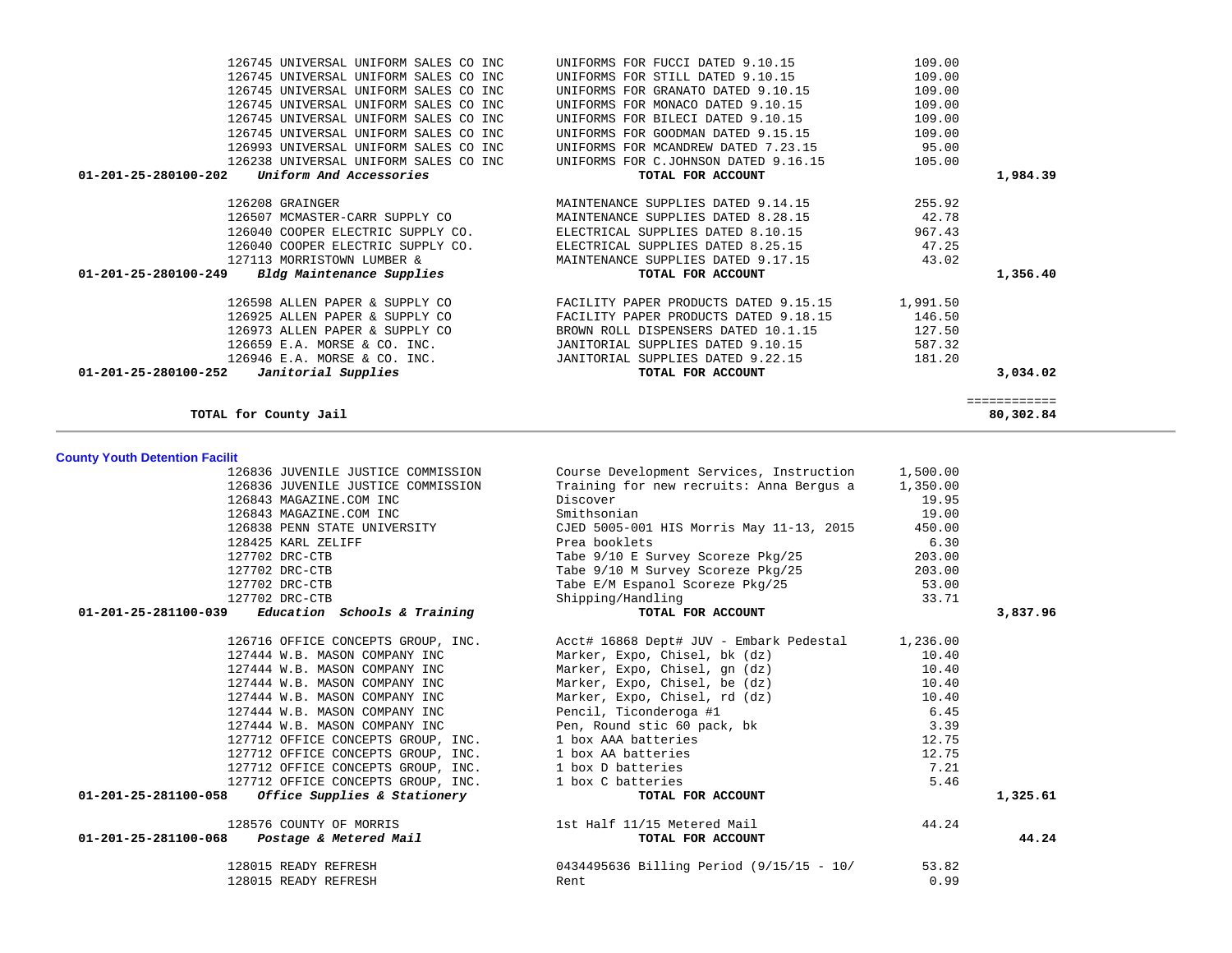|                      | 128423 SODEXO INC & AFFILIATES             | Contractual Charge (\$571.52) weekly                                     | 2,286.08 |              |
|----------------------|--------------------------------------------|--------------------------------------------------------------------------|----------|--------------|
|                      | 128423 SODEXO INC & AFFILIATES             | Congregate meals: 745 meals $x$ \$2.7700/me                              | 2,063.65 |              |
|                      | 128423 SODEXO INC & AFFILIATES             | AFI and other                                                            | 873.25   |              |
| 01-201-25-281100-185 | Food                                       | TOTAL FOR ACCOUNT                                                        |          | 5,277.79     |
|                      | 126839 OFFICE CONCEPTS GROUP, INC.         | $16868$ - Bldr, class, $1tr$ , $2/5$ , $1div$ , be                       | 150.20   |              |
|                      | 126837 ALERE TOXICOLOGY SERVICES INC.      | $00-0117836 - 5/31/15 - L018872 - IN$                                    | 61.00    |              |
|                      | 126837 ALERE TOXICOLOGY SERVICES INC.      | $5/30/15 - L026148 - IN$                                                 | 16.00    |              |
|                      | 126837 ALERE TOXICOLOGY SERVICES INC.      | $8/5/10$ Credit                                                          | $-15.00$ |              |
|                      | 128369 WHITES HEALTHCARE ENTERPRISES INC   | Supply of medicines for the month of May                                 | 303.15   |              |
|                      | 128369 WHITES HEALTHCARE ENTERPRISES INC   | Supply of medicines for the month of Jun                                 | 1,119.25 |              |
| 01-201-25-281100-189 | Medical                                    | TOTAL FOR ACCOUNT                                                        |          | 1,634.60     |
|                      |                                            |                                                                          |          |              |
|                      | 127845 ALLEN PAPER & SUPPLY CO             |                                                                          | 450.30   |              |
|                      | 127845 ALLEN PAPER & SUPPLY CO             | Tide Liquid Laundry 2x (6/50oz)<br>C Fold Towel White (2400/cs) Eminence | 384.00   |              |
|                      | 127845 ALLEN PAPER & SUPPLY CO             | P&G Lemon Joy Manual Pot Dish Soap                                       | 143.54   |              |
|                      | 127845 ALLEN PAPER & SUPPLY CO             | Banner RTU Pink Hand Soap (4/gal)                                        | 54.00    |              |
|                      | 128424 ALLEN PAPER & SUPPLY CO             | Tradex 1Mil LG CLR EMBOX POLY GLOVE                                      | 13.00    |              |
|                      | $01-201-25-281100-252$ Janitorial Supplies | TOTAL FOR ACCOUNT                                                        |          | 1,044.84     |
|                      |                                            |                                                                          |          | ============ |
|                      | TOTAL for County Youth Detention Facilit   |                                                                          |          | 13,165.04    |

| <b>Road Repairs</b> |  |  |
|---------------------|--|--|
|                     |  |  |
|                     |  |  |
|                     |  |  |
|                     |  |  |

| <b>Road Repairs</b>  |                                                                                             |                                                               |          |          |
|----------------------|---------------------------------------------------------------------------------------------|---------------------------------------------------------------|----------|----------|
|                      | 128576 COUNTY OF MORRIS<br>01-201-26-290100-068 Postage & Metered Mail                      | 1st Half 11/15 Metered Mail<br>TOTAL FOR ACCOUNT              | 21.22    | 21.22    |
| 01-201-26-290100-140 | 128572 NATIONAL FUEL OIL INC.<br>Gas Purchases                                              | FUEL CHARGES, 10/15<br>TOTAL FOR ACCOUNT                      | 3,727.62 | 3,727.62 |
|                      | 126966 COMCAST                                                                              | 8499 05 276 0081952 Billing Date 9/24/20                      | 119.54   |          |
| 01-201-26-290100-146 | 126742 CENTURYLINK<br>Telephone                                                             | Acct. # 310111021 Dated 9/25/2015 Long V<br>TOTAL FOR ACCOUNT | 211.38   | 330.92   |
|                      | 126739 RED BARN RESTAURANT                                                                  | meals $5/5 - 8/24/2015$                                       | 150.00   |          |
| 01-201-26-290100-188 | 126739 RED BARN RESTAURANT<br>Meals                                                         | 15% Gratuity<br>TOTAL FOR ACCOUNT                             | 22.50    | 172.50   |
|                      | 126807 RICCIARDI BROTHERS                                                                   | insl-x latex traffic yellow paint                             | 151.90   |          |
|                      | 126807 RICCIARDI BROTHERS                                                                   | white latex paint                                             | 75.95    |          |
| 01-201-26-290100-221 | Beads & Paints                                                                              | TOTAL FOR ACCOUNT                                             |          | 227.85   |
|                      | 127004 WELDON QUARRY CO., LLC 5-1-2 Stab Base<br>$01-201-26-290100-222$ Bituminous Concrete | TOTAL FOR ACCOUNT                                             | 118.16   | 118.16   |
|                      | 126740 RT. 23 PATIO & MASON CENTER                                                          | 2x8x16 patio/cap blocks                                       | 364.50   |          |
|                      | 126740 RT. 23 PATIO & MASON CENTER                                                          | concrete bricks                                               | 293.76   |          |
|                      | 126740 RT. 23 PATIO & MASON CENTER                                                          | EC 4x8x16 solids (+18-8" hollows) Cubes                       | 174.24   |          |
|                      | 126740 RT. 23 PATIO & MASON CENTER                                                          | EC 8x16x hollow                                               | 24.48    |          |
|                      | 126740 RT. 23 PATIO & MASON CENTER<br>$01-201-26-290100-224$ Catch Basin Drainage & Pipes   | ANC Catch Basin Blocks 6"x6"x12" D.O.T.<br>TOTAL FOR ACCOUNT  | 448.80   | 1,305.78 |
|                      | 127006 COUNTY WELDING SUPPLY CO                                                             | acetylene, oxygen                                             | 8.85     |          |
|                      | 127006 COUNTY WELDING SUPPLY CO                                                             | acetylene, oxygen                                             | 8.85     |          |
|                      | 127684 GARDEN STATE HIGHWAY                                                                 | R1-1 30x30 Stop Face                                          | 1,178.00 |          |
|                      | 127684 GARDEN STATE HIGHWAY                                                                 | R2-1 Speed Limit 40 Face                                      | 392.00   |          |
|                      | 127684 GARDEN STATE HIGHWAY                                                                 | R2-1 Speed Limit 35 Face                                      | 392.00   |          |
|                      | 127684 GARDEN STATE HIGHWAY                                                                 | R2-1 Speed Limit 30 Face                                      | 294.00   |          |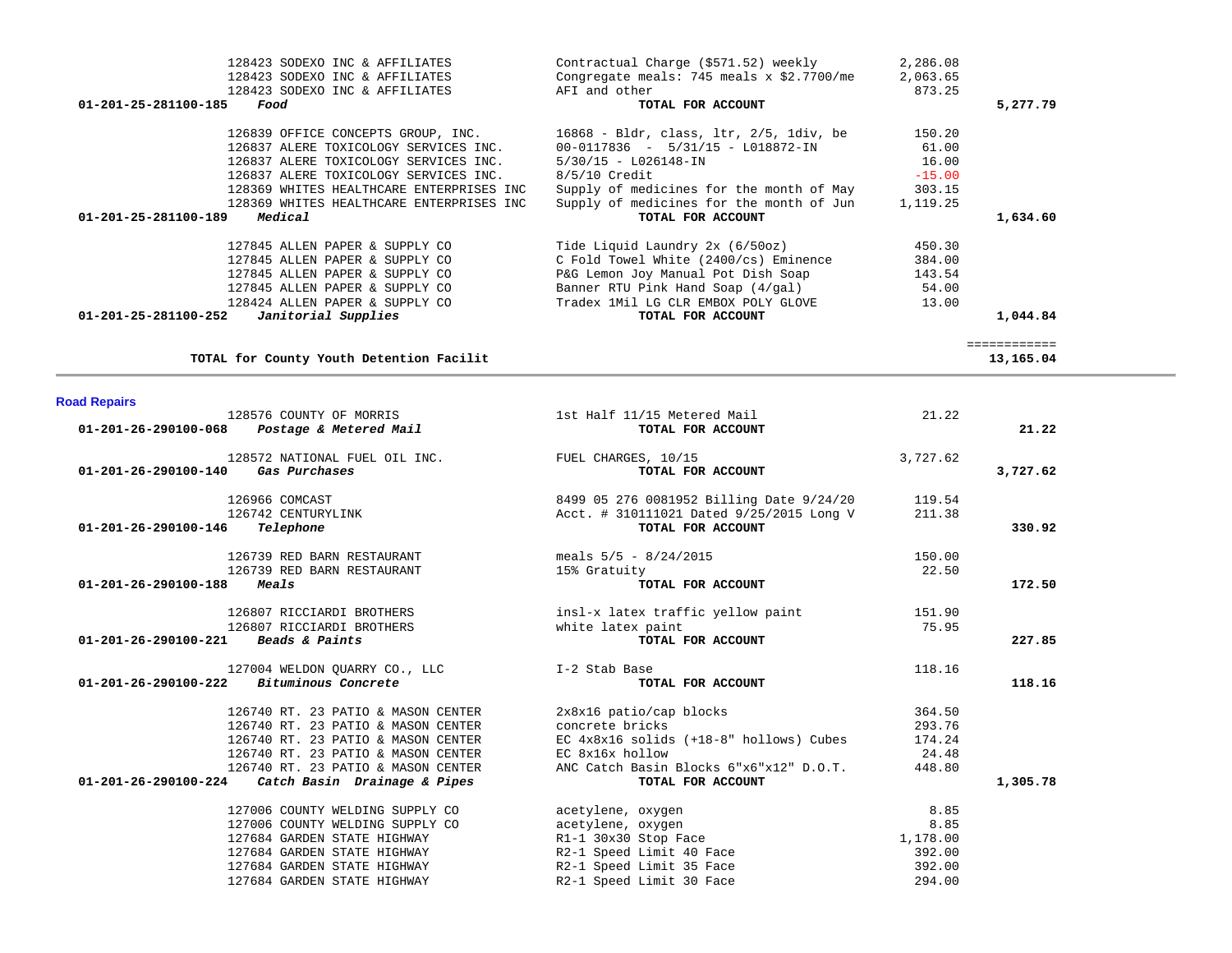| 127684 GARDEN STATE HIGHWAY                    | R7-19 No Stopping or Standing                                                   | 283.50   |              |
|------------------------------------------------|---------------------------------------------------------------------------------|----------|--------------|
| 127684 GARDEN STATE HIGHWAY                    | R7-100 border only Face Red on White                                            | 113.40   |              |
| 127684 GARDEN STATE HIGHWAY                    | S3-1 30x30 School Bus Stop Ahead                                                | 336.90   |              |
| 127684 GARDEN STATE HIGHWAY                    | .080x12"x18" std holes/corners blank                                            | 328.00   |              |
| 127684 GARDEN STATE HIGHWAY                    | .080x30"x30" diamond std holder                                                 | 685.50   |              |
| 127684 GARDEN STATE HIGHWAY                    | .080x18"x24" std holder                                                         | 494.25   |              |
| 127684 GARDEN STATE HIGHWAY                    | .080x24"x30" std holder                                                         | 549.00   |              |
| 127684 GARDEN STATE HIGHWAY                    | 2x10 green u-channel w 3' 6" green base                                         | 3,883.50 |              |
| 01-201-26-290100-238<br>Signage                | TOTAL FOR ACCOUNT                                                               |          | 8,947.75     |
| 126806 GM FENCE CO.                            | 14gax14" black annealed ties                                                    | 190.00   |              |
| 01-201-26-290100-240<br>Snow Fences            | TOTAL FOR ACCOUNT                                                               |          | 190.00       |
|                                                | 126726 EASTERN CONCRETE MATERIALS, INC. 3/4" QP Ticket # 21272398 dated 9/23/20 | 160.99   |              |
| 126726 EASTERN CONCRETE MATERIALS, INC.        | 3/4" OP Ticket # 21272456 dated 9/23/2                                          | 159.79   |              |
| 01-201-26-290100-244<br>Stone                  | TOTAL FOR ACCOUNT                                                               |          | 320.78       |
| 126610 MORRISTOWN LUMBER &                     | clamptite cord, hose nozzle, zinc shut o                                        | 19.93    |              |
| 126967 SUSSEX COUNTY MUA                       | Street Sweeping CTM00001CM 9/10/2015                                            | 272.25   |              |
| 126967 SUSSEX COUNTY MUA                       | $\mathbf{H}$                                                                    | 303.15   |              |
| 127039 SUSSEX COUNTY MUA                       | CTM00001CM Street Sweeping 9/23/15                                              | 231.30   |              |
| 127039 SUSSEX COUNTY MUA                       | $\mathbf{H}$<br>$\mathbf{H}$<br>9/25/15                                         | 248.10   |              |
| 127039 SUSSEX COUNTY MUA                       | $\mathbf{H}$<br>9/25/15<br>ш                                                    | 172.80   |              |
| 127039 SUSSEX COUNTY MUA                       | $\mathbf{H}$<br>9/25/15                                                         | 240.00   |              |
| 127039 SUSSEX COUNTY MUA                       | $\mathbf{H}$<br>$\mathbf{H}$<br>9/25/15                                         | 140.85   |              |
| 127039 SUSSEX COUNTY MUA                       | $\mathbf{H}$<br>$\mathbf{H}$ .<br>9/25/15                                       | 170.85   |              |
| 127039 SUSSEX COUNTY MUA                       | $\mathbf{H}$<br>9/25/15                                                         | 230.70   |              |
| 127688 CY DRAKE LOCKSMITHS, INC.               | keys                                                                            | 19.80    |              |
| 127599 MORRISTOWN LUMBER &                     | Rc139 9" pro-roller CVRS 6-pak, bowl bru                                        | 18.47    |              |
| Construction Materials<br>01-201-26-290100-260 | TOTAL FOR ACCOUNT                                                               |          | 2,068.20     |
| 126528 ZEE MEDICAL INC.                        | 037193 - bandages, gauze, swabs, ointmentbu                                     | 206.15   |              |
| Safety Items<br>01-201-26-290100-266           | TOTAL FOR ACCOUNT                                                               |          | 206.15       |
|                                                |                                                                                 |          | ============ |

## 17,636.93

## **Bridges and Culverts**

**TOTAL for Road Repairs 17,636.93**

| 127638 OFFICE CONCEPTS GROUP, INC.                              | Ink Cartridges, Paper, etc.see attached. | 249.63 |          |
|-----------------------------------------------------------------|------------------------------------------|--------|----------|
| 126863 OFFICE CONCEPTS GROUP, INC.                              | 1 CT Paper, LTr 8.5x11, 20#              | 34.39  |          |
| 126863 OFFICE CONCEPTS GROUP, INC.                              | Envelope, Dept. 10x13, 2 side            | 27.91  |          |
| <i>Office Supplies &amp; Stationery</i><br>01-201-26-292100-058 | TOTAL FOR ACCOUNT                        |        | 311.93   |
| 127036 AH HARRIS & SONS, INC.                                   | Concrete Green 60# Rapid Set             | 802.00 |          |
| 127036 AH HARRIS & SONS, INC.                                   | Delivery Charge                          | 50.00  |          |
| 127634 COUNTY CONCRETE CORP.                                    | NJ DOT CLass B 2.00 CYMon-Fri Delivery 1 | 413.00 |          |
| 01-201-26-292100-227<br>Concrete                                | TOTAL FOR ACCOUNT                        |        | 1,265.00 |
| 127643 PARK UNION LUMBER COMPANY LLC                            | $2x6x16 - Acq$ treaded                   | 15.99  |          |
| 01-201-26-292100-233<br>Lumber                                  | TOTAL FOR ACCOUNT                        |        | 15.99    |
| 126851 RICCIARDI BROTHERS OF                                    | Coronado Universal Metal Prime G         | 503.88 |          |
| 126851 RICCIARDI BROTHERS OF                                    | Allpro 4" Mini Woven 12 pk               | 59.95  |          |
| 126851 RICCIARDI BROTHERS OF                                    | Double thick chip brush 3"               | 26.91  |          |
| 126851 RICCIARDI BROTHERS OF                                    | Allpro 19" Mini Frame #7759              | 5.98   |          |
| 126851 RICCIARDI BROTHERS OF                                    | Wooster Magikage Ninety-9"               | 6.49   |          |
| 126851 RICCIARDI BROTHERS OF                                    | BM AHG Safety White Gallon               | 174.80 |          |
| 126851 RICCIARDI BROTHERS OF                                    | BM AHG Safety Black Gallon               | 174.80 |          |
|                                                                 |                                          |        |          |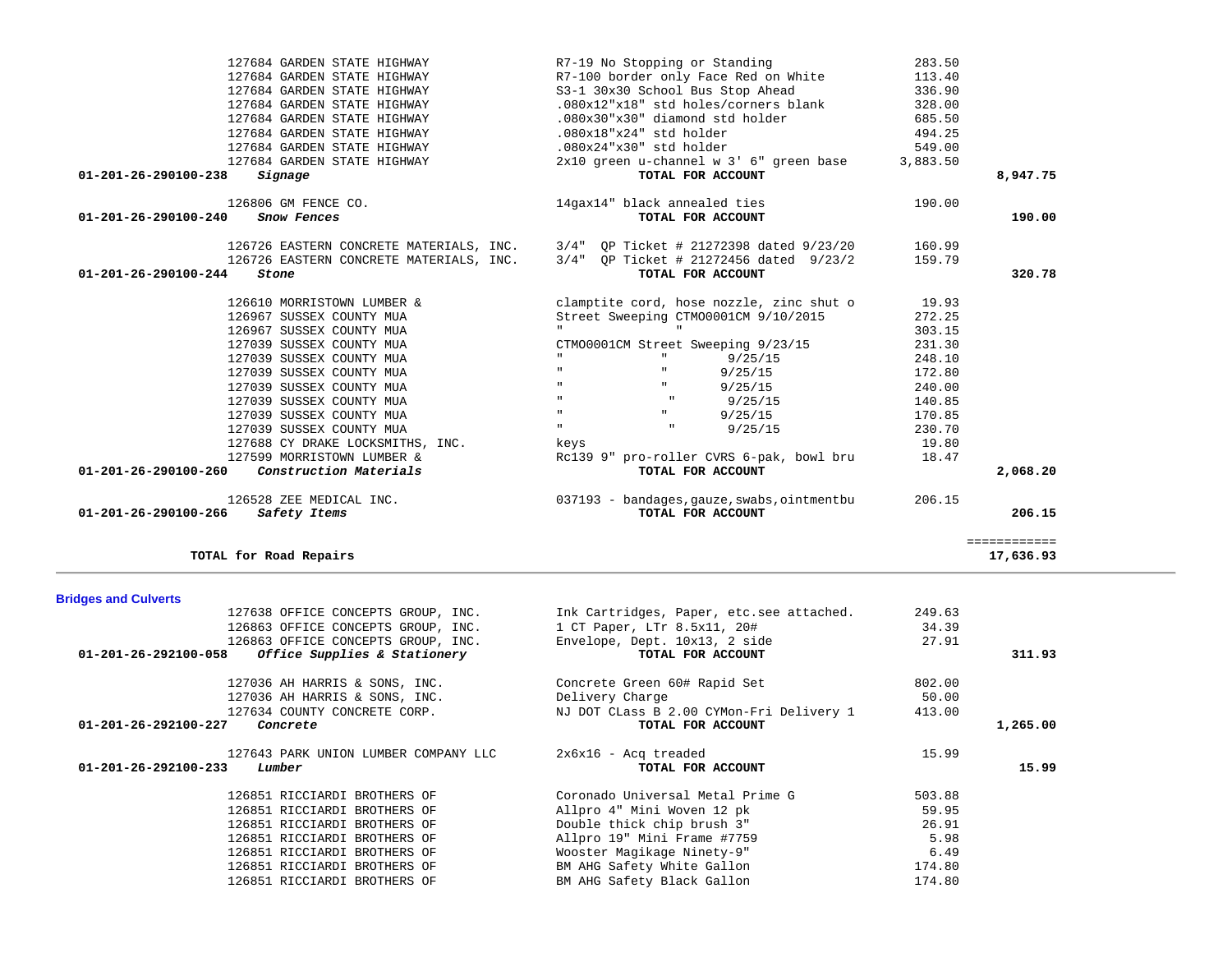| 126851 RICCIARDI BROTHERS OF<br>126851 RICCIARDI BROTHERS OF                 | BM DTM Acrylic Gloss White                                                                                                                                                                                                                             | 803.36<br>4.49 |                           |
|------------------------------------------------------------------------------|--------------------------------------------------------------------------------------------------------------------------------------------------------------------------------------------------------------------------------------------------------|----------------|---------------------------|
| 126851 RICCIARDI BROTHERS OF                                                 | Paint Thinner - Quart<br>Allpro 4" Mini Woven 12 Pk                                                                                                                                                                                                    | 11.99          |                           |
| 126851 RICCIARDI BROTHERS OF                                                 | PPG VET 2 1/2                                                                                                                                                                                                                                          | 16.68          |                           |
| 126851 RICCIARDI BROTHERS OF                                                 | Coronado Universal Metal Prime G                                                                                                                                                                                                                       | 335.92         |                           |
| 126851 RICCIARDI BROTHERS OF                                                 | BM AHG Safety White Gallon                                                                                                                                                                                                                             | 874.00         |                           |
| 126851 RICCIARDI BROTHERS OF                                                 | 1034                                                                                                                                                                                                                                                   | 171.96         |                           |
| 126851 RICCIARDI BROTHERS OF                                                 | BM Urethane Safety Black-Gal                                                                                                                                                                                                                           | 70.66          |                           |
| 126851 RICCIARDI BROTHERS OF                                                 | Handy Roller pail #3555                                                                                                                                                                                                                                | 27.98          |                           |
| 126851 RICCIARDI BROTHERS OF                                                 | Harber Handy Pro Liner 1/2 gal                                                                                                                                                                                                                         | 29.95          |                           |
| 126934 SHERWIN WILLIAMS                                                      | #118-2955 - Solvent, Painthinner MTL QT                                                                                                                                                                                                                | 8.29           |                           |
| 126934 SHERWIN WILLIAMS                                                      | Discount $(-)$                                                                                                                                                                                                                                         | $-1.24$        |                           |
| 126934 SHERWIN WILLIAMS                                                      |                                                                                                                                                                                                                                                        | 9.95           |                           |
| 126934 SHERWIN WILLIAMS                                                      | 9 inch 10870390 -Pro Sixpack 1/2<br>16 " Frame/4 Woven St                                                                                                                                                                                              | 10.52          |                           |
| 126934 SHERWIN WILLIAMS                                                      | 7 inch 4x1/2 stripe mini r                                                                                                                                                                                                                             | 8.75           |                           |
| 126934 SHERWIN WILLIAMS                                                      |                                                                                                                                                                                                                                                        | 10.95          |                           |
| 126934 SHERWIN WILLIAMS                                                      |                                                                                                                                                                                                                                                        | 5.18           |                           |
|                                                                              |                                                                                                                                                                                                                                                        |                |                           |
| 126934 SHERWIN WILLIAMS                                                      |                                                                                                                                                                                                                                                        | 10.52          |                           |
| 126934 SHERWIN WILLIAMS                                                      |                                                                                                                                                                                                                                                        | 41.60          |                           |
| 126934 SHERWIN WILLIAMS                                                      |                                                                                                                                                                                                                                                        | 53.52          |                           |
| 126934 SHERWIN WILLIAMS                                                      |                                                                                                                                                                                                                                                        | 75.80          |                           |
| 126934 SHERWIN WILLIAMS                                                      | 7 inch 4x1/2 stripe mini r<br>9 inch hvy duty pro frame<br>9 inch plastic roller tray<br>5 pk blue tray liners<br>3 inch economy brush<br>4 inch cs stripewoven 4x3/8 soft<br>9 inch-6pk 9x3/8 soft<br>3510-12 handypro disp lnrs<br>TOTAL FOR ACCOUNT | 56.90          |                           |
| $01 - 201 - 26 - 292100 - 234$ Paint                                         |                                                                                                                                                                                                                                                        |                | 3,590.54                  |
|                                                                              | 126930 SHEAFFER SUPPLY, INC.<br>126930 SHEAFFER SUPPLY, INC.<br>126930 SHEAFFER SUPPLY, INC.<br>126930 SHEAFFER SUPPLY, INC.<br>126930 SHEAFFER SUPPLY, INC.<br>126930 SHEAFFER SUPPLY, INC.<br>126930 SHEAFFER SUPPLY, INC.<br>126930 SHEA            | 69.32          |                           |
|                                                                              |                                                                                                                                                                                                                                                        | $-69.32$       |                           |
|                                                                              |                                                                                                                                                                                                                                                        | 3.00           |                           |
|                                                                              |                                                                                                                                                                                                                                                        | 48.32          |                           |
|                                                                              |                                                                                                                                                                                                                                                        | 11.95          |                           |
|                                                                              |                                                                                                                                                                                                                                                        | 12.02          |                           |
|                                                                              |                                                                                                                                                                                                                                                        | 45.15          |                           |
| 01-201-26-292100-239<br>Small Tools                                          | TOTAL FOR ACCOUNT                                                                                                                                                                                                                                      |                | 120.44                    |
| 126858 KENVIL POWER EQUIPMENT, INC.                                          | X-Line 31b/.095                                                                                                                                                                                                                                        | 37.99          |                           |
| 01-201-26-292100-246<br>Tools - Others                                       | TOTAL FOR ACCOUNT                                                                                                                                                                                                                                      |                | 37.99                     |
| 126859 COUNTY WELDING SUPPLY CO                                              | cws 125 cf argon, cws 125 ar/co2 75/25,                                                                                                                                                                                                                | 35.40          |                           |
| 126859 COUNTY WELDING SUPPLY CO                                              | Tip, ice (80 AMP), retaining cup, shield                                                                                                                                                                                                               | 98.15          |                           |
| 126859 COUNTY WELDING SUPPLY CO                                              | Anchor Carbon Steel Curved handle brush,                                                                                                                                                                                                               | 11.73          |                           |
| Welding-Oxygen-Acetylene Etc<br>01-201-26-292100-248                         | TOTAL FOR ACCOUNT                                                                                                                                                                                                                                      |                | 145.28                    |
| 127034 CHERRY VALLEY TRACTOR                                                 | 7 Ton Trailer with 18ft flat deck, 82" w                                                                                                                                                                                                               | 4,999.99       |                           |
| 127635 GRAY SUPPLY CORP                                                      | Water Tank - $\#$ 0401555                                                                                                                                                                                                                              | 96.78          |                           |
| <i>Construction Materials</i><br>01-201-26-292100-260                        | TOTAL FOR ACCOUNT                                                                                                                                                                                                                                      |                | 5,096.77                  |
| 126931 GALETON GLOVES                                                        |                                                                                                                                                                                                                                                        | 71.25          |                           |
|                                                                              |                                                                                                                                                                                                                                                        | 78.40          |                           |
|                                                                              |                                                                                                                                                                                                                                                        | 36.60          |                           |
| -<br>126931 GALETON GLOVES<br>126931 GALETON GLOVES<br>126931 GALETON GLOVES | Class 2 Brthb Sfty VestSz Large Lime eac<br>Class 2 BrthB Sfty VestSz XX Large Lime<br>Sportster Gray Lens each<br>Freight                                                                                                                             | 9.08           |                           |
| 01-201-26-292100-266<br>Safety Items                                         | TOTAL FOR ACCOUNT                                                                                                                                                                                                                                      |                | 195.33                    |
|                                                                              |                                                                                                                                                                                                                                                        |                |                           |
| TOTAL for Bridges and Culverts                                               |                                                                                                                                                                                                                                                        |                | ============<br>10,779.27 |

126727 ONE SOURCE OF NEW JERSEY LLC windshield de-icer 155.96

 **01-201-26-300100-098** *Other Operating&Repair Supply* **TOTAL FOR ACCOUNT 635.96**

127617 ORT FARMS hay hay

480.00

**Shade Tree Commission**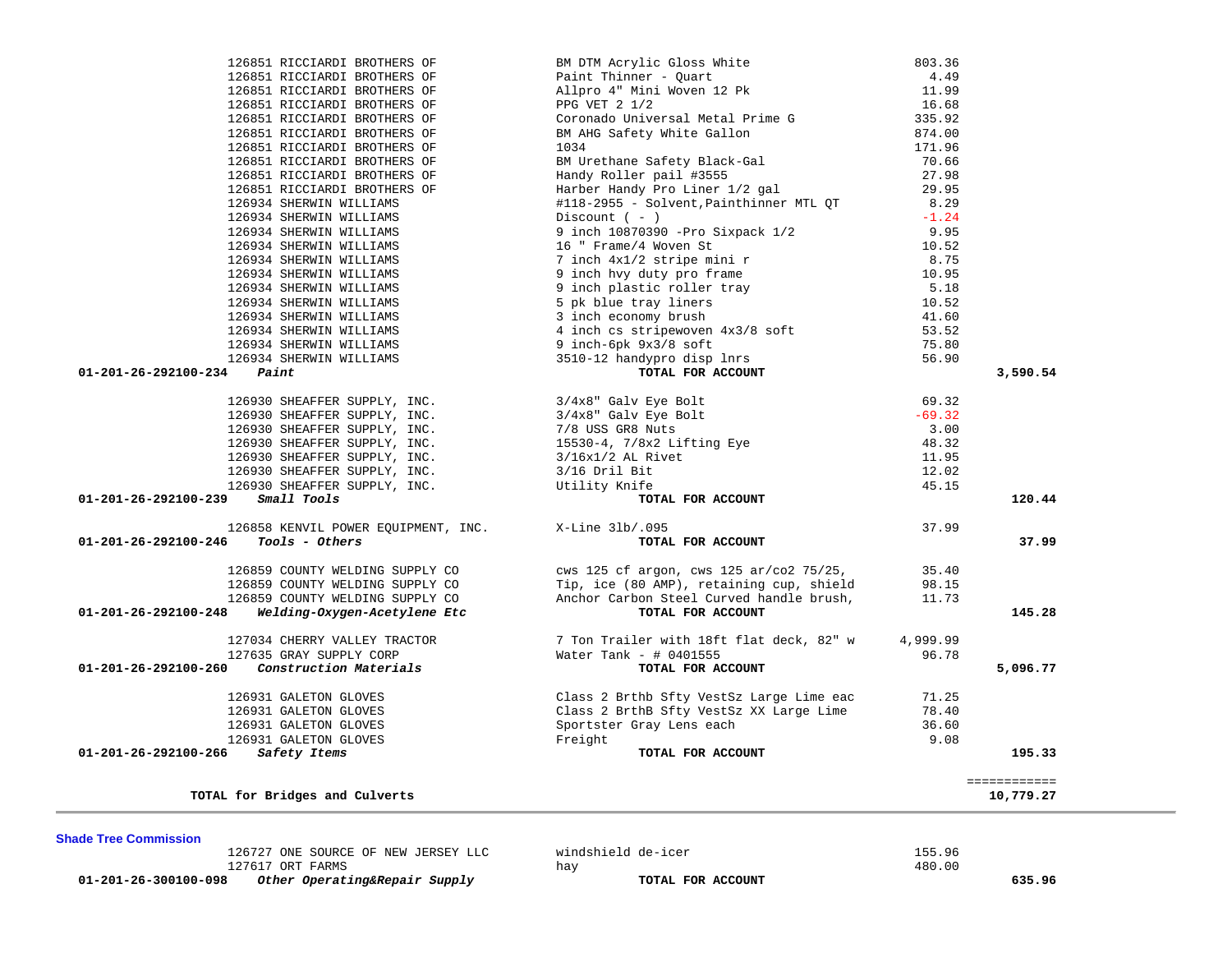| 01-201-26-300100-262           | 127013 NORTHEASTERN ARBORIST SUPPLY<br>Machinery Repairs & Parts                                                                                                                                                                                                                                                                                                                                                                                                                                                             | Sharpen1/2" thick double edge blade 5/8"<br>TOTAL FOR ACCOUNT                                                                                                                                                                                                                                                                                                                                                                                                                                                                                                                                  | 176.00                                                                                                                                                     | 176.00                 |  |
|--------------------------------|------------------------------------------------------------------------------------------------------------------------------------------------------------------------------------------------------------------------------------------------------------------------------------------------------------------------------------------------------------------------------------------------------------------------------------------------------------------------------------------------------------------------------|------------------------------------------------------------------------------------------------------------------------------------------------------------------------------------------------------------------------------------------------------------------------------------------------------------------------------------------------------------------------------------------------------------------------------------------------------------------------------------------------------------------------------------------------------------------------------------------------|------------------------------------------------------------------------------------------------------------------------------------------------------------|------------------------|--|
| 01-201-26-300100-266           | 123370 ZEE MEDICAL INC.<br>Safety Items                                                                                                                                                                                                                                                                                                                                                                                                                                                                                      | 052391 - bandages, antacid, tape, eye wash,<br>TOTAL FOR ACCOUNT                                                                                                                                                                                                                                                                                                                                                                                                                                                                                                                               | 92.80                                                                                                                                                      | 92.80                  |  |
|                                | TOTAL for Shade Tree Commission                                                                                                                                                                                                                                                                                                                                                                                                                                                                                              |                                                                                                                                                                                                                                                                                                                                                                                                                                                                                                                                                                                                |                                                                                                                                                            | ============<br>904.76 |  |
| <b>Buildings &amp; Grounds</b> |                                                                                                                                                                                                                                                                                                                                                                                                                                                                                                                              |                                                                                                                                                                                                                                                                                                                                                                                                                                                                                                                                                                                                |                                                                                                                                                            |                        |  |
| 01-201-26-310100-029           | 128129 WILLIAM F. BARNISH<br>Building Rental                                                                                                                                                                                                                                                                                                                                                                                                                                                                                 | RENT FOR DOVER PROBATION / DECEMBER 2015<br>TOTAL FOR ACCOUNT                                                                                                                                                                                                                                                                                                                                                                                                                                                                                                                                  | 8,437.49                                                                                                                                                   | 8,437.49               |  |
| 01-201-26-310100-044           | 126485 SCIENTIFIC BOILER WATER<br>127572 AC & R INC<br>127572 AC & R INC<br>127862 TRANE<br>127863 AC & R INC<br>127716 EMAINT ENTERPRISES LLC<br><i>Equipment Service Agreements</i>                                                                                                                                                                                                                                                                                                                                        | WATERGUARD OUARTERLY BILLING/ OCT, NOV,<br>RE: WHARTON GARAGE/ 09-18-15<br>RE: COUNTY GARAGE/ 09-18-15<br>ANNUAL SERVICE AGREEMENT# 188769/RE: GR<br>RE: ICE MACHINE - PM/ 10-12-15<br>RE: INSTALLATION OF EMAINT SYSTEM UPGRAD<br>TOTAL FOR ACCOUNT                                                                                                                                                                                                                                                                                                                                           | 675.00<br>367.98<br>247.02<br>1,037.50<br>343.45<br>1,500.00                                                                                               | 4,170.95               |  |
| 01-201-26-310100-084           | 128128 EMPLOYMENT HORIZONS, INC.<br>126728 STATEWIDE COMMUNICATIONS INC<br>Other Outside Services                                                                                                                                                                                                                                                                                                                                                                                                                            | CLEANING SERVICES - OCTOBER 2015/ DATED<br>RE: SHERIFF - REPAIR LINE FOR REPEATER/<br>TOTAL FOR ACCOUNT                                                                                                                                                                                                                                                                                                                                                                                                                                                                                        | 44,059.00<br>1,140.00                                                                                                                                      | 45,199.00              |  |
| 01-201-26-310100-128           | 126675 COMPLETE SECURITY SYSTEMS, INC.<br>126675 COMPLETE SECURITY SYSTEMS, INC.<br>127801 POP-A-LOCK OF NORTHERN NJ<br>Security Equipment                                                                                                                                                                                                                                                                                                                                                                                   | RE: MONTVILLE DPW - RESTORED CAM & UPDAT<br>RE: MC PSB - RESTORED CAM & UPDATED SOFT<br>RE: LAW & PUB SAFETY/ 10-09-15<br>TOTAL FOR ACCOUNT                                                                                                                                                                                                                                                                                                                                                                                                                                                    | 95.00<br>95.00<br>828.00                                                                                                                                   | 1,018.00               |  |
| 01-201-26-310100-143           | 126688 MORRIS COUNTY MUNICIPAL<br>126575 MORRIS COUNTY MUNICIPAL<br>126575 MORRIS COUNTY MUNICIPAL<br>Rubbish & Trash Removal                                                                                                                                                                                                                                                                                                                                                                                                | 000291/ RE: REFUSE REMOVAL/ SEPTEMBER 20<br>100055/ WASTE COLLECTION -SEPTEMBER 2015<br>100055/ TIPPING FEES - SEPTEMBER 2015/ 1<br>TOTAL FOR ACCOUNT                                                                                                                                                                                                                                                                                                                                                                                                                                          | 304.29<br>5,545.33<br>1,730.29                                                                                                                             | 7,579.91               |  |
| 01-201-26-310100-223           | 126557 AMERICAN FLOORS & BLINDS<br>127609 COUNTY CONCRETE CORP.<br>127614 MORRISTOWN LUMBER &<br>127520 MORRIS BRICK AND STONE CO.<br>Building Repairs                                                                                                                                                                                                                                                                                                                                                                       | WO75131/ RE: A&R/ 08-31-15<br>WO76209/ RE: COUNTY LIBRARY - EMERGENCY<br>WO76042/ RE: A&R/ 09-04-15<br>WO76049/ RE: A&R/ 09-04-15<br>TOTAL FOR ACCOUNT                                                                                                                                                                                                                                                                                                                                                                                                                                         | 620.00<br>138.90<br>51.29<br>608.50                                                                                                                        | 1,418.69               |  |
|                                | 126480 RICCIARDI BROTHERS OF<br>126480 RICCIARDI BROTHERS OF<br>126480 RICCIARDI BROTHERS OF<br>126480 RICCIARDI BROTHERS OF<br>126480 RICCIARDI BROTHERS OF<br>126480 RICCIARDI BROTHERS OF<br>126480 RICCIARDI BROTHERS OF<br>126480 RICCIARDI BROTHERS OF<br>126480 RICCIARDI BROTHERS OF<br>126480 RICCIARDI BROTHERS OF<br>126480 RICCIARDI BROTHERS OF<br>126480 RICCIARDI BROTHERS OF<br>126480 RICCIARDI BROTHERS OF<br>126480 RICCIARDI BROTHERS OF<br>126480 RICCIARDI BROTHERS OF<br>126480 RICCIARDI BROTHERS OF | WO76018/ RE: CH - EXTERIOR/ 09-02-15<br>WO74342/ RE: OTA/ 09-03-15<br>WO76073/ RE: CH/ 09-08-15<br>WO74342/ RE: OTA/ 09-10-15<br>WO76018/ RE: CH - EXTERIOR/ 09-14-15<br>WO76018/ RE: CH- EXTERIOR/ 09-15-15<br>WO76018/ RE: CH - EXTERIOR/ 09-15-15<br>WO76018/ RE: CH - EXTERIOR/ 09-17-15<br>WO76018/ RE: CH - EXTERIOR/ 09-18-15<br>WO76018/ RE: CH - EXTERIOR/ 09-22-15<br>WO76018/ RE: CH - EXTERIOR/ 09-23-15<br>WO74342/ RE: OTA/ 09-23-15<br>WO76018/ RE: CH - EXTERIOR/ 09-23-15<br>WO76018/ RE: CH - EXTERIOR/ 09-24-15<br>WO74342/ RE: OTA/ 09-24-15<br>WO76171/ RE: B&G/ 09-25-15 | 1,062.37<br>143.12<br>607.43<br>77.84<br>297.31<br>590.06<br>544.93<br>326.04<br>265.38<br>41.38<br>20.69<br>143.54<br>1,227.55<br>83.88<br>5.99<br>153.38 |                        |  |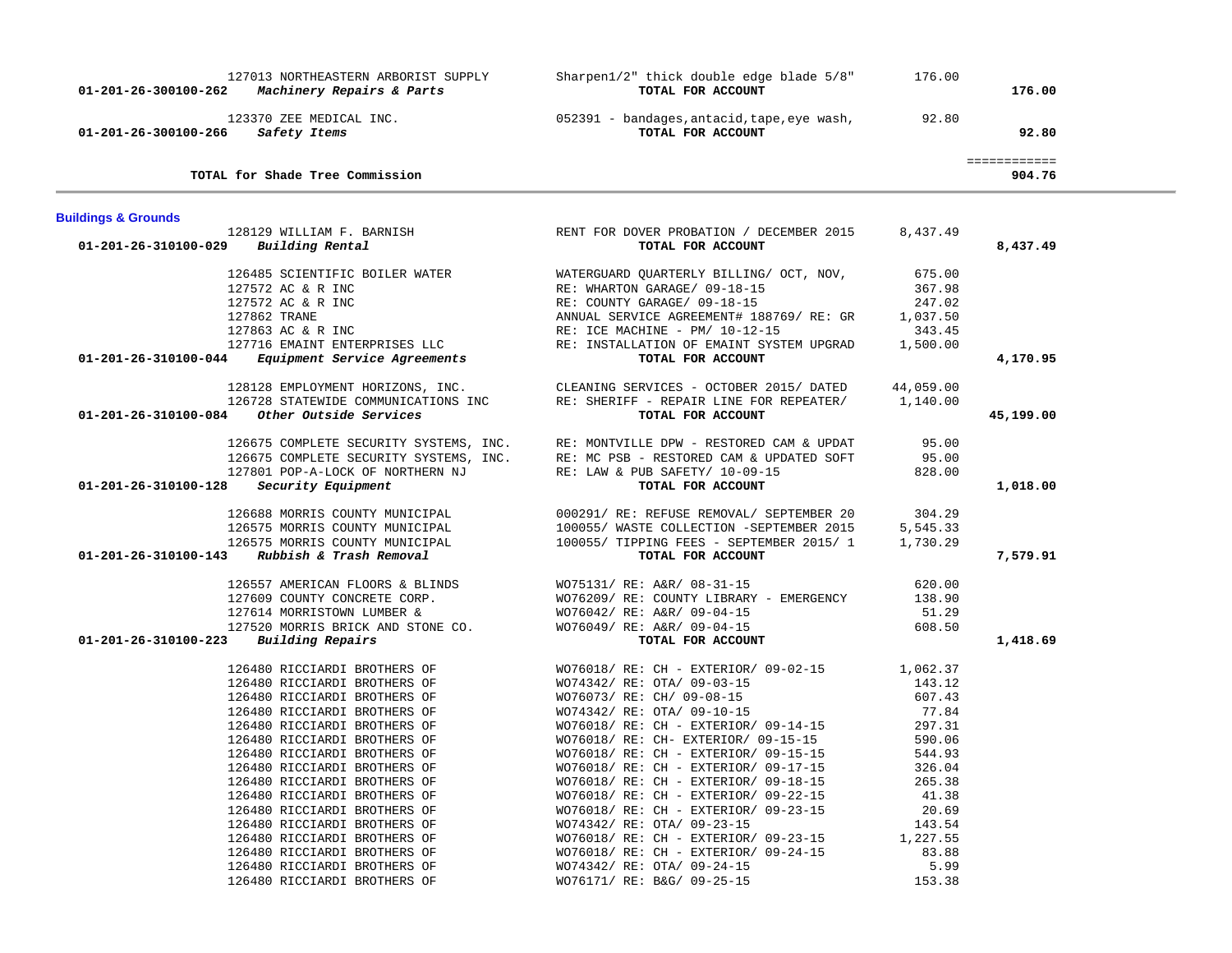| $01 - 201 - 26 - 310100 - 234$ Paint                                                                                                                                                                                                                                                                                                                         | 126681 SHERWIN-WILLIAMS<br>126681 SHERWIN-WILLIAMS<br>126681 SHERWIN-WILLIAMS<br>126569 GPC, INC.<br><b>4</b> Paint <b>POR ACCOUNT</b><br>15,054.00<br>16,054.00<br>16,054.00<br>16,054.00<br>16,054.00<br>16,054.00<br>34 Paint PLUMBING SUPPLY INC. WO76057/RE: PSTA/03-02-15<br>19682 GENERAL PLUMBING SUPPLY INC. WO76057/RE: PSTA/03-02-15<br>19682 GENERAL PLUMBING SUPPLY INC. WO74922/RE: B&G/03-02-15<br>19682 GENERAL PLUMBING SUPPLY INC. WO7492 | 20,826.51 |
|--------------------------------------------------------------------------------------------------------------------------------------------------------------------------------------------------------------------------------------------------------------------------------------------------------------------------------------------------------------|-------------------------------------------------------------------------------------------------------------------------------------------------------------------------------------------------------------------------------------------------------------------------------------------------------------------------------------------------------------------------------------------------------------------------------------------------------------|-----------|
|                                                                                                                                                                                                                                                                                                                                                              |                                                                                                                                                                                                                                                                                                                                                                                                                                                             |           |
|                                                                                                                                                                                                                                                                                                                                                              |                                                                                                                                                                                                                                                                                                                                                                                                                                                             |           |
|                                                                                                                                                                                                                                                                                                                                                              |                                                                                                                                                                                                                                                                                                                                                                                                                                                             |           |
|                                                                                                                                                                                                                                                                                                                                                              |                                                                                                                                                                                                                                                                                                                                                                                                                                                             |           |
|                                                                                                                                                                                                                                                                                                                                                              |                                                                                                                                                                                                                                                                                                                                                                                                                                                             |           |
|                                                                                                                                                                                                                                                                                                                                                              |                                                                                                                                                                                                                                                                                                                                                                                                                                                             |           |
|                                                                                                                                                                                                                                                                                                                                                              |                                                                                                                                                                                                                                                                                                                                                                                                                                                             |           |
|                                                                                                                                                                                                                                                                                                                                                              |                                                                                                                                                                                                                                                                                                                                                                                                                                                             |           |
|                                                                                                                                                                                                                                                                                                                                                              |                                                                                                                                                                                                                                                                                                                                                                                                                                                             |           |
|                                                                                                                                                                                                                                                                                                                                                              |                                                                                                                                                                                                                                                                                                                                                                                                                                                             |           |
|                                                                                                                                                                                                                                                                                                                                                              |                                                                                                                                                                                                                                                                                                                                                                                                                                                             |           |
|                                                                                                                                                                                                                                                                                                                                                              |                                                                                                                                                                                                                                                                                                                                                                                                                                                             |           |
|                                                                                                                                                                                                                                                                                                                                                              |                                                                                                                                                                                                                                                                                                                                                                                                                                                             |           |
|                                                                                                                                                                                                                                                                                                                                                              |                                                                                                                                                                                                                                                                                                                                                                                                                                                             |           |
| $01 - 201 - 26 - 310100 - 235$ Pipes - Others                                                                                                                                                                                                                                                                                                                |                                                                                                                                                                                                                                                                                                                                                                                                                                                             |           |
|                                                                                                                                                                                                                                                                                                                                                              |                                                                                                                                                                                                                                                                                                                                                                                                                                                             | 3,747.51  |
|                                                                                                                                                                                                                                                                                                                                                              |                                                                                                                                                                                                                                                                                                                                                                                                                                                             |           |
|                                                                                                                                                                                                                                                                                                                                                              |                                                                                                                                                                                                                                                                                                                                                                                                                                                             |           |
|                                                                                                                                                                                                                                                                                                                                                              |                                                                                                                                                                                                                                                                                                                                                                                                                                                             |           |
|                                                                                                                                                                                                                                                                                                                                                              |                                                                                                                                                                                                                                                                                                                                                                                                                                                             |           |
|                                                                                                                                                                                                                                                                                                                                                              |                                                                                                                                                                                                                                                                                                                                                                                                                                                             |           |
|                                                                                                                                                                                                                                                                                                                                                              |                                                                                                                                                                                                                                                                                                                                                                                                                                                             |           |
|                                                                                                                                                                                                                                                                                                                                                              |                                                                                                                                                                                                                                                                                                                                                                                                                                                             |           |
| 01-201-26-310100-239 Small Tools                                                                                                                                                                                                                                                                                                                             |                                                                                                                                                                                                                                                                                                                                                                                                                                                             | 696.54    |
| 126684 ABLE SECURITY LOCKSMITHS<br>126678 GRAINSER<br>126678 GRAINSER<br>126678 GRAINSER<br>126678 GRAINSER<br>126678 GRAINSER<br>126678 GRAINSER<br>126678 GRAINSER<br>126678 GRAINSER<br>126678 GRAINSER<br>126678 GRAINSER<br>12679 GRAINSER<br>12                                                                                                        |                                                                                                                                                                                                                                                                                                                                                                                                                                                             |           |
|                                                                                                                                                                                                                                                                                                                                                              |                                                                                                                                                                                                                                                                                                                                                                                                                                                             |           |
|                                                                                                                                                                                                                                                                                                                                                              |                                                                                                                                                                                                                                                                                                                                                                                                                                                             |           |
|                                                                                                                                                                                                                                                                                                                                                              |                                                                                                                                                                                                                                                                                                                                                                                                                                                             |           |
|                                                                                                                                                                                                                                                                                                                                                              |                                                                                                                                                                                                                                                                                                                                                                                                                                                             |           |
|                                                                                                                                                                                                                                                                                                                                                              |                                                                                                                                                                                                                                                                                                                                                                                                                                                             |           |
|                                                                                                                                                                                                                                                                                                                                                              |                                                                                                                                                                                                                                                                                                                                                                                                                                                             |           |
|                                                                                                                                                                                                                                                                                                                                                              |                                                                                                                                                                                                                                                                                                                                                                                                                                                             |           |
|                                                                                                                                                                                                                                                                                                                                                              |                                                                                                                                                                                                                                                                                                                                                                                                                                                             |           |
|                                                                                                                                                                                                                                                                                                                                                              |                                                                                                                                                                                                                                                                                                                                                                                                                                                             |           |
|                                                                                                                                                                                                                                                                                                                                                              |                                                                                                                                                                                                                                                                                                                                                                                                                                                             |           |
|                                                                                                                                                                                                                                                                                                                                                              |                                                                                                                                                                                                                                                                                                                                                                                                                                                             |           |
|                                                                                                                                                                                                                                                                                                                                                              |                                                                                                                                                                                                                                                                                                                                                                                                                                                             |           |
|                                                                                                                                                                                                                                                                                                                                                              |                                                                                                                                                                                                                                                                                                                                                                                                                                                             |           |
|                                                                                                                                                                                                                                                                                                                                                              |                                                                                                                                                                                                                                                                                                                                                                                                                                                             |           |
|                                                                                                                                                                                                                                                                                                                                                              |                                                                                                                                                                                                                                                                                                                                                                                                                                                             |           |
|                                                                                                                                                                                                                                                                                                                                                              |                                                                                                                                                                                                                                                                                                                                                                                                                                                             |           |
|                                                                                                                                                                                                                                                                                                                                                              |                                                                                                                                                                                                                                                                                                                                                                                                                                                             | 5,495.68  |
|                                                                                                                                                                                                                                                                                                                                                              |                                                                                                                                                                                                                                                                                                                                                                                                                                                             |           |
| 126555 EASTBOUND GARDEN CENTER WO# 75859/RE: 911 MEMORIAL/ 08-26-15<br><b>01-201-26-310100-251</b> Ground Maintenance Supplies<br>TOTAL FOR ACCOUNT                                                                                                                                                                                                          |                                                                                                                                                                                                                                                                                                                                                                                                                                                             |           |
|                                                                                                                                                                                                                                                                                                                                                              |                                                                                                                                                                                                                                                                                                                                                                                                                                                             | 2,354.00  |
|                                                                                                                                                                                                                                                                                                                                                              |                                                                                                                                                                                                                                                                                                                                                                                                                                                             |           |
| $\begin{tabular}{cccccc} & 127442 VITTU WATER METER SERVICES INC & 2110000045-00/ ADMIN BLDG - 6" HERSEY CT & 700.001-201-26-310100-262 & \textit{Machinery Repairs & Parts} & 702.001-201-26-310100-262 & \textit{Machinery Repairs & Parts} & 702.001-201-26-310100-262 & \textit{Machinery Repairs & Parts} & 702.001-201-26-310100-264 & \textit{Mechin$ |                                                                                                                                                                                                                                                                                                                                                                                                                                                             |           |
|                                                                                                                                                                                                                                                                                                                                                              |                                                                                                                                                                                                                                                                                                                                                                                                                                                             |           |
|                                                                                                                                                                                                                                                                                                                                                              |                                                                                                                                                                                                                                                                                                                                                                                                                                                             | 1,402.00  |
|                                                                                                                                                                                                                                                                                                                                                              |                                                                                                                                                                                                                                                                                                                                                                                                                                                             |           |
|                                                                                                                                                                                                                                                                                                                                                              |                                                                                                                                                                                                                                                                                                                                                                                                                                                             |           |
|                                                                                                                                                                                                                                                                                                                                                              |                                                                                                                                                                                                                                                                                                                                                                                                                                                             |           |
|                                                                                                                                                                                                                                                                                                                                                              |                                                                                                                                                                                                                                                                                                                                                                                                                                                             |           |
|                                                                                                                                                                                                                                                                                                                                                              |                                                                                                                                                                                                                                                                                                                                                                                                                                                             | 3,976.45  |
|                                                                                                                                                                                                                                                                                                                                                              |                                                                                                                                                                                                                                                                                                                                                                                                                                                             |           |

126681 SHERWIN-WILLIAMS WO76018/ RE: B&G/ 09-21-15 110.01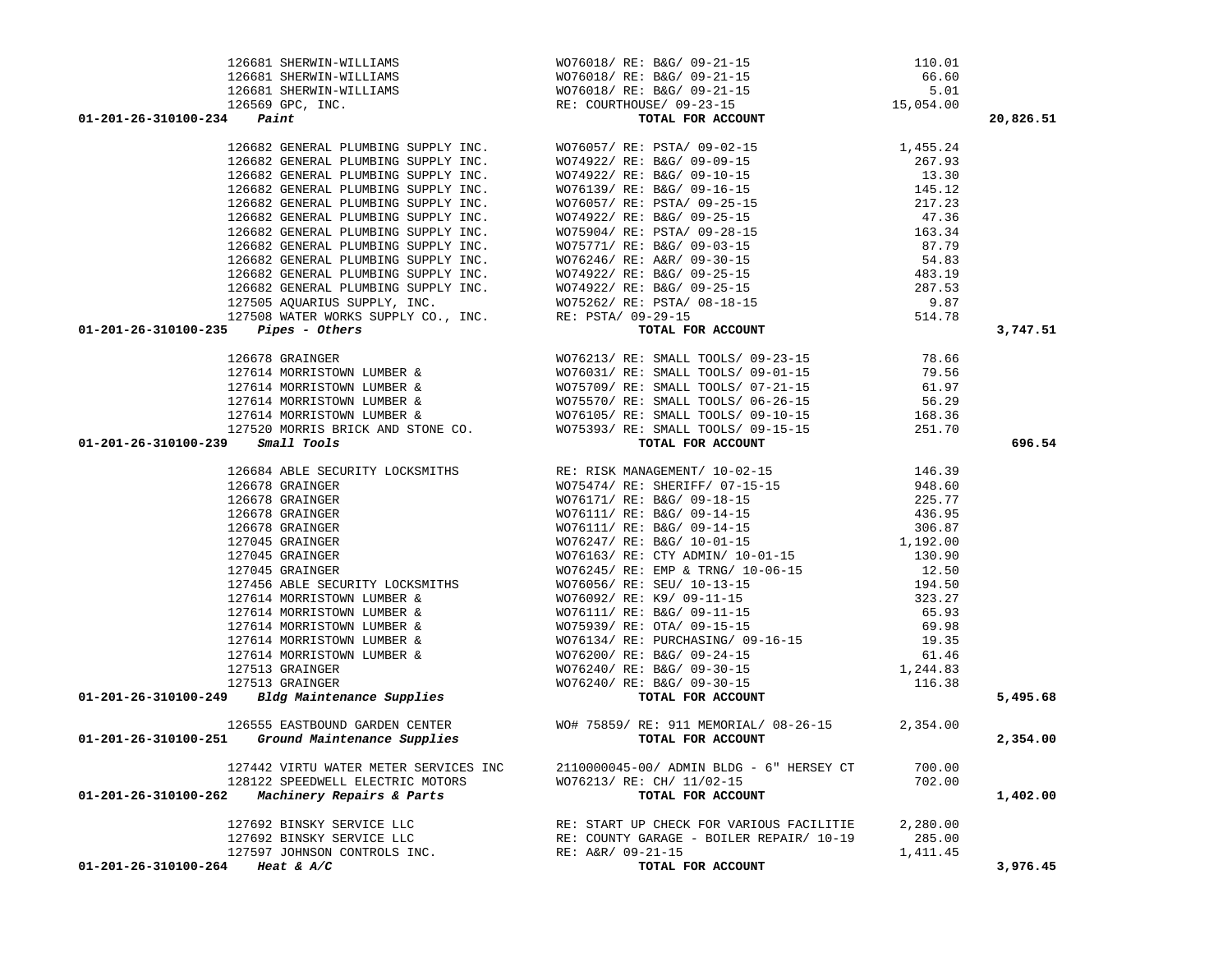| 01-201-26-310100-265 | Electrical |                                   |  | TOTAL FOR ACCOUNT                       |          | 5,019.82 |
|----------------------|------------|-----------------------------------|--|-----------------------------------------|----------|----------|
|                      |            | 128004 COOPER ELECTRIC SUPPLY CO. |  | WO76355/ RE: SEU/ 10-23-15              | 31.22    |          |
|                      |            | 128004 COOPER ELECTRIC SUPPLY CO. |  | WO76355/ RE: SEU/ 10-23-15              | 210.20   |          |
|                      |            | 128004 COOPER ELECTRIC SUPPLY CO. |  | WO76355/ RE: SEU/ 10-22-15              | 67.73    |          |
|                      |            | 128004 COOPER ELECTRIC SUPPLY CO. |  | WO76320/ RE: B&G/ 10-20-15              | 2,123.74 |          |
|                      |            | 128004 COOPER ELECTRIC SUPPLY CO. |  | WO76282/ RE: SEU/ 10-08-15              | 147.63   |          |
|                      |            | 127325 COOPER ELECTRIC SUPPLY CO. |  | WO75272/ RE: CH/ 09-29-15               | 147.00   |          |
|                      |            | 127325 COOPER ELECTRIC SUPPLY CO. |  | WO76127/ RE: SHERIFF/ 09-21-15          | 324.28   |          |
|                      |            | 127325 COOPER ELECTRIC SUPPLY CO. |  | WO76127/ RE: SHERIFF/ 10-06-15          | 421.47   |          |
|                      |            | 127325 COOPER ELECTRIC SUPPLY CO. |  | WO76238/ RE: PSTA/ 10-09-15             | 92.18    |          |
|                      |            | 127325 COOPER ELECTRIC SUPPLY CO. |  | WO76238/ RE: PSTA/ 10-09-15             | 99.86    |          |
|                      |            | 127325 COOPER ELECTRIC SUPPLY CO. |  | WO76127/ RE: SHERIFF/ 10-09-15          | 618.31   |          |
|                      |            | 127325 COOPER ELECTRIC SUPPLY CO. |  | WO76278/ RE: LAW & PUB SAFETY/ 10-08-15 | 736.20   |          |

**TOTAL for Buildings & Grounds 111,342.55**

============

111,342.55

| <b>Motor Services Center</b> |  |
|------------------------------|--|
|                              |  |

| 126871 GRAINGER                                                                                                                                                                                                                                                                                                                                                                                                                                                   | REFLECTIVE SHEETING MARKING TAPE                                                       | 94.56  |          |
|-------------------------------------------------------------------------------------------------------------------------------------------------------------------------------------------------------------------------------------------------------------------------------------------------------------------------------------------------------------------------------------------------------------------------------------------------------------------|----------------------------------------------------------------------------------------|--------|----------|
| 126948 MSC INDUSTRIAL SUPPLY CO.                                                                                                                                                                                                                                                                                                                                                                                                                                  | INSERT LOCKNUT                                                                         | 12.38  |          |
|                                                                                                                                                                                                                                                                                                                                                                                                                                                                   | 126948 MSC INDUSTRIAL SUPPLY CO. GROUND CLAMP, ELECTRODE HOLDER                        | 150.16 |          |
|                                                                                                                                                                                                                                                                                                                                                                                                                                                                   |                                                                                        |        |          |
|                                                                                                                                                                                                                                                                                                                                                                                                                                                                   |                                                                                        |        |          |
|                                                                                                                                                                                                                                                                                                                                                                                                                                                                   |                                                                                        |        |          |
|                                                                                                                                                                                                                                                                                                                                                                                                                                                                   |                                                                                        |        |          |
|                                                                                                                                                                                                                                                                                                                                                                                                                                                                   |                                                                                        |        |          |
|                                                                                                                                                                                                                                                                                                                                                                                                                                                                   |                                                                                        |        |          |
|                                                                                                                                                                                                                                                                                                                                                                                                                                                                   |                                                                                        |        |          |
|                                                                                                                                                                                                                                                                                                                                                                                                                                                                   |                                                                                        |        |          |
|                                                                                                                                                                                                                                                                                                                                                                                                                                                                   |                                                                                        |        |          |
|                                                                                                                                                                                                                                                                                                                                                                                                                                                                   |                                                                                        |        |          |
|                                                                                                                                                                                                                                                                                                                                                                                                                                                                   |                                                                                        |        |          |
|                                                                                                                                                                                                                                                                                                                                                                                                                                                                   |                                                                                        |        |          |
|                                                                                                                                                                                                                                                                                                                                                                                                                                                                   |                                                                                        |        |          |
|                                                                                                                                                                                                                                                                                                                                                                                                                                                                   |                                                                                        |        |          |
|                                                                                                                                                                                                                                                                                                                                                                                                                                                                   |                                                                                        |        |          |
|                                                                                                                                                                                                                                                                                                                                                                                                                                                                   |                                                                                        |        |          |
|                                                                                                                                                                                                                                                                                                                                                                                                                                                                   |                                                                                        |        |          |
|                                                                                                                                                                                                                                                                                                                                                                                                                                                                   | 127576 J.J. KELLER & ASSOCIATES INC VINYL WINDSHIELD LABEL CLEAR                       | 110.47 |          |
|                                                                                                                                                                                                                                                                                                                                                                                                                                                                   | 127588 WHITEMARSH CORPORATION TROUBLE SHOOT PROBLEM, REPLACE SWITCH (WH                | 274.79 |          |
|                                                                                                                                                                                                                                                                                                                                                                                                                                                                   | 13.17 13.17 MORRISTOWN LUMBER & WHITE GLOSS, RUBBER HOSE WASHERS, HOSE ADA             |        |          |
|                                                                                                                                                                                                                                                                                                                                                                                                                                                                   |                                                                                        | 43.98  |          |
|                                                                                                                                                                                                                                                                                                                                                                                                                                                                   |                                                                                        | 19.98  |          |
| 127578 MORRISTOWN LUMBER & INSULATED NOZZLE, K/F HOSE<br>127578 MORRISTOWN LUMBER & EXPANDING FOAM<br><b>01-201-26-315100-098</b> other Operating&Repair Supply<br><b>TOTAL FOR ACCOUNT</b>                                                                                                                                                                                                                                                                       |                                                                                        |        | 2,855.45 |
|                                                                                                                                                                                                                                                                                                                                                                                                                                                                   | 127786 NORTHEAST COMMUNICATIONS, INC. M0350DPW - 3/4 BRASS MOUNT, CONNECTOR, QUA 55.00 |        |          |
| 01-201-26-315100-161 Communications Equipment                                                                                                                                                                                                                                                                                                                                                                                                                     | TOTAL FOR ACCOUNT                                                                      |        | 55.00    |
| $\begin{tabular}{c c c c} \multicolumn{1}{c}{126868} \multicolumn{1}{c}{\textbf{AMERICAN WEAR INC.}} & \multicolumn{1}{c}{\textbf{UNIFORMS AND MAT RENTAL}} & \multicolumn{1}{c}{\textbf{191.58}} \\ \multicolumn{1}{c}{\textbf{126868 AMERICAN WEAR INC.}} & \multicolumn{1}{c}{\textbf{UMIFORMS AND MAT RENTAL}} & \multicolumn{1}{c}{\textbf{249.37}} \\ \multicolumn{1}{c}{\textbf{126647 AMERICAN WEAR INC.}} & \multicolumn{1}{c}{\textbf{UMIFORMS AND MAT$ |                                                                                        |        |          |
|                                                                                                                                                                                                                                                                                                                                                                                                                                                                   |                                                                                        |        |          |
|                                                                                                                                                                                                                                                                                                                                                                                                                                                                   |                                                                                        |        |          |
|                                                                                                                                                                                                                                                                                                                                                                                                                                                                   |                                                                                        |        |          |
|                                                                                                                                                                                                                                                                                                                                                                                                                                                                   |                                                                                        |        | 878.90   |
| 127806 GOODYEAR AUTO SERVICE                                                                                                                                                                                                                                                                                                                                                                                                                                      | TIRES                                                                                  | 443.56 |          |
| 127806 GOODYEAR AUTO SERVICE                                                                                                                                                                                                                                                                                                                                                                                                                                      | TIRES                                                                                  | 215.56 |          |
| 126959 STS TIRE & AUTO CENTERS                                                                                                                                                                                                                                                                                                                                                                                                                                    | TIRES                                                                                  | 229.60 |          |
| 126959 STS TIRE & AUTO CENTERS                                                                                                                                                                                                                                                                                                                                                                                                                                    | TIRES                                                                                  | 329.90 |          |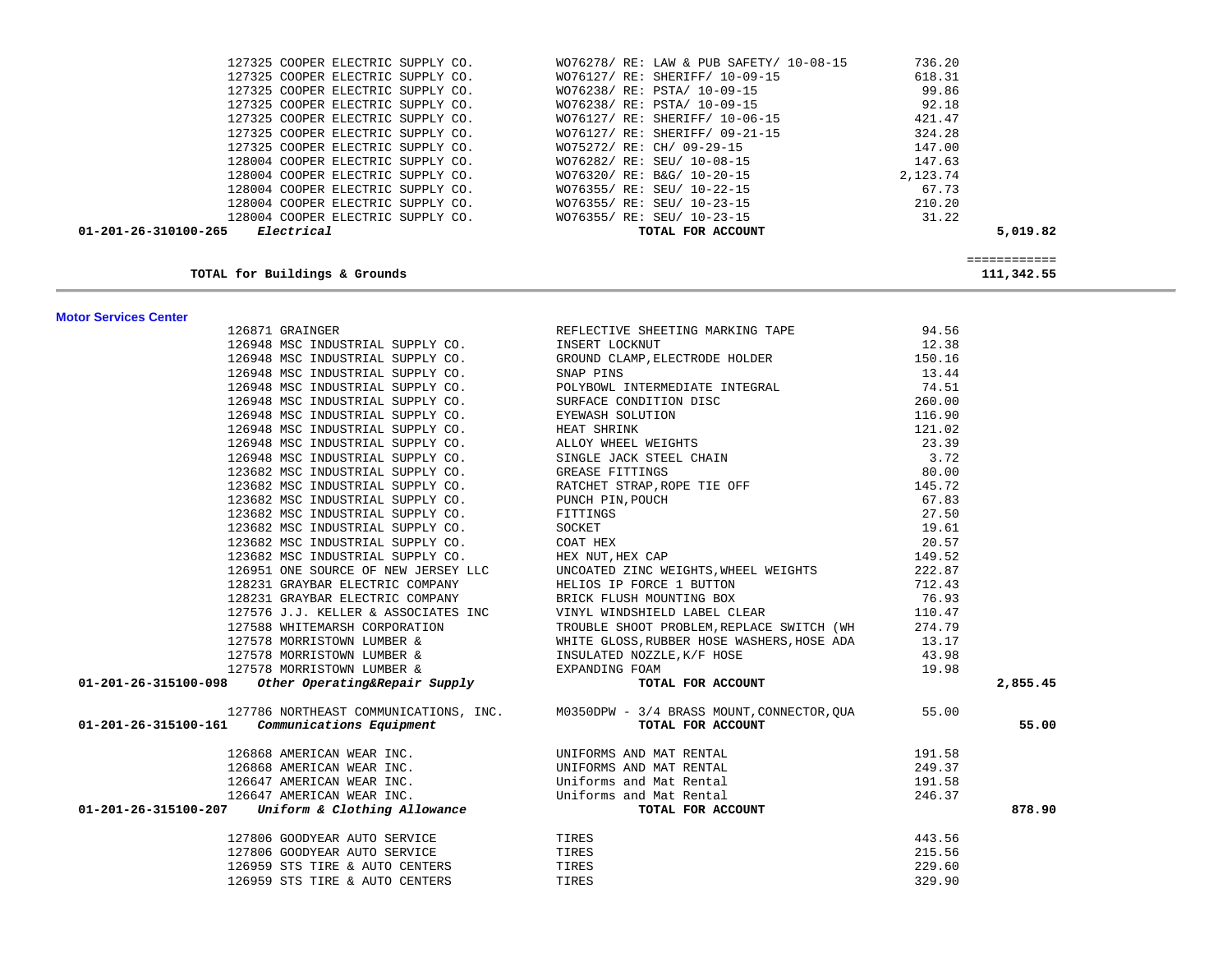| 01-201-26-315100-245                                                                                                                                                          | 126959 STS TIRE & AUTO CENTERS<br>127189 STS TIRE & AUTO CENTERS<br><b>127104 SNAP-ON INDUSTRIAL</b><br>127891 MY TOOL LADY<br>127891 MY TOOL LADY<br>127891 MY TOOL LADY<br>127891 MY TOOL LADY<br>127891 MY TOOL LADY<br>127891 MY TOOL LADY<br>12 |                | 2,089.18 |
|-------------------------------------------------------------------------------------------------------------------------------------------------------------------------------|------------------------------------------------------------------------------------------------------------------------------------------------------------------------------------------------------------------------------------------------------|----------------|----------|
|                                                                                                                                                                               |                                                                                                                                                                                                                                                      |                |          |
|                                                                                                                                                                               |                                                                                                                                                                                                                                                      |                |          |
| $01 - 201 - 26 - 315100 - 246$ Tools - Others                                                                                                                                 |                                                                                                                                                                                                                                                      |                | 75.44    |
| 127584 TOMAR INDUSTRIES INC GLOVES, CFOLD TOWELS, ROLL TOWELS, GRAY BRU 247.40<br><b>01-201-26-315100-252</b> Janitorial Supplies<br>TOTAL FOR ACCOUNT                        |                                                                                                                                                                                                                                                      |                | 247.40   |
|                                                                                                                                                                               |                                                                                                                                                                                                                                                      |                |          |
|                                                                                                                                                                               |                                                                                                                                                                                                                                                      |                |          |
|                                                                                                                                                                               |                                                                                                                                                                                                                                                      |                |          |
|                                                                                                                                                                               |                                                                                                                                                                                                                                                      |                |          |
|                                                                                                                                                                               |                                                                                                                                                                                                                                                      |                |          |
|                                                                                                                                                                               |                                                                                                                                                                                                                                                      |                |          |
|                                                                                                                                                                               |                                                                                                                                                                                                                                                      |                |          |
|                                                                                                                                                                               |                                                                                                                                                                                                                                                      |                |          |
|                                                                                                                                                                               |                                                                                                                                                                                                                                                      |                |          |
| 127195 MID-ATLANTIC TRUCK CENTRE INC                                                                                                                                          | PADS, CALIPER, HOSE, ROTOR, OIL SEAL, SPRING                                                                                                                                                                                                         | 945.70         |          |
| 127195 MID-ATLANTIC TRUCK CENTRE INC                                                                                                                                          |                                                                                                                                                                                                                                                      |                |          |
| 127195 MID-ATLANTIC TRUCK CENTRE INC                                                                                                                                          | MIRROR 281.93<br>OIL FILTER 281.93<br>AIR HOSE 32.76<br>CATCH BASIN NOZZLE 164.70<br>SUCTION ELBOW WELDMENT, GASKET 1,005.03<br>TUPTAIN NUTS                                                                                                         |                |          |
| 127195 MID-ATLANTIC TRUCK CENTRE INC                                                                                                                                          |                                                                                                                                                                                                                                                      |                |          |
|                                                                                                                                                                               |                                                                                                                                                                                                                                                      |                |          |
| 126952 PEIRCE EQUIPMENT CO.<br>127196 PEIRCE EQUIPMENT CO.<br>126960 TRIUS, INC.<br>126950 ODB CO                                                                             |                                                                                                                                                                                                                                                      |                |          |
|                                                                                                                                                                               | CURTAIN, NUTS                                                                                                                                                                                                                                        | 542.17         |          |
| 126950 ODB CO                                                                                                                                                                 | <b>GUTTER BROOM</b>                                                                                                                                                                                                                                  | 160.00         |          |
|                                                                                                                                                                               | MO350DPW - LED WHITE, LED HORIZ SYNC, ROCK 677.60                                                                                                                                                                                                    |                |          |
| 127786 NORTHEAST COMMUNICATIONS, INC.<br>127888 GUARANTEED REBUILDERS INC                                                                                                     |                                                                                                                                                                                                                                                      |                |          |
|                                                                                                                                                                               |                                                                                                                                                                                                                                                      |                |          |
|                                                                                                                                                                               |                                                                                                                                                                                                                                                      |                |          |
|                                                                                                                                                                               |                                                                                                                                                                                                                                                      |                |          |
| 01-201-26-315100-261                                                                                                                                                          | ALTERNATOR, STARTER (127888 GUARANTEED REBUILDERS INC<br>127888 GUARANTEED REBUILDERS INC<br>127580 PERFORMANCE TRAILERS INC.<br>127580 PERFORMANCE TRAILERS INC.<br>127194 JENSON & MITCHELL INC<br>127194 JENSON & MITCHELL INC<br>12719           |                | 9,603.81 |
|                                                                                                                                                                               |                                                                                                                                                                                                                                                      | 41.40          |          |
|                                                                                                                                                                               |                                                                                                                                                                                                                                                      | 23.99          |          |
|                                                                                                                                                                               |                                                                                                                                                                                                                                                      | 160.92         |          |
|                                                                                                                                                                               |                                                                                                                                                                                                                                                      | 541.20         |          |
|                                                                                                                                                                               |                                                                                                                                                                                                                                                      | 186.78         |          |
|                                                                                                                                                                               |                                                                                                                                                                                                                                                      | 37.92          |          |
|                                                                                                                                                                               |                                                                                                                                                                                                                                                      | 368.00         |          |
|                                                                                                                                                                               |                                                                                                                                                                                                                                                      | 48.34          |          |
|                                                                                                                                                                               |                                                                                                                                                                                                                                                      | 62.64          |          |
| 126956 ROUTE 23 AUTOMALL LLC<br>127191 ROUTE 23 AUTOMALL LLC ANTI FREEZE<br>127191 ROUTE 23 AUTOMALL LLC ANTI FREEZE<br>127191 ROUTE 23 AUTOMALL LLC FILTER ASY<br>FILTER ASY |                                                                                                                                                                                                                                                      | 113.33         |          |
|                                                                                                                                                                               |                                                                                                                                                                                                                                                      | 18.02          |          |
|                                                                                                                                                                               |                                                                                                                                                                                                                                                      | 62.64<br>54.12 |          |
| 127191 ROUTE 23 AUTOMALL LLC                                                                                                                                                  | CREDIT                                                                                                                                                                                                                                               | $-27.92$       |          |
| 127191 ROUTE 23 AUTOMALL LLC                                                                                                                                                  | CREDIT                                                                                                                                                                                                                                               | $-47.27$       |          |
| 127190 SMITH MOTOR CO., INC.                                                                                                                                                  | WASHER, HOSE ASY                                                                                                                                                                                                                                     | 109.53         |          |
| 127190 SMITH MOTOR CO., INC.                                                                                                                                                  | CLAMP, BUSHING, SCREW                                                                                                                                                                                                                                | 30.04          |          |
| 127190 SMITH MOTOR CO., INC.                                                                                                                                                  | BUSHING, CLAMP, SCREW                                                                                                                                                                                                                                | 30.04          |          |
| 127190 SMITH MOTOR CO., INC.                                                                                                                                                  | DAMPER ASY                                                                                                                                                                                                                                           | 5.47           |          |
| 127190 SMITH MOTOR CO., INC.                                                                                                                                                  | HOSE ASY                                                                                                                                                                                                                                             | 62.54          |          |
| 127190 SMITH MOTOR CO., INC.                                                                                                                                                  | CONTROL MODULE                                                                                                                                                                                                                                       | 567.20         |          |
| 127190 SMITH MOTOR CO., INC.                                                                                                                                                  | GEAR PLUNGER                                                                                                                                                                                                                                         | 13.63          |          |
| 126001 AAMCO TRANSMISSIONS                                                                                                                                                    | REPAIR $(8-21)$                                                                                                                                                                                                                                      | 1,936.30       |          |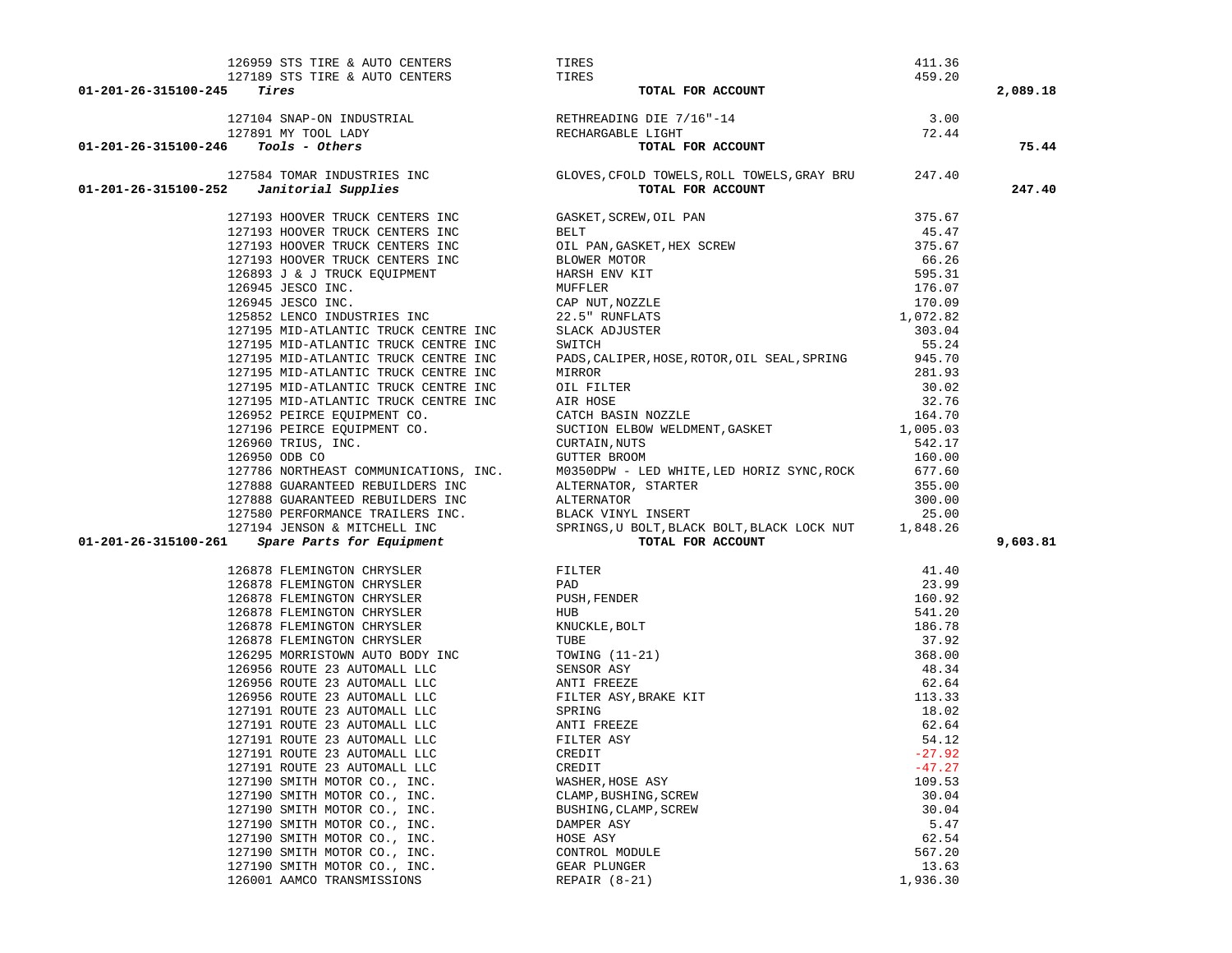|                                                                                                                                                                                                                                                        |                                                                                                                                                                                                                                             | 475.46   |
|--------------------------------------------------------------------------------------------------------------------------------------------------------------------------------------------------------------------------------------------------------|---------------------------------------------------------------------------------------------------------------------------------------------------------------------------------------------------------------------------------------------|----------|
|                                                                                                                                                                                                                                                        |                                                                                                                                                                                                                                             | 47.52    |
|                                                                                                                                                                                                                                                        |                                                                                                                                                                                                                                             | 205.32   |
|                                                                                                                                                                                                                                                        |                                                                                                                                                                                                                                             | 73.92    |
|                                                                                                                                                                                                                                                        |                                                                                                                                                                                                                                             |          |
| 127809 FLEMINGTON CHRYSLER<br>127809 FLEMINGTON CHRYSLER<br>127809 FLEMINGTON CHRYSLER<br>127809 FLEMINGTON CHRYSLER<br>127809 FLEMINGTON CHRYSLER<br>127809 FLEMINGTON CHRYSLER<br>127809 FLEMINGTON CHRYSLER<br>127809 FLEMINGTON CHRYSLER           |                                                                                                                                                                                                                                             | 8.25     |
|                                                                                                                                                                                                                                                        |                                                                                                                                                                                                                                             | $-40.00$ |
| 127784 PLAINSMAN AUTO SUPPLY<br>127784 PLAINSMAN AUTO SUPPLY                                                                                                                                                                                           | RACK, CALIPER, DISC PAD, ROTOR, 2.41 JOURNEY                                                                                                                                                                                                | 845.30   |
|                                                                                                                                                                                                                                                        |                                                                                                                                                                                                                                             | 29.25    |
| 127784 PLAINSMAN AUTO SUPPLY<br>127784 PLAINSMAN AUTO SUPPLY                                                                                                                                                                                           | ANCH, CHER<br>FUSE<br>LED STROBE<br>PLUG REPAIR KIT<br>EXHAUST GASKET<br>BEARING<br>ROTOR<br>FLOOR MATS<br>WHEEL NUT                                                                                                                        | 126.96   |
|                                                                                                                                                                                                                                                        |                                                                                                                                                                                                                                             | 584.69   |
| 127784 PLAINSMAN AUTO SUPPLY<br>127784 PLAINSMAN AUTO SUPPLY                                                                                                                                                                                           |                                                                                                                                                                                                                                             | 5.52     |
|                                                                                                                                                                                                                                                        |                                                                                                                                                                                                                                             | 137.40   |
| 127784 PLAINSMAN AUTO SUPPLY<br>127784 PLAINSMAN AUTO SUPPLY                                                                                                                                                                                           |                                                                                                                                                                                                                                             | 84.92    |
|                                                                                                                                                                                                                                                        |                                                                                                                                                                                                                                             | 251.00   |
|                                                                                                                                                                                                                                                        |                                                                                                                                                                                                                                             | 25.20    |
| 127784 PLAINSMAN AUTO SUPPLY<br>127784 PLAINSMAN AUTO SUPPLY                                                                                                                                                                                           |                                                                                                                                                                                                                                             | 13.82    |
|                                                                                                                                                                                                                                                        |                                                                                                                                                                                                                                             |          |
| 127784 PLAINSMAN AUTO SUPPLY<br>127784 PLAINSMAN AUTO SUPPLY                                                                                                                                                                                           | FUSE, LED STROBE, PLUG REPAIR KIT, GASKET, B 1, 202.93<br>PULLEY, TENSIONER, SPRING BOLT, STROBE 100.86                                                                                                                                     |          |
|                                                                                                                                                                                                                                                        | FORD ALSO PAD, MUFFLER, TAIL PIPE, BRAKE H<br>ROTOR, DISC PAD, MUFFLER, TAIL PIPE, BRAKE H<br>BATTERY, ROTOR, CLAMP, DISC PAD, CABLE TERMI<br>363.95<br>HALOGEN CAPSULE, BRAKE PADS, HOSE, CONTROL<br>01L FILTER, ALARM, BATTERY, ROTOR<br> |          |
| 127784 PLAINSMAN AUTO SUPPLY<br>127784 PLAINSMAN AUTO SUPPLY                                                                                                                                                                                           |                                                                                                                                                                                                                                             |          |
|                                                                                                                                                                                                                                                        |                                                                                                                                                                                                                                             |          |
| 127784 PLAINSMAN AUTO SUPPLY<br>127784 PLAINSMAN AUTO SUPPLY                                                                                                                                                                                           |                                                                                                                                                                                                                                             |          |
| 127784 PLAINSMAN AUTO SUPPLY<br>127784 PLAINSMAN AUTO SUPPLY<br>127784 PLAINSMAN AUTO SUPPLY<br>127573 D&B AUTO SUPPLY<br>127573 D&B AUTO SUPPLY<br>127573 D&B AUTO SUPPLY<br>127573 D&B AUTO SUPPLY<br>127573 D&B AUTO SUPPLY<br>127573 D&B AUTO SUPP |                                                                                                                                                                                                                                             |          |
|                                                                                                                                                                                                                                                        |                                                                                                                                                                                                                                             |          |
|                                                                                                                                                                                                                                                        |                                                                                                                                                                                                                                             |          |
|                                                                                                                                                                                                                                                        | ALTERNATOR, FUEL FILTER, MUFFLER, TAIL PIPE 613.88<br>ROTOR, RADIATOR HOSE, RADIATOR 347.99<br>BRAKE CALIPER, BRAKE PADS 200.18<br>SIGNAL LAMP, MUD FLAP 58.02                                                                              |          |
|                                                                                                                                                                                                                                                        |                                                                                                                                                                                                                                             |          |
|                                                                                                                                                                                                                                                        |                                                                                                                                                                                                                                             |          |
|                                                                                                                                                                                                                                                        |                                                                                                                                                                                                                                             |          |
|                                                                                                                                                                                                                                                        | SIGNAL LAMP, MUD FLAP<br>BRAKE PADS, WHEEL NUT, ROTOR, CALIPER, OIL S 1, 239.55<br>TI TI TING A PART POTOR COMPANY TO THE 1994.5                                                                                                            |          |
|                                                                                                                                                                                                                                                        | DIL FILTER, DISC PAD, BRAKE ROTOR<br>CREDIT<br>CREDIT<br>CREDIT<br>CREDIT                                                                                                                                                                   | 234.45   |
|                                                                                                                                                                                                                                                        |                                                                                                                                                                                                                                             | $-66.00$ |
|                                                                                                                                                                                                                                                        |                                                                                                                                                                                                                                             | $-55.56$ |
|                                                                                                                                                                                                                                                        |                                                                                                                                                                                                                                             |          |
|                                                                                                                                                                                                                                                        | CREDIT $-135.29$<br>OIL FILTER, DISC PAD, SYNGEAR OIL, SERP BEL $1,457.94$                                                                                                                                                                  |          |
|                                                                                                                                                                                                                                                        | TIE ROD, TENSIONER, ALTERNATOR, BRAKLEEN, CO                                                                                                                                                                                                | 448.54   |
|                                                                                                                                                                                                                                                        | DISCBRAKE ROTOR, WHEEL NUT, DEXCOOL, BRAKE                                                                                                                                                                                                  | 241.51   |
|                                                                                                                                                                                                                                                        | DISCBRANE ROTOR, OIL SEAL, CALIPER, TOOL, SCREW 694.43<br>SRAKE ROTOR, OIL SEAL, CALIPER, TOOL, SCREW 694.43                                                                                                                                |          |
|                                                                                                                                                                                                                                                        |                                                                                                                                                                                                                                             |          |
|                                                                                                                                                                                                                                                        |                                                                                                                                                                                                                                             |          |
|                                                                                                                                                                                                                                                        | BRAKELEEN, ALARM, BLASTER, STRUT, MOUNTING K 674.93<br>WHEEL NUT, LITHIUM GREASE, GAUGE                                                                                                                                                     | 90.40    |
|                                                                                                                                                                                                                                                        |                                                                                                                                                                                                                                             |          |
|                                                                                                                                                                                                                                                        | HEATER CORE, ROTOR, SENSOR, SOCKET, WIPER BL 499.17                                                                                                                                                                                         |          |
|                                                                                                                                                                                                                                                        | CREDIT                                                                                                                                                                                                                                      | $-21.50$ |
|                                                                                                                                                                                                                                                        | CREDIT                                                                                                                                                                                                                                      | $-72.22$ |
| 127811 D&B AUTO SUPPLY                                                                                                                                                                                                                                 | CREDIT                                                                                                                                                                                                                                      | $-6.50$  |
| 127811 D&B AUTO SUPPLY                                                                                                                                                                                                                                 | CREDIT                                                                                                                                                                                                                                      | $-86.42$ |
| 127811 D&B AUTO SUPPLY                                                                                                                                                                                                                                 | CREDIT                                                                                                                                                                                                                                      | $-86.42$ |
| 127810 FLEMINGTON BUICK CHEVROLET                                                                                                                                                                                                                      | HOSE, PIPE                                                                                                                                                                                                                                  | 153.21   |
| 127810 FLEMINGTON BUICK CHEVROLET                                                                                                                                                                                                                      | THERMOSTAT                                                                                                                                                                                                                                  | 13.94    |
| 127810 FLEMINGTON BUICK CHEVROLET                                                                                                                                                                                                                      | HOSE, CONDENSER                                                                                                                                                                                                                             | 162.49   |
| 127810 FLEMINGTON BUICK CHEVROLET                                                                                                                                                                                                                      | HANDLE                                                                                                                                                                                                                                      | 12.33    |
| 127810 FLEMINGTON BUICK CHEVROLET                                                                                                                                                                                                                      | DRIVER, GASKET                                                                                                                                                                                                                              | 467.40   |
| 127574 FLEMINGTON BUICK CHEVROLET                                                                                                                                                                                                                      | MIRROR                                                                                                                                                                                                                                      | 187.28   |
|                                                                                                                                                                                                                                                        |                                                                                                                                                                                                                                             |          |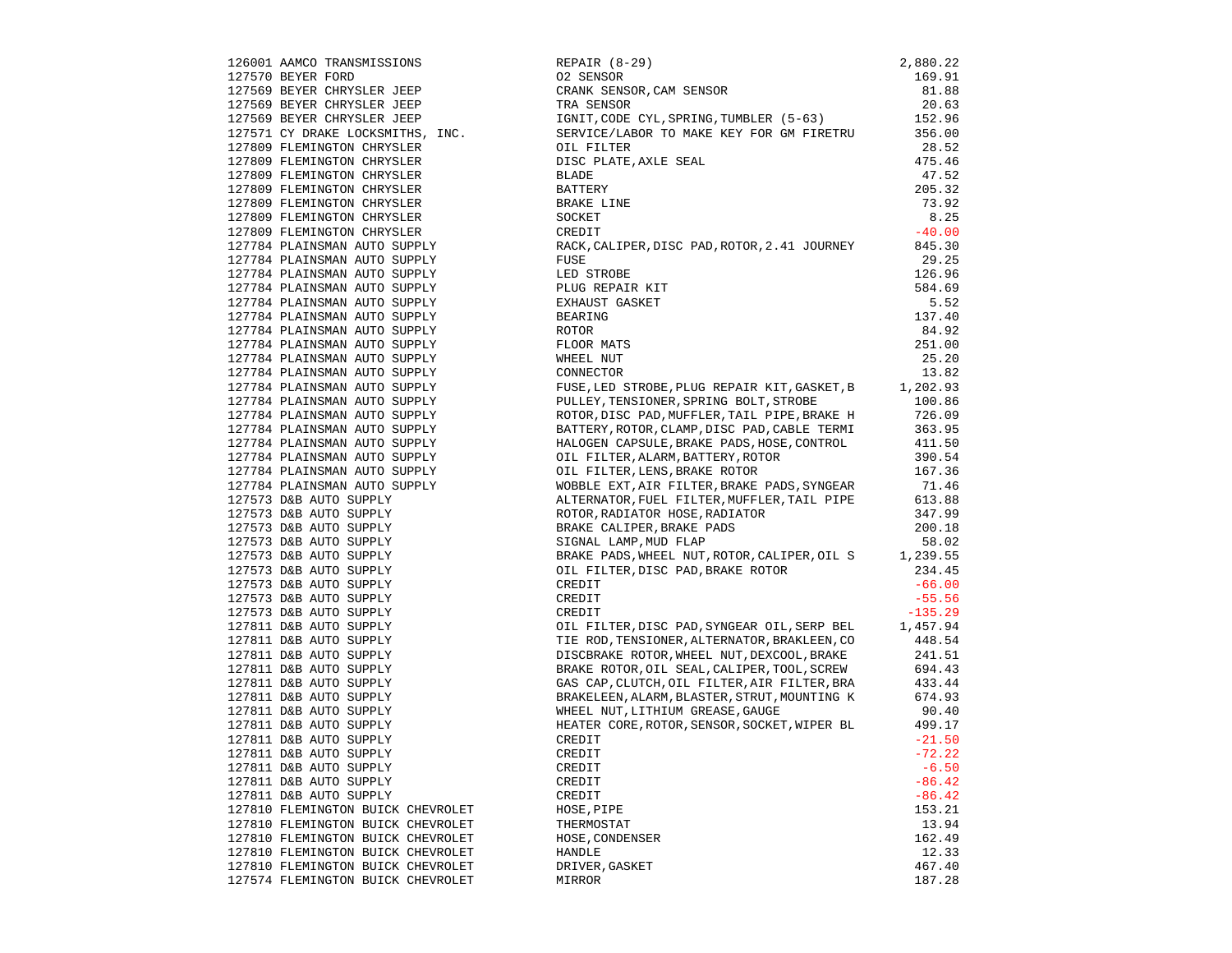| 127574 FLEMINGTON BUICK CHEVROLET<br>127574 FLEMINGTON BUICK CHEVROLET<br>127574 FLEMINGTON BUICK CHEVROLET<br>127574 FLEMINGTON BUICK CHEVROLET<br>127574 FLEMINGTON BUICK CHEVROLET                                                                                                                                                                                                                                                                                                                                                                                                                                                                                                                                               | BOLT, PIPE, CABLE, PAN, GASKET<br>SENSOR<br>PIPE<br>EQUALIZ, NUT, INSULAT, BRACKET<br>CREDIT                                                                                                                                                                                                                                                                                                                                                                                                                                                                                                                                                                                                                                                                                                                                         | 704.96<br>77.92<br>97.62<br>80.37<br>$-106.16$                                                                                                                                                |                           |
|-------------------------------------------------------------------------------------------------------------------------------------------------------------------------------------------------------------------------------------------------------------------------------------------------------------------------------------------------------------------------------------------------------------------------------------------------------------------------------------------------------------------------------------------------------------------------------------------------------------------------------------------------------------------------------------------------------------------------------------|--------------------------------------------------------------------------------------------------------------------------------------------------------------------------------------------------------------------------------------------------------------------------------------------------------------------------------------------------------------------------------------------------------------------------------------------------------------------------------------------------------------------------------------------------------------------------------------------------------------------------------------------------------------------------------------------------------------------------------------------------------------------------------------------------------------------------------------|-----------------------------------------------------------------------------------------------------------------------------------------------------------------------------------------------|---------------------------|
| 127577 MCMASTER-CARR SUPPLY CO<br><i><b>Vehicle Repairs</b></i><br>01-201-26-315100-291                                                                                                                                                                                                                                                                                                                                                                                                                                                                                                                                                                                                                                             | HOSE COUPLING<br>TOTAL FOR ACCOUNT                                                                                                                                                                                                                                                                                                                                                                                                                                                                                                                                                                                                                                                                                                                                                                                                   | 52.86                                                                                                                                                                                         | 23,006.94                 |
| TOTAL for Motor Services Center                                                                                                                                                                                                                                                                                                                                                                                                                                                                                                                                                                                                                                                                                                     |                                                                                                                                                                                                                                                                                                                                                                                                                                                                                                                                                                                                                                                                                                                                                                                                                                      |                                                                                                                                                                                               | ============<br>38,812.12 |
| <b>Mosquito Extermination</b>                                                                                                                                                                                                                                                                                                                                                                                                                                                                                                                                                                                                                                                                                                       |                                                                                                                                                                                                                                                                                                                                                                                                                                                                                                                                                                                                                                                                                                                                                                                                                                      |                                                                                                                                                                                               |                           |
| 127915 TREASURER STATE OF NEW JERSEY<br>01-201-26-320100-021<br>Administrative Services                                                                                                                                                                                                                                                                                                                                                                                                                                                                                                                                                                                                                                             | Melissa Martin Pesticide Applicators Lic<br>TOTAL FOR ACCOUNT                                                                                                                                                                                                                                                                                                                                                                                                                                                                                                                                                                                                                                                                                                                                                                        | 80.00                                                                                                                                                                                         | 80.00                     |
| 126279 NORTHEASTERN MOSQUITO<br>Education Schools & Training<br>01-201-26-320100-039                                                                                                                                                                                                                                                                                                                                                                                                                                                                                                                                                                                                                                                | Registation for Teresa Duckworth to atte<br>TOTAL FOR ACCOUNT                                                                                                                                                                                                                                                                                                                                                                                                                                                                                                                                                                                                                                                                                                                                                                        | 225.00                                                                                                                                                                                        | 225.00                    |
| 127907 READY REFRESH                                                                                                                                                                                                                                                                                                                                                                                                                                                                                                                                                                                                                                                                                                                | 84500007060  08/31/15*09/30/15 SPRING W                                                                                                                                                                                                                                                                                                                                                                                                                                                                                                                                                                                                                                                                                                                                                                                              | 209.10                                                                                                                                                                                        |                           |
| 127921 W.B. MASON COMPANY INC<br>Office Supplies & Stationery<br>01-201-26-320100-058                                                                                                                                                                                                                                                                                                                                                                                                                                                                                                                                                                                                                                               | Paper, FLGSHP Bright 8.5 X 11, 98BR, 20#<br>TOTAL FOR ACCOUNT                                                                                                                                                                                                                                                                                                                                                                                                                                                                                                                                                                                                                                                                                                                                                                        | 48.34                                                                                                                                                                                         | 257.44                    |
| 128509 KRISTIAN MCMORLAND<br>01-201-26-320100-059<br>Other General Expenses                                                                                                                                                                                                                                                                                                                                                                                                                                                                                                                                                                                                                                                         | Petty Cash Receipts 1/1/15 - 11/10/15<br>TOTAL FOR ACCOUNT                                                                                                                                                                                                                                                                                                                                                                                                                                                                                                                                                                                                                                                                                                                                                                           | 210.30                                                                                                                                                                                        | 210.30                    |
| 125827 BIOQUIP PRODUCTS, INC.<br>125827 BIOQUIP PRODUCTS, INC.<br>125827 BIOQUIP PRODUCTS, INC.<br>125827 BIOQUIP PRODUCTS, INC.<br>125827 BIOQUIP PRODUCTS, INC.<br>125827 BIOQUIP PRODUCTS, INC.<br>125827 BIOQUIP PRODUCTS, INC.<br>125827 BIOQUIP PRODUCTS, INC.<br>125827 BIOQUIP PRODUCTS, INC.<br>125827 BIOQUIP PRODUCTS, INC.<br>125827 BIOQUIP PRODUCTS, INC.<br>125827 BIOQUIP PRODUCTS, INC.<br>125827 BIOQUIP PRODUCTS, INC.<br>126270 ADAPCO, INC.<br>125164 STRONGWEAR GARMENT CORP<br>125164 STRONGWEAR GARMENT CORP<br>125164 STRONGWEAR GARMENT CORP<br>125164 STRONGWEAR GARMENT CORP<br>125164 STRONGWEAR GARMENT CORP<br>125164 STRONGWEAR GARMENT CORP<br>Ground Maintenance Supplies<br>01-201-26-320100-251 | Gravid Mosquito Trap 2/6 Volt Battery #<br>Gravid Trap Collecting Chamber #2800A<br>20 QT. Tub for #2800 Gravid Trap #2800T<br>Portable Air Pump #2825<br>Mosquito Breeded #1425<br>No-Pest Fumigant Strip #1196<br>Display Case, Unifin. 9X13" #1041AU<br>Collapsible Cage, 12 X 12 X 12" (30.5 c<br>Larval Tray - 9-3/4 X 7-3/4" #1426A<br>Patterson, Mosquito Crusades #3579<br>Langstroth, Hive and the Honey-Bee #930<br>Jaycox, Beekeeping Tips & Topics #9345<br>Shipping & Handling<br>Adapco Guardian 55ES Fogger with fixed f<br>Hooded Thermal Zipper Sweatshirt Size Sm<br>Hooded Thermal Zipper Sweatshirt Size La<br>Hooded Thermal Zipper Sweatshirt Size X-<br>Hooded Thermal Zipper Sweatshirt Size 2-<br>Hooded Thermal Zipper Sweatshirt Size 4-<br>Hooded Thermal Zipper Sweatshirt Size 5-<br>TOTAL FOR ACCOUNT | 1,150.20<br>270.50<br>97.50<br>28.40<br>142.20<br>87.00<br>122.70<br>136.90<br>46.50<br>49.95<br>18.95<br>7.95<br>249.83<br>2,808.51<br>53.99<br>215.96<br>269.95<br>359.94<br>64.99<br>71.99 | 6,253.91                  |
| 126896 MCMASTER-CARR SUPPLY CO<br>126896 MCMASTER-CARR SUPPLY CO<br>126896 MCMASTER-CARR SUPPLY CO<br>126896 MCMASTER-CARR SUPPLY CO<br>126896 MCMASTER-CARR SUPPLY CO<br>126896 MCMASTER-CARR SUPPLY CO<br>126896 MCMASTER-CARR SUPPLY CO<br>126301 GEN-EL SAFETY & INDUSTRIAL<br>126301 GEN-EL SAFETY & INDUSTRIAL<br>127939 MORRISTOWN LUMBER &<br>127939 MORRISTOWN LUMBER &                                                                                                                                                                                                                                                                                                                                                    | Permanent Aerosol Marking Paint, Solvent<br>Sure-Grip Light Duty Work Glove, with Gr<br>Light Duty Hand Pump Sprayer, 48oz. Capa<br>One-Piece Plastic Squeeze Bulb Dropper,<br>Outdoor Extension Cord, 14 Gauge Wire, 2<br>Outdoor Extension Cord, 14 Gauge Wire, 5<br>Shipping & Handling<br>Hip Wader, Lacrosse Trapline, Wool Insul<br>Hip Wader, Lacrosse Trapline, Wool Insul<br>1# 1X#6 Coarse Drywall Screw #5512249<br>Multi-pack Ass't Screws Coarse #50961                                                                                                                                                                                                                                                                                                                                                                 | 54.72<br>11.52<br>22.86<br>2.85<br>19.46<br>39.17<br>10.64<br>295.00<br>295.00<br>6.99<br>11.49                                                                                               |                           |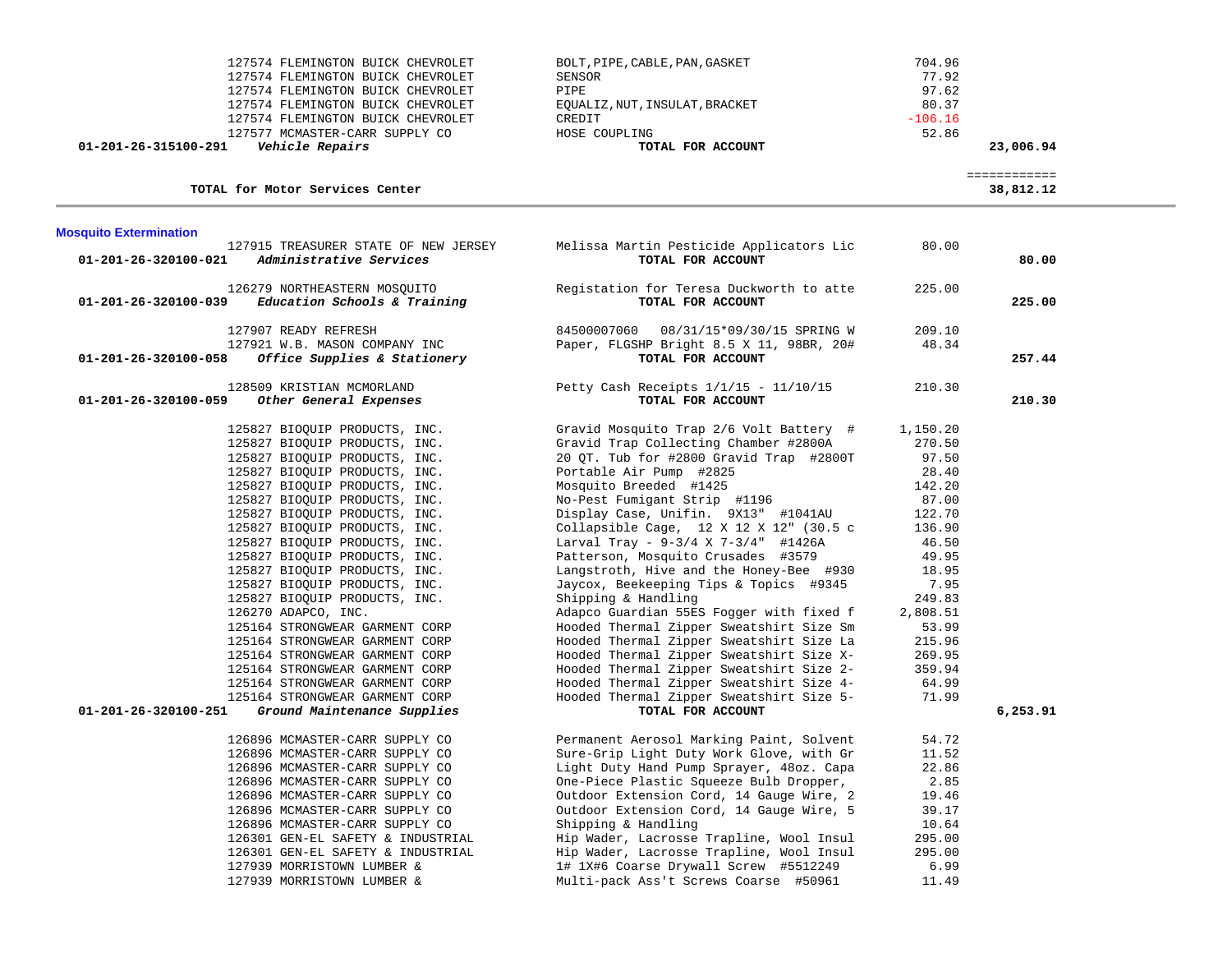| 127939 MORRISTOWN LUMBER &                        | 601 Bird Block 14 X 14 #8342818          | 8.69      |              |
|---------------------------------------------------|------------------------------------------|-----------|--------------|
| 127939 MORRISTOWN LUMBER &                        | 2X2X48 Grade Stakes #1242627             | 19.08     |              |
| 01-201-26-320100-258<br>Equipment                 | TOTAL FOR ACCOUNT                        |           | 797.47       |
| 127908 PLAINSMAN AUTO SUPPLY                      | Air Filter (Gold) #6418                  | 19.88     |              |
| 127908 PLAINSMAN AUTO SUPPLY                      | Fuel Filter (Gold) #3296                 | 10.40     |              |
| 127908 PLAINSMAN AUTO SUPPLY                      | Spark Plug - Double Platinum Gap .054" # | 40.40     |              |
| 127908 PLAINSMAN AUTO SUPPLY                      | Oil Filter Pro Select #21372             | 4.56      |              |
| 127908 PLAINSMAN AUTO SUPPLY                      | Oil Filter Pro Select #21040             | 4.56      |              |
| 127908 PLAINSMAN AUTO SUPPLY                      | Battery M C Specialty #201bs             | 96.35     |              |
| 127908 PLAINSMAN AUTO SUPPLY                      | NAPA 10W30 OT #75-130                    | 49.08     |              |
| 127908 PLAINSMAN AUTO SUPPLY                      | STA-BIL Concentrate #22214               | 15.10     |              |
| 127797 STS TIRE & AUTO CENTERS                    | BLA VRC HT BC86 BK 60K 700AB R34 265/OR  | 439.96    |              |
| $01 - 201 - 26 - 320100 - 291$<br>Vehicle Repairs | TOTAL FOR ACCOUNT                        |           | 680.29       |
|                                                   |                                          |           | ============ |
| TOTAL for Mosquito Extermination                  |                                          |           | 8,504.41     |
| <b>Health Management</b>                          |                                          |           |              |
| 128508 MORRISTOWN MEDICAL CENTER                  | For the Month of October 2015            | 10,000.00 |              |
| Special Projects<br>01-201-27-330100-079          | TOTAL FOR ACCOUNT                        |           | 10,000.00    |
| 128503 STEPHANIE GORMAN                           | Travel reimbursement                     | 34.83     |              |
| 01-201-27-330100-082<br>Travel Expense            | TOTAL FOR ACCOUNT                        |           | 34.83        |
| 126881 STAPLES ADVANTAGE                          | Customer NYC 1054187 Supplies            | 87.58     |              |
| 126881 STAPLES ADVANTAGE                          |                                          | 197.62    |              |

| <b>Human Services</b>                                      |                                          |       |           |
|------------------------------------------------------------|------------------------------------------|-------|-----------|
| TOTAL for Health Management                                |                                          |       | 10,487.94 |
| 01-201-27-330100-258<br>Equipment                          | TOTAL FOR ACCOUNT                        |       | 69.86     |
| 127841 READY REFRESH                                       | 0434540191 billing period 9/15/15-10/14/ | 68.87 |           |
| 127841 READY REFRESH                                       | 0434540191 billing period 8/15/15-9/14/1 | 0.99  |           |
| $01 - 201 - 27 - 330100 - 210$<br>Environmental Compliance | TOTAL FOR ACCOUNT                        |       | 383.25    |
| 128505 CRAIG GOSS                                          | Toll reimbursement-trip to Lakewood to t | 2.00  |           |
| 128506 JAMES E DEACON                                      | Toll reimbursement-trip to Hamilton for  | 4.30  |           |

84.35

7.40

|                      | TOTAL for Human Services                                                                                 |                                                                                                          | ===========<br>202.79     |  |
|----------------------|----------------------------------------------------------------------------------------------------------|----------------------------------------------------------------------------------------------------------|---------------------------|--|
| 01-201-27-331100-068 | 128576 COUNTY OF MORRIS<br>Postage & Metered Mail                                                        | 1st Half 11/15 Metered Mail<br>TOTAL FOR ACCOUNT                                                         | 22.33<br>22.33            |  |
| 01-201-27-331100-058 | 128008 OFFICE CONCEPTS GROUP, INC.<br>128287 OFFICE CONCEPTS GROUP, INC.<br>Office Supplies & Stationery | 16868 - 2015 HS office supplies. Resour<br>16868 - Office Supplies for C&BH 2015. E<br>TOTAL FOR ACCOUNT | 138.00<br>42.46<br>180.46 |  |

**Youth Shelter** 

127703 CRAIG GOSS Travel reimbursement

128507 SCOTT AUE Toll reimbursement-trip to Hamilton for

| 126612 HANDLE WITH CARE BEHAVIOR<br>01-201-27-331110-039<br>Education Schools & Training | HWC OFFSITE RE CERT AND CORRESPONDING 1<br>TOTAL FOR ACCOUNT | 400.00<br>400.00 |
|------------------------------------------------------------------------------------------|--------------------------------------------------------------|------------------|
| 127179 OFFICE CONCEPTS GROUP, INC.                                                       | Tape Dispenser                                               | 5.18             |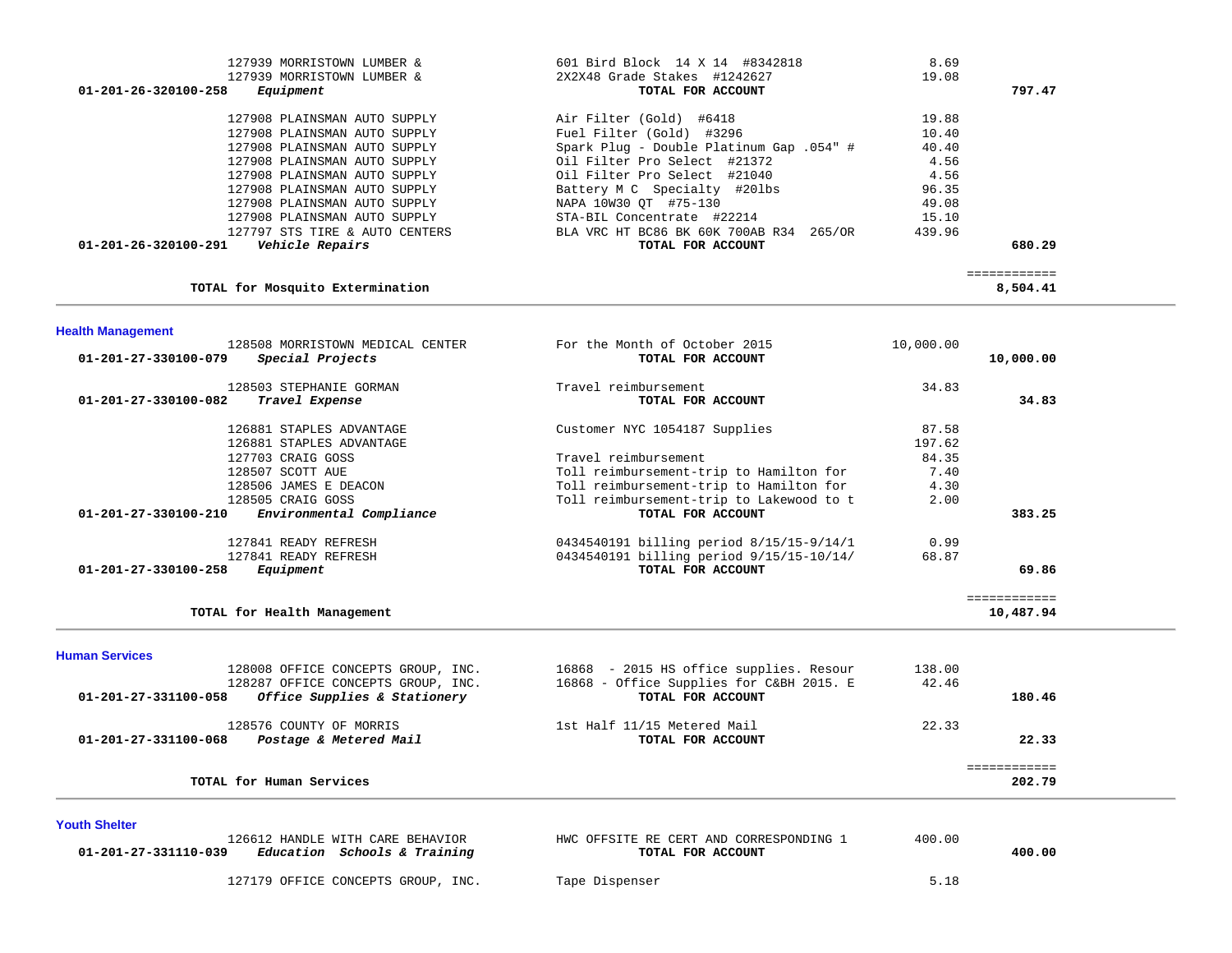| 127179 OFFICE CONCEPTS GROUP, INC.                                                     | Tape Dispenser                                                                                                     | 8.46   |        |
|----------------------------------------------------------------------------------------|--------------------------------------------------------------------------------------------------------------------|--------|--------|
| 127179 OFFICE CONCEPTS GROUP, INC.                                                     | Tape                                                                                                               | 19.55  |        |
| 127179 OFFICE CONCEPTS GROUP, INC.                                                     | Shredder                                                                                                           | 220.21 |        |
| 127179 OFFICE CONCEPTS GROUP, INC.                                                     | Dust off cleaner                                                                                                   | 16.54  |        |
| 127179 OFFICE CONCEPTS GROUP, INC.                                                     | Tape                                                                                                               | 63.72  |        |
| 127179 OFFICE CONCEPTS GROUP, INC.                                                     | Ink #78                                                                                                            | 96.30  |        |
| 01-201-27-331110-058<br>Office Supplies & Stationery                                   | TOTAL FOR ACCOUNT                                                                                                  |        | 429.96 |
|                                                                                        |                                                                                                                    |        |        |
| 127007 ORIENTAL TRADING COMPANY INC.                                                   | Decorations for the Youth Shelter acct 5                                                                           | 207.84 |        |
| 128430 THOMAS POLLIO                                                                   | NJ Devils game parking 11/12/15                                                                                    | 30.00  |        |
| 128430 THOMAS POLLIO                                                                   | For Gift cards for Residents 11/12/2015                                                                            | 250.00 |        |
| 128430 THOMAS POLLIO                                                                   | NJ Devils game parking 11/10/15                                                                                    | 30.00  |        |
| 128430 THOMAS POLLIO                                                                   | NJ Devils game parking 11/8/2015                                                                                   | 30.00  |        |
| 128430 THOMAS POLLIO                                                                   | NJ Devils game parking 10/27/2015                                                                                  | 35.00  |        |
| 01-201-27-331110-059<br>Other General Expenses                                         | TOTAL FOR ACCOUNT                                                                                                  |        | 582.84 |
| 128576 COUNTY OF MORRIS                                                                | 1st Half 11/15 Metered Mail                                                                                        | 3.85   |        |
| 01-201-27-331110-068<br>Postage and Metered Mail                                       | TOTAL FOR ACCOUNT                                                                                                  |        | 3.85   |
| 126666 MAGAZINE.COM INC                                                                | 53 ISSUES OF PEOPLE MAGAZINE                                                                                       | 121.37 |        |
| 126666 MAGAZINE.COM INC                                                                | 56 ISSUES SPORTS ILLUSTRATED                                                                                       | 39.00  |        |
| 126666 MAGAZINE.COM INC                                                                | 12 ISSUES NATIONAL GEOGRAPHIC                                                                                      | 19.00  |        |
| 126666 MAGAZINE.COM INC                                                                | 52 ISSUES TIME                                                                                                     | 30.00  |        |
| 126666 MAGAZINE.COM INC                                                                | 50 ISSUES OF THE WEEK                                                                                              | 69.00  |        |
| 126666 MAGAZINE.COM INC                                                                | 6 ISSUES OF JUSTINE MAGAZINE                                                                                       | 17.95  |        |
|                                                                                        |                                                                                                                    |        |        |
|                                                                                        | TOTAL FOR ACCOUNT                                                                                                  |        |        |
| $01-201-27-331110-070$ Publication & Subscriptions<br>127582 LONGFELLOWS SANDWICH DELI |                                                                                                                    |        |        |
| 127582 LONGFELLOWS SANDWICH DELI                                                       | LUNCH (Sandwiches) FOR 15 PEOPLE. Meetin 135.00                                                                    | 29.85  |        |
| Food                                                                                   | Water and Soda for 15 people<br>TOTAL FOR ACCOUNT                                                                  |        | 164.85 |
| 01-201-27-331110-185                                                                   |                                                                                                                    |        |        |
| 127603 COMPLETE SECURITY SYSTEMS, INC.                                                 | 127603 COMPLETE SECURITY SYSTEMS, INC. TRIP CHARGE ON 9/24/15 CUSTOMER NUMBER 1 40.00<br>SCREENS FOR YOUTH SHELTER | 370.00 | 296.32 |

|  |  | <b>Office on Aging</b> |  |
|--|--|------------------------|--|
|  |  |                        |  |

| 128497 KAREN WEBSTER                           | Insurance Reimbursement           | 12.00  |        |
|------------------------------------------------|-----------------------------------|--------|--------|
| 128496 OPHELIA V. CRUSE                        | Insurance Aug., Sept., Oct., 2015 | 36.00  |        |
| 01-201-27-333100-048<br>Insurance              | TOTAL FOR ACCOUNT                 |        | 48.00  |
| 128576 COUNTY OF MORRIS                        | 1st Half 11/15 Metered Mail       | 86.18  |        |
| Postage & Metered Mail<br>01-201-27-333100-068 | TOTAL FOR ACCOUNT                 |        | 86.18  |
| 128497 KAREN WEBSTER                           | Miles October 2015                | 25.90  |        |
| 128496 OPHELIA V. CRUSE                        | Mileage Aug., Sept., Oct., 2015   | 222.60 |        |
| 128496 OPHELIA V. CRUSE                        | Reimbursement for Parking         | 1.50   |        |
| 01-201-27-333100-082<br>Travel Expense         | TOTAL FOR ACCOUNT                 |        | 250.00 |
|                                                |                                   |        |        |
| TOTAL for Office on Aging                      |                                   |        | 384.18 |

**Grant in Aid** 

 128233 ALFRE INC. Aftercare sessions 2,380.00 128233 ALFRE INC. The Med Monitorings

**TOTAL for Youth Shelter 2,287.82**

2,287.82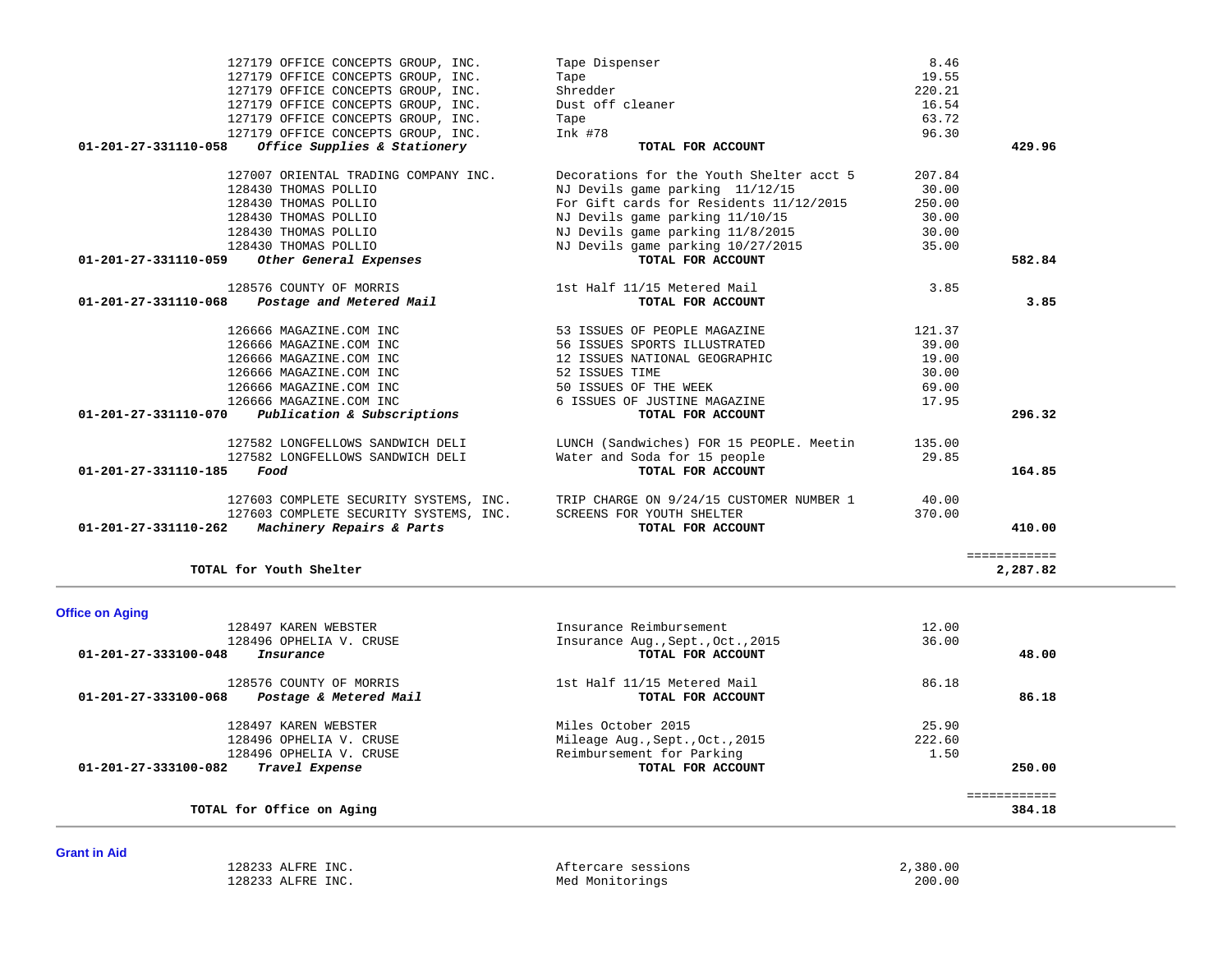|                                         | 128233 ALFRE INC.<br>128233 ALFRE INC.<br>128233 ALFRE INC.                                    | Pre-Admission assessments<br>Psychiatric evals<br>IOP sessions         | 400.00<br>200.00<br>4,370.00 |                           |
|-----------------------------------------|------------------------------------------------------------------------------------------------|------------------------------------------------------------------------|------------------------------|---------------------------|
|                                         | 128233 ALFRE INC.<br>01-201-27-342000-453 Grant in Aid GIA: ALFRE INC                          | Exceeds balance of subgrant<br>TOTAL FOR ACCOUNT                       | $-1,325.00$                  | 6,225.00                  |
|                                         | 128236 NEW JERSEY AIDS SERVICES                                                                | Counseling sessions                                                    | 8,183.12                     |                           |
|                                         | 01-201-27-342000-454 Grant in Aid GIA: ERIC JOHNSON                                            | TOTAL FOR ACCOUNT                                                      |                              | 8,183.12                  |
|                                         | 128235 CORNERSTONE FAMILY PROGRAMS                                                             | Social Work hours                                                      | 6,312.40                     |                           |
|                                         | 128235 CORNERSTONE FAMILY PROGRAMS<br>$01-201-27-342000-462$ Grant in Aid GIA: FAMILY SERVICES | TOTAL FOR ACCOUNT                                                      | $-0.40$                      | 6,312.00                  |
|                                         | 128232 MENTAL HEALTH ASSOCIATION OF                                                            | GIA-1568 Edna's Haven                                                  | 3,644.00                     |                           |
| 01-201-27-342000-470                    | Grant in Aid GIA: MC MENTAL HEALTH ASSOC                                                       | TOTAL FOR ACCOUNT                                                      |                              | 3,644.00                  |
|                                         | 128237 CFCS - HOPE HOUSE                                                                       | Extended evals                                                         | 270.00                       |                           |
|                                         | 128237 CFCS - HOPE HOUSE                                                                       | Case management                                                        | 270.00                       |                           |
|                                         | 128237 CFCS - HOPE HOUSE                                                                       | Groups                                                                 | 850.00                       |                           |
|                                         | 128237 CFCS - HOPE HOUSE                                                                       | Urine screenings                                                       | 350.00                       |                           |
|                                         | 128237 CFCS - HOPE HOUSE                                                                       | amount left in CAF                                                     | $-18.00$                     |                           |
|                                         | 01-201-27-342000-480 Grant in Aid GIA:HOPEHOUSEOPERTNFIXIT                                     | TOTAL FOR ACCOUNT                                                      |                              | 1,722.00                  |
|                                         |                                                                                                | 128264 NEWBRIDGE SERVICES INC 239 Clinical case management hours159.25 | 12,667.00                    |                           |
|                                         | 01-201-27-342000-483 Grant in Aid Aid Ment Hlth Cnt-New Bridg TOTAL FOR ACCOUNT                |                                                                        |                              | 12,667.00                 |
|                                         | 128263 DEIRDRE'S HOUSE                                                                         | 90 client visits                                                       | 6,038.00                     |                           |
|                                         | 01-201-27-342000-487 Grant in Aid:DEIDRE OBRIEN CHILD ADV CTR TOTAL FOR ACCOUNT                |                                                                        |                              | 6,038.00                  |
|                                         | 128267 FAMILY INTERVENTION                                                                     | July contract hours 64.5August contract                                | 10,199.00                    |                           |
|                                         | 01-201-27-342000-489 Grant in Aid: Family Intervention                                         | TOTAL FOR ACCOUNT                                                      |                              | 10,199.00                 |
|                                         | 128240 NEW HOPE FOUNDATION INC.                                                                | YDC Education project days                                             | 1,750.00                     |                           |
|                                         | 01-201-27-342000-491 Grant in Aid: New Hope                                                    | TOTAL FOR ACCOUNT                                                      |                              | 1,750.00                  |
|                                         |                                                                                                | 128286 CHILDREN ON THE GREEN 620 teen training hours61.5 supervisor h  | 9,508.00                     |                           |
|                                         | $01-201-27-342000-494$ Grant in Aid:Children of the Green                                      | TOTAL FOR ACCOUNT                                                      |                              | 9,508.00                  |
|                                         | TOTAL for Grant in Aid                                                                         |                                                                        |                              | ============<br>66,248.12 |
|                                         |                                                                                                |                                                                        |                              |                           |
| <b>Seniors, Disabled &amp; Veterans</b> |                                                                                                |                                                                        |                              |                           |
|                                         | 128178 CHARLES JURGENSEN                                                                       | VA Training Atlantic City Meals 10/18/15                               | 6.28                         |                           |
|                                         | 128178 CHARLES JURGENSEN                                                                       | VA Training Atlantic City Meals 10-19-15                               | 37.14                        |                           |
|                                         | 128178 CHARLES JURGENSEN                                                                       | VA Training Atlantic City Meals 10/20/15                               | 35.65                        |                           |
|                                         | 128178 CHARLES JURGENSEN                                                                       | VA Training Atlantic City Meals 10/21/15                               | 36.49                        |                           |
|                                         | 128178 CHARLES JURGENSEN                                                                       | VA Training Atlantic City Meals 10/22/15                               | 19.68                        |                           |
|                                         | 128178 CHARLES JURGENSEN                                                                       | VA Training Atlantic City Meals 10/23/15                               | 23.58                        |                           |
| 01-201-27-343100-059                    | 128178 CHARLES JURGENSEN<br>Other General Expenses                                             | VA Training 5 Nights hotel inclunind gra<br>TOTAL FOR ACCOUNT          | 545.90                       | 704.72                    |
|                                         |                                                                                                | Parking Resorts International 10/18/15 -                               |                              |                           |
|                                         | 128178 CHARLES JURGENSEN<br>128178 CHARLES JURGENSEN                                           | Mileage roundtrip Atlantic City 10/18/15                               | 5.00<br>93.80                |                           |
| 01-201-27-343100-082                    | Travel Expense                                                                                 | TOTAL FOR ACCOUNT                                                      |                              | 98.80                     |
|                                         |                                                                                                |                                                                        |                              | ============              |
|                                         | TOTAL for Seniors, Disabled & Veterans                                                         |                                                                        |                              | 803.52                    |
|                                         |                                                                                                |                                                                        |                              |                           |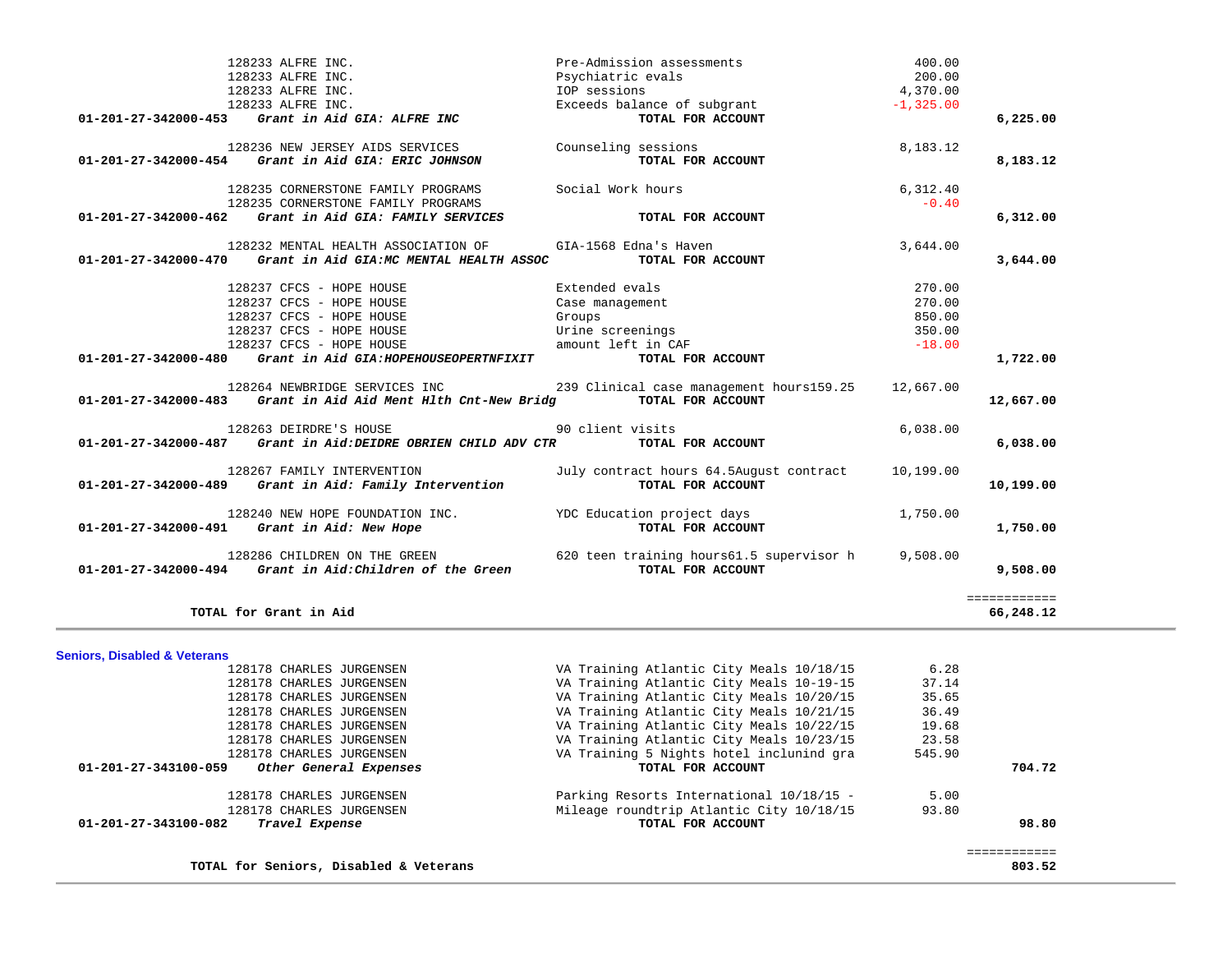| <b>County Board of Social Service</b>                                                                                                           |                                                                                                                                          |                                      |
|-------------------------------------------------------------------------------------------------------------------------------------------------|------------------------------------------------------------------------------------------------------------------------------------------|--------------------------------------|
| 127326 W.B. MASON COMPANY INC<br>$01 - 201 - 27 - 345100 - 058$<br>Office Supplies & Stationery                                                 | Order #S029845499/09-17-15<br>TOTAL FOR ACCOUNT                                                                                          | 1,003.86<br>1,003.86                 |
| 128262 READY REFRESH<br>Other General Expenses<br>01-201-27-345100-059                                                                          | 0434488383 - 09/15/15 - 10/14/15 Water<br>TOTAL FOR ACCOUNT                                                                              | 472.38<br>472.38                     |
| 128166 CITYSIDE ARCHIVES, LTD<br>Rental - Other<br>01-201-27-345100-257                                                                         | OFFICE OF TEMP ASSISTANCE<br>TOTAL FOR ACCOUNT                                                                                           | 1,146.46<br>1,146.46                 |
| 128094 U.S. SECURITY ASSOCIATES, INC.<br>128094 U.S. SECURITY ASSOCIATES, INC.<br>$01 - 201 - 27 - 345100 - 325$<br>Special Services            | 573-1198-000 Payment for Security Office<br>07/03/15-07/09/15<br>TOTAL FOR ACCOUNT                                                       | 569.40<br>372.30<br>941.70           |
| 126854 HORIZON BLUE CROSS BLUE SHIELD<br>126848 HORIZON BLUE CROSS BLUE SHIELD<br>$01 - 201 - 27 - 345100 - 329$<br>Hospital Insurance Premiums | Dental coverage for the month of October<br>Monthly premium for the month of October<br>TOTAL FOR ACCOUNT                                | 4,554.28<br>133,280.82<br>137,835.10 |
| 128501 CHRISTINE HELLYER<br>128500 LASZLO CSENGETO<br>128498 JULIO PORRAO<br>01-201-27-345100-332<br>Mileage                                    | ADM - Mi, reimb, for October 2015<br>ADM - Mileage reimb. for October 2015<br>FSS - Mileage reimb. for October 2015<br>TOTAL FOR ACCOUNT | 57.40<br>30.45<br>84.35<br>172.20    |
| 128501 CHRISTINE HELLYER<br>128499 BEATRIZ OSPINA<br>$01 - 201 - 27 - 345100 - 333$<br>Other Allowances                                         | Insurance reimb. for September to Decemb<br>MAP - Insurance reimb. for July to Decem<br>TOTAL FOR ACCOUNT                                | 48.00<br>72.00<br>120.00             |
| 127561 COMPLETE SECURITY SYSTEMS, INC.<br>Repairs & Alterations<br>01-201-27-345100-336                                                         | Repairs & Alterations - Labor charges -<br>TOTAL FOR ACCOUNT                                                                             | 280.00<br>280.00                     |
| 126249 LABORATORY CORPORATION OF<br>01-201-27-345100-351<br>Paternity Expenses                                                                  | DNA testing from $8/1/15$ to $8/29/15$ - Ac<br>TOTAL FOR ACCOUNT                                                                         | 225.75<br>225.75                     |
| 127859 TREASURER, ST OF NJ<br>127860 TREASURER. ST OF NJ<br>Collection Service Fees<br>$01 - 201 - 27 - 345100 - 353$                           | CSP Collection Intercept Fees (Pre-Offse<br>CSP Collection Intercept Fees for the 3r<br>TOTAL FOR ACCOUNT                                | 93.00<br>5.049.15<br>5,142.15        |
| 126937 COUNTY OF MORRIS<br>$01 - 203 - 27 - 345100 - 331$<br>(2014) Unemployment Compensation                                                   | Disability Payments made in excess ofPay<br>TOTAL FOR ACCOUNT                                                                            | 1,644.10<br>1,644.10                 |
| TOTAL for County Board of Social Service                                                                                                        |                                                                                                                                          | <b>EEEEEEEEEEE</b><br>148,983.70     |

#### **MV:Administration**

| 128597 ARNEL P GARCIA        | LPN, 11-1-2015 thru 11-14-2015 | 2,552.00 |
|------------------------------|--------------------------------|----------|
| 128583 BARKEL FLEMMING       | LPN, 11-1-2015 thru 11-14-2015 | 1,856.00 |
| 128582 CARRELLE L CALIXTE    | LPN, 11-1-2015 thru 11-14-2015 | 2,818.80 |
| 128581 COLLETE K NYANARO     | RN, 11-1-2015 thru 11-14-2015  | 591.26   |
| 128580 DAMACINA L. OKE       | LPN, 11-1-2015 thru 11-14-2015 | 667.00   |
| 128579 DANILO LAPID          | RN, 11-1-2015 thru 11-14-2015  | 1,771.56 |
| 128578 DAVID JEAN-LOUIS      | LPN, 11-1-2015 thru 11-14-2015 | 2,349.00 |
| 128577 EDITHA MAROUEZ        | RN, 11-1-2015 thru 11-14-2015  | 1,507.75 |
| 128571 EVELYN TOLENTINO      | RN, 11-1-2015 thru 11-14-2015  | 1,535.50 |
| 128570 GEORGINA GRAY-HORSLEY | LPN, 11-1-2015 thru 11-14-2015 | 1,406.50 |
| 128569 HARRIET VALLECER RN   | RN, 11-1-2015 thru 11-14-2015  | 2,072.00 |
| 128568 ILLIENE CHARLES, RN   | RN, 11-1-2015 thru 11-14-2015  | 3,293.00 |
| 128567 LOREEN RAFISURA       | RN.11-1-2015 thru 11-14-2015   | 888.00   |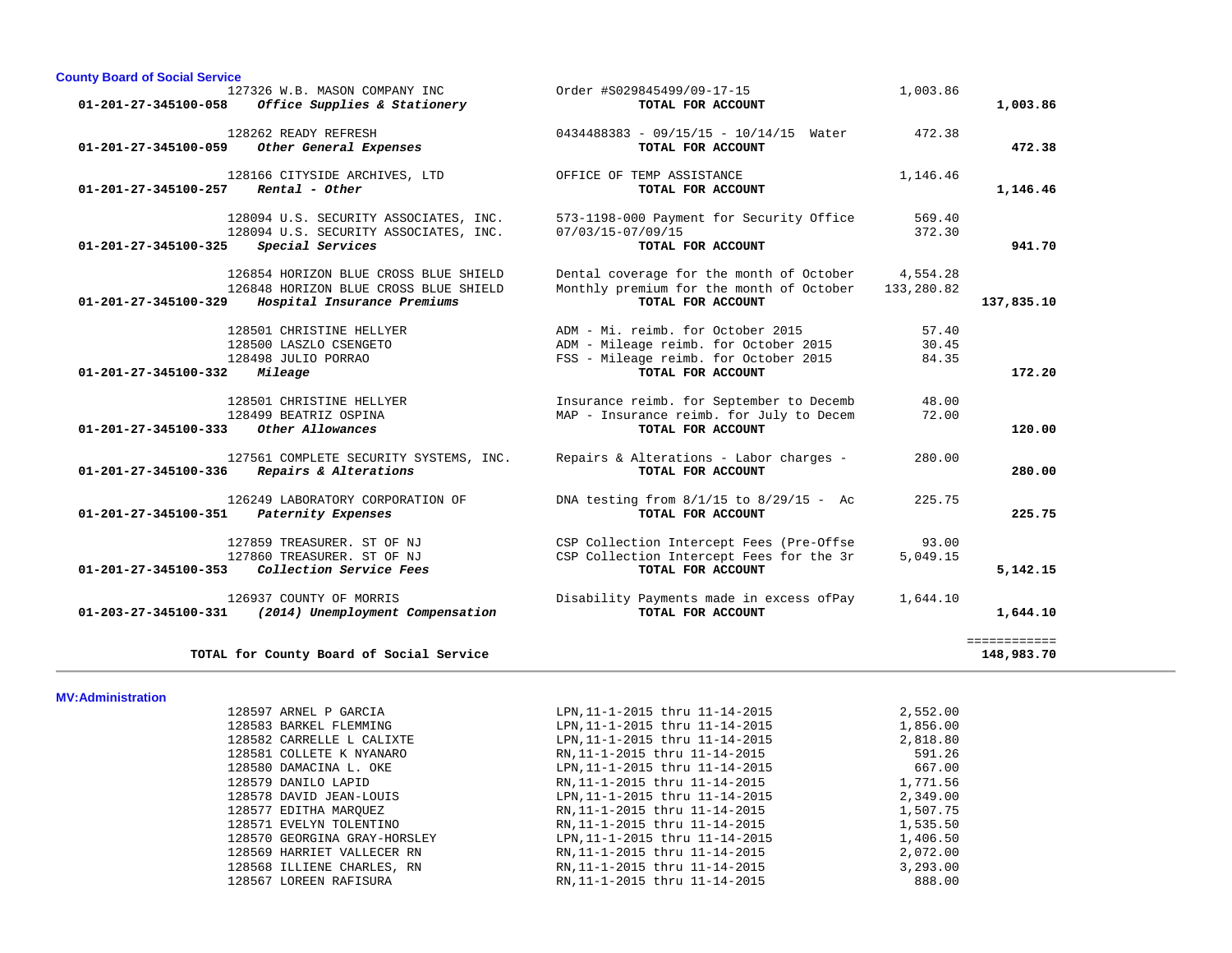| 01-201-27-350100-068<br>Postage & Metered Mail                                                                                                                                                                                                                                                                                                                            | TOTAL FOR ACCOUNT                                                                                                                                                                                                                                                                                                      | 234.94                                                                                                  |  |
|---------------------------------------------------------------------------------------------------------------------------------------------------------------------------------------------------------------------------------------------------------------------------------------------------------------------------------------------------------------------------|------------------------------------------------------------------------------------------------------------------------------------------------------------------------------------------------------------------------------------------------------------------------------------------------------------------------|---------------------------------------------------------------------------------------------------------|--|
| 128572 NATIONAL FUEL OIL INC.<br>01-201-27-350100-140<br>Gas Purchases                                                                                                                                                                                                                                                                                                    | FUEL CHARGES, 10/15<br>TOTAL FOR ACCOUNT                                                                                                                                                                                                                                                                               | 154.25<br>154.25                                                                                        |  |
| 128539 VERIZON<br>$01 - 201 - 27 - 350100 - 146$<br>Telephone                                                                                                                                                                                                                                                                                                             | 973 984-0357 078 33Y, 9-22 thru 10-21-201<br>TOTAL FOR ACCOUNT                                                                                                                                                                                                                                                         | 28.77<br>28.77                                                                                          |  |
| 128538 U.S. SECURITY ASSOCIATES, INC.<br>128538 U.S. SECURITY ASSOCIATES, INC.<br>128538 U.S. SECURITY ASSOCIATES, INC.<br>128538 U.S. SECURITY ASSOCIATES, INC.<br>128538 U.S. SECURITY ASSOCIATES, INC.<br>128538 U.S. SECURITY ASSOCIATES, INC.<br>128538 U.S. SECURITY ASSOCIATES, INC.<br>128538 U.S. SECURITY ASSOCIATES, INC.<br>01-201-27-350100-266 Safety Items | 573-1134-000,8-21 thru 8-27-2015<br>573-1134-000,8-28 thru 9-03-2015<br>573-1134-000,9-04 thru 9-10-2015<br>573-1134-000, 9-11 thru 9-17-2015<br>573-1134-000,9-18 thru 9-24-2015<br>573-1134-000, 9-18 thru 9-24-2015<br>573-1134-000.9-25 thru 10-01-2015<br>573-1134-000,10-02 thru 10-08-2015<br>TOTAL FOR ACCOUNT | 6,234.64<br>6,384.18<br>6,717.80<br>6,120.00<br>6,761.04<br>143.20<br>7,113.52<br>7,396.88<br>46,871.26 |  |
| TOTAL for MV: Administration                                                                                                                                                                                                                                                                                                                                              |                                                                                                                                                                                                                                                                                                                        | ============<br>185,768.50                                                                              |  |
| <b>MV:Building Services</b><br>127460 PORTASOFT OF MORRIS COUNTY INC<br>01-201-27-350110-044<br>Equipment Service Agreements                                                                                                                                                                                                                                              | 17029,8-1-2015<br>TOTAL FOR ACCOUNT                                                                                                                                                                                                                                                                                    | 450.00<br>450.00                                                                                        |  |
| 127277 KLEIZA ENTERPRISES INC<br>127282 RICCIARDI BROTHERS<br>127282 RICCIARDI BROTHERS<br>01-201-27-350110-204<br>Plant Operation                                                                                                                                                                                                                                        | 11820062,9-9-2015<br>6981,8-12-2015<br>6981,8-28-2015<br>TOTAL FOR ACCOUNT                                                                                                                                                                                                                                             | 150.00<br>142.70<br>48.71<br>341.41                                                                     |  |
| 127279 EAGLE BUILDING SERVICES, LLC.<br>Window Cleaning<br>$01 - 201 - 27 - 350110 - 256$                                                                                                                                                                                                                                                                                 | Window Cleaning on 4-30-2015<br>TOTAL FOR ACCOUNT                                                                                                                                                                                                                                                                      | 2,225.00<br>2,225.00                                                                                    |  |
| 127462 ARZEE SUPPLY                                                                                                                                                                                                                                                                                                                                                       | Repair on 8-19-2015                                                                                                                                                                                                                                                                                                    | 41.60                                                                                                   |  |
|                                                                                                                                                                                                                                                                                                                                                                           |                                                                                                                                                                                                                                                                                                                        |                                                                                                         |  |

| Outside Salaries & Wages<br>01-201-27-350100-016         | TOTAL FOR ACCOUNT                     |          | 17,285.23 |
|----------------------------------------------------------|---------------------------------------|----------|-----------|
| 128527 AEOUOR HEALTHCARE SERVICES, LLC                   | Agency Nursing, 10-11 thru 10-17-2015 | 8,682.80 |           |
| 128527 AEOUOR HEALTHCARE SERVICES, LLC                   | Agency Nursing, 10-4 thru 10-10-2015  | 8,602.43 |           |
| Temporary Help - Per Diem Nurses<br>01-201-27-350100-013 | TOTAL FOR ACCOUNT                     |          | 44,418.43 |
| 128551 TERESA OMWENGA                                    | RN, 11-1-2015 thru 11-14-2015         | 1,184.00 |           |
| 128552 TEODORA O. DELEON                                 | RN, 11-1-2015 thru 11-14-2015         | 592.00   |           |
| 128553 SUZIE COLLIN                                      | RN, 11-1-2015 thru 11-14-2015         | 2,455.32 |           |
| 128554 SHELLEY REINER                                    | LPN, 11-1-2015 thru 11-14-2015        | 1,392.00 |           |
| 128558 ROSEMARY BATANE COBCOBO                           | RN.11-1-2015 thru 11-14-2015          | 2,072.00 |           |
| 128559 ROSE DUMAPIT                                      | RN, 11-1-2015 thru 11-14-2015         | 872.09   |           |
| 128560 MIRLENE ESTRIPLET                                 | RN, 11-1-2015 thru 11-14-2015         | 2,414.25 |           |
| 128561 MICHELLE CAPILI                                   | RN, 11-1-2015 thru 11-14-2015         | 3,256.00 |           |
| 128562 MELOJANE CELESTINO                                | RN, 11-1-2015 thru 11-14-2015         | 1,200.65 |           |
| 128563 MARTHA YAGHI                                      | RN.11-1-2015 thru 11-14-2015          | 888.00   |           |
| 128564 MARIA CARMELITA OBLINA                            | LPN, 11-1-2015 thru 11-14-2015        | 464.00   |           |

 128566 LOUISE R. MACCHIA RN,11-1-2015 thru 11-14-2015 1,951.75 128565 MADUKWE IMO IBOKO, RN RN,11-1-2015 thru 11-14-2015 2,368.00

128535 PREMIER HEALTHCARE Professional Management,October~2015 76,775.62

 128576 COUNTY OF MORRIS 1st Half 11/15 Metered Mail 111.77 128530 FEDEX 3684-0206-0,10-12-2015 123.17

 **01-201-27-350100-035** *Consultation Fee* **TOTAL FOR ACCOUNT 76,775.62**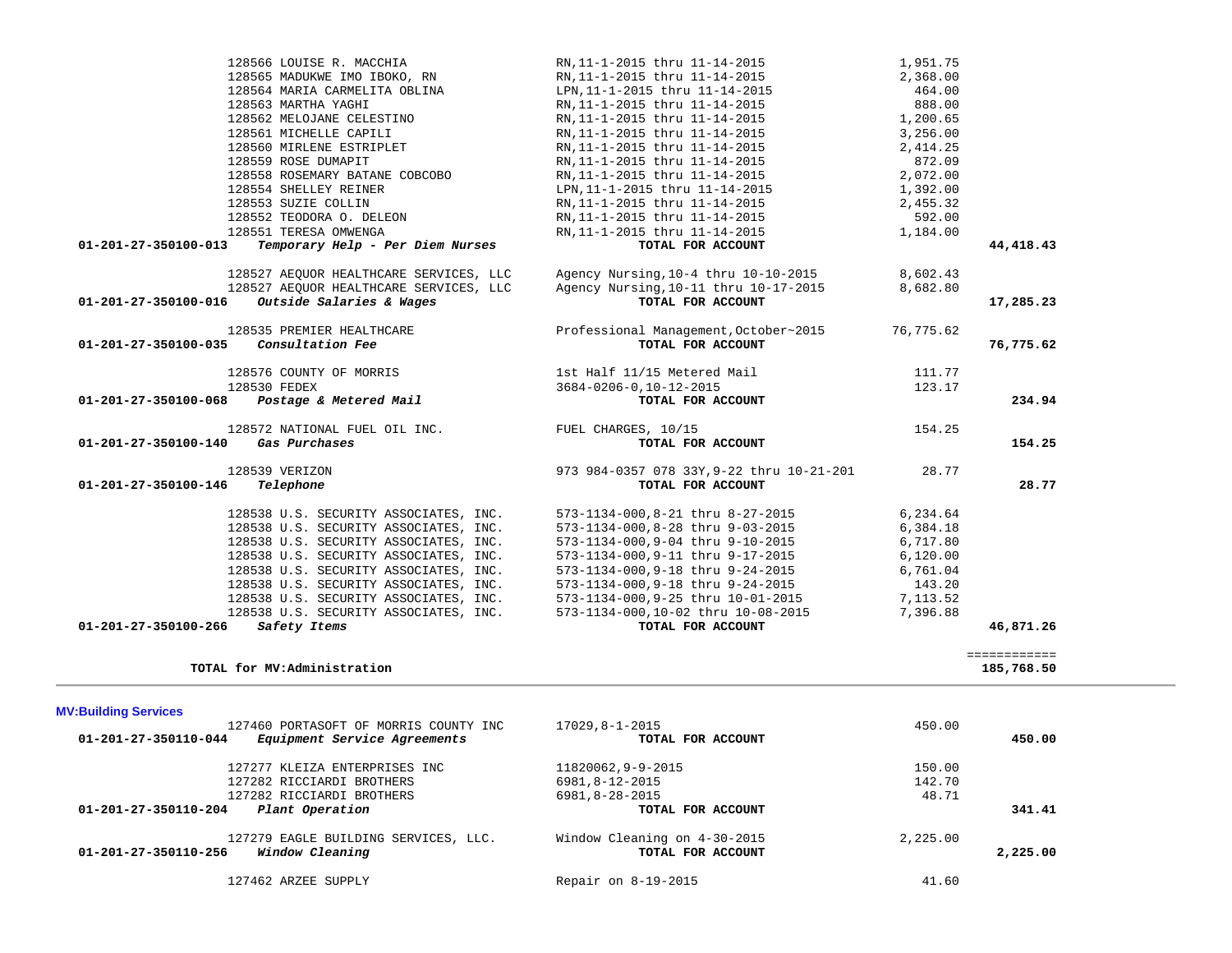| 127898 GENERAL PLUMBING SUPPLY INC.<br>127898 GENERAL PLUMBING SUPPLY INC.<br>127898 GENERAL PLUMBING SUPPLY INC.<br>127898 GENERAL PLUMBING SUPPLY INC.<br>127898 GENERAL PLUMBING SUPPLY INC.<br>127460 PORTASOFT OF MORRIS COUNTY INC<br>127303 WHITE AND SHAUGER INC<br>01-201-27-350110-262<br>Machinery Repairs & Parts | $5999, 7 - 31 - 2015$<br>$5999, 7 - 31 - 2015$<br>$5999, 7 - 28 - 2015$<br>$5999, 8 - 11 - 2015$<br>$5999, 8 - 13 - 2015$<br>$17029, 8 - 7 - 2015$<br>COU200, 9-16-2015<br>TOTAL FOR ACCOUNT | 94.59<br>130.77<br>24.40<br>61.79<br>189.33<br>1,375.00<br>185.48 | 2,102.96                  |  |
|-------------------------------------------------------------------------------------------------------------------------------------------------------------------------------------------------------------------------------------------------------------------------------------------------------------------------------|----------------------------------------------------------------------------------------------------------------------------------------------------------------------------------------------|-------------------------------------------------------------------|---------------------------|--|
|                                                                                                                                                                                                                                                                                                                               |                                                                                                                                                                                              |                                                                   |                           |  |
| TOTAL for MV: Building Services                                                                                                                                                                                                                                                                                               |                                                                                                                                                                                              |                                                                   | ============<br>5,119.37  |  |
| <b>MV:Dietary</b>                                                                                                                                                                                                                                                                                                             |                                                                                                                                                                                              |                                                                   |                           |  |
| 128537 STAR LEDGER                                                                                                                                                                                                                                                                                                            | 947758, w/e 10-17-2015                                                                                                                                                                       | 62.25                                                             |                           |  |
| 128537 STAR LEDGER                                                                                                                                                                                                                                                                                                            | 947758, w/e 10-24-2015                                                                                                                                                                       | 62.25                                                             |                           |  |
| Coffee / Gift Shop<br>01-201-27-350115-186                                                                                                                                                                                                                                                                                    | TOTAL FOR ACCOUNT                                                                                                                                                                            |                                                                   | 124.50                    |  |
|                                                                                                                                                                                                                                                                                                                               |                                                                                                                                                                                              |                                                                   | ============              |  |
| TOTAL for MV: Dietary                                                                                                                                                                                                                                                                                                         |                                                                                                                                                                                              |                                                                   | 124.50                    |  |
|                                                                                                                                                                                                                                                                                                                               |                                                                                                                                                                                              |                                                                   |                           |  |
| <b>MV:Nursing</b>                                                                                                                                                                                                                                                                                                             |                                                                                                                                                                                              |                                                                   |                           |  |
| 128540 IPC HOSPITALIST PHYSICIANS NJ                                                                                                                                                                                                                                                                                          | Medical Director, 10-1, 10-5, 10-8, 10-12, 10                                                                                                                                                | 2,550.00                                                          |                           |  |
| 128535 PREMIER HEALTHCARE                                                                                                                                                                                                                                                                                                     | Admissions Nursing, October~2015                                                                                                                                                             | 11,433.34                                                         |                           |  |
| Contracted Services<br>01-201-27-350130-036                                                                                                                                                                                                                                                                                   | TOTAL FOR ACCOUNT                                                                                                                                                                            |                                                                   | 13,983.34                 |  |
| 128531 JML MEDICAL INC.                                                                                                                                                                                                                                                                                                       | 5MOC02, 9-08-2015                                                                                                                                                                            | 1,667.15                                                          |                           |  |
| 128531 JML MEDICAL INC.                                                                                                                                                                                                                                                                                                       | 5MOC02, 9-14-2015                                                                                                                                                                            | 1,886.68                                                          |                           |  |
| 128531 JML MEDICAL INC.                                                                                                                                                                                                                                                                                                       | 5MOC02, 9-28-2015                                                                                                                                                                            | 3,836.48                                                          |                           |  |
| 128531 JML MEDICAL INC.                                                                                                                                                                                                                                                                                                       | $5MOCO2, 9-30-2015$                                                                                                                                                                          | 2,835.20                                                          |                           |  |
| 128531 JML MEDICAL INC.                                                                                                                                                                                                                                                                                                       | $5MOCO2, 9-28-2015$                                                                                                                                                                          | 52.50                                                             |                           |  |
| 128531 JML MEDICAL INC.                                                                                                                                                                                                                                                                                                       | 5MOC02, 9-28-2015                                                                                                                                                                            | 32.00                                                             |                           |  |
| 128531 JML MEDICAL INC.                                                                                                                                                                                                                                                                                                       | 5MOC02, 10-05-2015                                                                                                                                                                           | 1,088.73                                                          |                           |  |
| 128531 JML MEDICAL INC.                                                                                                                                                                                                                                                                                                       | 5MOC02, 10-08-2015                                                                                                                                                                           | 5,042.37                                                          |                           |  |
| 128531 JML MEDICAL INC.                                                                                                                                                                                                                                                                                                       | 5MOC02, 10-08-2015                                                                                                                                                                           | 1,880.40                                                          |                           |  |
| 01-201-27-350130-046<br>General Stores                                                                                                                                                                                                                                                                                        | TOTAL FOR ACCOUNT                                                                                                                                                                            |                                                                   | 18,321.51                 |  |
|                                                                                                                                                                                                                                                                                                                               |                                                                                                                                                                                              |                                                                   |                           |  |
| TOTAL for MV:Nursing                                                                                                                                                                                                                                                                                                          |                                                                                                                                                                                              |                                                                   | ============<br>32,304.85 |  |
|                                                                                                                                                                                                                                                                                                                               |                                                                                                                                                                                              |                                                                   |                           |  |
| <b>MV:Recreation/Volunteer Svc</b>                                                                                                                                                                                                                                                                                            |                                                                                                                                                                                              |                                                                   |                           |  |
| 128533 CABLEVISION                                                                                                                                                                                                                                                                                                            | 07876-533982-01-2,10-15 thru 11-14-2015                                                                                                                                                      | 3,636.29                                                          |                           |  |
| 01-201-27-350135-036<br>Contracted Services                                                                                                                                                                                                                                                                                   | TOTAL FOR ACCOUNT                                                                                                                                                                            |                                                                   | 3,636.29                  |  |
|                                                                                                                                                                                                                                                                                                                               |                                                                                                                                                                                              | 323.50                                                            |                           |  |
| 127455 HORIZON OFFICE EOUIPMENT<br>126905 NASCO                                                                                                                                                                                                                                                                               | Repair of Plotter, 10-5-2015                                                                                                                                                                 | 112.45                                                            |                           |  |
|                                                                                                                                                                                                                                                                                                                               | $157 - 631 - 00, 9 - 28 - 2015$                                                                                                                                                              | 164.85                                                            |                           |  |
| 126905 NASCO                                                                                                                                                                                                                                                                                                                  | $157 - 631 - 00, 9 - 29 - 2015$<br>Pottery Class-2D, 10-8-2015                                                                                                                               | 100.00                                                            |                           |  |
| 128528 CREATING WITH CLAY LLC<br>128528 CREATING WITH CLAY LLC                                                                                                                                                                                                                                                                | Pottery Class-Atrium, 10-15-2015                                                                                                                                                             | 100.00                                                            |                           |  |
| 128529 DENNIS GRAU                                                                                                                                                                                                                                                                                                            | Music Therapy-Atrium, 10-6-2015                                                                                                                                                              | 150.00                                                            |                           |  |
| 128529 DENNIS GRAU                                                                                                                                                                                                                                                                                                            | Music Therapy-2D, 10-20-2015                                                                                                                                                                 | 150.00                                                            |                           |  |
| 128532 MORRIS COUNTY FARMS INC                                                                                                                                                                                                                                                                                                | 2852800, 10-21-2015                                                                                                                                                                          | 176.00                                                            |                           |  |
|                                                                                                                                                                                                                                                                                                                               | 2852800,10-22-2015                                                                                                                                                                           | 49.50                                                             |                           |  |
| 128532 MORRIS COUNTY FARMS INC                                                                                                                                                                                                                                                                                                |                                                                                                                                                                                              |                                                                   |                           |  |
| 128534 PRECIOUS GEMS MUSIC, LLC                                                                                                                                                                                                                                                                                               | Music Program, 10-22-2015<br>TOTAL FOR ACCOUNT                                                                                                                                               | 125.00                                                            |                           |  |
| Patient Activities<br>01-201-27-350135-194                                                                                                                                                                                                                                                                                    |                                                                                                                                                                                              |                                                                   | 1,451.30                  |  |
| 127455 HORIZON OFFICE EQUIPMENT                                                                                                                                                                                                                                                                                               | Repair of Plotter, 10-5-2015                                                                                                                                                                 | 1,000.00                                                          |                           |  |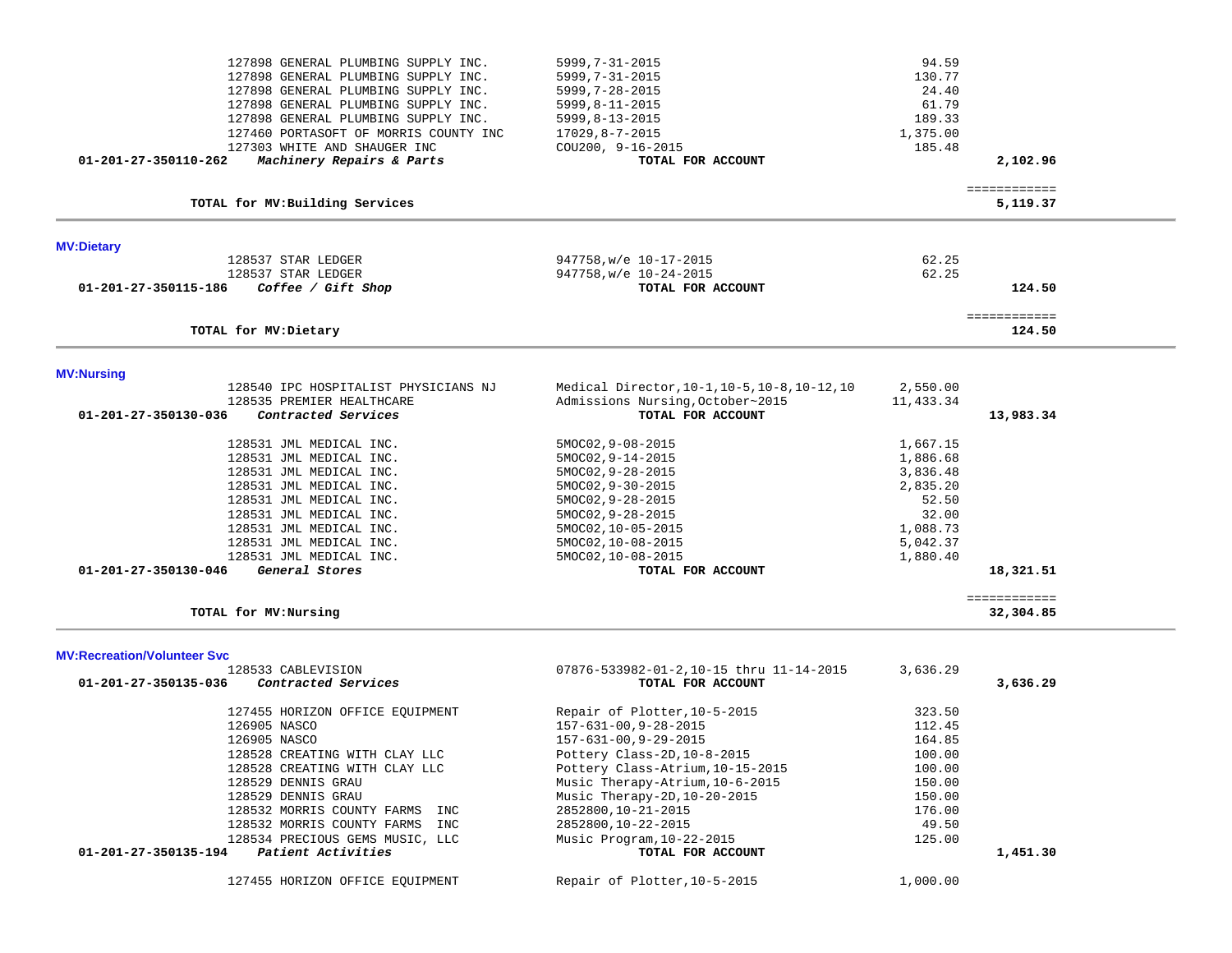| 01-201-27-350135-262                  | Machinery Repairs & Parts                                | TOTAL FOR ACCOUNT                                |            | 1,000.00                   |  |
|---------------------------------------|----------------------------------------------------------|--------------------------------------------------|------------|----------------------------|--|
|                                       | TOTAL for MV: Recreation/Volunteer Svc                   |                                                  |            | ============<br>6,087.59   |  |
| <b>MV:Rehabilitation</b>              |                                                          |                                                  |            |                            |  |
| 01-201-27-350140-036                  | 128536 SELECT REHABILITATION INC.<br>Contracted Services | 850, September~2015<br>TOTAL FOR ACCOUNT         | 154,725.68 | 154,725.68                 |  |
|                                       | TOTAL for MV: Rehabilitation                             |                                                  |            | ============<br>154,725.68 |  |
| <b>County Library</b>                 |                                                          |                                                  |            |                            |  |
|                                       | 126088 CENTER POINT LARGE PRINT                          | Purchase Order#XCP15-5 dated 08/01/15            | 99.66      |                            |  |
|                                       | 126093 LEXIS NEXIS                                       | 150KMG dated 08/31/15                            | 174.00     |                            |  |
|                                       | 126419 P4A.COM.LTD                                       | p4A Antiques Reference database in-libra         | 445.00     |                            |  |
|                                       | 126045 THOMSON REUTERS                                   | 1003308031 dated 08/1/15                         | 1,499.40   |                            |  |
|                                       | 126421 THOMSON REUTER-WEST                               | 1003308031 dated 09/01/15                        | 1,499.40   |                            |  |
| 01-201-29-390100-028                  | Books & Periodicals                                      | TOTAL FOR ACCOUNT                                |            | 3,717.46                   |  |
|                                       | 128576 COUNTY OF MORRIS                                  |                                                  | 844.14     |                            |  |
| 01-201-29-390100-068                  | Postage & Metered Mail                                   | 1st Half 11/15 Metered Mail<br>TOTAL FOR ACCOUNT |            | 844.14                     |  |
|                                       |                                                          |                                                  |            |                            |  |
|                                       | 126416 MIDWEST TAPE LLC                                  | 2000001148 date 08/17/15                         | 616.14     |                            |  |
|                                       | 126416 MIDWEST TAPE LLC                                  | 2000001148 dated 08/208/15                       | 398.04     |                            |  |
| 01-201-29-390100-083                  | Video & Film Materials                                   | TOTAL FOR ACCOUNT                                |            | 1,014.18                   |  |
|                                       |                                                          |                                                  |            |                            |  |
|                                       | 126417 OCLC ONLINE COMPUTER<br>Other Outside Services    | 010CLC00009592 3000 dated 08/31/15 Pleas         | 2,101.86   |                            |  |
| 01-201-29-390100-084                  |                                                          | TOTAL FOR ACCOUNT                                |            | 2,101.86                   |  |
|                                       | 126420 W.B. MASON COMPANY INC                            | C1033751 dated 09/1/15                           | 51.05      |                            |  |
| 01-201-29-390100-095                  | Other Administrative Supplies                            | TOTAL FOR ACCOUNT                                |            | 51.05                      |  |
|                                       |                                                          |                                                  |            | ============               |  |
|                                       | TOTAL for County Library                                 |                                                  |            | 7,728.69                   |  |
| <b>County Superintendent of Schoo</b> |                                                          |                                                  |            |                            |  |
|                                       | 128576 COUNTY OF MORRIS                                  | 1st Half 11/15 Metered Mail                      | 84.93      |                            |  |
| 01-201-29-392100-068                  | Postage & Metered Mail                                   | TOTAL FOR ACCOUNT                                |            | 84.93                      |  |
|                                       |                                                          |                                                  |            |                            |  |
|                                       | 127202 READY REFRESH                                     | 0434565933<br>08/15/15-09/14/15                  | 9.96       |                            |  |
| 01-201-29-392100-162                  | Furniture & Fixtures                                     | TOTAL FOR ACCOUNT                                |            | 9.96                       |  |
|                                       |                                                          |                                                  |            | ============               |  |
|                                       | TOTAL for County Superintendent of Schoo                 |                                                  |            | 94.89                      |  |
|                                       |                                                          |                                                  |            |                            |  |
| <b>Contribution to County College</b> |                                                          |                                                  |            |                            |  |
|                                       | 128557 COUNTY COLLEGE OF MORRIS                          | 2ND HALF 11/15 OPERATING BUDGET                  | 492,916.67 |                            |  |
| 01-201-29-395100-090                  | Expenditures                                             | TOTAL FOR ACCOUNT                                |            | 492,916.67                 |  |
|                                       |                                                          |                                                  |            | ============               |  |
|                                       | TOTAL for Contribution to County College                 |                                                  |            | 492,916.67                 |  |
|                                       |                                                          |                                                  |            |                            |  |

**Rutgers Extension Service**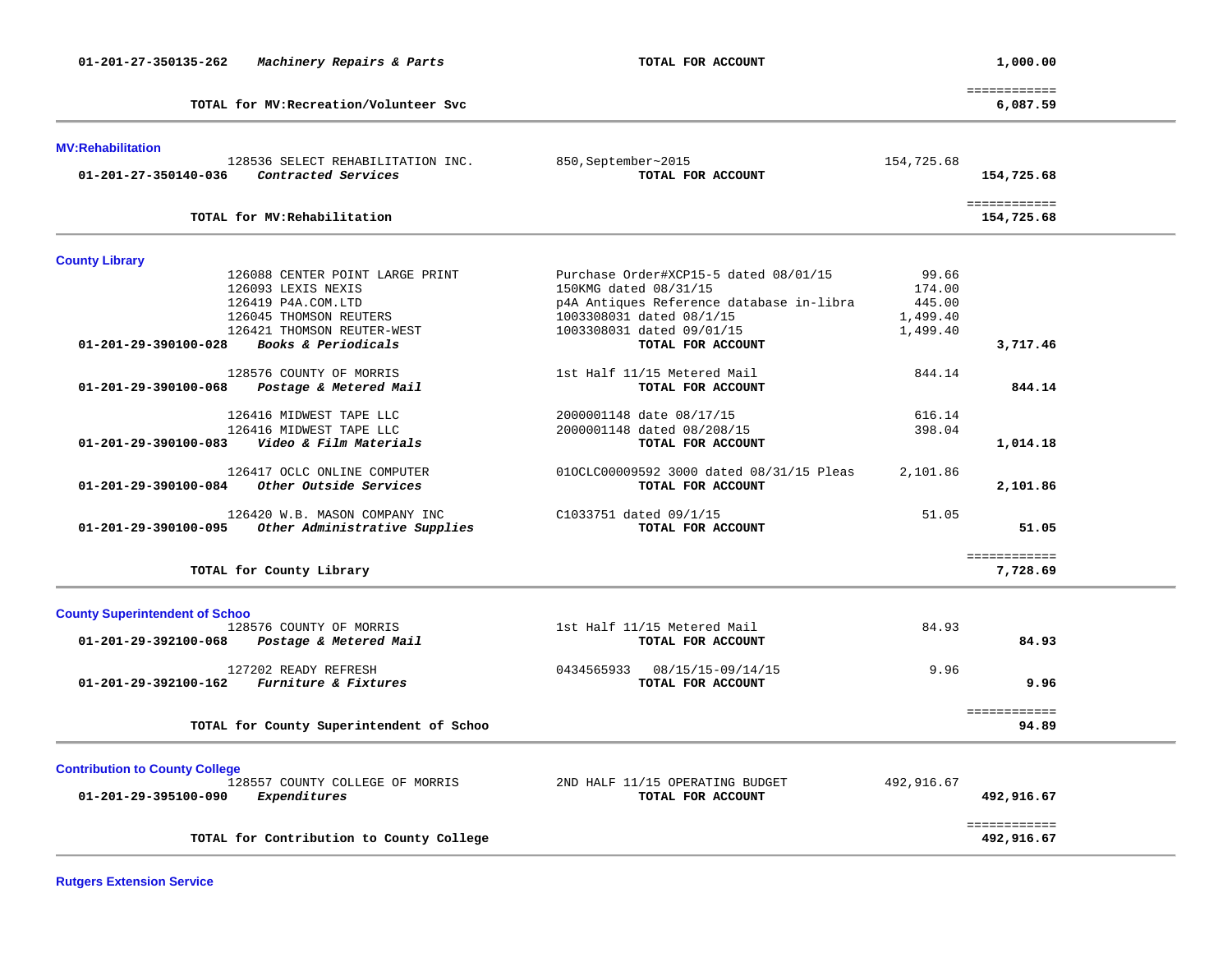| 01-201-29-396100-068                                      | 128576 COUNTY OF MORRIS<br>Postage & Metered Mail                                                                                                                                                                                                                    | 1st Half 11/15 Metered Mail<br>TOTAL FOR ACCOUNT                                                                                                        | 3.13                                                            | 3.13                       |
|-----------------------------------------------------------|----------------------------------------------------------------------------------------------------------------------------------------------------------------------------------------------------------------------------------------------------------------------|---------------------------------------------------------------------------------------------------------------------------------------------------------|-----------------------------------------------------------------|----------------------------|
|                                                           | TOTAL for Rutgers Extension Service                                                                                                                                                                                                                                  |                                                                                                                                                         |                                                                 | ============<br>3.13       |
| <b>Rmb Out of Cty Two Yr Coll</b><br>01-201-29-397100-090 | 128555 BERGEN COMMUNITY COLLEGE<br>Rmb Out of Cty Two Yr Coll Expenditures                                                                                                                                                                                           | 2015 FALL SEMESTER CHARGEBACK - DARLING,<br>TOTAL FOR ACCOUNT                                                                                           | 6,196.20                                                        | 6,196.20                   |
|                                                           | TOTAL for Rmb Out of Cty Two Yr Coll                                                                                                                                                                                                                                 |                                                                                                                                                         |                                                                 | ============<br>6,196.20   |
| <b>Cont M.C. School of Tech</b><br>01-201-29-400100-090   | 128556 MC VOCATIONAL SCHOOL DISTRICT<br>Cont M.C. School of Tech Expenditures                                                                                                                                                                                        | 11/15 DISTRICT TAXES TO BE RAISED<br>TOTAL FOR ACCOUNT                                                                                                  | 274,610.00                                                      | 274,610.00                 |
|                                                           | TOTAL for Cont M.C. School of Tech                                                                                                                                                                                                                                   |                                                                                                                                                         |                                                                 | ============<br>274,610.00 |
| <b>Fire and Police Academy</b>                            |                                                                                                                                                                                                                                                                      |                                                                                                                                                         |                                                                 |                            |
| 01-201-29-407100-023                                      | 126441 NFPA INTERNATIONAL<br>Associations and Memberships                                                                                                                                                                                                            | Annual Renewal<br>TOTAL FOR ACCOUNT                                                                                                                     | 165.00                                                          | 165.00                     |
| 01-201-29-407100-028                                      | 126065 NECI<br>126065 NECI<br>126065 NECI<br>126065 NECI<br>Books & Periodicals                                                                                                                                                                                      | Manuals<br>Shipping<br>Manuals<br>Shipping<br>TOTAL FOR ACCOUNT                                                                                         | 1,250.00<br>23.95<br>2,500.00<br>24.95                          | 3,798.90                   |
|                                                           | 127659 W.B. MASON COMPANY INC<br>127659 W.B. MASON COMPANY INC<br>127659 W.B. MASON COMPANY INC<br>127659 W.B. MASON COMPANY INC<br>127659 W.B. MASON COMPANY INC<br>127659 W.B. MASON COMPANY INC<br>127659 W.B. MASON COMPANY INC<br>127659 W.B. MASON COMPANY INC | Calendar Refills<br>Calendar Desk Pad<br>Refill Planner<br>Cleaner, Dust-Off<br>Labels Address<br>Labels<br>Marker, Sharpie BLK<br>Marker, Sharpie, Red | 14.76<br>6.27<br>8.06<br>5.90<br>33.26<br>84.39<br>4.56<br>8.14 |                            |
| 01-201-29-407100-058                                      | Office Supplies & Stationery                                                                                                                                                                                                                                         | TOTAL FOR ACCOUNT                                                                                                                                       |                                                                 | 165.34                     |
| 01-201-29-407100-068                                      | 128576 COUNTY OF MORRIS<br>Postage & Metered Mail                                                                                                                                                                                                                    | 1st Half 11/15 Metered Mail<br>TOTAL FOR ACCOUNT                                                                                                        | 88.82                                                           | 88.82                      |
| 01-201-29-407100-143                                      | 127003 MORRIS COUNTY M.U.A<br>Rubbish & Trash Removal                                                                                                                                                                                                                | Tipping Fees<br>TOTAL FOR ACCOUNT                                                                                                                       | 621.81                                                          | 621.81                     |
| 01-201-29-407100-239                                      | 127625 MORRISTOWN LUMBER &<br>127625 MORRISTOWN LUMBER &<br>127625 MORRISTOWN LUMBER &<br>Small Tools                                                                                                                                                                | $1/4 - 20X1$ $1/2$<br>12X1 1/2<br>USS $z$ $1/4-20$<br>TOTAL FOR ACCOUNT                                                                                 | 10.49<br>12.99<br>7.58                                          | 31.06                      |
| 01-201-29-407100-258                                      | 127658 MORRISTOWN LUMBER &<br>127658 MORRISTOWN LUMBER &<br>Equipment                                                                                                                                                                                                | Sheetrock<br>2x6x12 Doug Fir<br>TOTAL FOR ACCOUNT                                                                                                       | 329.70<br>43.20                                                 | 372.90                     |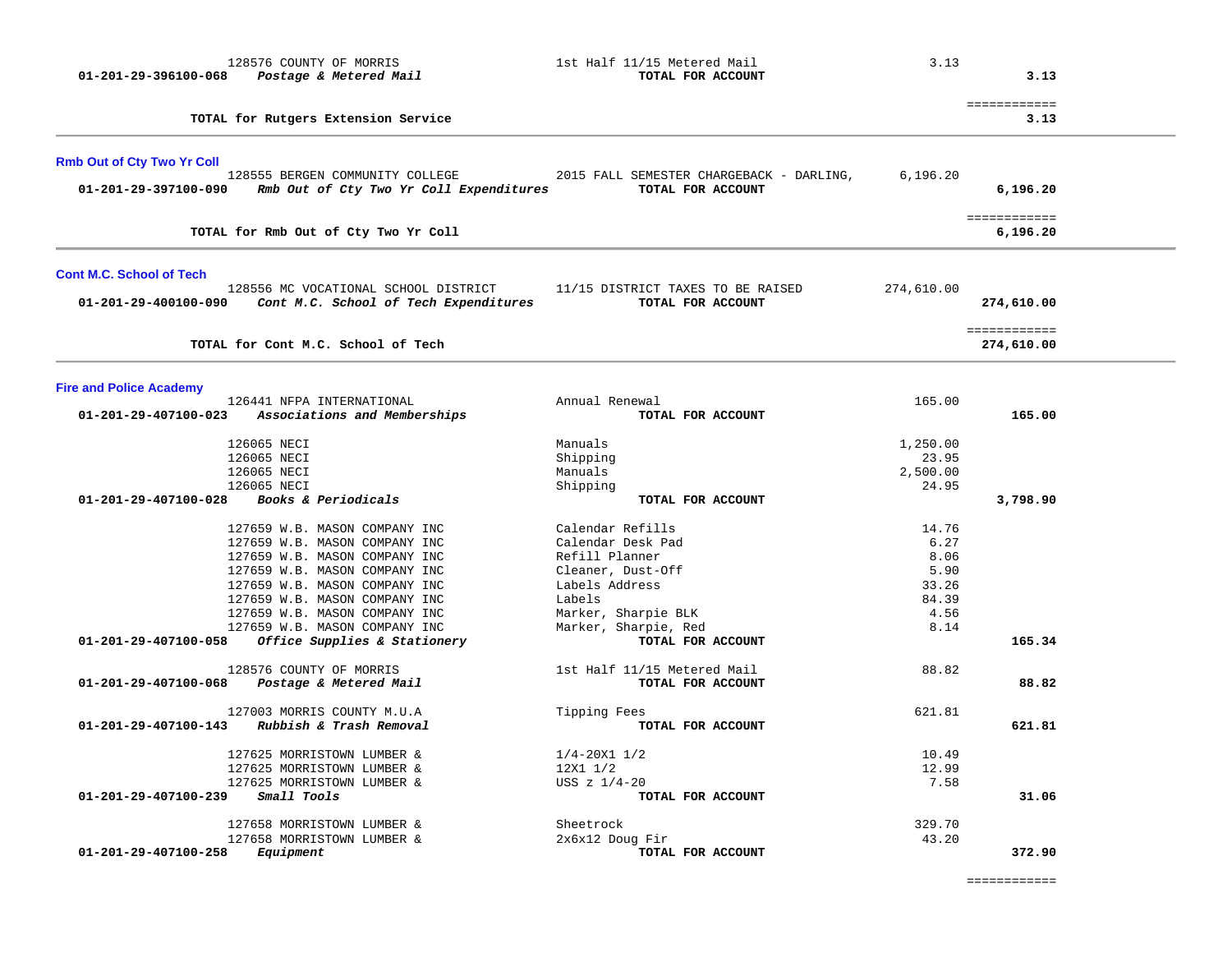| 01-201-31-430100-137 Electricity                                                    | 17502 TIOGA SOLAR MORRIS COUNTY 1 LLC 136242003/RE: SCHUYLER BUILDING 11.42<br>17502 TIOGA SOLAR MORRIS COUNTY 1 LLC 136242003/RE: SCHUYLER GARAGE 617.21<br>17502 TIOGA SOLAR MORRIS COUNTY 1 LLC 136242003/RE: SCHUYLER GARAGE 6                                                                                                                                                                       | 155,335.01 |
|-------------------------------------------------------------------------------------|----------------------------------------------------------------------------------------------------------------------------------------------------------------------------------------------------------------------------------------------------------------------------------------------------------------------------------------------------------------------------------------------------------|------------|
|                                                                                     |                                                                                                                                                                                                                                                                                                                                                                                                          |            |
| 01-201-31-430100-140 Gas Purchases                                                  |                                                                                                                                                                                                                                                                                                                                                                                                          | 37,760.71  |
|                                                                                     |                                                                                                                                                                                                                                                                                                                                                                                                          |            |
|                                                                                     |                                                                                                                                                                                                                                                                                                                                                                                                          |            |
|                                                                                     |                                                                                                                                                                                                                                                                                                                                                                                                          |            |
|                                                                                     |                                                                                                                                                                                                                                                                                                                                                                                                          |            |
|                                                                                     |                                                                                                                                                                                                                                                                                                                                                                                                          |            |
|                                                                                     |                                                                                                                                                                                                                                                                                                                                                                                                          |            |
|                                                                                     |                                                                                                                                                                                                                                                                                                                                                                                                          |            |
|                                                                                     |                                                                                                                                                                                                                                                                                                                                                                                                          |            |
|                                                                                     |                                                                                                                                                                                                                                                                                                                                                                                                          |            |
|                                                                                     |                                                                                                                                                                                                                                                                                                                                                                                                          |            |
|                                                                                     |                                                                                                                                                                                                                                                                                                                                                                                                          |            |
|                                                                                     |                                                                                                                                                                                                                                                                                                                                                                                                          |            |
|                                                                                     |                                                                                                                                                                                                                                                                                                                                                                                                          |            |
|                                                                                     |                                                                                                                                                                                                                                                                                                                                                                                                          |            |
|                                                                                     |                                                                                                                                                                                                                                                                                                                                                                                                          |            |
|                                                                                     |                                                                                                                                                                                                                                                                                                                                                                                                          |            |
| 01-201-31-430100-141 Natural Gas                                                    |                                                                                                                                                                                                                                                                                                                                                                                                          | 10,342.69  |
| 128166 CITYSIDE ARCHIVES, LTD<br>01-201-31-430100-143 Rubbish & Trash Removal<br>TO | $\frac{N}{N}$ 1,058.64<br>TOTAL FOR ACCOUNT                                                                                                                                                                                                                                                                                                                                                              |            |
|                                                                                     |                                                                                                                                                                                                                                                                                                                                                                                                          | 1,058.64   |
|                                                                                     | $\begin{array}{cccccc} 127826 & \text{TAX COLLECTOR} & & & & & & & 502-0 & \text{/ A & \& R & \text{BLDG} & & & & & 16\,,273.07\\ 127826 & \text{TAX COLLECTOR} & & & & & & & 2083-0 & \text{/ COUNTHOUSE} & & & & & 20\,,391.36\\ 127826 & \text{TAX COLLECTOR} & & & & & & & 513-0 & \text{/ 8 COURT ST} & & & & 126.75\\ 127826 & \text{TAX COLLECTOR} & & & & & & & 512-0 & \text{/ 6 COURT ST} & &$ |            |
|                                                                                     |                                                                                                                                                                                                                                                                                                                                                                                                          |            |
|                                                                                     |                                                                                                                                                                                                                                                                                                                                                                                                          |            |
|                                                                                     |                                                                                                                                                                                                                                                                                                                                                                                                          |            |
|                                                                                     |                                                                                                                                                                                                                                                                                                                                                                                                          |            |
|                                                                                     |                                                                                                                                                                                                                                                                                                                                                                                                          |            |
|                                                                                     |                                                                                                                                                                                                                                                                                                                                                                                                          |            |
|                                                                                     |                                                                                                                                                                                                                                                                                                                                                                                                          |            |
| $01 - 201 - 31 - 430100 - 144$ Sewer                                                | TOTAL FOR ACCOUNT<br>TOTAL FOR ACCOUNT<br>973-328-3165 445 58Y, 10/4/15, Dover WT<br>973-829-0312 882 15Y, 10/4/15, Randolph<br>973-299-6835 828 04Y, 10/10/15, Boonton<br>32.39                                                                                                                                                                                                                         | 79,573.95  |
| 127771 VERIZON                                                                      |                                                                                                                                                                                                                                                                                                                                                                                                          |            |
| 127771 VERIZON                                                                      |                                                                                                                                                                                                                                                                                                                                                                                                          |            |
| 127771 VERIZON                                                                      |                                                                                                                                                                                                                                                                                                                                                                                                          |            |

# 127385 NATIONAL FUEL OIL INC. 4450 GAL DIESEL FOR COUNTY GARAGE 6,938.89 127385 NATIONAL FUEL OIL INC. 4500 GAL DIESEL FOR THE HILL 7,066.80 127385 NATIONAL FUEL OIL INC. 4500 GAL DIESEL FOR WHARTON 6,934.50  **01-201-31-430100-136** *Diesel Fuel* **TOTAL FOR ACCOUNT 20,940.19** 128126 JERSEY CENTRAL POWER & LIGHT 100 079 438 253 - CAC COMPLEX 9/22/15 - 10,458.07 126969 JERSEY CENTRAL POWER & LIGHT 100 105 119 190 Rt 10 & Hillside Ave., L  $45.27$ <br>127502 TIOGA SOLAR MORRIS COUNTY 1 LLC 136242003/ RE: VOTING TECH 127502 TIOGA SOLAR MORRIS COUNTY 1 LLC

**Utilities**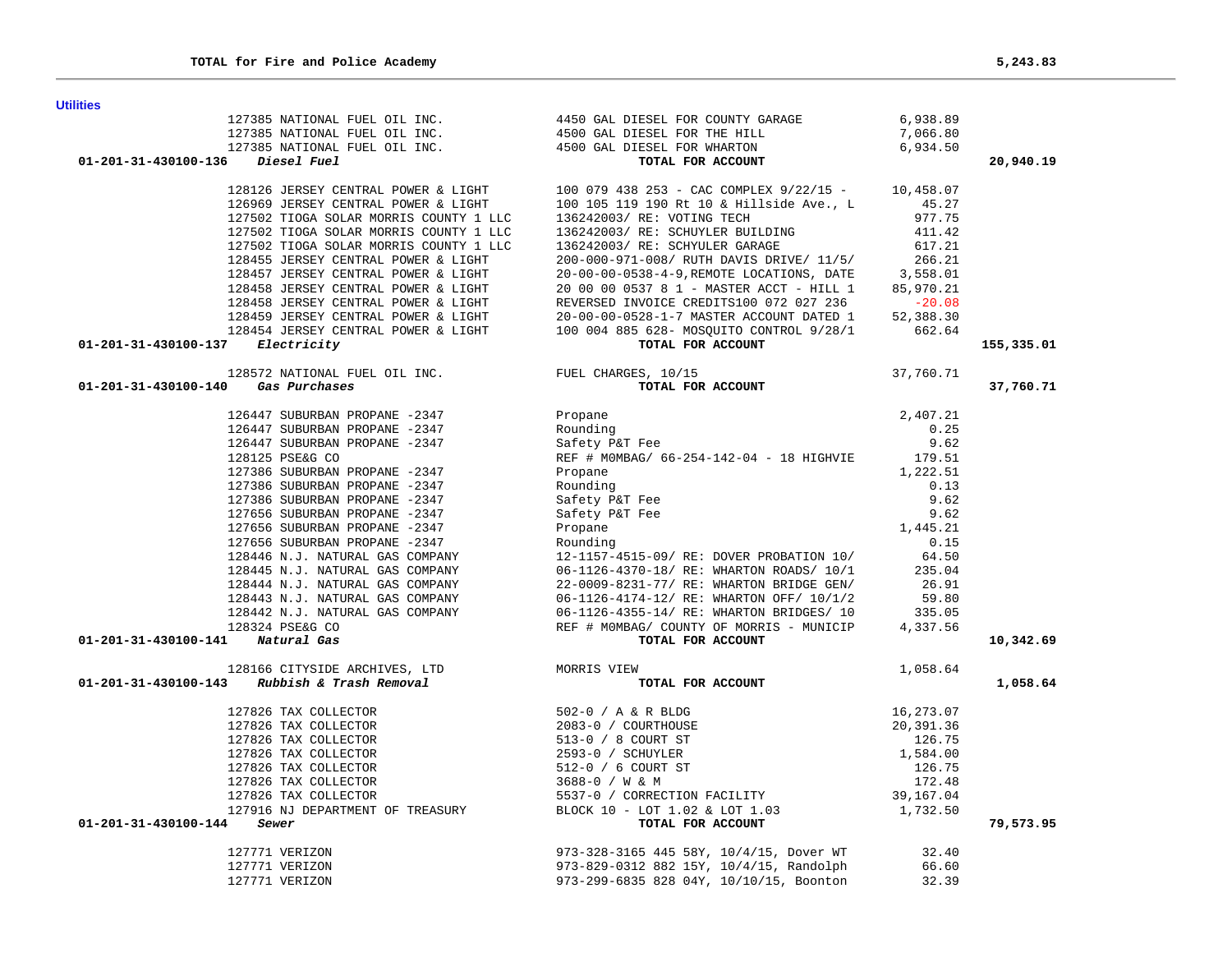| 01-201-41-716110-090   | Expenditures<br>TOTAL for Area Plan Grant                        | TOTAL FOR ACCOUNT                                                                    |                    | 10,010.00<br>============<br>10,010.00 |
|------------------------|------------------------------------------------------------------|--------------------------------------------------------------------------------------|--------------------|----------------------------------------|
|                        |                                                                  |                                                                                      |                    |                                        |
|                        | 128107 NEWBRIDGE SERVICES INC                                    | VNA CGI 15-14-076 Per. 7/1/15-9/30/1544.                                             | 4,745.00           |                                        |
| <b>Area Plan Grant</b> | 128230 CORNERSTONE FAMILY PROGRAMS                               | 2015 Funding through the Older Americans                                             | 5,265.00           |                                        |
|                        | TOTAL for Nutrition                                              |                                                                                      |                    | ============<br>3,691.24               |
| 01-201-41-716100-146   | 128011 VERIZON<br>Telephone                                      | Monthly Service Charge September 2015 Ac<br>TOTAL FOR ACCOUNT                        | 819.86             | 819.86                                 |
| 01-201-41-716100-140   | 128572 NATIONAL FUEL OIL INC.<br>Gas Purchases                   | FUEL CHARGES, 10/15<br>TOTAL FOR ACCOUNT                                             | 2,871.38           | 2,871.38                               |
| <b>Nutrition</b>       |                                                                  |                                                                                      |                    |                                        |
|                        | TOTAL for Utilities                                              |                                                                                      |                    | ============<br>333,510.21             |
| 01-203-31-430100-147   | 127719 SOUTHEAST MORRIS COUNTY<br>(2014) Water                   | 3423203520.01/ 9-11/ SEASONAL/ 08-05-15<br>TOTAL FOR ACCOUNT                         | 1,756.65           | 1,756.65                               |
| 01-201-31-430100-147   | Water                                                            | TOTAL FOR ACCOUNT                                                                    |                    | 17,199.52                              |
|                        | 128549 SOUTHEAST MORRIS COUNTY                                   | $2120000537.00, 9-10 > 10-9-2015$                                                    | 6,151.93           |                                        |
|                        | 127723 SOUTHEAST MORRIS COUNTY                                   | 212000053001/ SHADETREE                                                              | 1,067.63           |                                        |
|                        | 127723 SOUTHEAST MORRIS COUNTY<br>127723 SOUTHEAST MORRIS COUNTY | 212000084700/ CORRECTION FACILITY<br>211000005000/ ADM CTS                           | 5,569.93<br>506.57 |                                        |
|                        | 127723 SOUTHEAST MORRIS COUNTY                                   | 211000004500/ CH                                                                     | 2,672.53           |                                        |
|                        | 127723 SOUTHEAST MORRIS COUNTY                                   | 211000004000/ A & R BLDG                                                             | 1,230.93           |                                        |
| 01-201-31-430100-146   | Telephone                                                        | TOTAL FOR ACCOUNT                                                                    |                    | 9,542.85                               |
|                        | 126027 AT&T MOBILITY                                             | $07/22/15 - 08/21/15$                                                                | 286.86             |                                        |
|                        | 126923 AT&T                                                      | - Centrex/POTS Circu                                                                 | 52.94              |                                        |
|                        | 126923 AT&T                                                      | - PRI Circuits                                                                       | 2,813.94           |                                        |
|                        | 124171 AT&T MOBILITY                                             | 06/22/15-07/21/15                                                                    | 441.11             |                                        |
|                        | 127838 VERIZON                                                   | 973 267-2255 164 81Y DATE 10/19/15                                                   | 38.34              |                                        |
|                        | 125545 VERIZON CABS<br>126614 VERIZON BUSINESS                   | 6000057810 X26, 9/1/15, Mthly charge(aut                                             | 138.40             |                                        |
|                        | 127800 VERIZON                                                   | 973-455-1700 480 36Y, 10/2/15, Emerg Non<br>201 M55-5534 968, 8/25/15, E911 fiber li | 101.40<br>2,254.08 |                                        |
|                        | 127800 VERIZON                                                   | 973-361-0398 892 16Y, 10/1/15, Randolph                                              | 125.21             |                                        |
|                        | 127800 VERIZON                                                   | 973-838-8083 446 48Y, 9/28/15, Kinnelon                                              | 32.47              |                                        |

 127771 VERIZON 973-584-2050 195 53Y, 10/11/15, Mt Rd Ro 28.69 126707 VERIZON CABS 201 M55-5534 968, 9/25/15, E911 fiber li 2,248.32 126706 VERIZON CABS 201 M55-4914 825, 9/25/15, T1 American T 820.93 127800 VERIZON 973-697-0879 521 94Y, 9/22/15, Jefferson 28.77

### **Grant Fund**

| 126106 SHI INTERNATIONAL CORP | Maintenance for Lectora Inspire | 807.29 |
|-------------------------------|---------------------------------|--------|
| 126106 SHI INTERNATIONAL CORP | Annual Support Fee Inspire      | 272.17 |
| 128575 COUNTY OF MORRIS       | 1st Half 11/15 Metered Mail     | 123.31 |

**Bio-Terrorism Grant**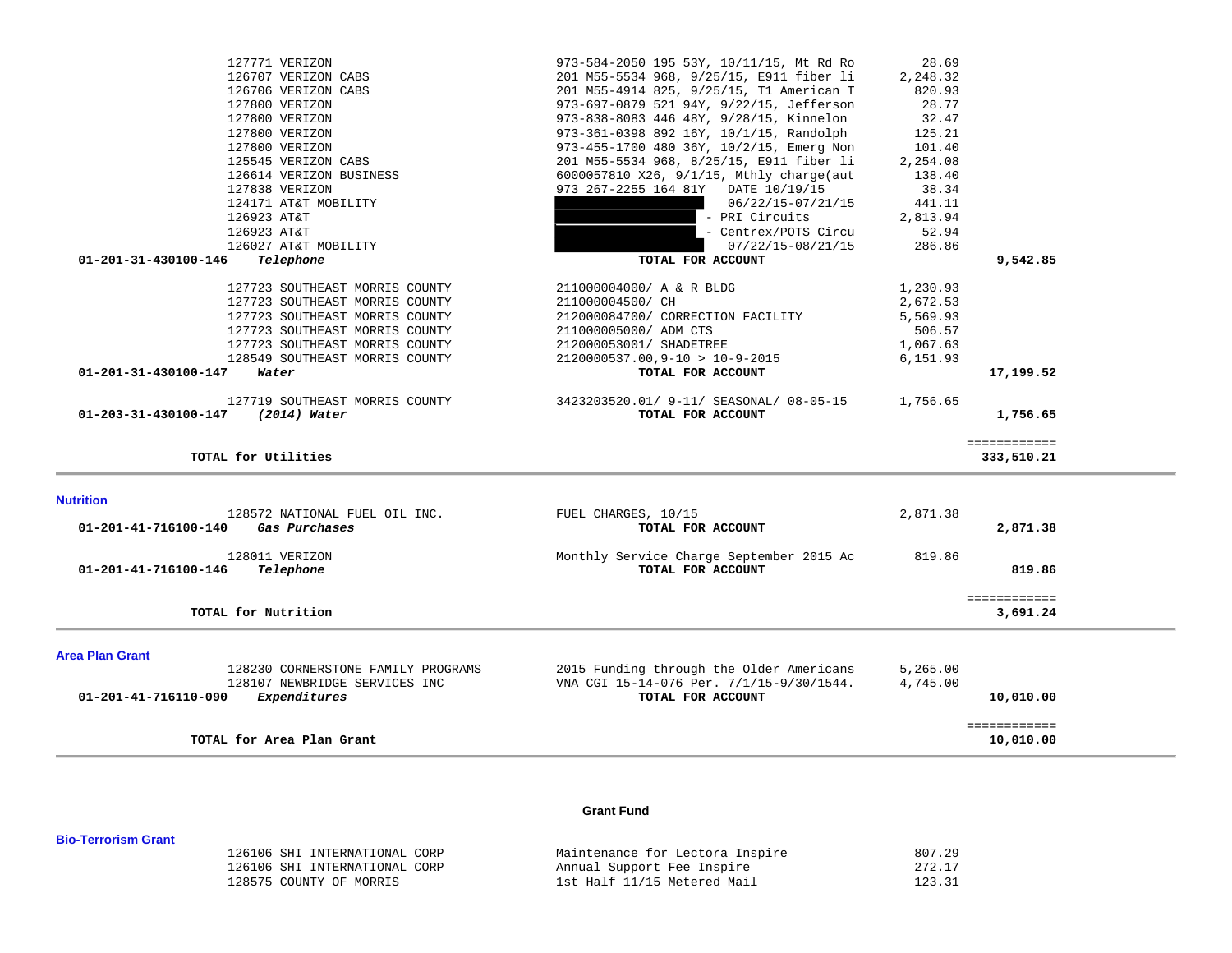| ============<br>TOTAL for Bio-Terrorism Grant<br>1,202.77<br>127947 PROJECT SELF SUFFICIENCY<br>206.00<br>Autumn Q.<br>448.00<br>127946 PROJECT SELF SUFFICIENCY<br>Autumn Q.<br>02-213-41-741515-392<br>WFNJ-TANF (7/1/14-12/31/15)<br>TOTAL FOR ACCOUNT<br>654.00<br>============<br>TOTAL for DEPARTMENT 741515<br>654.00<br><b>DEPARTMENT 741520</b><br>127854 WARREN COUNTY TECHNICAL SCHOOL<br>274.48<br>Tynisha O.<br>274.48<br>02-213-41-741520-392<br>WFNJ-General Assistance(7/1/14-12/31/15)<br>TOTAL FOR ACCOUNT<br>============<br>TOTAL for DEPARTMENT 741520<br>274.48<br><b>DEPARTMENT 741615</b><br>127001 MANPOWER<br>Richard M.; W/E 10/4/15.<br>918.40<br>126780 MANPOWER<br>Richard M., W/E 9/13/15.<br>686.70<br>Richard M., W/E 9/20/15.<br>126780 MANPOWER<br>918.40<br>126787 MANPOWER<br>Richard M.; W/E 9/27/15.<br>918.40<br>127002 TELESEARCH INC<br>21.05<br>40.33<br>127002 TELESEARCH INC<br>127002 TELESEARCH INC<br>20.34<br>1.79<br>123042 NCX<br>1.35<br>126986 NCX<br>3.74<br>126782 NCX<br>Siobhan R.<br>453.00<br>127948 PROJECT SELF SUFFICIENCY<br>127948 PROJECT SELF SUFFICIENCY<br>Dana S.<br>453.00<br>127935 PROJECT SELF SUFFICIENCY<br>Monthly reimbursables for July-Aug-Sept.<br>15,522.00<br>September Monthly expenses.<br>127934 EDWARDS LEARNING CENTER<br>4,669.20<br>127822 TELESEARCH INC<br>34.90<br>126775 US LIFE INSURANCE COMPANY<br>12.83<br>128400 AEROFUND FINANCIAL INC.<br>1,129.98<br>10.26<br>123048 US LIFE INSURANCE COMPANY<br>8.11<br>127359 CENTURYLINK<br>8.27<br>127711 VERIZON<br>02-213-41-741615-392<br>WFNJ-TANF (7/1/15-12/31/16)<br>25,832.05<br>TOTAL FOR ACCOUNT<br>============<br>TOTAL for DEPARTMENT 741615<br>25,832.05<br>DEPARTMENT 741620<br>14.04<br>127002 TELESEARCH INC<br>127002 TELESEARCH INC<br>26.89<br>127002 TELESEARCH INC<br>13.56<br>127002 TELESEARCH INC<br>Teresa S.; W/E 10/4/15.<br>1,046.50<br>123042 NCX<br>1.35<br>126986 NCX<br>0.90<br>126782 NCX<br>1.50 | 02-213-41-718605-391     | Public Health Emer Grant $(7/1/15-6/30/16)$ | TOTAL FOR ACCOUNT |       | 1,202.77 |
|-------------------------------------------------------------------------------------------------------------------------------------------------------------------------------------------------------------------------------------------------------------------------------------------------------------------------------------------------------------------------------------------------------------------------------------------------------------------------------------------------------------------------------------------------------------------------------------------------------------------------------------------------------------------------------------------------------------------------------------------------------------------------------------------------------------------------------------------------------------------------------------------------------------------------------------------------------------------------------------------------------------------------------------------------------------------------------------------------------------------------------------------------------------------------------------------------------------------------------------------------------------------------------------------------------------------------------------------------------------------------------------------------------------------------------------------------------------------------------------------------------------------------------------------------------------------------------------------------------------------------------------------------------------------------------------------------------------------------------------------------------------------------------------------------------------------------------------------------------------------------------------------------------------------------------------------------------------------------------|--------------------------|---------------------------------------------|-------------------|-------|----------|
|                                                                                                                                                                                                                                                                                                                                                                                                                                                                                                                                                                                                                                                                                                                                                                                                                                                                                                                                                                                                                                                                                                                                                                                                                                                                                                                                                                                                                                                                                                                                                                                                                                                                                                                                                                                                                                                                                                                                                                               |                          |                                             |                   |       |          |
|                                                                                                                                                                                                                                                                                                                                                                                                                                                                                                                                                                                                                                                                                                                                                                                                                                                                                                                                                                                                                                                                                                                                                                                                                                                                                                                                                                                                                                                                                                                                                                                                                                                                                                                                                                                                                                                                                                                                                                               | <b>DEPARTMENT 741515</b> |                                             |                   |       |          |
|                                                                                                                                                                                                                                                                                                                                                                                                                                                                                                                                                                                                                                                                                                                                                                                                                                                                                                                                                                                                                                                                                                                                                                                                                                                                                                                                                                                                                                                                                                                                                                                                                                                                                                                                                                                                                                                                                                                                                                               |                          |                                             |                   |       |          |
|                                                                                                                                                                                                                                                                                                                                                                                                                                                                                                                                                                                                                                                                                                                                                                                                                                                                                                                                                                                                                                                                                                                                                                                                                                                                                                                                                                                                                                                                                                                                                                                                                                                                                                                                                                                                                                                                                                                                                                               |                          |                                             |                   |       |          |
|                                                                                                                                                                                                                                                                                                                                                                                                                                                                                                                                                                                                                                                                                                                                                                                                                                                                                                                                                                                                                                                                                                                                                                                                                                                                                                                                                                                                                                                                                                                                                                                                                                                                                                                                                                                                                                                                                                                                                                               |                          |                                             |                   |       |          |
|                                                                                                                                                                                                                                                                                                                                                                                                                                                                                                                                                                                                                                                                                                                                                                                                                                                                                                                                                                                                                                                                                                                                                                                                                                                                                                                                                                                                                                                                                                                                                                                                                                                                                                                                                                                                                                                                                                                                                                               |                          |                                             |                   |       |          |
|                                                                                                                                                                                                                                                                                                                                                                                                                                                                                                                                                                                                                                                                                                                                                                                                                                                                                                                                                                                                                                                                                                                                                                                                                                                                                                                                                                                                                                                                                                                                                                                                                                                                                                                                                                                                                                                                                                                                                                               |                          |                                             |                   |       |          |
|                                                                                                                                                                                                                                                                                                                                                                                                                                                                                                                                                                                                                                                                                                                                                                                                                                                                                                                                                                                                                                                                                                                                                                                                                                                                                                                                                                                                                                                                                                                                                                                                                                                                                                                                                                                                                                                                                                                                                                               |                          |                                             |                   |       |          |
|                                                                                                                                                                                                                                                                                                                                                                                                                                                                                                                                                                                                                                                                                                                                                                                                                                                                                                                                                                                                                                                                                                                                                                                                                                                                                                                                                                                                                                                                                                                                                                                                                                                                                                                                                                                                                                                                                                                                                                               |                          |                                             |                   |       |          |
|                                                                                                                                                                                                                                                                                                                                                                                                                                                                                                                                                                                                                                                                                                                                                                                                                                                                                                                                                                                                                                                                                                                                                                                                                                                                                                                                                                                                                                                                                                                                                                                                                                                                                                                                                                                                                                                                                                                                                                               |                          |                                             |                   |       |          |
|                                                                                                                                                                                                                                                                                                                                                                                                                                                                                                                                                                                                                                                                                                                                                                                                                                                                                                                                                                                                                                                                                                                                                                                                                                                                                                                                                                                                                                                                                                                                                                                                                                                                                                                                                                                                                                                                                                                                                                               |                          |                                             |                   |       |          |
|                                                                                                                                                                                                                                                                                                                                                                                                                                                                                                                                                                                                                                                                                                                                                                                                                                                                                                                                                                                                                                                                                                                                                                                                                                                                                                                                                                                                                                                                                                                                                                                                                                                                                                                                                                                                                                                                                                                                                                               |                          |                                             |                   |       |          |
|                                                                                                                                                                                                                                                                                                                                                                                                                                                                                                                                                                                                                                                                                                                                                                                                                                                                                                                                                                                                                                                                                                                                                                                                                                                                                                                                                                                                                                                                                                                                                                                                                                                                                                                                                                                                                                                                                                                                                                               |                          |                                             |                   |       |          |
|                                                                                                                                                                                                                                                                                                                                                                                                                                                                                                                                                                                                                                                                                                                                                                                                                                                                                                                                                                                                                                                                                                                                                                                                                                                                                                                                                                                                                                                                                                                                                                                                                                                                                                                                                                                                                                                                                                                                                                               |                          |                                             |                   |       |          |
|                                                                                                                                                                                                                                                                                                                                                                                                                                                                                                                                                                                                                                                                                                                                                                                                                                                                                                                                                                                                                                                                                                                                                                                                                                                                                                                                                                                                                                                                                                                                                                                                                                                                                                                                                                                                                                                                                                                                                                               |                          |                                             |                   |       |          |
|                                                                                                                                                                                                                                                                                                                                                                                                                                                                                                                                                                                                                                                                                                                                                                                                                                                                                                                                                                                                                                                                                                                                                                                                                                                                                                                                                                                                                                                                                                                                                                                                                                                                                                                                                                                                                                                                                                                                                                               |                          |                                             |                   |       |          |
|                                                                                                                                                                                                                                                                                                                                                                                                                                                                                                                                                                                                                                                                                                                                                                                                                                                                                                                                                                                                                                                                                                                                                                                                                                                                                                                                                                                                                                                                                                                                                                                                                                                                                                                                                                                                                                                                                                                                                                               |                          |                                             |                   |       |          |
|                                                                                                                                                                                                                                                                                                                                                                                                                                                                                                                                                                                                                                                                                                                                                                                                                                                                                                                                                                                                                                                                                                                                                                                                                                                                                                                                                                                                                                                                                                                                                                                                                                                                                                                                                                                                                                                                                                                                                                               |                          |                                             |                   |       |          |
|                                                                                                                                                                                                                                                                                                                                                                                                                                                                                                                                                                                                                                                                                                                                                                                                                                                                                                                                                                                                                                                                                                                                                                                                                                                                                                                                                                                                                                                                                                                                                                                                                                                                                                                                                                                                                                                                                                                                                                               |                          |                                             |                   |       |          |
|                                                                                                                                                                                                                                                                                                                                                                                                                                                                                                                                                                                                                                                                                                                                                                                                                                                                                                                                                                                                                                                                                                                                                                                                                                                                                                                                                                                                                                                                                                                                                                                                                                                                                                                                                                                                                                                                                                                                                                               |                          |                                             |                   |       |          |
|                                                                                                                                                                                                                                                                                                                                                                                                                                                                                                                                                                                                                                                                                                                                                                                                                                                                                                                                                                                                                                                                                                                                                                                                                                                                                                                                                                                                                                                                                                                                                                                                                                                                                                                                                                                                                                                                                                                                                                               |                          |                                             |                   |       |          |
|                                                                                                                                                                                                                                                                                                                                                                                                                                                                                                                                                                                                                                                                                                                                                                                                                                                                                                                                                                                                                                                                                                                                                                                                                                                                                                                                                                                                                                                                                                                                                                                                                                                                                                                                                                                                                                                                                                                                                                               |                          |                                             |                   |       |          |
|                                                                                                                                                                                                                                                                                                                                                                                                                                                                                                                                                                                                                                                                                                                                                                                                                                                                                                                                                                                                                                                                                                                                                                                                                                                                                                                                                                                                                                                                                                                                                                                                                                                                                                                                                                                                                                                                                                                                                                               |                          |                                             |                   |       |          |
|                                                                                                                                                                                                                                                                                                                                                                                                                                                                                                                                                                                                                                                                                                                                                                                                                                                                                                                                                                                                                                                                                                                                                                                                                                                                                                                                                                                                                                                                                                                                                                                                                                                                                                                                                                                                                                                                                                                                                                               |                          |                                             |                   |       |          |
|                                                                                                                                                                                                                                                                                                                                                                                                                                                                                                                                                                                                                                                                                                                                                                                                                                                                                                                                                                                                                                                                                                                                                                                                                                                                                                                                                                                                                                                                                                                                                                                                                                                                                                                                                                                                                                                                                                                                                                               |                          |                                             |                   |       |          |
|                                                                                                                                                                                                                                                                                                                                                                                                                                                                                                                                                                                                                                                                                                                                                                                                                                                                                                                                                                                                                                                                                                                                                                                                                                                                                                                                                                                                                                                                                                                                                                                                                                                                                                                                                                                                                                                                                                                                                                               |                          |                                             |                   |       |          |
|                                                                                                                                                                                                                                                                                                                                                                                                                                                                                                                                                                                                                                                                                                                                                                                                                                                                                                                                                                                                                                                                                                                                                                                                                                                                                                                                                                                                                                                                                                                                                                                                                                                                                                                                                                                                                                                                                                                                                                               |                          |                                             |                   |       |          |
|                                                                                                                                                                                                                                                                                                                                                                                                                                                                                                                                                                                                                                                                                                                                                                                                                                                                                                                                                                                                                                                                                                                                                                                                                                                                                                                                                                                                                                                                                                                                                                                                                                                                                                                                                                                                                                                                                                                                                                               |                          |                                             |                   |       |          |
|                                                                                                                                                                                                                                                                                                                                                                                                                                                                                                                                                                                                                                                                                                                                                                                                                                                                                                                                                                                                                                                                                                                                                                                                                                                                                                                                                                                                                                                                                                                                                                                                                                                                                                                                                                                                                                                                                                                                                                               |                          |                                             |                   |       |          |
|                                                                                                                                                                                                                                                                                                                                                                                                                                                                                                                                                                                                                                                                                                                                                                                                                                                                                                                                                                                                                                                                                                                                                                                                                                                                                                                                                                                                                                                                                                                                                                                                                                                                                                                                                                                                                                                                                                                                                                               |                          |                                             |                   |       |          |
|                                                                                                                                                                                                                                                                                                                                                                                                                                                                                                                                                                                                                                                                                                                                                                                                                                                                                                                                                                                                                                                                                                                                                                                                                                                                                                                                                                                                                                                                                                                                                                                                                                                                                                                                                                                                                                                                                                                                                                               |                          |                                             |                   |       |          |
|                                                                                                                                                                                                                                                                                                                                                                                                                                                                                                                                                                                                                                                                                                                                                                                                                                                                                                                                                                                                                                                                                                                                                                                                                                                                                                                                                                                                                                                                                                                                                                                                                                                                                                                                                                                                                                                                                                                                                                               |                          |                                             |                   |       |          |
|                                                                                                                                                                                                                                                                                                                                                                                                                                                                                                                                                                                                                                                                                                                                                                                                                                                                                                                                                                                                                                                                                                                                                                                                                                                                                                                                                                                                                                                                                                                                                                                                                                                                                                                                                                                                                                                                                                                                                                               |                          |                                             |                   |       |          |
|                                                                                                                                                                                                                                                                                                                                                                                                                                                                                                                                                                                                                                                                                                                                                                                                                                                                                                                                                                                                                                                                                                                                                                                                                                                                                                                                                                                                                                                                                                                                                                                                                                                                                                                                                                                                                                                                                                                                                                               |                          |                                             |                   |       |          |
|                                                                                                                                                                                                                                                                                                                                                                                                                                                                                                                                                                                                                                                                                                                                                                                                                                                                                                                                                                                                                                                                                                                                                                                                                                                                                                                                                                                                                                                                                                                                                                                                                                                                                                                                                                                                                                                                                                                                                                               |                          |                                             |                   |       |          |
|                                                                                                                                                                                                                                                                                                                                                                                                                                                                                                                                                                                                                                                                                                                                                                                                                                                                                                                                                                                                                                                                                                                                                                                                                                                                                                                                                                                                                                                                                                                                                                                                                                                                                                                                                                                                                                                                                                                                                                               |                          | 127822 TELESEARCH INC                       |                   | 13.96 |          |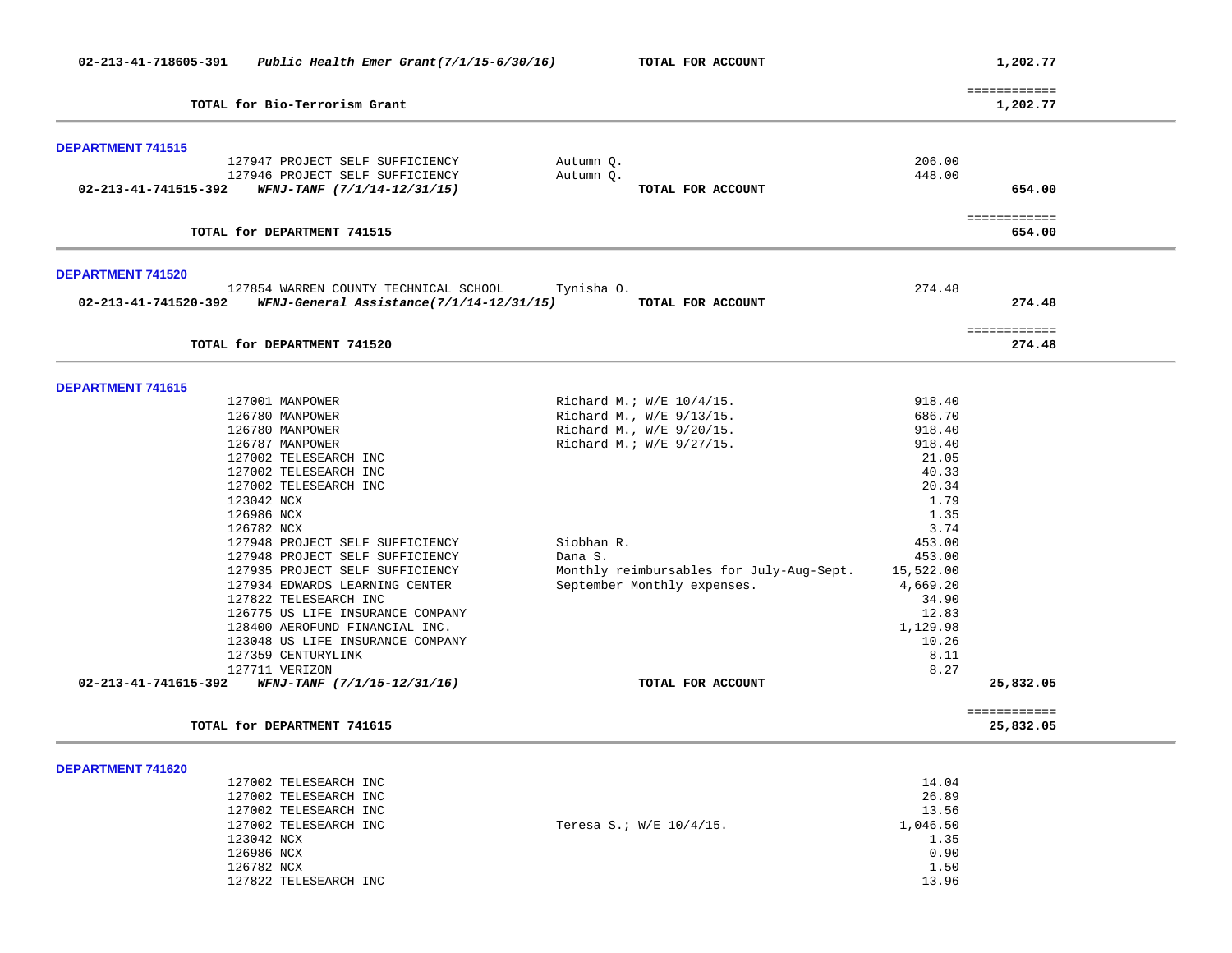| 127822 TELESEARCH INC                                            | Teresa S.; W/E 8/16/15. | 882.05   |              |
|------------------------------------------------------------------|-------------------------|----------|--------------|
| 126775 US LIFE INSURANCE COMPANY                                 |                         | 5.13     |              |
| 128400 AEROFUND FINANCIAL INC.                                   |                         | 260.77   |              |
| 123048 US LIFE INSURANCE COMPANY                                 |                         | 7.70     |              |
| 127359 CENTURYLINK                                               |                         | 5.41     |              |
| 127711 VERIZON                                                   |                         | 5.52     |              |
| WFNJ-General Assistance(7/1/15-12/31/16)<br>02-213-41-741620-392 | TOTAL FOR ACCOUNT       |          | 2,285.28     |
|                                                                  |                         |          | ============ |
| TOTAL for DEPARTMENT 741620                                      |                         |          | 2,285.28     |
| DEPARTMENT 742605                                                |                         |          |              |
| 127002 TELESEARCH INC                                            |                         | 105.26   |              |
| 127002 TELESEARCH INC                                            |                         | 201.65   |              |
| 127002 TELESEARCH INC                                            | Lilly H. W/E 10/4/15.   | 101.70   |              |
| 127853 WARREN COUNTY TECHNICAL SCHOOL                            | Tiffany S.              | 361.78   |              |
| 127866 WARREN COUNTY TECHNICAL SCHOOL                            | Linda H.                | 288.06   |              |
| 127877 WILLIAM PATERSON UNIVERSITY                               | Patricia P.             | 800.00   |              |
| 123042 NCX                                                       |                         | 11.21    |              |
| 126986 NCX                                                       |                         | 6.72     |              |
| 126782 NCX                                                       |                         | 25.45    |              |
| 127937 WARREN COUNTY TECHNICAL SCHOOL                            | Kristy M.               | 1,298.80 |              |
| 127936 WARREN COUNTY TECHNICAL SCHOOL                            | Brandi S.               | 315.22   |              |
| 127944 WARREN COUNTY TECHNICAL SCHOOL                            | Tiffany P.              | 1,641.24 |              |
| 127822 TELESEARCH INC                                            |                         | 237.29   |              |
| 126775 US LIFE INSURANCE COMPANY                                 |                         | 87.24    |              |
| 123048 US LIFE INSURANCE COMPANY                                 |                         | 64.15    |              |
| 128573 NATIONAL FUEL OIL INC.                                    | FUEL CHARGES, 10/15     | 85.18    |              |
| 127359 CENTURYLINK                                               |                         | 40.57    |              |
| 127711 VERIZON                                                   |                         | 41.37    |              |
| 127361 MORRIS COUNTY CHAMBER OF                                  |                         | 62.40    |              |
| 02-213-41-742605-391<br>WIA Adult (7/1/14-6/30/16)               | TOTAL FOR ACCOUNT       |          | 5,775.29     |
|                                                                  |                         |          | ============ |
| TOTAL for DEPARTMENT 742605                                      |                         |          | 5,775.29     |

| 127002 TELESEARCH INC                 | Linda B., $W/E$ 10/4/15.              | 442.10   |
|---------------------------------------|---------------------------------------|----------|
| 127002 TELESEARCH INC                 | Sarina D.; W/E 10/4/15.               | 847.00   |
| 127002 TELESEARCH INC                 | Lilly H.; W/E 10/4/15.                | 427.11   |
| 127849 AVTECH INSTITUTE               | Ling S.                               | 800.00   |
| 127872 AVTECH INSTITUTE               | Jennifer B.                           | 1,240.00 |
| 127871 AVTECH INSTITUTE               | Marianne H.                           | 340.00   |
| 127857 AVTECH INSTITUTE               | Stacey G.                             | 620.00   |
| 127870 AVTECH INSTITUTE               | Mark F.                               | 648.90   |
| 127858 AVTECH INSTITUTE               | Stella O.                             | 1,240.00 |
| 127910 INFORMATION & TECHNOLOGY       | Horea A.                              | 800.00   |
| 127909 INSTITUTE FOR THERAPEUTIC      | Marcella M.                           | 934.62   |
| 127953 INFORMATION & TECHNOLOGY       | Horea A.                              | 2,161.04 |
| 127956 LASCOMP INSTITUTE              | Lyudmila M.                           | 4,000.00 |
| 127911 LASCOMP INSTITUTE              | John A.                               | 3,200.00 |
| 127952 LINCOLN TECHNICAL INSTITUTE    | Dolores S.                            | 1,358.64 |
| 127876 RARITAN VALLEY COMMUNITY       | Renata G.                             | 3,000.00 |
| 127875 RUTGERS CENTER FOR CONTINUING  | Dawn N.                               | 2,361.00 |
| 127852 RUTGERS CENTER FOR CONTINUING  | Linda W.                              | 2,076.00 |
| 127868 WARREN COUNTY TECHNICAL SCHOOL | Elizabeth F.                          | 355.96   |
| 123042 NCX                            | Period covering $7/1/15$ to $10/1/15$ | 24.67    |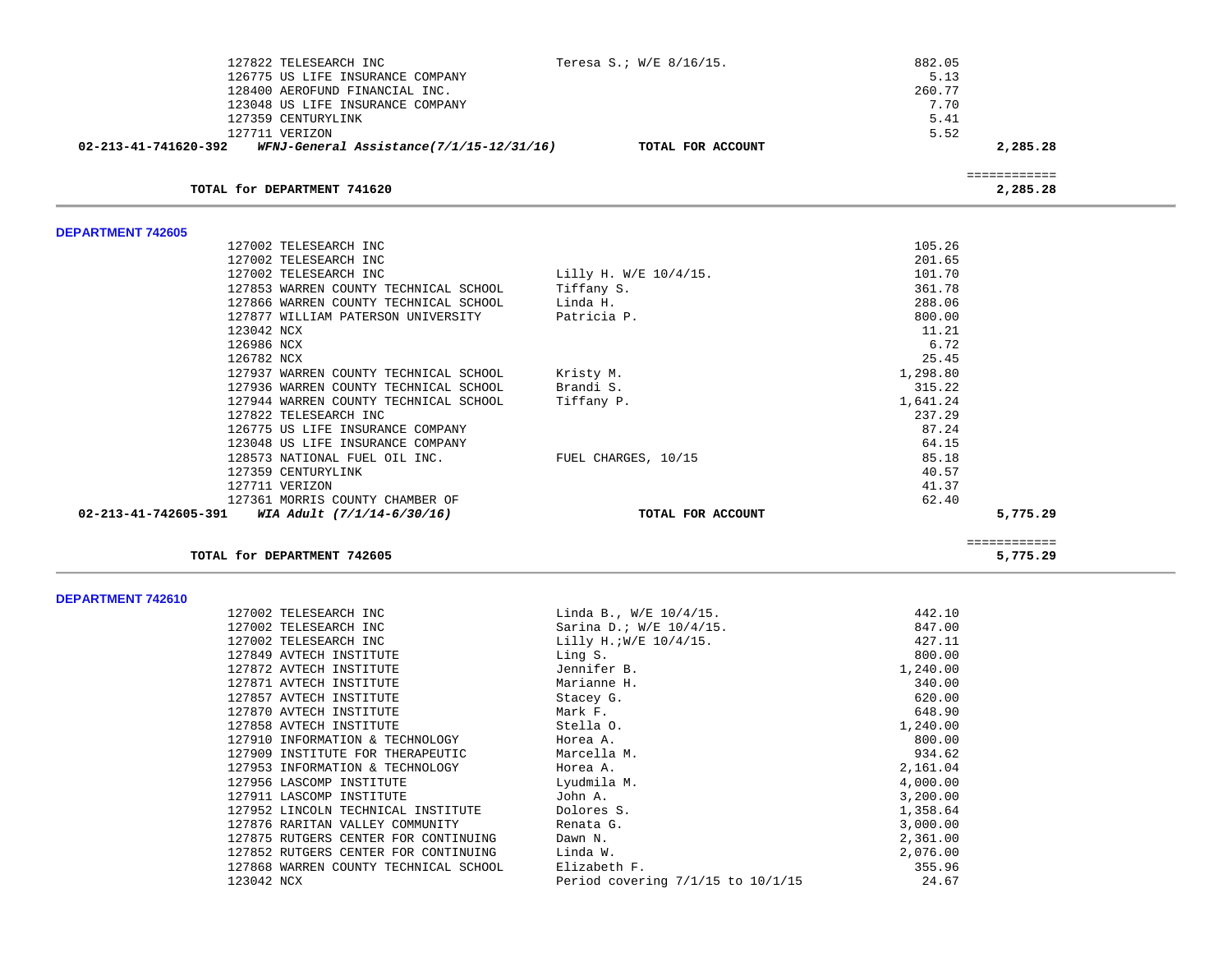| 126986 NCX                                                    | Web hosting $10/1/15 - 1/1/16$ .            | 28.26    |              |
|---------------------------------------------------------------|---------------------------------------------|----------|--------------|
| 127942 BERKELEY COLLEGE                                       | Mary T.                                     | 957.00   |              |
| 126782 NCX                                                    | From 9/15/15 to 12/15/15.                   | 32.93    |              |
| 127943 BERKELEY COLLEGE                                       | Brenda A.                                   | 693.00   |              |
| 127941 BERKELEY COLLEGE                                       | Shanna K.                                   | 596.00   |              |
| 127945 BERGEN COMMUNITY COLLEGE                               | Beverly B.                                  | 1,572.00 |              |
| 127923 LASCOMP INSTITUTE                                      | Pankaj T.                                   | 4,000.00 |              |
| 127925 MR. DRIVING SCHOOL INC.                                | Joseph K.                                   | 3,200.00 |              |
| 127927 INFORMATION & TECHNOLOGY                               | Richard L.                                  | 1,035.36 |              |
| 127926 INFORMATION & TECHNOLOGY                               | Nishith S.                                  | 959.04   |              |
| 127929 RUTGERS, THE STATE UNIVERSITY                          | Kristen M.                                  | 800.00   |              |
| 127949 NATIONAL CAREER INSTITUTE                              | Jeune W.                                    | 1,584.00 |              |
| 127822 TELESEARCH INC                                         | Lilly H., W/E 8/16/15.                      | 307.06   |              |
| 126775 US LIFE INSURANCE COMPANY                              | G026433 - Premium from 9/19/15 to 10/18/    | 112.90   |              |
| 123048 US LIFE INSURANCE COMPANY                              | Policy G026433 from 7/19/15 to 8/18/15.     | 141.11   |              |
| 128575 COUNTY OF MORRIS                                       | 1st Half 11/15 Metered Mail                 | 185.14   |              |
| 127359 CENTURYLINK                                            | 310372742 - 973-383-1048, Sept. bill 170.38 |          |              |
| 127711 VERIZON                                                | 908-859-3220 143 27Y, Bill dated 10/4/1     | 173.78   |              |
| 127361 MORRIS COUNTY CHAMBER OF                               | Membership dues from 11/1/2015 through 1    | 257.40   |              |
| 02-213-41-742610-391 WIA Dislocated Worker $(7/1/14-6/30/16)$ | TOTAL FOR ACCOUNT                           |          | 43,682.40    |
|                                                               |                                             |          | ============ |
| TOTAL for DEPARTMENT 742610                                   |                                             |          | 43,682.40    |
|                                                               |                                             |          |              |
|                                                               |                                             |          |              |
| <b>DEPARTMENT 742620</b>                                      |                                             |          |              |
| 127002 TELESEARCH INC                                         |                                             | 119.30   |              |
| 127002 TELESEARCH INC                                         |                                             | 228.58   |              |
| 127002 TELESEARCH INC                                         |                                             | 115.25   |              |
| 123042 NCX                                                    |                                             | 5.83     |              |
| 126986 NCX                                                    |                                             | 7.62     |              |
| 126782 NCX                                                    |                                             | 11.23    |              |
| 127822 TELESEARCH INC                                         |                                             | 104.69   |              |
| 126775 US LIFE INSURANCE COMPANY                              |                                             | 38.48    |              |
| 123048 US LIFE INSURANCE COMPANY                              |                                             | 33.36    |              |
| 127359 CENTURYLINK                                            |                                             | 45.97    |              |
| 127711 VERIZON                                                |                                             | 46.89    |              |
| 127361 MORRIS COUNTY CHAMBER OF                               |                                             | 70.20    |              |
| 02-213-41-742620-391 WIA Youth $(7/1/14-6/30/16)$             | TOTAL FOR ACCOUNT                           |          | 827.40       |
|                                                               |                                             |          | ============ |
| TOTAL for DEPARTMENT 742620                                   |                                             |          | 827.40       |
|                                                               |                                             |          |              |
| <b>DEPARTMENT 742705</b><br>127855 AVTECH INSTITUTE           | Alice H.                                    | 960.00   |              |

| for DEPARTMENT 742705<br>TOTAL | 960.00 |
|--------------------------------|--------|
|                                |        |

|  | <b>DEPARTMENT 742710</b> |
|--|--------------------------|
|  |                          |

| 127869 AVTECH INSTITUTE            | Janice F.   | 1,008.00 |
|------------------------------------|-------------|----------|
| 127879 AMERICAN SCHOOL OF BUSINESS | Sharon S.   | 424.87   |
| 127878 ACE HEALTHCARE TRAINING     | Evelyn G.   | 660.15   |
| 127856 AVTECH INSTITUTE            | Donald H.   | 1,016.00 |
| 127867 AVTECH INSTITUTE            | Tracy S.    | 952.00   |
| 127951 JERSEY TRACTOR TRAILER      | Dominick C. | 3,200.00 |

============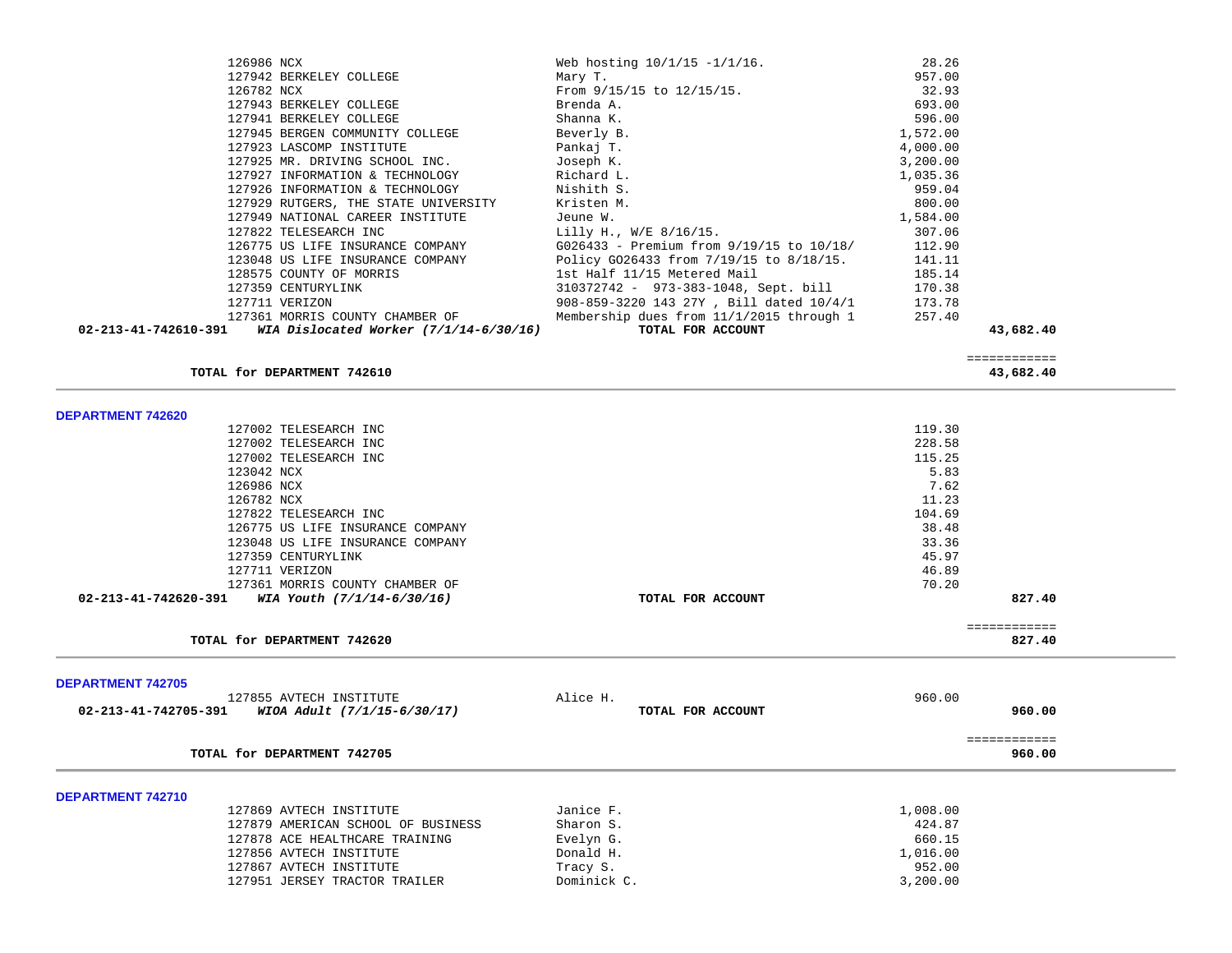| 127954 RUTGERS, THE STATE UNIVERSITY                                                                   | Susan G.                                                      | 3,200.00         |                           |
|--------------------------------------------------------------------------------------------------------|---------------------------------------------------------------|------------------|---------------------------|
| 127955 RUTGERS, THE STATE UNIVERSITY                                                                   | Paul R.                                                       | 3,200.00         |                           |
| 127950 RUTGERS, THE STATE UNIVERSITY                                                                   | Linda H.                                                      | 3,200.00         |                           |
| 127880 RUTGERS CENTER FOR CONTINUING                                                                   | Steven G.                                                     | 2,204.00         |                           |
| 127938 BERKELEY COLLEGE                                                                                | Melissa R.                                                    | 433.00           |                           |
| 127924 RUTGERS CENTER FOR CONTINUING                                                                   | Rachel W.                                                     | 1,819.00         |                           |
| 02-213-41-742710-391<br>WIOA Dislocated Worker (7/1/15-6/30/17)                                        | TOTAL FOR ACCOUNT                                             |                  | 21,317.02                 |
| TOTAL for DEPARTMENT 742710                                                                            |                                                               |                  | ============<br>21,317.02 |
| <b>DEPARTMENT 752520</b>                                                                               |                                                               |                  |                           |
| 128246 CHILDREN ON THE GREEN                                                                           | 334.25 Teen training/work hours                               | 2,801.00         |                           |
| 128246 CHILDREN ON THE GREEN                                                                           | 46 trainer hours                                              | 2,116.00         |                           |
| 128246 CHILDREN ON THE GREEN                                                                           | Food, Supplies, Misc                                          | 331.00           |                           |
| 128257 CENTER FOR EVALUATION                                                                           | 277.25 hours at \$85                                          | 23,566.00        |                           |
| 128244 JERSEY BATTERED WOMEN'S                                                                         | 22.5 Hours                                                    | 1,125.00         |                           |
| 128260 MORRISTOWN NEIGHBORHOOD HOUSE                                                                   | 3 youth participants                                          | 1,668.00         |                           |
| 128258 MORRISTOWN NEIGHBORHOOD HOUSE                                                                   | 208 youth participants                                        | 3,340.00         |                           |
| 128259 NEWBRIDGE SERVICES INC                                                                          | 425.5 hours of employment services                            | 19,028.00        |                           |
| 128277 POLICE ATHLETIC LEAGUE OF<br>$SCP-Program$ Services $(1/1/15-12/31/15)$<br>02-213-41-752520-392 | 5 weeks of summer camp for 13 youth, inc<br>TOTAL FOR ACCOUNT | 5,000.00         | 58,975.00                 |
| TOTAL for DEPARTMENT 752520                                                                            |                                                               |                  | ============<br>58,975.00 |
|                                                                                                        |                                                               |                  |                           |
| <b>DEPARTMENT 752535</b>                                                                               |                                                               |                  |                           |
| 128285 FAMILY INTERVENTION                                                                             | August 91.85 contract hours35 stabilizat                      | 15,654.00        |                           |
| 128285 FAMILY INTERVENTION                                                                             | September 106.2 contract hours15.5 stabi                      | 15,198.00        |                           |
| 02-213-41-752535-392<br>SCP-Family Court (1/1/15-12/31/15)                                             | TOTAL FOR ACCOUNT                                             |                  | 30,852.00                 |
| TOTAL for DEPARTMENT 752535                                                                            |                                                               |                  | ============<br>30,852.00 |
| DEPARTMENT 754610                                                                                      |                                                               |                  |                           |
| 128002 FAMILY PROMISE OF                                                                               | SSH-1602 Emergency Shelter & Drop in She                      | 43,382.00        |                           |
| 128218 HOMELESS SOLUTIONS, INC.                                                                        | SSH-1601 Family Shelter/Single Women Pro                      | 26,942.00        |                           |
| Social Srvcs for Hmlss $(7/1/15-6/30/16)$<br>02-213-41-754610-392                                      | TOTAL FOR ACCOUNT                                             |                  | 70,324.00                 |
| TOTAL for DEPARTMENT 754610                                                                            |                                                               |                  | ============<br>70,324.00 |
| <b>Chapter 51</b>                                                                                      |                                                               |                  |                           |
| 128243 ALFRE INC.                                                                                      | Halfway house services                                        | 3,600.00         |                           |
| 128234 CORNERSTONE FAMILY PROGRAMS                                                                     | Social Work hours                                             | 6,716.10         |                           |
| 128234 CORNERSTONE FAMILY PROGRAMS                                                                     | Transportation expense                                        | 265.00           |                           |
| 128234 CORNERSTONE FAMILY PROGRAMS                                                                     |                                                               | $-0.10$          |                           |
| 128238 CFCS - HOPE HOUSE                                                                               | Individual sessions                                           | 270.00           |                           |
| 128238 CFCS - HOPE HOUSE                                                                               | Group sessions                                                | 850.00           |                           |
| 128238 CFCS - HOPE HOUSE<br>128238 CFCS - HOPE HOUSE                                                   | Urine screens<br>Evals                                        | 125.00<br>400.00 |                           |
| 128247 NEWBRIDGE SERVICES INC                                                                          | 39.75 Individual sessions                                     | 4,650.75         |                           |
| 128247 NEWBRIDGE SERVICES INC                                                                          | Group sessions                                                | 41.00            |                           |
| 128247 NEWBRIDGE SERVICES INC                                                                          | round up                                                      | 0.25             |                           |
| 128239 NEW HOPE FOUNDATION INC.                                                                        | Client Bed days                                               | 5,670.00         |                           |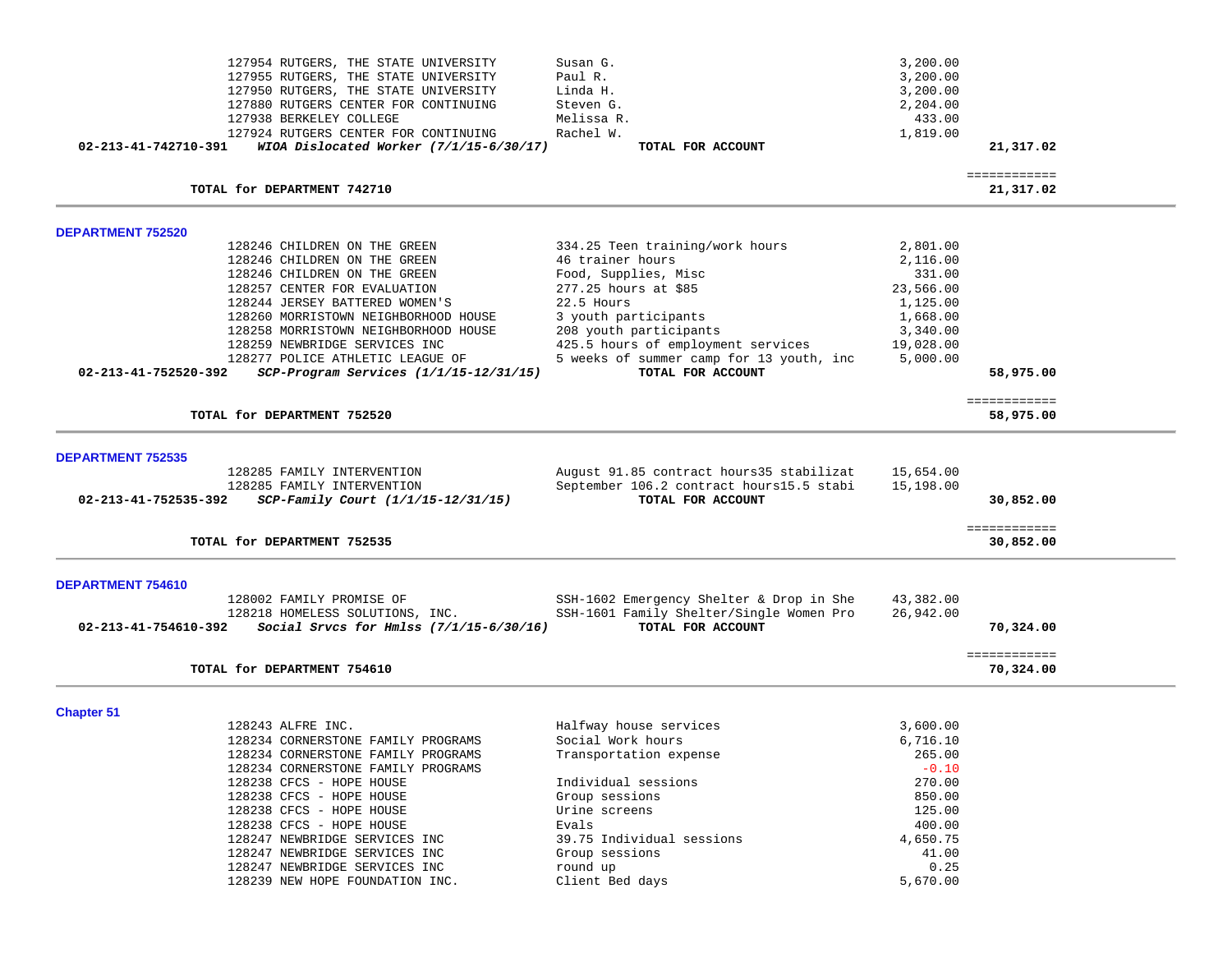| 02-213-41-757505-392     | 128242 NEWBRIDGE SERVICES INC<br>128241 NEW HOPE FOUNDATION INC.<br>Chapter 51 (1/1/15-12/31/15)     | Substance Abuse Counseling hours<br>Client bed days<br>TOTAL FOR ACCOUNT                                  | 4,700.00<br>7,155.00 | 34,443.00                 |  |
|--------------------------|------------------------------------------------------------------------------------------------------|-----------------------------------------------------------------------------------------------------------|----------------------|---------------------------|--|
|                          | TOTAL for Chapter 51                                                                                 |                                                                                                           |                      | ============<br>34,443.00 |  |
| DEPARTMENT 758510        |                                                                                                      |                                                                                                           |                      |                           |  |
| 02-213-41-758510-392     | 127310 WHARTON BORO MUNICIPAL<br>Municipal Alliance $(7/1/14-6/30/15)$                               | Wharton Municipal Alliance FY 2015 Q2 Ex<br>TOTAL FOR ACCOUNT                                             | 2,621.08             | 2,621.08                  |  |
| 02-213-41-758510-394     | 128296 SODEXO INC & AFFILIATES<br>128293 TOWNSHIP OF CHESTER<br>Municipal Alliance (1/1/15-12/31/15) | Breakfast for 80 people for the Educatio<br>2015 Chester Municipal Alliance Suppleme<br>TOTAL FOR ACCOUNT | 249.00<br>1,041.48   | 1,290.48                  |  |
|                          | TOTAL for DEPARTMENT 758510                                                                          |                                                                                                           |                      | ============<br>3,911.56  |  |
|                          |                                                                                                      |                                                                                                           |                      |                           |  |
| DEPARTMENT 758610        |                                                                                                      |                                                                                                           |                      |                           |  |
|                          | 128245 MORRIS PLAINS MUNICIPAL ALL.                                                                  | Morris Plains Municipal Alliance FY 2016                                                                  | 328.64               |                           |  |
|                          | 128248 TOWNSHIP OF MENDHAM                                                                           | Mendham Municipal Alliance Fiscal Year 2                                                                  | 1,049.20             |                           |  |
|                          | 128254 TOWNSHIP OF BOONTON                                                                           | Boonton Twp. Municipal Alliance Fiscal Y                                                                  | 1,975.00             |                           |  |
|                          | 128256 ROCKAWAY BOROUGH                                                                              | Rockaway Borough Municipal Alliance Fisc                                                                  | 1,396.52             |                           |  |
|                          | 128265 TOWNSHIP OF ROXBURY                                                                           | Roxbury Municipal Alliance Fiscal Year 2                                                                  | 3,761.04             |                           |  |
|                          | 128012 OFFICE CONCEPTS GROUP, INC.<br>128278 TOWNSHIP OF CHESTER                                     | Supplies for Countywide Alliance Coordin<br>Chester Municipal Alliance Fiscal Year 2                      | 266.04<br>546.48     |                           |  |
|                          | 128294 TOWNSHIP OF RANDOLPH                                                                          | Randolph Municipal Alliance Fiscal Year                                                                   | 804.63               |                           |  |
|                          | 128295 TOWNSHIP OF MONTVILLE                                                                         | Montville Municipal Alliance Fiscal Year                                                                  | 2,864.47             |                           |  |
| 02-213-41-758610-392     | Municipal Alliance $(7/1/15-6/30/16)$                                                                | TOTAL FOR ACCOUNT                                                                                         |                      | 12,992.02                 |  |
|                          |                                                                                                      |                                                                                                           |                      | ============              |  |
|                          | TOTAL for DEPARTMENT 758610                                                                          |                                                                                                           |                      | 12,992.02                 |  |
| <b>DEPARTMENT 774505</b> |                                                                                                      |                                                                                                           |                      |                           |  |
|                          | 127116 JOSEPH ABRUSCI                                                                                | DRE Conference - Cincinnati, Ohio (Augus                                                                  | 451.20               |                           |  |
|                          | 127116 JOSEPH ABRUSCI                                                                                | Registration                                                                                              | 150.00               |                           |  |
|                          | 127116 JOSEPH ABRUSCI                                                                                | Hotel                                                                                                     | 620.00               |                           |  |
|                          | 127116 JOSEPH ABRUSCI                                                                                | Transportation to Hotel                                                                                   | 50.00                |                           |  |
|                          | 127116 JOSEPH ABRUSCI                                                                                | Parking                                                                                                   | 78.00                |                           |  |
|                          | 127116 JOSEPH ABRUSCI                                                                                | Meals                                                                                                     | 258.00               |                           |  |
|                          | 127349 MATTHEW S. AMBROSI                                                                            | DRE Conference - Cincinatti, Ohio (Augus                                                                  | 902.40               |                           |  |
|                          | 127349 MATTHEW S. AMBROSI                                                                            | Hotel ** Requested by Agent Gary Gouck.                                                                   | 622.40               |                           |  |
|                          | 126629 ANDOVER TOWNSHIP                                                                              | Grant Coordinator Joseph Abrusci working                                                                  | 5,000.00             |                           |  |
|                          | 127648 MORRIS COUNTY PARK POLICE                                                                     | DRE Grant - Call Out-August 2015                                                                          | 220.00               |                           |  |
|                          | 127648 MORRIS COUNTY PARK POLICE<br>127646 ANDOVER TOWNSHIP                                          | DRS Grant - Call Out - September 2015<br>DRE Grant Call outs and Court- July 2015                         | 220.00<br>3,795.00   |                           |  |
|                          | 127646 ANDOVER TOWNSHIP                                                                              | DRE Grant Call outs and Court - August 2                                                                  | 1,265.00             |                           |  |
|                          | 127646 ANDOVER TOWNSHIP                                                                              | DRE Grant Call outs and Court -September                                                                  | 1,540.00             |                           |  |
|                          | 127649 HANOVER TWP MUNICIPAL ALLIANCE                                                                | DRE Grant - Call Out $8/5/15$                                                                             | 165.00               |                           |  |
|                          | 127649 HANOVER TWP MUNICIPAL ALLIANCE                                                                | DRE Grant - Call Out $9/7/15$                                                                             | 165.00               |                           |  |
|                          | 127647 MENDHAM BOROUGH                                                                               | DRE Reimbursement- Call Out-July 2015                                                                     | 440.00               |                           |  |
|                          | 127647 MENDHAM BOROUGH                                                                               | DRE Reimbursement- Call Out - August 201                                                                  | 1,100.00             |                           |  |
|                          | 127647 MENDHAM BOROUGH                                                                               | DRE Reimbursement-Call Out - September 2                                                                  | 440.00               |                           |  |
|                          |                                                                                                      |                                                                                                           |                      |                           |  |
| 02-213-41-774505-391     | DRE Call Out (10/1/14-9/30/15)                                                                       | TOTAL FOR ACCOUNT                                                                                         |                      | 17,482.00                 |  |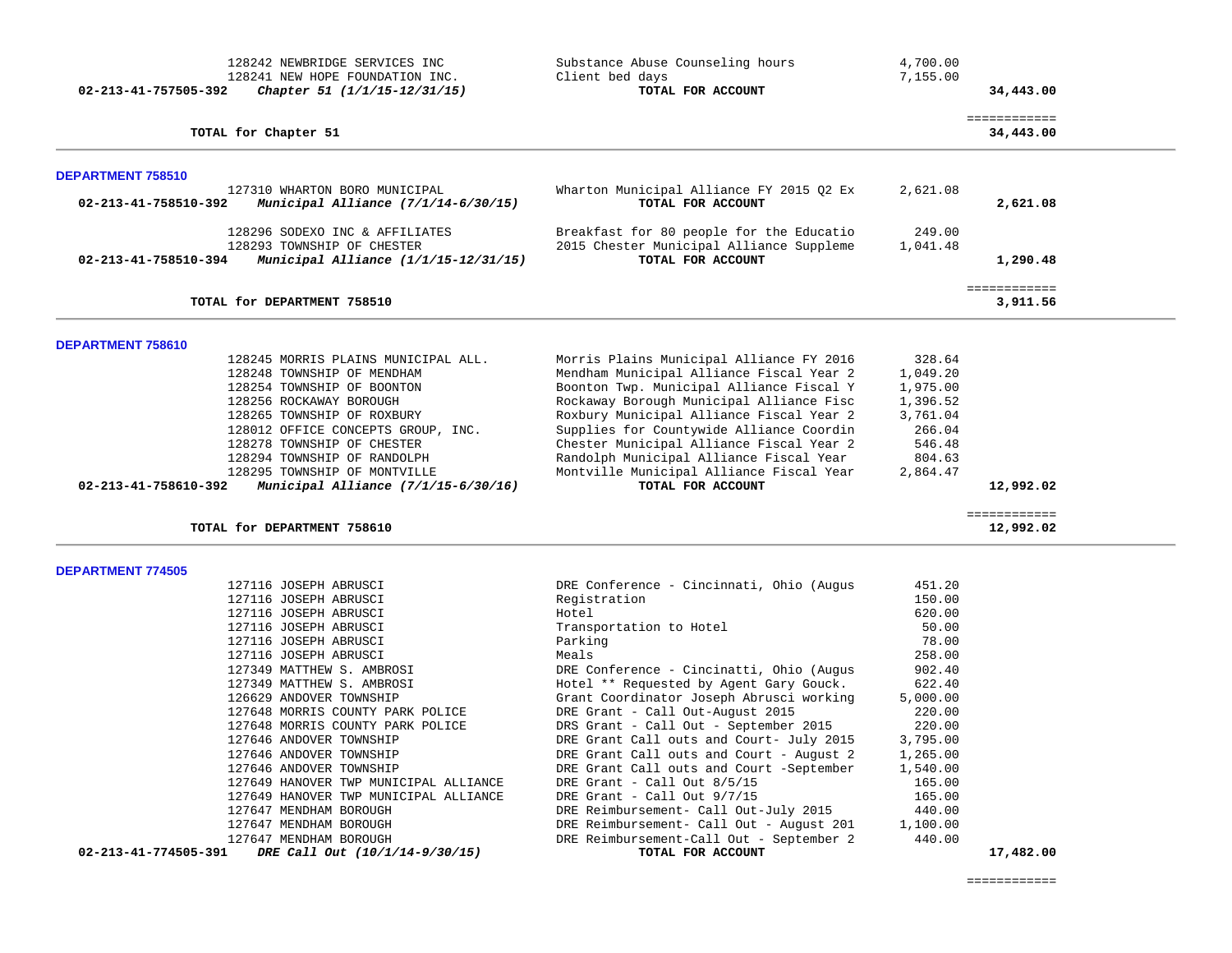| <b>DEPARTMENT 783510</b>                                                                                                                                                                                                                                                                                                                                                                                                                                                                      |                                               |                           |  |
|-----------------------------------------------------------------------------------------------------------------------------------------------------------------------------------------------------------------------------------------------------------------------------------------------------------------------------------------------------------------------------------------------------------------------------------------------------------------------------------------------|-----------------------------------------------|---------------------------|--|
| Sony Memory Stick Duo Adapter (B&H #SOMS<br>126632 B & H PHOTO-VIDEO INC.<br>Sony 4GB Memory Stick PRO-Duo MARK 2 (B&<br>126632 B & H PHOTO-VIDEO INC.<br>Sony NP-FGI Infro LITHIUM Rechargable Ba<br>126632 B & H PHOTO-VIDEO INC.<br>Quote #10027291 ** Adobe Acrobat Pro DC 20<br>125989 SHI INTERNATIONAL CORP<br>SANE SART Consumable Supplies (Ink cartr<br>126628 OFFICE CONCEPTS GROUP, INC.<br>TOTAL FOR ACCOUNT<br>SART/SANE Program 10/1/14-9/30/15Ex10/15<br>02-213-41-783510-391 | 59.94<br>239.40<br>184.14<br>713.90<br>950.16 | 2,147.54                  |  |
|                                                                                                                                                                                                                                                                                                                                                                                                                                                                                               |                                               | ============              |  |
| TOTAL for DEPARTMENT 783510                                                                                                                                                                                                                                                                                                                                                                                                                                                                   |                                               | 2,147.54                  |  |
| <b>Urban Areas Security Initiativ</b>                                                                                                                                                                                                                                                                                                                                                                                                                                                         |                                               |                           |  |
| 128320 RUTGERS UNIVERSITY<br>Partial Payment of RO PO 119930 for Inv<br>02-213-41-784630-391<br>FFY14 UASI (9/1/14-8/31/16)<br>TOTAL FOR ACCOUNT                                                                                                                                                                                                                                                                                                                                              | 49,180.52                                     | 49,180.52                 |  |
| TOTAL for Urban Areas Security Initiativ                                                                                                                                                                                                                                                                                                                                                                                                                                                      |                                               | ============<br>49,180.52 |  |
| <b>MAPS</b>                                                                                                                                                                                                                                                                                                                                                                                                                                                                                   |                                               |                           |  |
| 128572 NATIONAL FUEL OIL INC.<br>FUEL CHARGES, 10/15<br>02-213-41-786505-392<br>MAPS (1/1/15-12/31/15)<br>TOTAL FOR ACCOUNT                                                                                                                                                                                                                                                                                                                                                                   | 9,397.28                                      | 9,397.28                  |  |
| TOTAL for MAPS                                                                                                                                                                                                                                                                                                                                                                                                                                                                                |                                               | ============<br>9,397.28  |  |
| <b>NYS&amp;W Bicycle/Pedestrian Path</b><br>Prof. Svcs. for the New York, Susquehanna<br>128249 THE RBA GROUP INC.<br>TOTAL FOR ACCOUNT<br>02-213-41-790015-391<br>NYS&W Bicycle/Ped Path 9/16/09-xt4/30/16                                                                                                                                                                                                                                                                                   | 18,648.12                                     | 18,648.12                 |  |
| TOTAL for NYS&W Bicycle/Pedestrian Path                                                                                                                                                                                                                                                                                                                                                                                                                                                       |                                               | ============<br>18,648.12 |  |
| <b>DEPARTMENT 792511</b>                                                                                                                                                                                                                                                                                                                                                                                                                                                                      |                                               |                           |  |
| 127851 AEROFUND FINANCIAL INC.<br>36528 Transportation from 10/12/15 to 10<br>Transportation from 10/5/15 to 10/9/15.<br>127705 AEROFUND FINANCIAL INC.                                                                                                                                                                                                                                                                                                                                       | 3,718.29<br>1,805.35                          |                           |  |
| Transportation from 10/19/15 to 10/23/15<br>128399 AEROFUND FINANCIAL INC.                                                                                                                                                                                                                                                                                                                                                                                                                    | 1,357.28                                      |                           |  |
| JARC Grant Round 14 (1/1/14-12/31/15)<br>TOTAL FOR ACCOUNT<br>$02 - 213 - 41 - 792511 - 391$                                                                                                                                                                                                                                                                                                                                                                                                  |                                               | 6,880.92                  |  |
| 127705 AEROFUND FINANCIAL INC.                                                                                                                                                                                                                                                                                                                                                                                                                                                                | 1,805.35                                      |                           |  |
| 128399 AEROFUND FINANCIAL INC.                                                                                                                                                                                                                                                                                                                                                                                                                                                                | 2,516.43                                      |                           |  |
| Transportation from 10/19/15 to 10/23/15<br>128400 AEROFUND FINANCIAL INC.<br>JARC Grant Round 14 (1/1/14-12/31/15)<br>TOTAL FOR ACCOUNT<br>02-213-41-792511-393                                                                                                                                                                                                                                                                                                                              | 2,638.37                                      | 6,960.15                  |  |
| TOTAL for DEPARTMENT 792511                                                                                                                                                                                                                                                                                                                                                                                                                                                                   |                                               | ============<br>13,841.07 |  |

|                      | 127998 KONKUS CORPORATION                | Replacement of Bridge No. 1400-121 on Ri | 91,610.20 |
|----------------------|------------------------------------------|------------------------------------------|-----------|
| 02-213-41-864303-392 | Rdgdl AveBrg1400-121(12/14/12ext6/14/14) | TOTAL FOR ACCOUNT                        | 91,610.20 |

============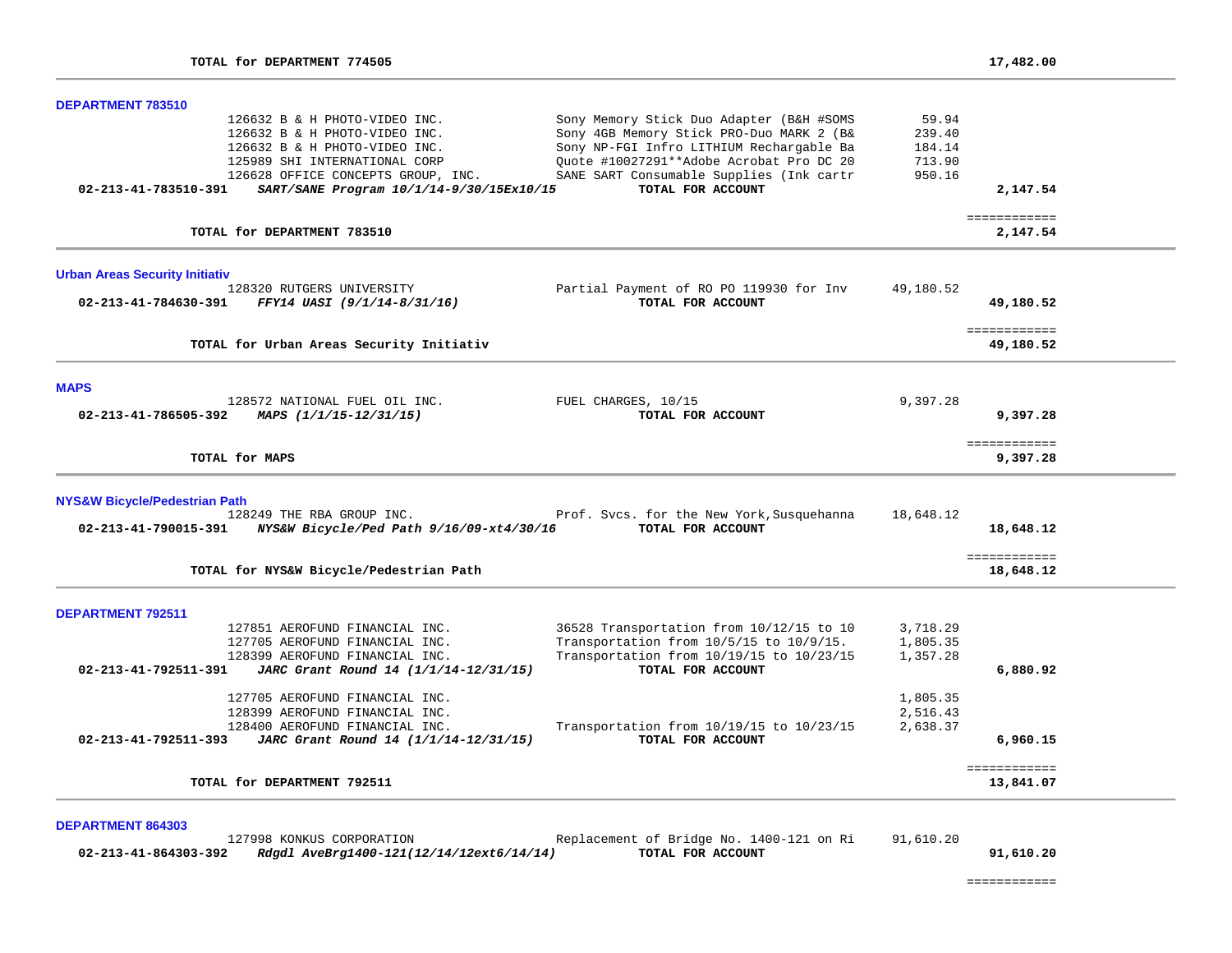| DEPARTMENT 864607                                                                                                                                                                      |                      |                            |
|----------------------------------------------------------------------------------------------------------------------------------------------------------------------------------------|----------------------|----------------------------|
| 128718 CONCRETE CONSTRUCTION CORP.<br>Sussex Turnpike Intersection Improvement<br>TOTAL FOR ACCOUNT<br>02-213-41-864607-391<br>Sussex(CR617)STP-0350(107)(9/8/14-9/8/16                | 361,015.94           | 361,015.94                 |
| TOTAL for DEPARTMENT 864607                                                                                                                                                            |                      | ============<br>361,015.94 |
|                                                                                                                                                                                        |                      |                            |
| <b>County Capital</b>                                                                                                                                                                  |                      |                            |
| <b>DEPARTMENT 953202</b><br>128718 CONCRETE CONSTRUCTION CORP.                                                                                                                         | 14,326.29            |                            |
| Road Resurfacing/Construction/Imprvments<br>TOTAL FOR ACCOUNT<br>04-216-55-953202-951                                                                                                  |                      | 14,326.29                  |
| TOTAL for DEPARTMENT 953202                                                                                                                                                            |                      | ============<br>14,326.29  |
| <b>DEPARTMENT 953217</b><br>128005 COOPER ELECTRIC SUPPLY CO.                                                                                                                          |                      |                            |
| WO76355/ RE: SEU/ 10-21-15<br>128005 COOPER ELECTRIC SUPPLY CO.<br>WO76355/ RE: SEU/ 10-22-15<br>Replace Lights/CeilingTiles-BldgsGrounds<br>TOTAL FOR ACCOUNT<br>04-216-55-953217-951 | 877.50<br>312.42     | 1,189.92                   |
| TOTAL for DEPARTMENT 953217                                                                                                                                                            |                      | ============<br>1,189.92   |
| <b>DEPARTMENT 953225</b>                                                                                                                                                               |                      |                            |
| 128224 KEEGAN TECHNOLOGY &<br>10/13/15 - Dover Chester RoadTownship of<br>10/13/15 - Millbrook AvenueTownship of R<br>128224 KEEGAN TECHNOLOGY &<br>TOTAL FOR ACCOUNT                  | 1,800.00<br>1,700.00 |                            |
| 04-216-55-953225-909<br>Bridge Design, Renov, Construc - Var Loc                                                                                                                       |                      | 3,500.00                   |
| TOTAL for DEPARTMENT 953225                                                                                                                                                            |                      | ============<br>3,500.00   |
| <b>DEPARTMENT 953259</b>                                                                                                                                                               |                      |                            |
| 128719 FINE WALL CORPORATION<br>Central Avenue Building Renovations Phas<br>RenovCentrlAveComplx-StClare/NonprofMall<br>TOTAL FOR ACCOUNT<br>04-216-55-953259-951                      | 152,880.00           | 152,880.00                 |
| TOTAL for DEPARTMENT 953259                                                                                                                                                            |                      | ============<br>152,880.00 |
| <b>DEPARTMENT 953266</b>                                                                                                                                                               |                      |                            |
| 127509 JUPITER ENVIRONMENTAL SERVICS INC. ASBESTOS ABATEMENT OF VAT AT TELEPHONE C<br>04-216-55-953266-951<br>Courthouse AsbestosAbatemnt-Public Works<br>TOTAL FOR ACCOUNT            | 11,525.00            | 11,525.00                  |
| TOTAL for DEPARTMENT 953266                                                                                                                                                            |                      | ============<br>11,525.00  |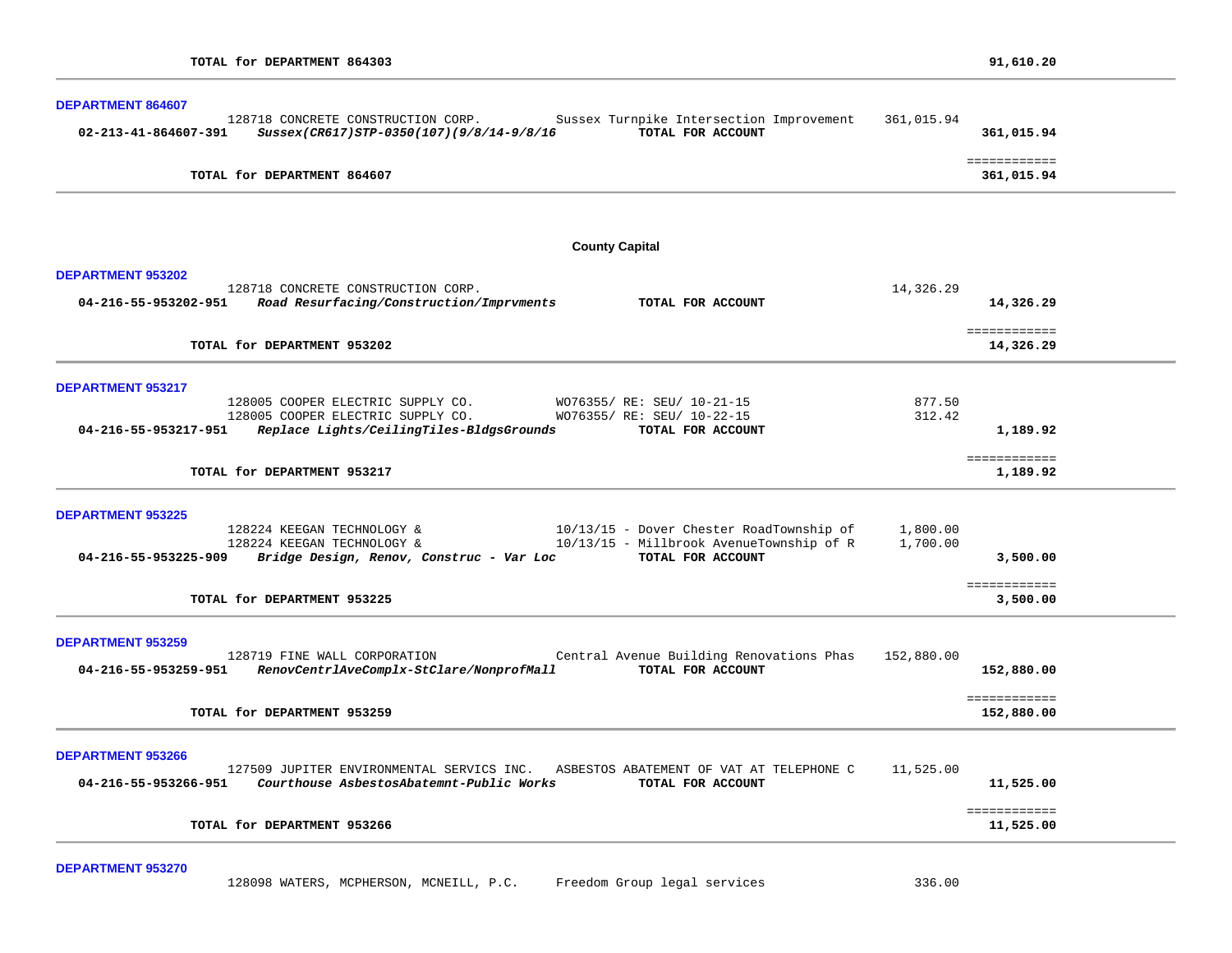| Sussex Randolph Building LP<br>128109 WATERS, MCPHERSON, MCNEILL, P.C.<br>128109 WATERS, MCPHERSON, MCNEILL, P.C.<br>Evangelos Pappos<br>Randolph Town Associates<br>128109 WATERS, MCPHERSON, MCNEILL, P.C.<br>TOTAL FOR ACCOUNT<br>04-216-55-953270-909<br>Road Design/Construc - var locations                                                          | 156.00<br>3,004.92<br>2,383.20     | 5,880.12                  |  |
|------------------------------------------------------------------------------------------------------------------------------------------------------------------------------------------------------------------------------------------------------------------------------------------------------------------------------------------------------------|------------------------------------|---------------------------|--|
| TOTAL for DEPARTMENT 953270                                                                                                                                                                                                                                                                                                                                |                                    | ============<br>5,880.12  |  |
| <b>DEPARTMENT 953291</b><br>128269 D.R. JOHNSON & ASSOCIATES, LLC<br>General Engineering Servicesfor the Peri<br>General Engineering Services for the Per<br>128437 D.R. JOHNSON & ASSOCIATES, LLC<br>TOTAL FOR ACCOUNT<br>Var Roadway Drainage Proj - Public Works<br>04-216-55-953291-909                                                                | 2,251.29<br>3,031.44               | 5,282.73                  |  |
| TOTAL for DEPARTMENT 953291                                                                                                                                                                                                                                                                                                                                |                                    | ============<br>5,282.73  |  |
| DEPARTMENT 953314<br>128466 HATCH MOTT MACDONALD, LLC<br>PROFESSIONAL ENGINEERING SERVICES RENDER<br>128467 HATCH MOTT MACDONALD, LLC<br>PROFESSIONAL ENGINEERING SERVICES RENDER<br>128456 HATCH MOTT MACDONALD, LLC<br>ENGINEERING SERVICES, EROSION CONTROL AN<br>Repair/Rplcment/Upgrd VarEquip-BldgGrnds<br>04-216-55-953314-909<br>TOTAL FOR ACCOUNT | 1,925.00<br>2,888.00<br>1,280.00   | 6,093.00                  |  |
| 127832 PANCIELLO CONSTRUCTION LLC<br>RE: CTY LIBRARY/ RUTH DAVIS DR./ 10-25-1<br>128462 PANCIELLO CONSTRUCTION LLC<br>RE: MASONARY REPAIRS - CTY LIBRARAY, COU<br>04-216-55-953314-951<br>Repair/Rplcment/Upgrd VarEquip-BldgGrnds<br>TOTAL FOR ACCOUNT                                                                                                    | 5,040.00<br>2,510.00               | 7,550.00                  |  |
| TOTAL for DEPARTMENT 953314                                                                                                                                                                                                                                                                                                                                |                                    | ============<br>13,643.00 |  |
| <b>DEPARTMENT 953348</b><br>128010 BILLY CONTRACTING & RESTORATION INC ROOF REPLACEMENT AT MORRIS COUNTY COURTH<br>Various Roof Replace - County Wide<br>04-216-55-953348-951<br>TOTAL FOR ACCOUNT                                                                                                                                                         | 54,981.00                          | 54,981.00                 |  |
| TOTAL for DEPARTMENT 953348                                                                                                                                                                                                                                                                                                                                |                                    | ============<br>54,981.00 |  |
| <b>DEPARTMENT 953352</b><br>127769 RFS COMMERCIAL, INC.<br>WO75932/ RE: A&R - ELEVATORS/ 10-12-15<br>Replace-Carpet, Flooring, etc Various Bldg<br>TOTAL FOR ACCOUNT<br>04-216-55-953352-951                                                                                                                                                               | 3,995.00                           | 3,995.00                  |  |
| TOTAL for DEPARTMENT 953352                                                                                                                                                                                                                                                                                                                                |                                    | ============<br>3,995.00  |  |
| <b>DEPARTMENT 953356</b><br>Wharton Demolition on 170 North Main Str<br>128087 WILD HEART BULK LANDSCAPE<br>128700 WILD HEART BULK LANDSCAPE<br>Wharton Demolition170 North Street<br>128699 WILD HEART BULK LANDSCAPE<br>Wharton Demolition170 North Main Street*<br>Various Road-Designs & Construction<br>04-216-55-953356-940<br>TOTAL FOR ACCOUNT     | 22,000.00<br>18,215.00<br>6,800.00 | 47,015.00                 |  |
| TOTAL for DEPARTMENT 953356                                                                                                                                                                                                                                                                                                                                |                                    | ============<br>47,015.00 |  |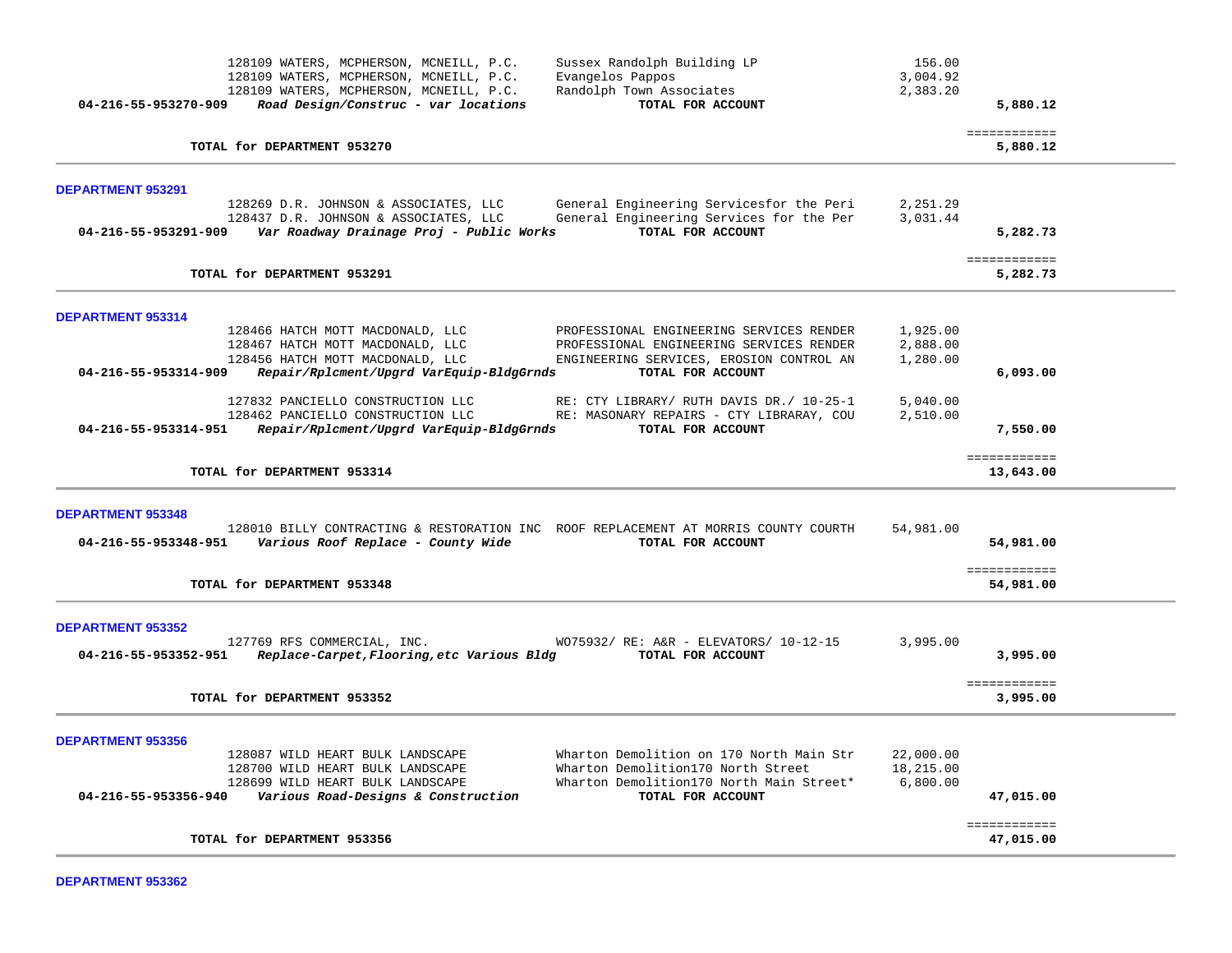| 04-216-55-953362-951                      | 122950 MOTOROLA SOLUTIONS INC<br>122950 MOTOROLA SOLUTIONS INC<br>122950 MOTOROLA SOLUTIONS INC<br>122950 MOTOROLA SOLUTIONS INC<br>Security Improvement AR Bldg/Courthouse | MIP5000 VOIP DISTPATCH SW4 CHANNEL<br>MIP5000 ENHANCED MODEL USB HEADSET JACKB<br>MCC SERIES DESKTOP GOOSENECK MICROPHONE<br>SYSTEM IMPLEMENTATION<br>TOTAL FOR ACCOUNT | 4,000.00<br>920.00<br>400.00<br>4,087.50 | 9,407.50                  |  |
|-------------------------------------------|-----------------------------------------------------------------------------------------------------------------------------------------------------------------------------|-------------------------------------------------------------------------------------------------------------------------------------------------------------------------|------------------------------------------|---------------------------|--|
|                                           |                                                                                                                                                                             |                                                                                                                                                                         |                                          | ============              |  |
|                                           | TOTAL for DEPARTMENT 953362                                                                                                                                                 |                                                                                                                                                                         |                                          | 9,407.50                  |  |
| <b>DEPARTMENT 953382</b>                  |                                                                                                                                                                             |                                                                                                                                                                         |                                          |                           |  |
|                                           | 126662 TILCON NEW YORK INC.                                                                                                                                                 | $I - 5$                                                                                                                                                                 | 278.29                                   |                           |  |
|                                           | 126662 TILCON NEW YORK INC.                                                                                                                                                 | I-5, Kol-Tac                                                                                                                                                            | 1,680.94                                 |                           |  |
|                                           | 126662 TILCON NEW YORK INC.<br>126662 TILCON NEW YORK INC.                                                                                                                  | $I - 6$<br>$I - 5$                                                                                                                                                      | 372.61<br>199.02                         |                           |  |
|                                           | 126662 TILCON NEW YORK INC.                                                                                                                                                 | I-6                                                                                                                                                                     | 1,112.18                                 |                           |  |
|                                           | 128164 SCHIFANO CONSTRUCTION CORP.                                                                                                                                          |                                                                                                                                                                         | 6,375.50                                 |                           |  |
| 04-216-55-953382-940                      | Road Resurfacing, MV arking lot, Railrd                                                                                                                                     | TOTAL FOR ACCOUNT                                                                                                                                                       |                                          | 10,018.54                 |  |
|                                           |                                                                                                                                                                             |                                                                                                                                                                         |                                          | ============              |  |
|                                           | TOTAL for DEPARTMENT 953382                                                                                                                                                 |                                                                                                                                                                         |                                          | 10,018.54                 |  |
| <b>DEPARTMENT 953399</b>                  |                                                                                                                                                                             |                                                                                                                                                                         |                                          |                           |  |
| 04-216-55-953399-952                      | 127611 BINSKY SERVICE LLC<br>Relocate Back-up 911 Comm Equip-Plan P&W                                                                                                       | RE: HEALTH MGMT/ 09-29-15<br>TOTAL FOR ACCOUNT                                                                                                                          | 7,980.95                                 | 7,980.95                  |  |
|                                           | TOTAL for DEPARTMENT 953399                                                                                                                                                 |                                                                                                                                                                         |                                          | ============<br>7,980.95  |  |
| DEPARTMENT 953410                         |                                                                                                                                                                             |                                                                                                                                                                         |                                          |                           |  |
| 04-216-55-953410-951                      | 128164 SCHIFANO CONSTRUCTION CORP.<br>Public Works - Road Resurfacing                                                                                                       | Milling & Resurfacing of East Hanover Av<br>TOTAL FOR ACCOUNT                                                                                                           | 14,958.46                                | 14,958.46                 |  |
|                                           | TOTAL for DEPARTMENT 953410                                                                                                                                                 |                                                                                                                                                                         |                                          | ============<br>14,958.46 |  |
| <b>Rd Resurface &amp; Recon Var Roads</b> |                                                                                                                                                                             |                                                                                                                                                                         |                                          |                           |  |
|                                           | 128108 WATERS, MCPHERSON, MCNEILL, P.C.                                                                                                                                     | Legal services                                                                                                                                                          | 132.00                                   |                           |  |
|                                           | 128111 WATERS, MCPHERSON, MCNEILL, P.C.<br>04-216-55-953861-909 Miscellaneous - Other                                                                                       | Easement legal services<br>TOTAL FOR ACCOUNT                                                                                                                            | 360.00                                   | 492.00                    |  |
|                                           |                                                                                                                                                                             |                                                                                                                                                                         |                                          | ============              |  |
|                                           | TOTAL for Rd Resurface & Recon Var Roads                                                                                                                                    |                                                                                                                                                                         |                                          | 492.00                    |  |
| <b>DEPARTMENT 962343</b>                  |                                                                                                                                                                             |                                                                                                                                                                         |                                          |                           |  |
| 04-216-55-962343-955                      | 124512 SHI INTERNATIONAL CORP<br>Purchase Various Equip for IT                                                                                                              | iPrism Upgrades as per quote 9969841<br>TOTAL FOR ACCOUNT                                                                                                               | 65,832.59                                | 65,832.59                 |  |
|                                           | TOTAL for DEPARTMENT 962343                                                                                                                                                 |                                                                                                                                                                         |                                          | ============<br>65,832.59 |  |
|                                           |                                                                                                                                                                             |                                                                                                                                                                         |                                          |                           |  |
| DEPARTMENT 962398                         | 126370 ENVIRONMENTAL SYSTEMS                                                                                                                                                | ArcGIS for Desktop Advanced Upgrade                                                                                                                                     | 8,876.00                                 |                           |  |

125839 DELL MARKETING L.P. Warranty Extensions 17,465.32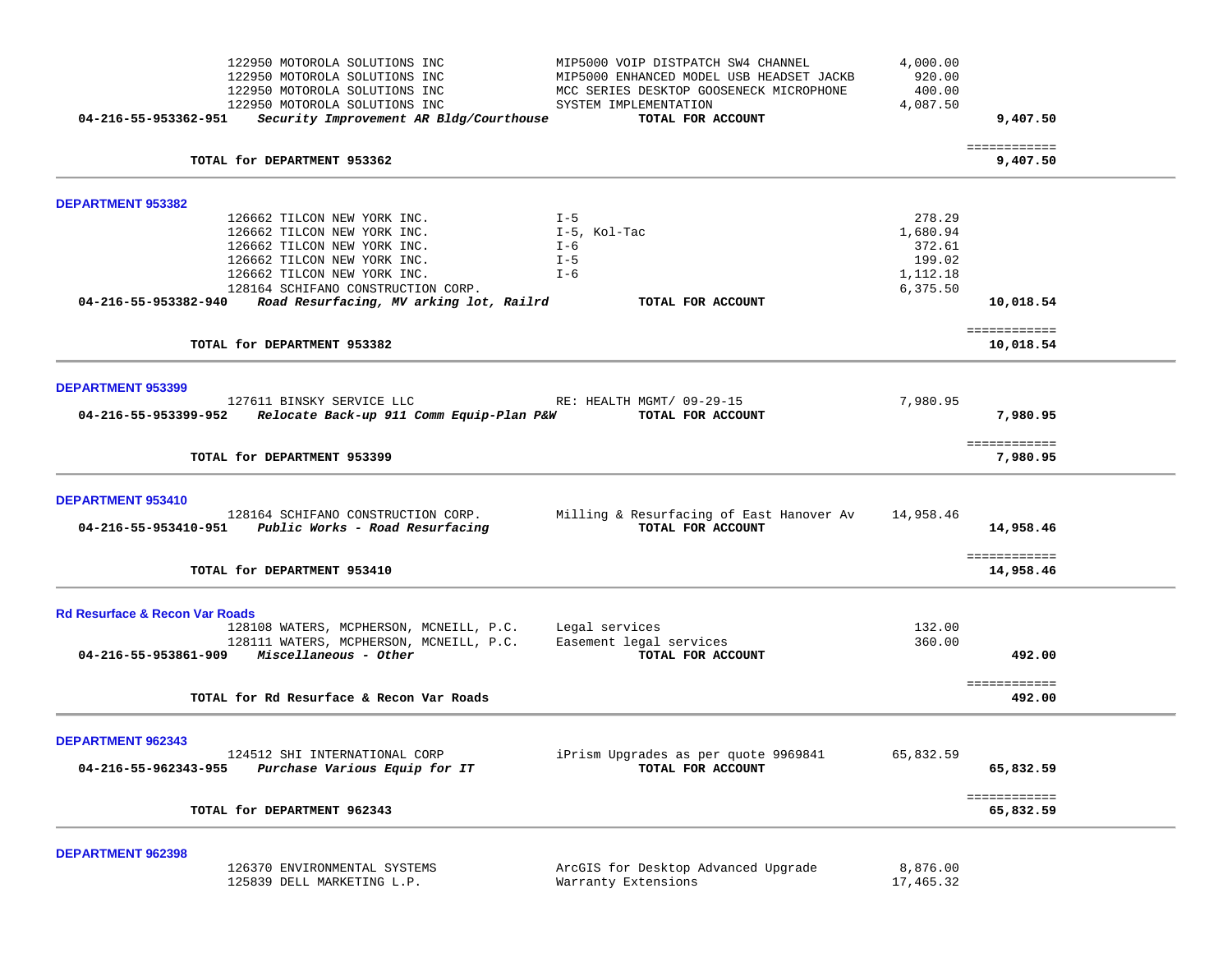| 04-216-55-962398-955                                         | ITD-Computer & Newtork Upgrades                                                                                           | TOTAL FOR ACCOUNT                                                                                                       |                                           | 26,341.32                  |  |
|--------------------------------------------------------------|---------------------------------------------------------------------------------------------------------------------------|-------------------------------------------------------------------------------------------------------------------------|-------------------------------------------|----------------------------|--|
|                                                              | TOTAL for DEPARTMENT 962398                                                                                               |                                                                                                                         |                                           | ============<br>26,341.32  |  |
| <b>DEPARTMENT 963376</b><br>04-216-55-963376-956             | 123701 KIDDE FIRE TRAINERS, INC.<br>Replace Gas Sensors Life Safety Complex                                               | Upgrade per Contract Award dated 6/10/15<br>TOTAL FOR ACCOUNT                                                           | 101,968.00                                | 101,968.00<br>============ |  |
|                                                              | TOTAL for DEPARTMENT 963376                                                                                               |                                                                                                                         |                                           | 101,968.00                 |  |
| <b>DEPARTMENT 969393</b><br>04-216-55-969393-909             | 128720 COUNTY COLLEGE OF MORRIS<br>Various Projects at CCM                                                                | EI Associates Architects<br>TOTAL FOR ACCOUNT                                                                           | 5,500.00                                  | 5,500.00                   |  |
|                                                              | TOTAL for DEPARTMENT 969393                                                                                               |                                                                                                                         |                                           | ============<br>5,500.00   |  |
| <b>DEPARTMENT 969412</b><br>04-216-55-969412-909             | 128720 COUNTY COLLEGE OF MORRIS<br>CCM-Water Penetration Repairs                                                          | USA Architects<br>TOTAL FOR ACCOUNT                                                                                     | 1,925.00                                  | 1,925.00                   |  |
| 04-216-55-969412-951                                         | 128720 COUNTY COLLEGE OF MORRIS<br>CCM-Water Penetration Repairs                                                          | Safeway Contracting<br>TOTAL FOR ACCOUNT                                                                                | 157,510.00                                | 157,510.00                 |  |
|                                                              | TOTAL for DEPARTMENT 969412                                                                                               |                                                                                                                         |                                           | ============<br>159,435.00 |  |
|                                                              |                                                                                                                           | <b>Dedicated Trust</b>                                                                                                  |                                           |                            |  |
| <b>Motor Vehicle Fines</b><br>13-290-56-575701-888           | 127358 TILCON NEW YORK INC.<br>Motor Vehicle Fines                                                                        | Job # 715322 Main Street - Flanders Mill<br>TOTAL FOR ACCOUNT                                                           | 6,769.63                                  | 6,769.63                   |  |
|                                                              | TOTAL for Motor Vehicle Fines                                                                                             |                                                                                                                         |                                           | ============<br>6,769.63   |  |
| <b>Construction Board of Appeals</b><br>13-290-56-576801-888 | 127308 INTERNATIONAL CODE<br>Construction Board of Appeals                                                                | Membership renewal for Morris County Con<br>TOTAL FOR ACCOUNT                                                           | 370.00                                    | 370.00                     |  |
|                                                              | TOTAL for Construction Board of Appeals                                                                                   |                                                                                                                         |                                           | ============<br>370.00     |  |
| <b>Tax Board</b>                                             | 128310 WILLIAM KERSEY<br>128310 WILLIAM KERSEY<br>128310 WILLIAM KERSEY<br>128310 WILLIAM KERSEY<br>128310 WILLIAM KERSEY | NJACTB Annual Educational Conference, Ca<br>Tolls<br>Housekeeping tips<br>$8/29/15$ Dinner<br>8/30/15 Breakfast, Dinner | 122.08<br>7.50<br>12.00<br>17.45<br>31.19 |                            |  |